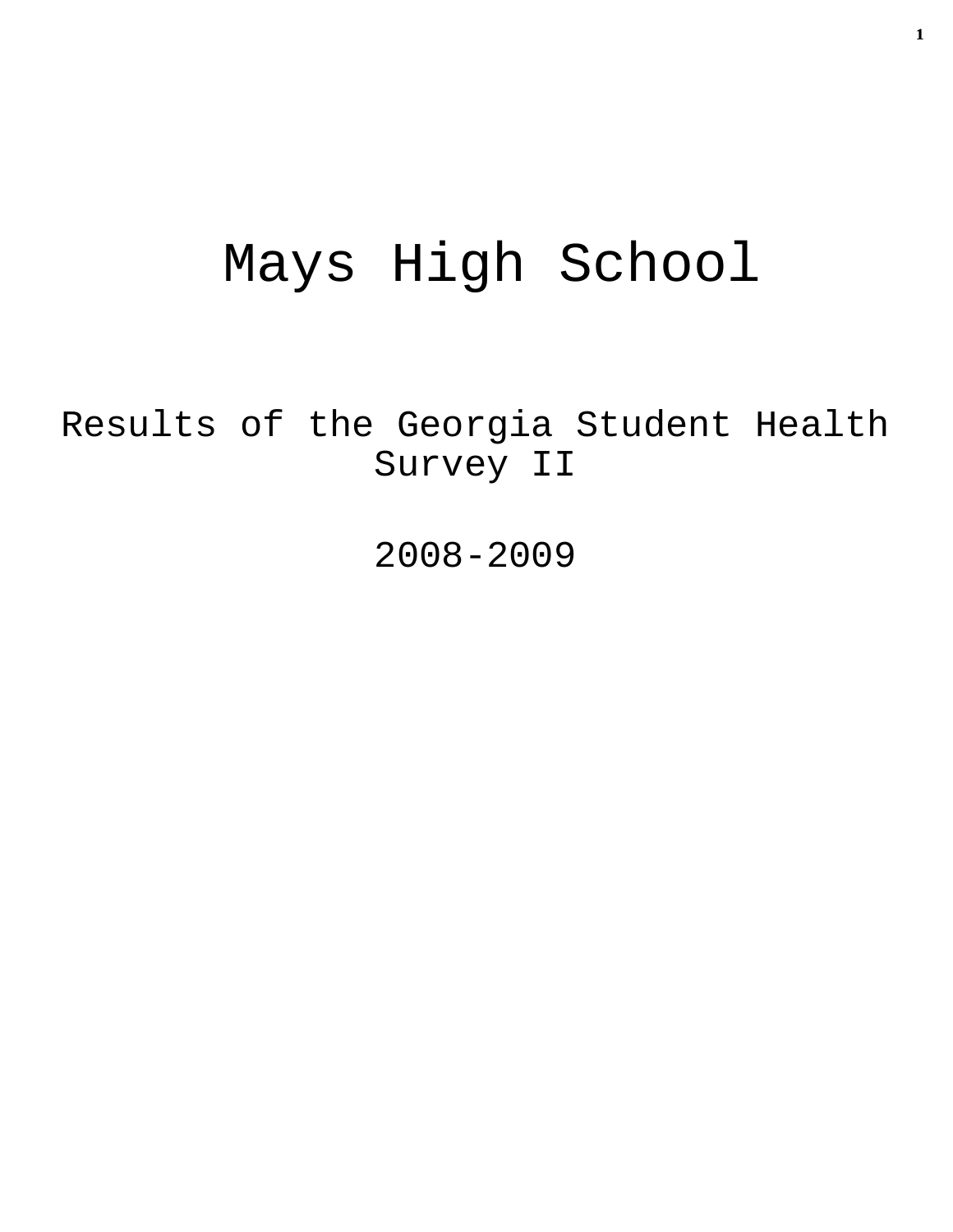# *Demographics* **2**

| Grade                    |     |  |  |  |
|--------------------------|-----|--|--|--|
| <b>Grade   Frequency</b> |     |  |  |  |
| 10                       | 214 |  |  |  |
| 12                       | 155 |  |  |  |

| <b>Frequency</b> | <b>Table of Gender by Grade</b> |              |             |              |  |  |
|------------------|---------------------------------|--------------|-------------|--------------|--|--|
| <b>Col Pct</b>   |                                 | Grade(Grade) |             |              |  |  |
|                  | Gender(Gender)                  | 10           | 12          | <b>Total</b> |  |  |
|                  | <b>Female</b>                   | 133<br>62.15 | 98<br>63.23 | 231          |  |  |
|                  | <b>Male</b>                     | 81<br>37.85  | 57<br>36.77 | 138          |  |  |
|                  | <b>Total</b>                    | 214          | 155         | 369          |  |  |

| <b>Frequency</b><br>Col Pct |
|-----------------------------|
|-----------------------------|

| <b>Table of Ethnicity by Grade</b> |              |              |              |  |  |  |
|------------------------------------|--------------|--------------|--------------|--|--|--|
|                                    | Grade(Grade) |              |              |  |  |  |
| <b>Ethnicity</b> (Ethnicity)       | 10           | 12           | <b>Total</b> |  |  |  |
| <b>Black</b>                       | 199<br>92.99 | 147<br>94.84 | 346          |  |  |  |
| <b>Hispanic</b>                    | 3<br>1.40    | 0<br>0.00    | 3            |  |  |  |
| <b>White</b>                       | 0.47         | 0<br>0.00    |              |  |  |  |
| <b>Other</b>                       | 11<br>5.14   | 8<br>5.16    | 19           |  |  |  |
| Total                              | 214          | 155          | 369          |  |  |  |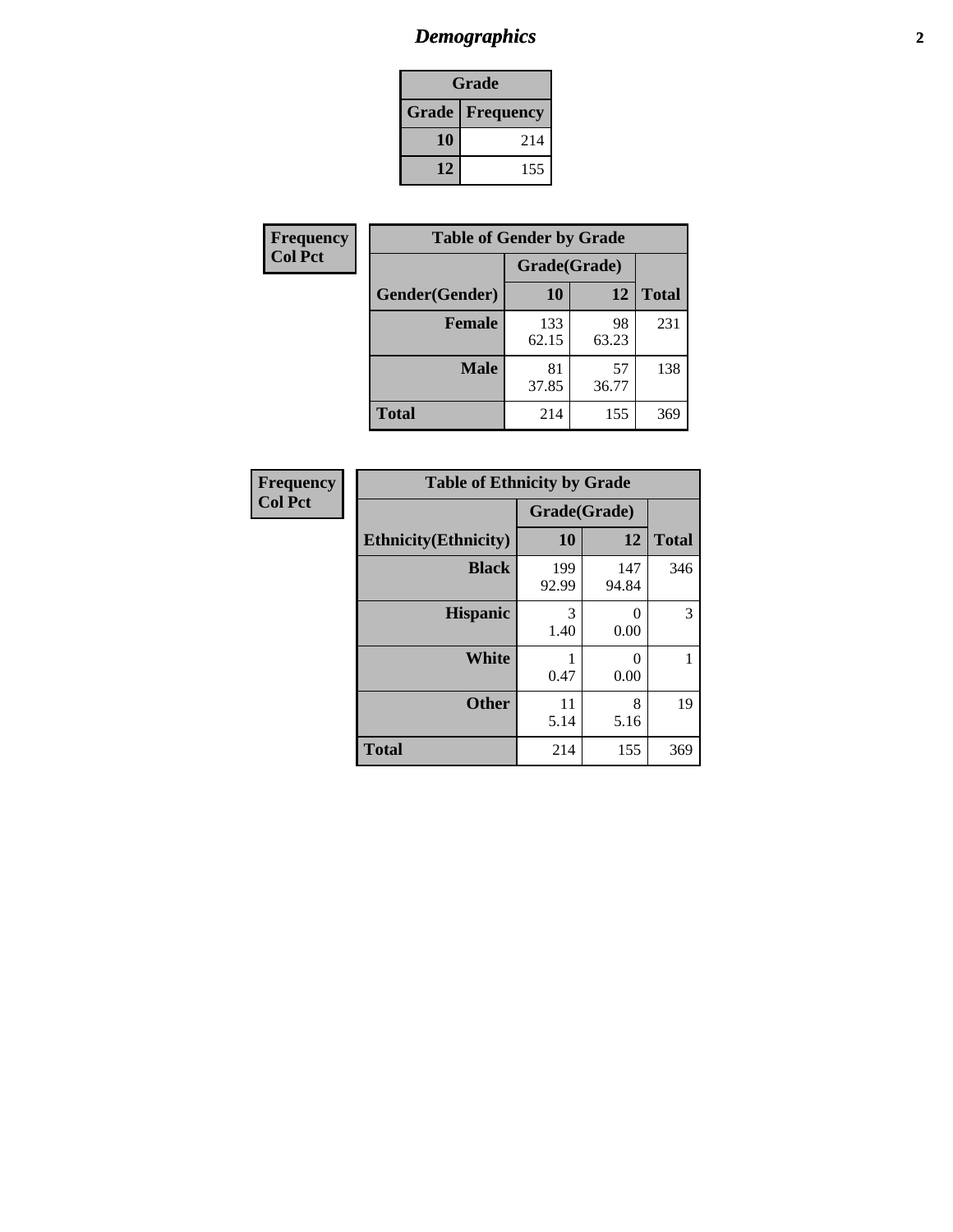#### *Title IV, Part A, Schedule A* **3** *Goal 1: Ensure that all schools are drug-free Baseline Data: Year 2008-2009 Prevalence of Drug Use*

| Frequency<br><b>Col Pct</b> | <b>Table of AlcoholAlt by Grade</b> |              |              |              |  |
|-----------------------------|-------------------------------------|--------------|--------------|--------------|--|
|                             | AlcoholAlt(Alcohol                  | Grade(Grade) |              |              |  |
|                             | use, past 30 days)                  | <b>10</b>    | 12           | <b>Total</b> |  |
|                             | Yes                                 | 17<br>7.94   | 28<br>18.06  | 45           |  |
|                             | N <sub>0</sub>                      | 197<br>92.06 | 127<br>81.94 | 324          |  |
|                             | Total                               | 214          | 155          | 369          |  |

| Frequency<br><b>Col Pct</b> | <b>Table of TobaccoAny by Grade</b> |              |              |              |  |  |
|-----------------------------|-------------------------------------|--------------|--------------|--------------|--|--|
|                             | TobaccoAny(Tobacco                  | Grade(Grade) |              |              |  |  |
|                             | use, past 30 days)                  | 10           | 12           | <b>Total</b> |  |  |
|                             | <b>Yes</b>                          | 8<br>3.74    | 15<br>9.68   | 23           |  |  |
|                             | N <sub>0</sub>                      | 206<br>96.26 | 140<br>90.32 | 346          |  |  |
|                             | <b>Total</b>                        | 214          | 155          | 369          |  |  |

| Frequency      | <b>Table of MarijuanaAlt by Grade</b> |              |              |              |  |  |
|----------------|---------------------------------------|--------------|--------------|--------------|--|--|
| <b>Col Pct</b> | MarijuanaAlt(Marijuana                | Grade(Grade) |              |              |  |  |
|                | use, past 30 days)                    | 10           | 12           | <b>Total</b> |  |  |
|                | Yes                                   | 16<br>7.48   | 17<br>10.97  | 33           |  |  |
|                | N <sub>0</sub>                        | 198<br>92.52 | 138<br>89.03 | 336          |  |  |
|                | <b>Total</b>                          | 214          | 155          | 369          |  |  |

| Frequency<br><b>Col Pct</b> | <b>Table of OtherDrugAny by Grade</b>                  |              |              |     |  |
|-----------------------------|--------------------------------------------------------|--------------|--------------|-----|--|
|                             | <b>OtherDrugAny(Other</b><br>Grade(Grade)<br>drug use, |              |              |     |  |
| past 30 days)               | 10                                                     | 12           | <b>Total</b> |     |  |
|                             | Yes                                                    | 11<br>5.14   | 12<br>7.74   | 23  |  |
|                             | N <sub>0</sub>                                         | 203<br>94.86 | 143<br>92.26 | 346 |  |
|                             | <b>Total</b>                                           | 214          | 155          | 369 |  |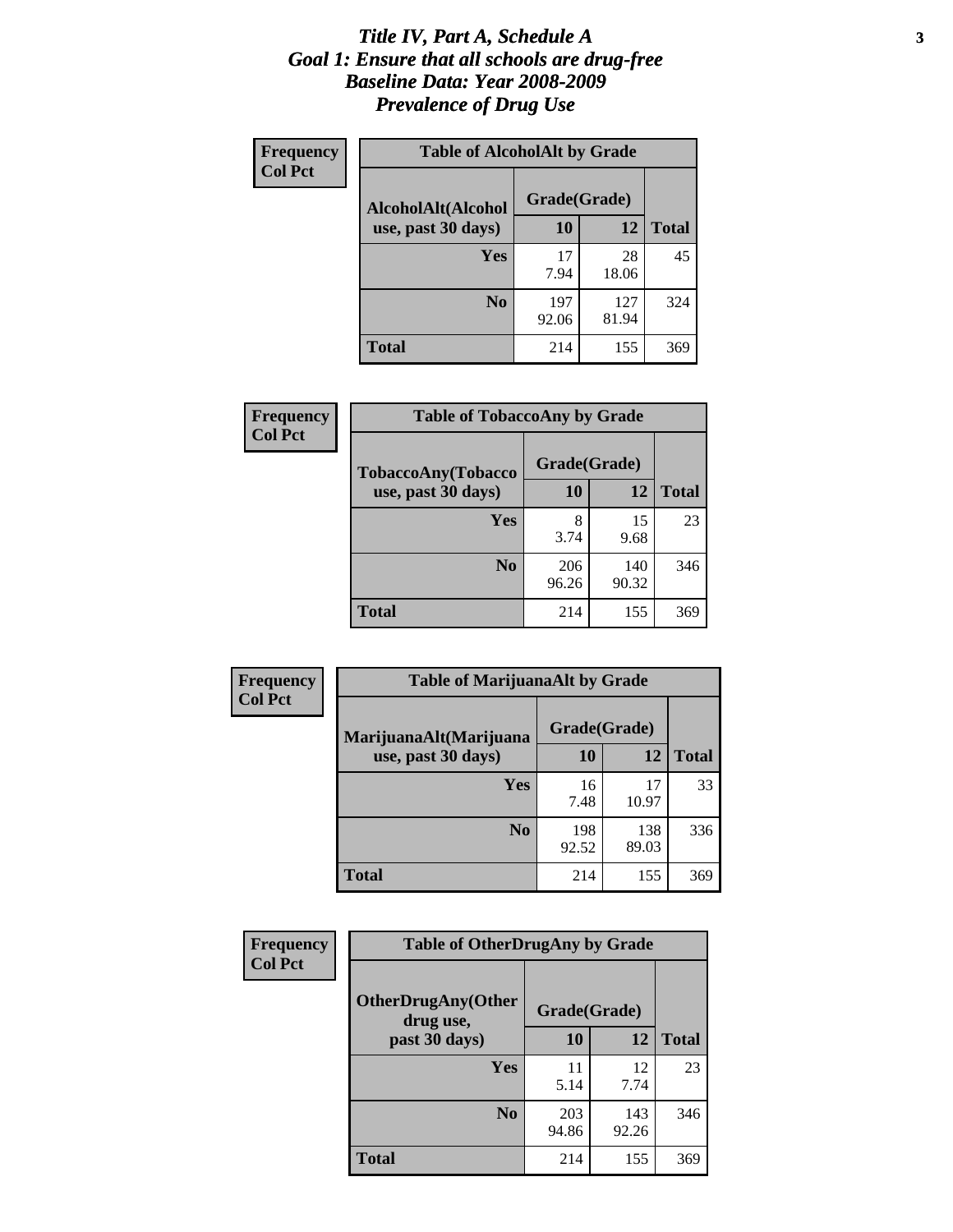#### *Average Age of Onset of Use* **4** *Results for "Average Age of Onset of Use" questions exclude students who said they did not use that substance*

| <b>Variable</b>       | Label                                                              | <b>Mean</b> |
|-----------------------|--------------------------------------------------------------------|-------------|
| Alcoholinit2          | I started using alcohol when I was                                 | 13.63       |
| Cigarettesinit2       | I started smoking tobacco when I was                               | 14.78       |
| Smokelessinit2        | I started chewing tobacco when I was                               | 12.67       |
| Marijuanainit2        | I started using marijuana when I was                               | 14.08       |
| Cocaineinit2          | I started using cocaine when I was                                 | 11.50       |
| Inhalantsinit2        | I started using inhalants when I was                               | 12.00       |
| Steroidsinit2         | I started using steroids when I was                                | 12.75       |
| Ecstasyinit2          | I started using ecstasy when I was                                 | 14.29       |
| Methinit <sub>2</sub> | I started using methamphetamines when I was                        | 16.00       |
| Hallucinogensinit2    | I started using hallucinogens when I was                           | 14.67       |
| Prescriptioninit2     | I started using prescription drugs not prescribed to me when I was | 12.16       |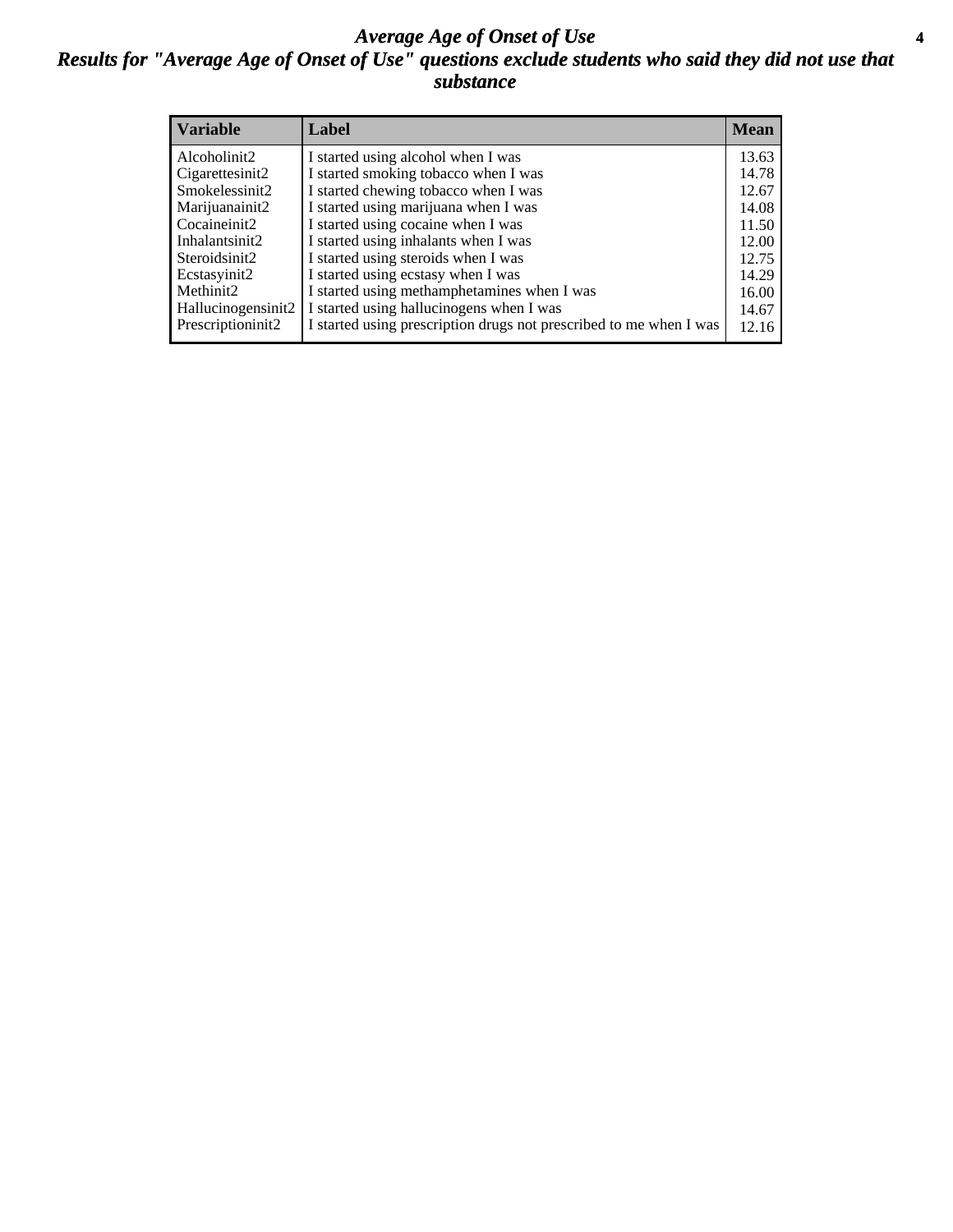# *Perception of Health Risk* **5**

| Frequency      | <b>Table of Alcoholharmdich by Grade</b> |              |              |              |  |
|----------------|------------------------------------------|--------------|--------------|--------------|--|
| <b>Col Pct</b> | Alcoholharmdich(I<br>think alcohol is    | Grade(Grade) |              |              |  |
|                | harmful)                                 | 10           | 12           | <b>Total</b> |  |
|                | <b>Yes</b>                               | 181<br>84.58 | 134<br>86.45 | 315          |  |
|                | N <sub>0</sub>                           | 33<br>15.42  | 21<br>13.55  | 54           |  |
|                | <b>Total</b>                             | 214          | 155          | 369          |  |

| Frequency      | <b>Table of Tobaccoharmdich by Grade</b>          |              |              |              |  |
|----------------|---------------------------------------------------|--------------|--------------|--------------|--|
| <b>Col Pct</b> | Tobaccoharmdich(I<br>think tobacco is<br>harmful) | Grade(Grade) |              |              |  |
|                |                                                   | 10           | 12           | <b>Total</b> |  |
|                | <b>Yes</b>                                        | 200<br>93.46 | 148<br>95.48 | 348          |  |
|                | N <sub>0</sub>                                    | 14<br>6.54   | 4.52         | 21           |  |
|                | <b>Total</b>                                      | 214          | 155          | 369          |  |

| Frequency      | <b>Table of Marijuanaharmdich by Grade</b> |              |              |              |  |  |
|----------------|--------------------------------------------|--------------|--------------|--------------|--|--|
| <b>Col Pct</b> | Marijuanaharmdich(I<br>think marijuana is  | Grade(Grade) |              |              |  |  |
|                | harmful)                                   | 10           | 12           | <b>Total</b> |  |  |
|                | Yes                                        | 177<br>82.71 | 121<br>78.06 | 298          |  |  |
|                | N <sub>0</sub>                             | 37<br>17.29  | 34<br>21.94  | 71           |  |  |
|                | <b>Total</b>                               | 214          | 155          | 369          |  |  |

| <b>Frequency</b> | <b>Table of Otherdrugharmdich by Grade</b>   |              |              |              |  |
|------------------|----------------------------------------------|--------------|--------------|--------------|--|
| <b>Col Pct</b>   | Otherdrugharmdich(I<br>think other drugs are | Grade(Grade) |              |              |  |
|                  | harmful)                                     | 10           | 12           | <b>Total</b> |  |
|                  | Yes                                          | 200<br>93.46 | 149<br>96.13 | 349          |  |
|                  | N <sub>0</sub>                               | 14<br>6.54   | 6<br>3.87    | 20           |  |
|                  | <b>Total</b>                                 | 214          | 155          | 369          |  |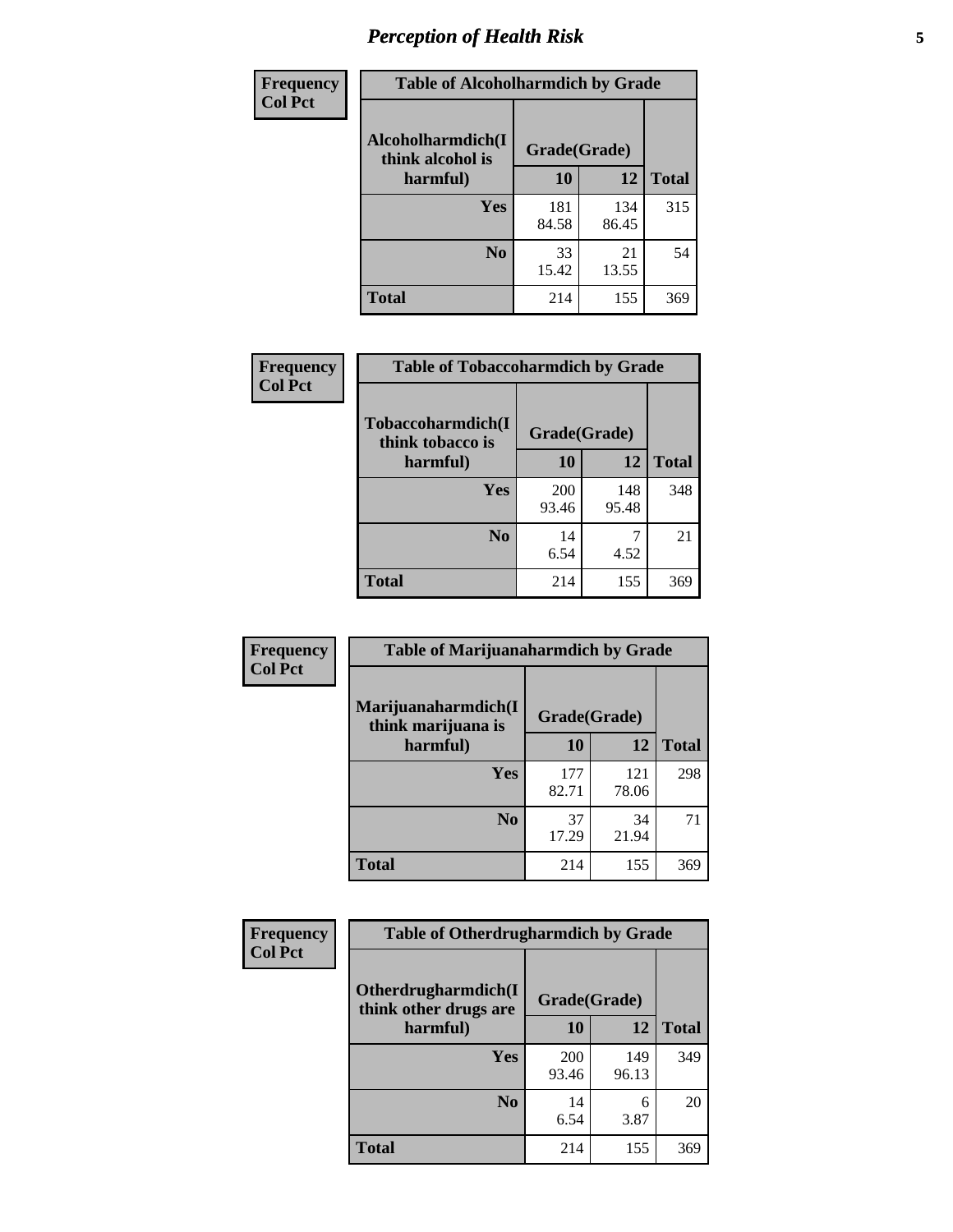# *Social Disapproval* **6**

| Frequency      | <b>Table of Alcoholpeerdich by Grade</b>                    |              |             |              |  |  |  |
|----------------|-------------------------------------------------------------|--------------|-------------|--------------|--|--|--|
| <b>Col Pct</b> | Alcoholpeerdich(My<br>friends would<br>disapprove if I used | Grade(Grade) |             |              |  |  |  |
|                | alcohol)                                                    | 10           | 12          | <b>Total</b> |  |  |  |
|                | <b>Yes</b>                                                  | 135<br>63.08 | 74<br>47.74 | 209          |  |  |  |
|                | N <sub>0</sub>                                              | 79<br>36.92  | 81<br>52.26 | 160          |  |  |  |
|                | Total                                                       | 214          | 155         | 369          |  |  |  |

| <b>Frequency</b> |
|------------------|
| <b>Col Pct</b>   |

| <b>Table of Tobaccopeerdich by Grade</b>                           |              |              |              |  |  |
|--------------------------------------------------------------------|--------------|--------------|--------------|--|--|
| <b>Tobaccopeerdich(My</b><br>friends would<br>disapprove if I used | Grade(Grade) |              |              |  |  |
| tobacco)                                                           | 10           | 12           | <b>Total</b> |  |  |
| Yes                                                                | 171<br>79.91 | 110<br>70.97 | 281          |  |  |
| N <sub>0</sub>                                                     | 43<br>20.09  | 45<br>29.03  | 88           |  |  |
| <b>Total</b>                                                       | 214          | 155          | 369          |  |  |

| Frequency      | <b>Table of Marijuanapeerdich by Grade</b>                    |              |             |              |  |
|----------------|---------------------------------------------------------------|--------------|-------------|--------------|--|
| <b>Col Pct</b> | Marijuanapeerdich(My<br>friends would<br>disapprove if I used | Grade(Grade) |             |              |  |
|                | marijuana)                                                    | 10           | 12          | <b>Total</b> |  |
|                | <b>Yes</b>                                                    | 136<br>63.55 | 81<br>52.26 | 217          |  |
|                | N <sub>0</sub>                                                | 78<br>36.45  | 74<br>47.74 | 152          |  |
|                | <b>Total</b>                                                  | 214          | 155         | 369          |  |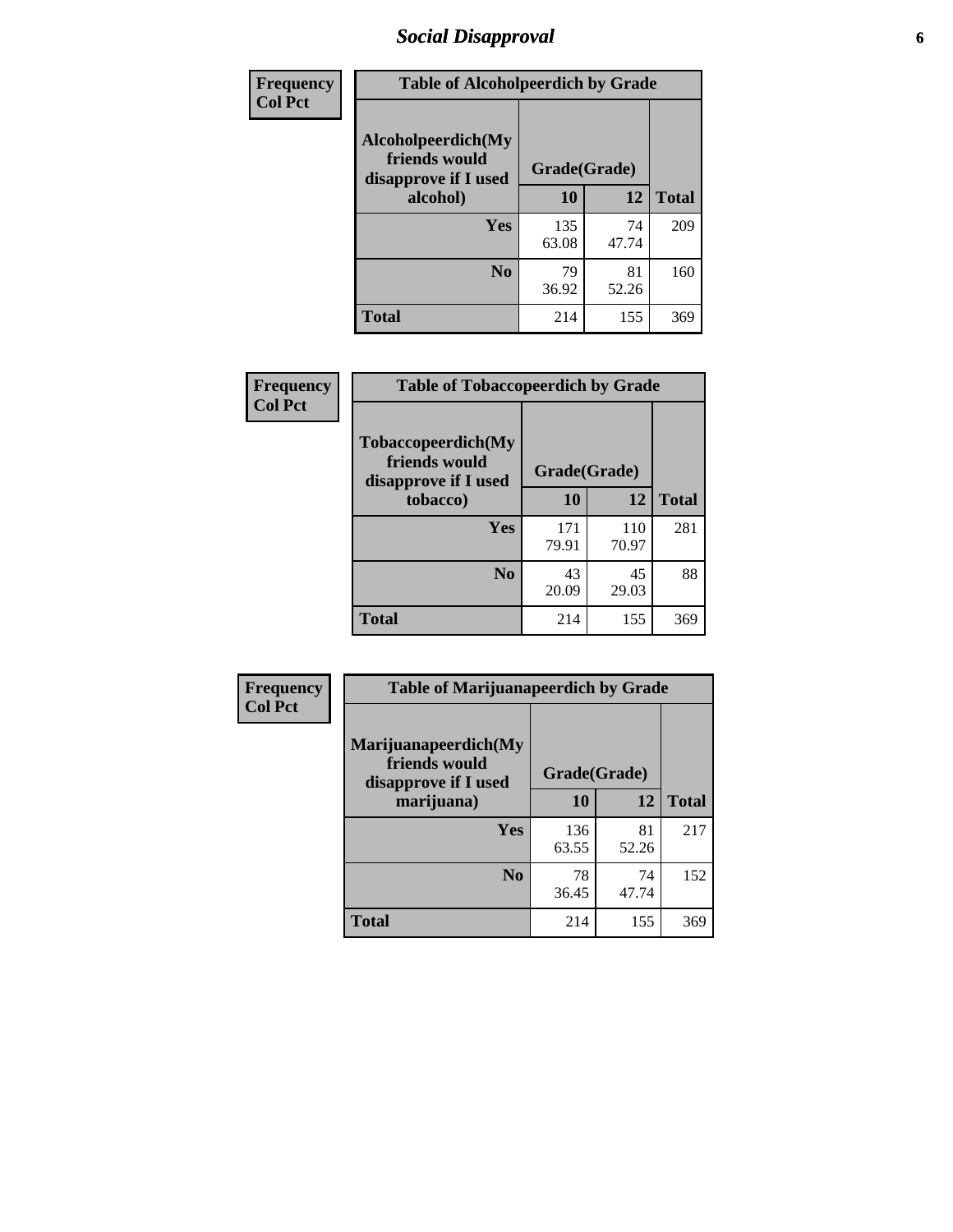# *Social Disapproval* **7**

| Frequency      | <b>Table of Otherdrugpeerdich by Grade</b>                    |              |              |              |  |  |
|----------------|---------------------------------------------------------------|--------------|--------------|--------------|--|--|
| <b>Col Pct</b> | Otherdrugpeerdich(My<br>friends would<br>disapprove if I used | Grade(Grade) |              |              |  |  |
|                | other drugs)                                                  | 10           | 12           | <b>Total</b> |  |  |
|                | Yes                                                           | 167<br>78.04 | 125<br>80.65 | 292          |  |  |
|                | N <sub>0</sub>                                                | 47<br>21.96  | 30<br>19.35  | 77           |  |  |
|                | <b>Total</b>                                                  | 214          | 155          | 369          |  |  |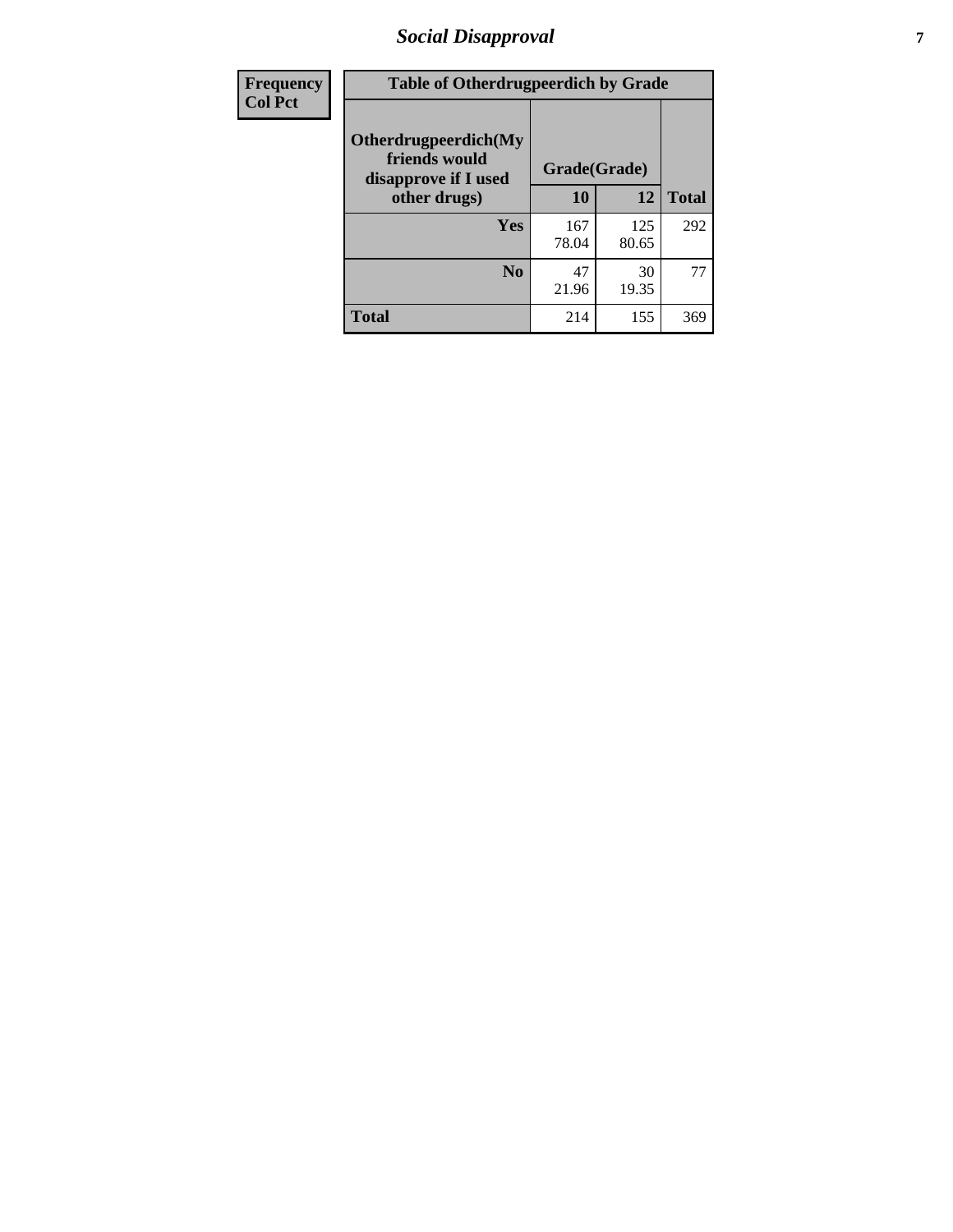#### Title IV, Part A, Schedule A **8** *Goal 2: To help ensure that all schools are safe and disciplined Baseline Data: Year 2008-2009 Student Involvement in Gang Activity*

| Frequency      | <b>Table of Gangself by Grade</b>                                                                 |                    |              |              |  |
|----------------|---------------------------------------------------------------------------------------------------|--------------------|--------------|--------------|--|
| <b>Col Pct</b> | Gangself(I<br>have<br>participated<br>in illegal<br>gang<br>activities in<br>the past 30<br>days) | Grade(Grade)<br>10 | 12           | <b>Total</b> |  |
|                | Yes                                                                                               | 18<br>8.41         | 9<br>5.81    | 27           |  |
|                | N <sub>0</sub>                                                                                    | 196<br>91.59       | 146<br>94.19 | 342          |  |
|                | <b>Total</b>                                                                                      | 214                | 155          | 369          |  |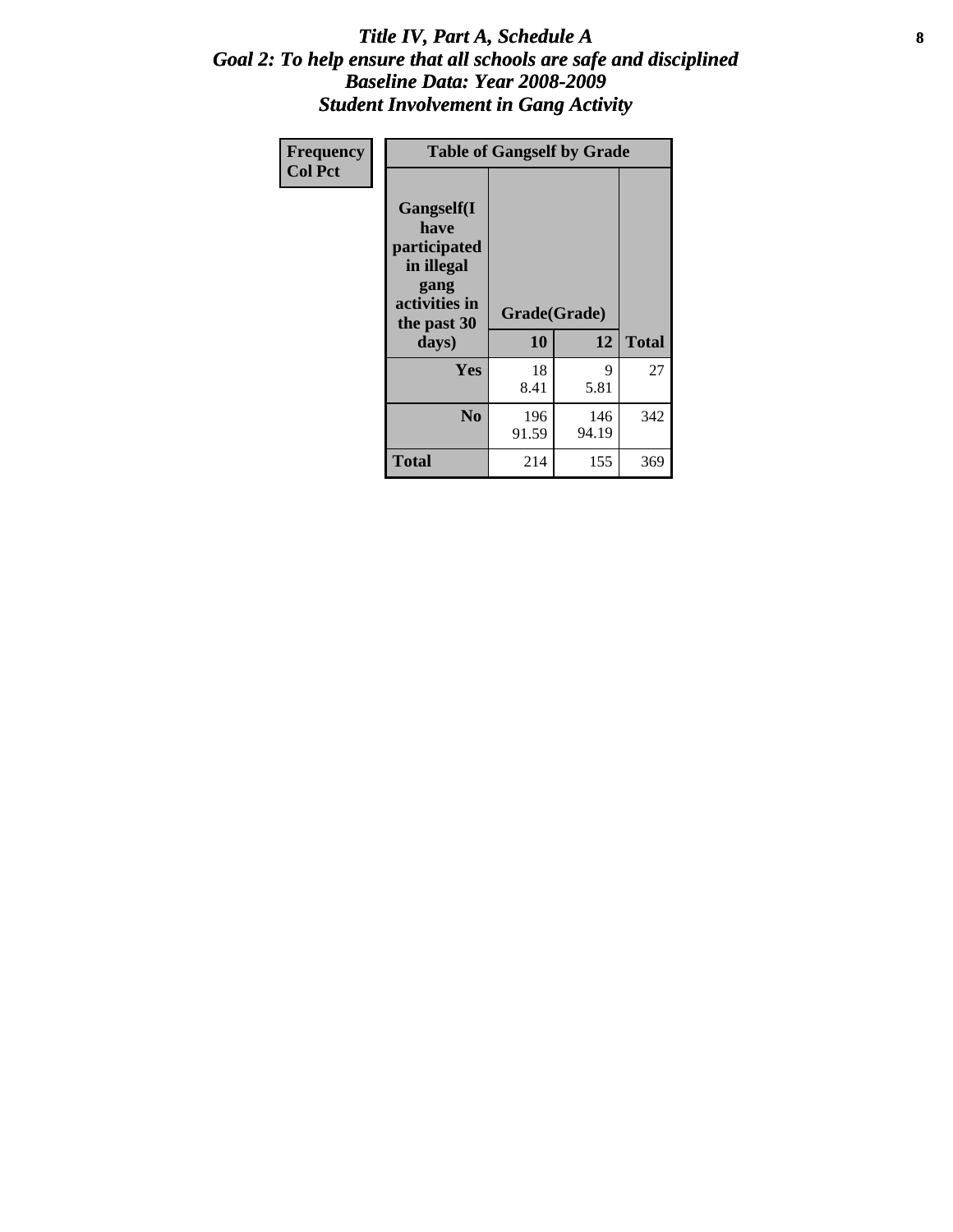# *Student Perception of School Safety* **9**

| <b>Frequency</b><br>Row Pct |
|-----------------------------|
|                             |

| <b>Table of Grade by Safeschool</b> |                          |                                                                                                               |             |             |     |  |  |
|-------------------------------------|--------------------------|---------------------------------------------------------------------------------------------------------------|-------------|-------------|-----|--|--|
|                                     |                          | Safeschool (School is a place at which I feel<br>safe)                                                        |             |             |     |  |  |
| Grade(Grade)                        | <b>Strongly</b><br>Agree | <b>Somewhat</b><br><b>Somewhat</b><br><b>Strongly</b><br><b>Disagree</b><br>Disagree<br><b>Total</b><br>Agree |             |             |     |  |  |
| 10                                  | 20<br>9.35               | 109<br>50.93                                                                                                  | 46<br>21.50 | 39<br>18.22 | 214 |  |  |
| 12                                  | 31<br>20.00              | 75<br>48.39                                                                                                   | 36<br>23.23 | 13<br>8.39  | 155 |  |  |
| <b>Total</b>                        | 51                       | 184                                                                                                           | 82          | 52          | 369 |  |  |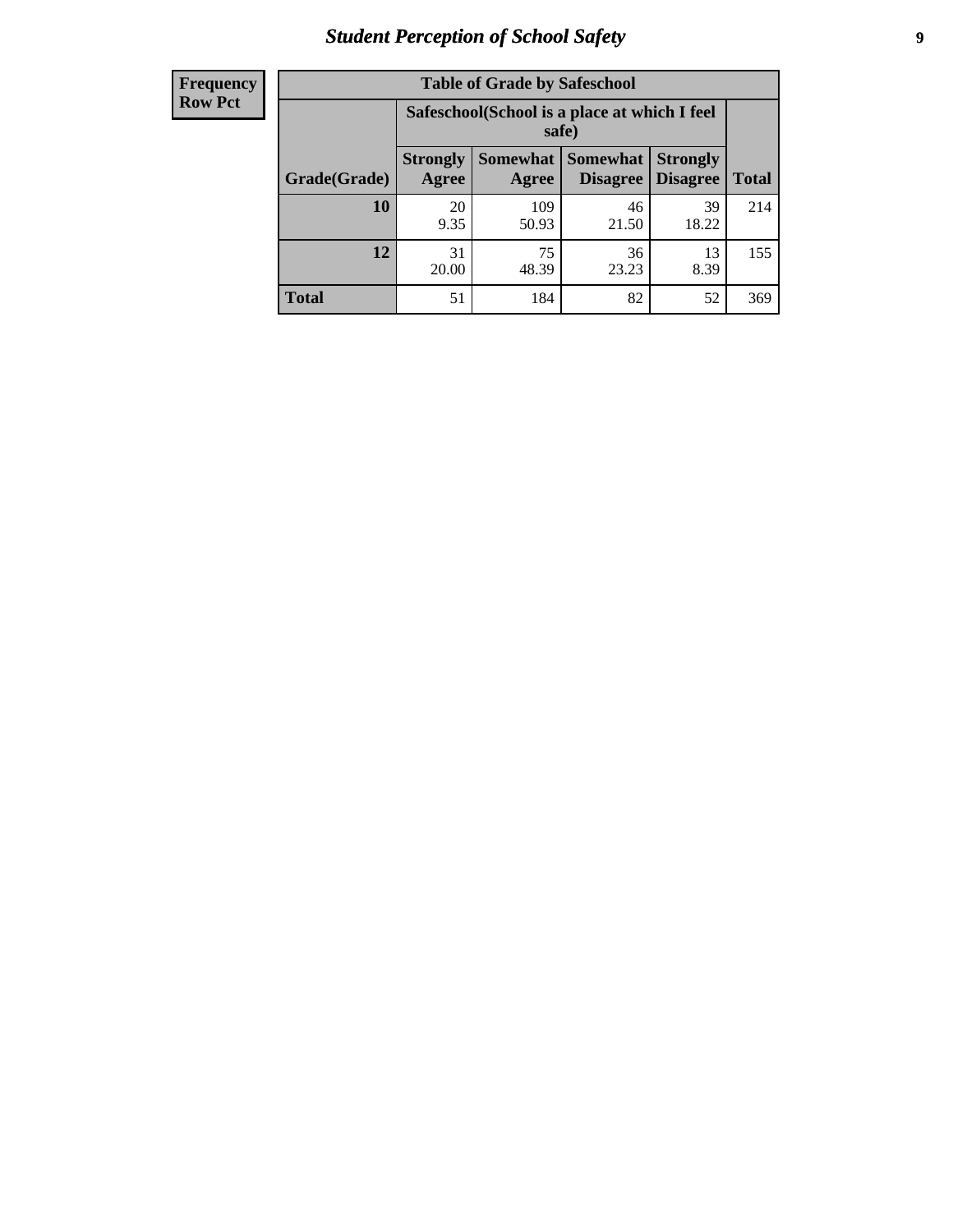### *Students Who Have Been Bullied* **10**

| <b>Frequency</b> | <b>Table of Grade by Bullied</b> |                                                                               |           |                                     |                  |                                     |           |              |
|------------------|----------------------------------|-------------------------------------------------------------------------------|-----------|-------------------------------------|------------------|-------------------------------------|-----------|--------------|
| <b>Row Pct</b>   |                                  | <b>Bullied</b> (I have been bullied by other<br>students in the past 30 days) |           |                                     |                  |                                     |           |              |
|                  |                                  | $\mathbf{0}$                                                                  | 1 or<br>2 | 3 <sub>to</sub>                     | 6 to<br>9        | <b>10</b><br>to<br>19               | All<br>30 |              |
|                  | Grade(Grade)                     | Days                                                                          | days      | days                                | days             | days                                | days      | <b>Total</b> |
|                  | 10                               | 199<br>92.99                                                                  | 5<br>2.34 | 3<br>1.40                           | 0.47             | 4<br>1.87                           | 2<br>0.93 | 214          |
|                  | 12                               | 141<br>90.97                                                                  | 9<br>5.81 | $\mathcal{D}_{\mathcal{A}}$<br>1.29 | $\Omega$<br>0.00 | $\mathcal{D}_{\mathcal{A}}$<br>1.29 | 0.65      | 155          |
|                  | <b>Total</b>                     | 340                                                                           | 14        | 5                                   | 1                | 6                                   | 3         | 369          |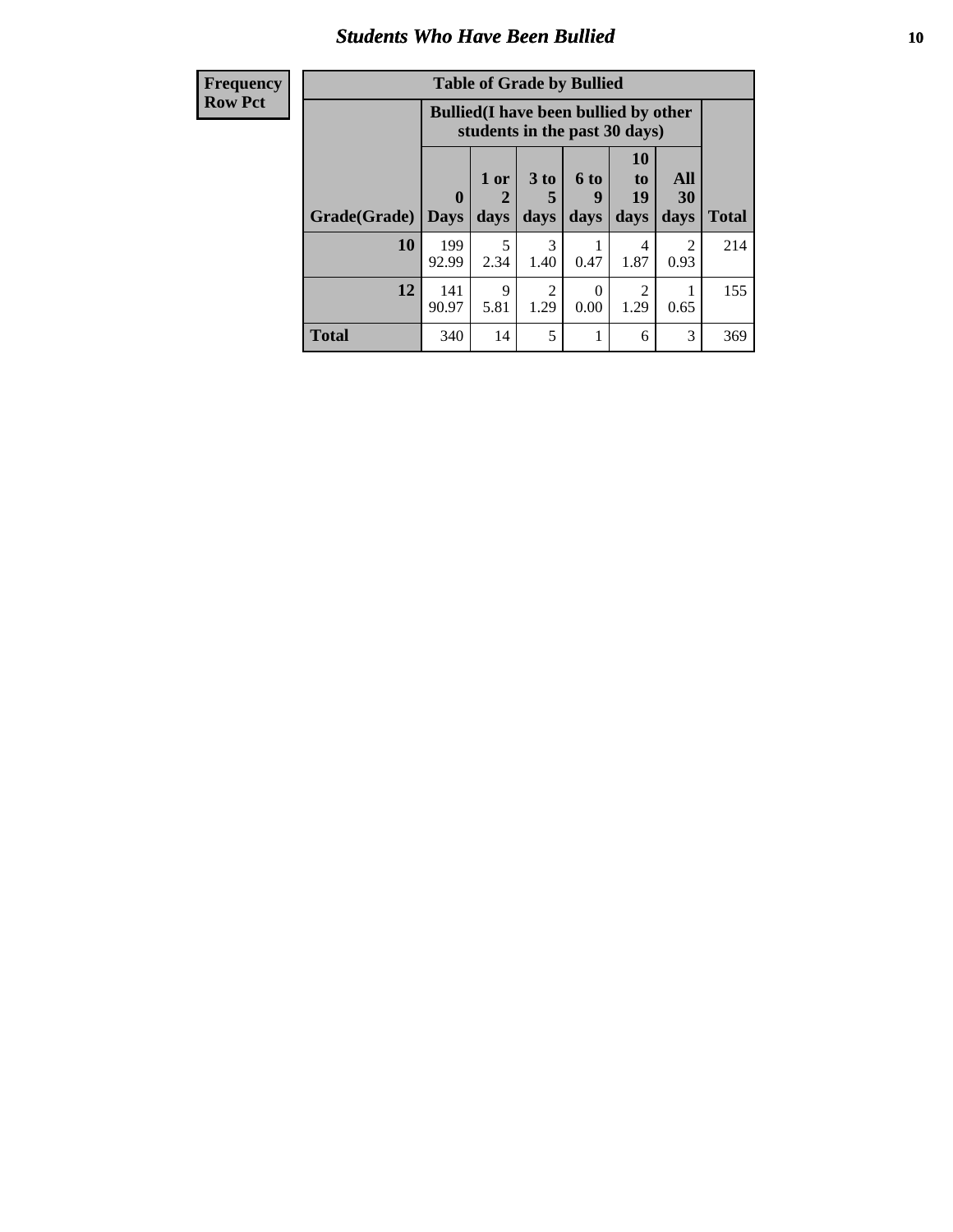### *School Climate* **11**

| Frequency      | <b>Table of SchoolClimate1 by Grade</b> |                    |              |              |  |  |
|----------------|-----------------------------------------|--------------------|--------------|--------------|--|--|
| <b>Col Pct</b> | SchoolClimate1(I<br>like school)        | Grade(Grade)<br>10 | 12           | <b>Total</b> |  |  |
|                | <b>Strongly Agree</b>                   | 70<br>32.71        | 42<br>27.10  | 112          |  |  |
|                | <b>Somewhat Agree</b>                   | 118<br>55.14       | 100<br>64.52 | 218          |  |  |
|                | <b>Somewhat Disagree</b>                | 15<br>7.01         | 4.52         | 22           |  |  |
|                | <b>Strongly Disagree</b>                | 11<br>5.14         | 6<br>3.87    | 17           |  |  |
|                | <b>Total</b>                            | 214                | 155          | 369          |  |  |

| <b>Frequency</b> |
|------------------|
| <b>Col Pct</b>   |

| <b>Table of SchoolClimate2 by Grade</b>           |                          |             |     |  |
|---------------------------------------------------|--------------------------|-------------|-----|--|
| SchoolClimate2(I<br>feel successful at<br>school) | Grade(Grade)<br>10<br>12 |             |     |  |
| <b>Strongly Agree</b>                             | 85<br>39.72              | 65<br>41.94 | 150 |  |
| <b>Somewhat Agree</b>                             | 112<br>52.34             | 79<br>50.97 | 191 |  |
| <b>Somewhat Disagree</b>                          | 15<br>7.01               | 10<br>6.45  | 25  |  |
| <b>Strongly Disagree</b>                          | $\mathcal{L}$<br>0.93    | 0.65        | 3   |  |
| Total                                             | 214                      | 155         | 369 |  |

| Frequency      | <b>Table of SchoolClimate3 by Grade</b>                      |                    |             |              |
|----------------|--------------------------------------------------------------|--------------------|-------------|--------------|
| <b>Col Pct</b> | <b>SchoolClimate3(My</b><br>school has high<br>standards for | Grade(Grade)<br>10 | 12          |              |
|                | achievement)                                                 |                    |             | <b>Total</b> |
|                | <b>Strongly Agree</b>                                        | 118<br>55.14       | 75<br>48.39 | 193          |
|                | <b>Somewhat Agree</b>                                        | 71<br>33.18        | 61<br>39.35 | 132          |
|                | <b>Somewhat Disagree</b>                                     | 16<br>7.48         | 13<br>8.39  | 29           |
|                | <b>Strongly Disagree</b>                                     | 9<br>4.21          | 6<br>3.87   | 15           |
|                | Total                                                        | 214                | 155         | 369          |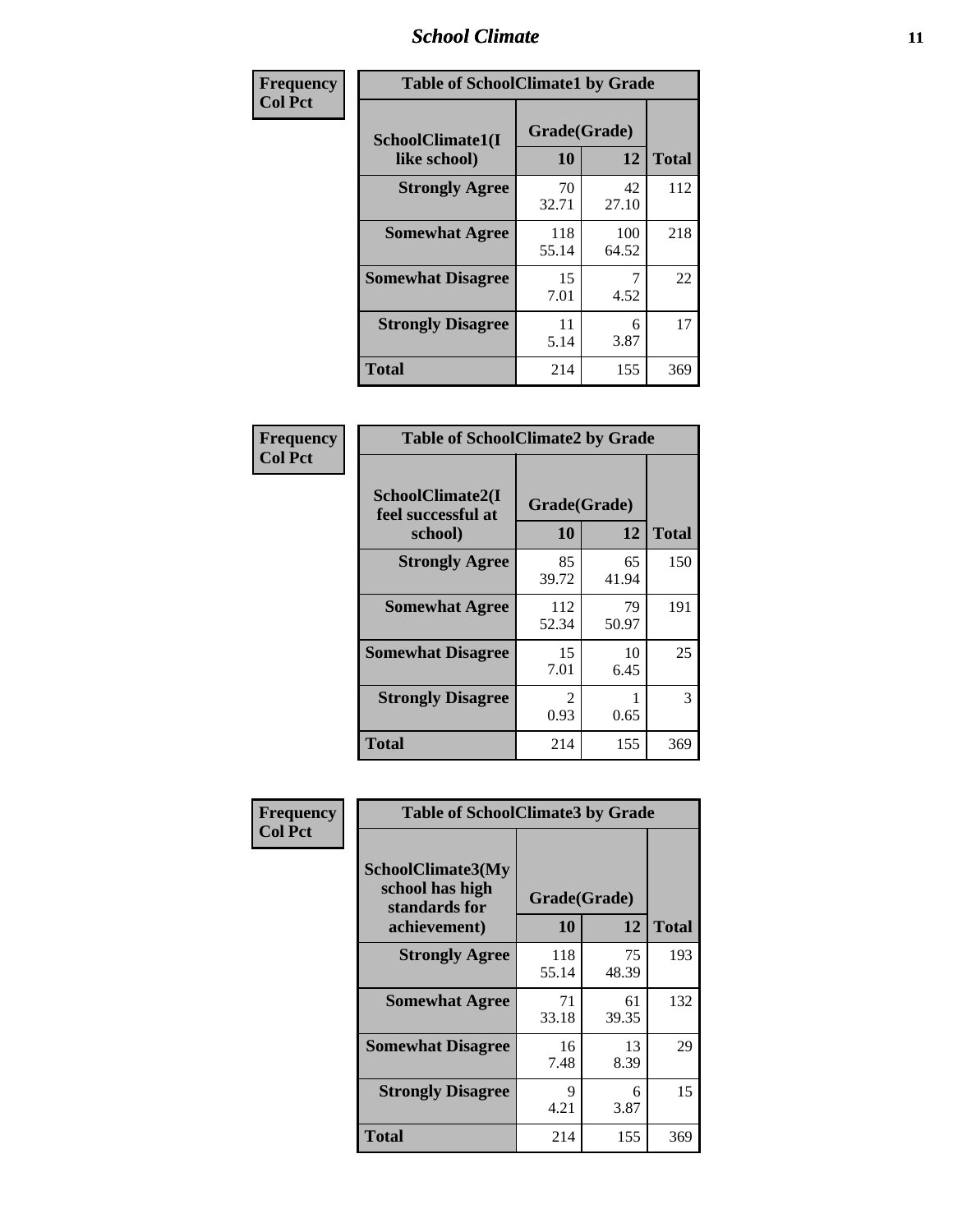### *School Climate* **12**

| Frequency      |                                                               | <b>Table of SchoolClimate4 by Grade</b> |             |              |  |
|----------------|---------------------------------------------------------------|-----------------------------------------|-------------|--------------|--|
| <b>Col Pct</b> | SchoolClimate4(My<br>school sets clear<br>rules for behavior) | Grade(Grade)<br>10                      | 12          | <b>Total</b> |  |
|                | <b>Strongly Agree</b>                                         | 82<br>38.32                             | 66<br>42.58 | 148          |  |
|                | <b>Somewhat Agree</b>                                         | 107<br>50.00                            | 64<br>41.29 | 171          |  |
|                | <b>Somewhat Disagree</b>                                      | 16<br>7.48                              | 19<br>12.26 | 35           |  |
|                | <b>Strongly Disagree</b>                                      | 9<br>4.21                               | 6<br>3.87   | 15           |  |
|                | <b>Total</b>                                                  | 214                                     | 155         | 369          |  |

| <b>Table of SchoolClimate5 by Grade</b>                   |              |             |              |  |  |
|-----------------------------------------------------------|--------------|-------------|--------------|--|--|
| SchoolClimate5(I<br>know what to do in<br>an emergency at | Grade(Grade) |             |              |  |  |
| school)                                                   | 10           | 12          | <b>Total</b> |  |  |
| <b>Strongly Agree</b>                                     | 102<br>47.66 | 81<br>52.26 | 183          |  |  |
| <b>Somewhat Agree</b>                                     | 79<br>36.92  | 60<br>38.71 | 139          |  |  |
| <b>Somewhat Disagree</b>                                  | 27<br>12.62  | 9<br>5.81   | 36           |  |  |
| <b>Strongly Disagree</b>                                  | 6<br>2.80    | 5<br>3.23   | 11           |  |  |
| <b>Total</b>                                              | 214          | 155         | 369          |  |  |

| Frequency      | <b>Table of SchoolClimate6 by Grade</b>                  |                    |             |              |
|----------------|----------------------------------------------------------|--------------------|-------------|--------------|
| <b>Col Pct</b> | <b>SchoolClimate6(Teachers</b><br>treat me with respect) | Grade(Grade)<br>10 | 12          | <b>Total</b> |
|                | <b>Strongly Agree</b>                                    | 43<br>20.09        | 43<br>27.74 | 86           |
|                | <b>Somewhat Agree</b>                                    | 116<br>54.21       | 75<br>48.39 | 191          |
|                | <b>Somewhat Disagree</b>                                 | 42<br>19.63        | 28<br>18.06 | 70           |
|                | <b>Strongly Disagree</b>                                 | 13<br>6.07         | 9<br>5.81   | 22           |
|                | <b>Total</b>                                             | 214                | 155         | 369          |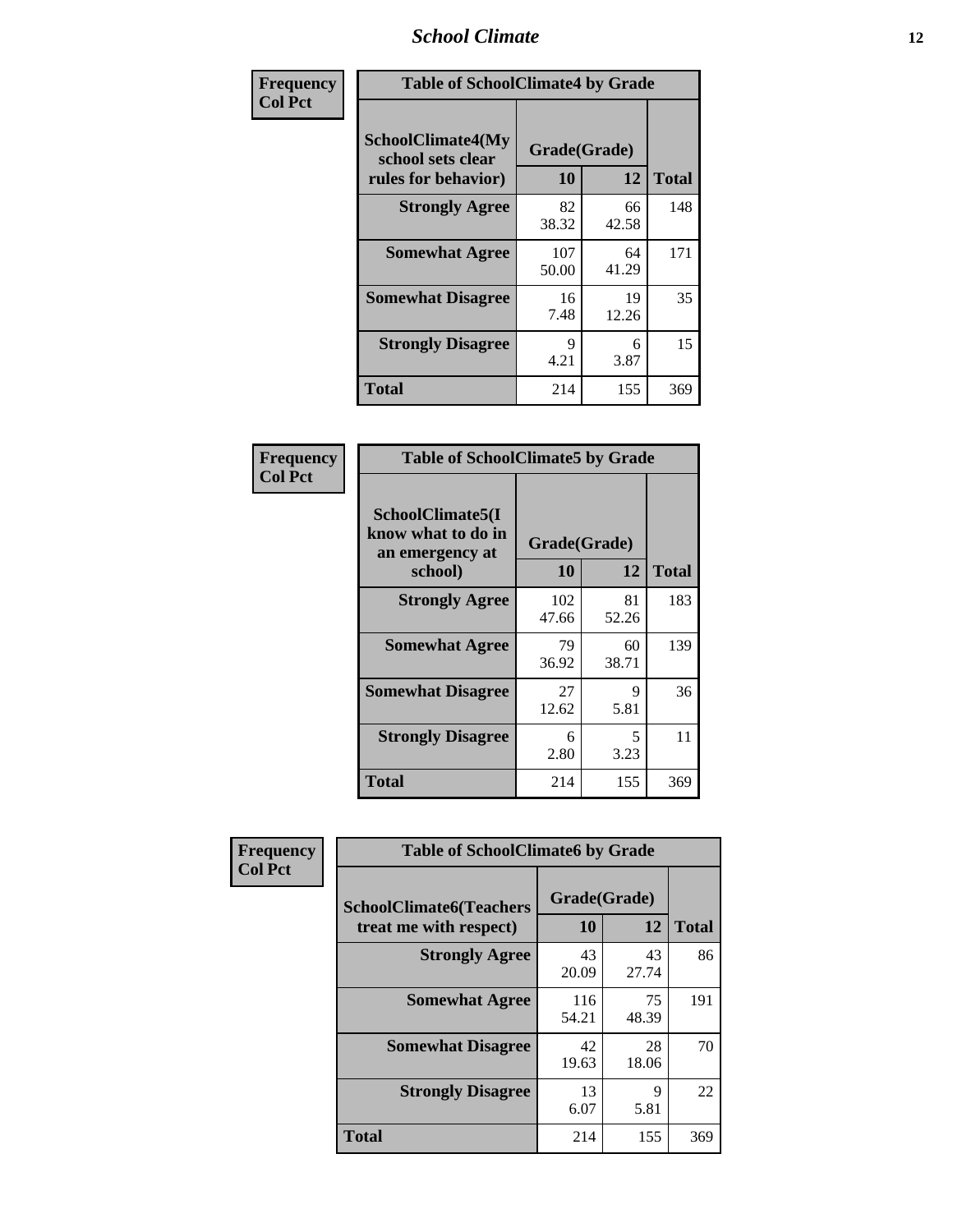### *School Climate* **13**

| Frequency      | <b>Table of SchoolClimate7 by Grade</b>                                       |                           |             |              |
|----------------|-------------------------------------------------------------------------------|---------------------------|-------------|--------------|
| <b>Col Pct</b> | <b>SchoolClimate7(Behaviors</b><br>in my class allow the<br>teacher to teach) | Grade(Grade)<br><b>10</b> | 12          | <b>Total</b> |
|                | <b>Strongly Agree</b>                                                         | 29<br>13.55               | 25<br>16.13 | 54           |
|                | <b>Somewhat Agree</b>                                                         | 89<br>41.59               | 69<br>44.52 | 158          |
|                | <b>Somewhat Disagree</b>                                                      | 66<br>30.84               | 37<br>23.87 | 103          |
|                | <b>Strongly Disagree</b>                                                      | 30<br>14.02               | 24<br>15.48 | 54           |
|                | <b>Total</b>                                                                  | 214                       | 155         | 369          |

| Frequency      | <b>Table of SchoolClimate8 by Grade</b>                                              |                    |             |              |
|----------------|--------------------------------------------------------------------------------------|--------------------|-------------|--------------|
| <b>Col Pct</b> | <b>SchoolClimate8(Students</b><br>are frequently<br>recognized for good<br>behavior) | Grade(Grade)<br>10 | 12          | <b>Total</b> |
|                | <b>Strongly Agree</b>                                                                | 25<br>11.68        | 19<br>12.26 | 44           |
|                | <b>Somewhat Agree</b>                                                                | 91<br>42.52        | 74<br>47.74 | 165          |
|                | <b>Somewhat Disagree</b>                                                             | 58<br>27.10        | 37<br>23.87 | 95           |
|                | <b>Strongly Disagree</b>                                                             | 40<br>18.69        | 25<br>16.13 | 65           |
|                | <b>Total</b>                                                                         | 214                | 155         | 369          |

| <b>Frequency</b> | <b>Table of SchoolClimate9 by Grade</b>                                                  |                    |             |              |
|------------------|------------------------------------------------------------------------------------------|--------------------|-------------|--------------|
| <b>Col Pct</b>   | <b>SchoolClimate9(School</b><br>counselor would be<br>helpful if I needed<br>assistance) | Grade(Grade)<br>10 | 12          | <b>Total</b> |
|                  | <b>Strongly Agree</b>                                                                    | 76<br>35.51        | 56<br>36.13 | 132          |
|                  | <b>Somewhat Agree</b>                                                                    | 89<br>41.59        | 51<br>32.90 | 140          |
|                  | <b>Somewhat Disagree</b>                                                                 | 33<br>15.42        | 28<br>18.06 | 61           |
|                  | <b>Strongly Disagree</b>                                                                 | 16<br>7.48         | 20<br>12.90 | 36           |
|                  | <b>Total</b>                                                                             | 214                | 155         | 369          |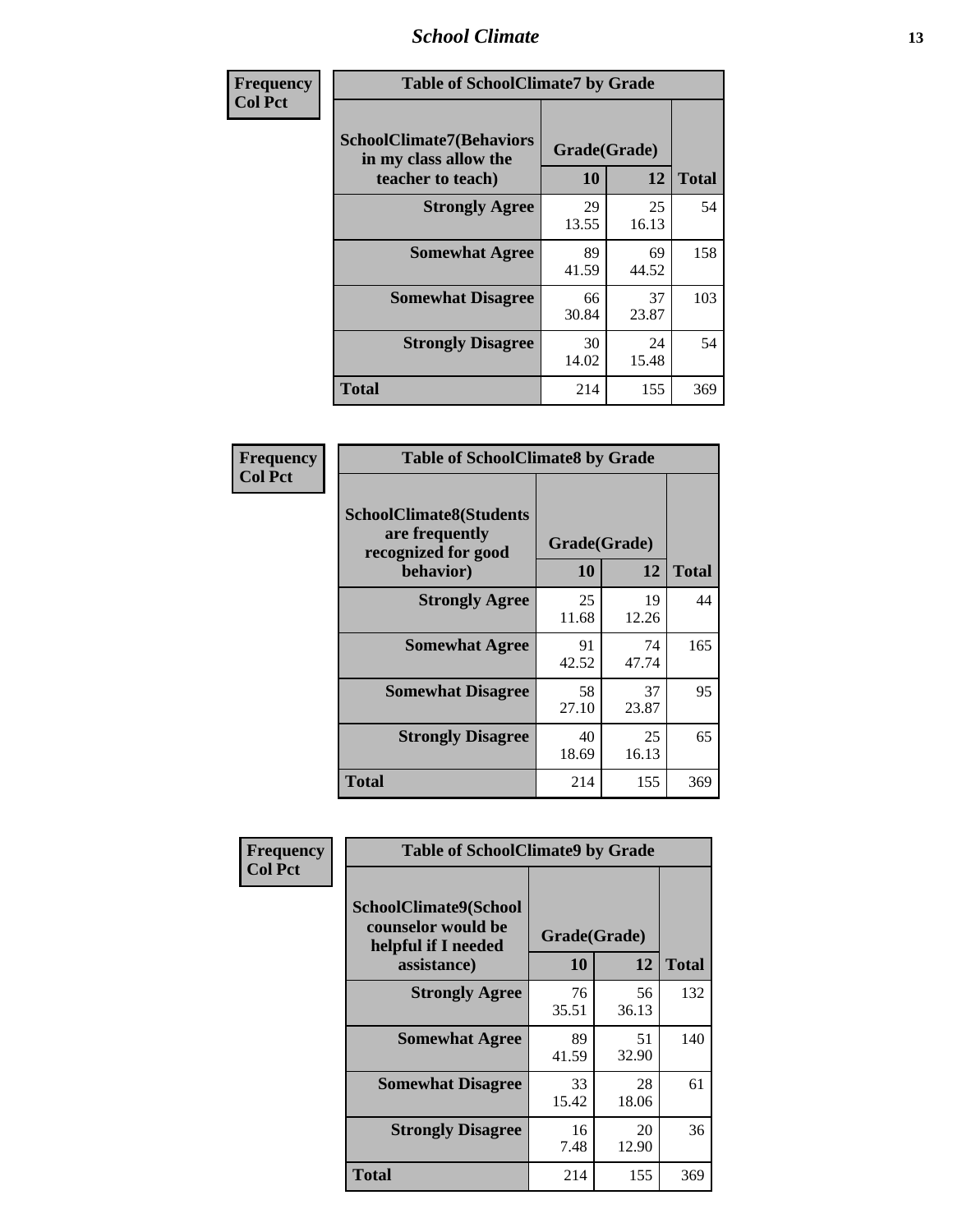### *Reasons for Dropping Out* **14**

| <b>Frequency</b> | <b>Table of Dropoutreason by Grade</b>                                   |                    |              |              |
|------------------|--------------------------------------------------------------------------|--------------------|--------------|--------------|
| <b>Col Pct</b>   | Dropoutreason(If<br>I dropped out the<br>reason would<br>most likely be) | Grade(Grade)<br>10 | 12           | <b>Total</b> |
|                  | <b>Won't Drop out</b>                                                    | 130<br>60.75       | 103<br>66.45 | 233          |
|                  | <b>Bored</b>                                                             | 27<br>12.62        | 23<br>14.84  | 50           |
|                  | <b>Family Reasons</b>                                                    | 16<br>7.48         | 12<br>7.74   | 28           |
|                  | <b>Being Bullied</b>                                                     | 3<br>1.40          | 0<br>0.00    | 3            |
|                  | <b>Other</b>                                                             | 38<br>17.76        | 17<br>10.97  | 55           |
|                  | <b>Total</b>                                                             | 214                | 155          | 369          |

| Frequency      | <b>Table of Dropout by Grade</b>                                       |                    |              |              |
|----------------|------------------------------------------------------------------------|--------------------|--------------|--------------|
| <b>Col Pct</b> | Dropout(I<br>have<br>thought<br>about<br>dropping<br>out of<br>school) | Grade(Grade)<br>10 | 12           | <b>Total</b> |
|                | Yes                                                                    | 66<br>30.84        | 50<br>32.26  | 116          |
|                | N <sub>0</sub>                                                         | 148<br>69.16       | 105<br>67.74 | 253          |
|                | <b>Total</b>                                                           | 214                | 155          | 369          |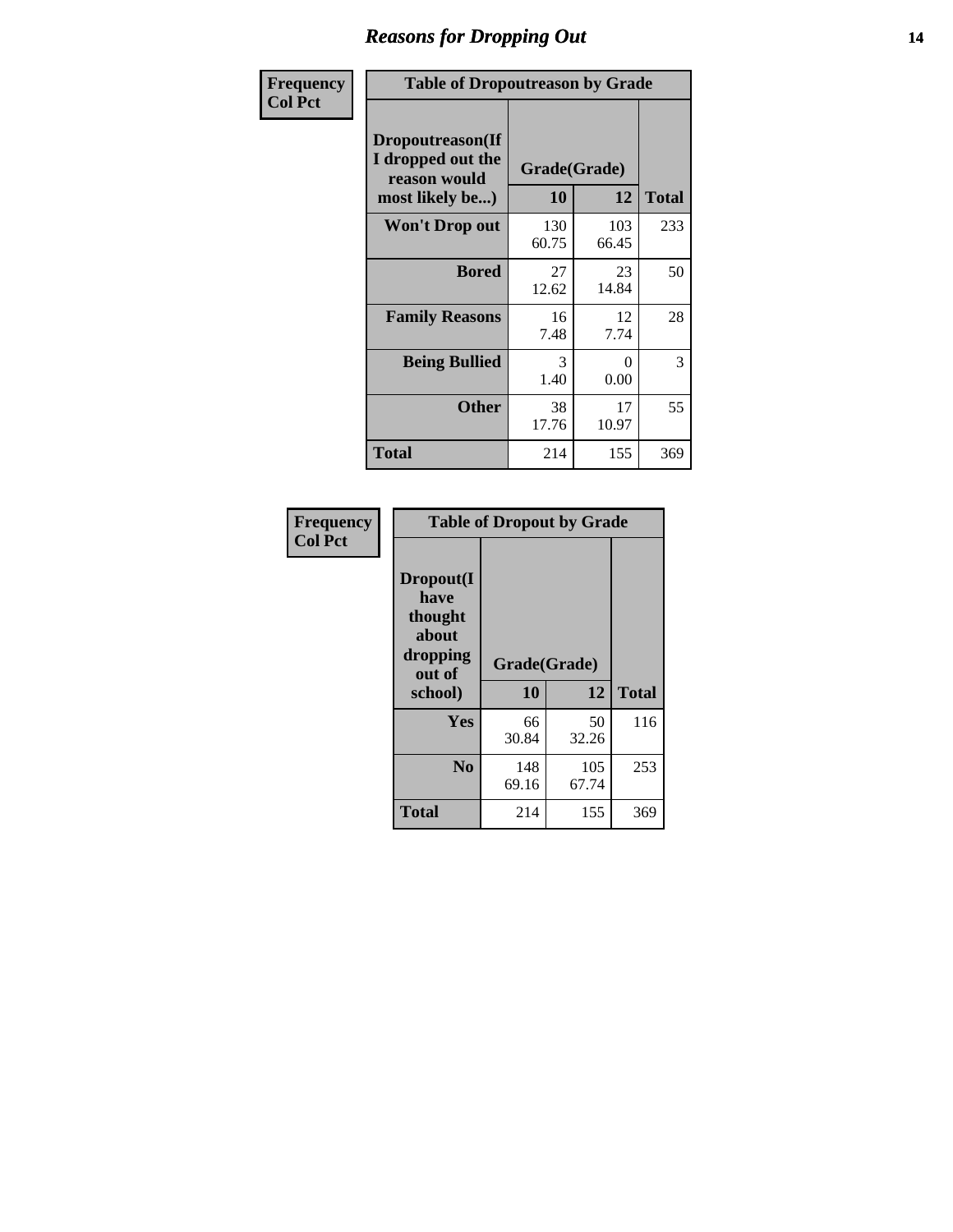*School Safety* **15**

| Frequency      | <b>Table of Gangself by Grade</b>                                                                 |                    |              |              |
|----------------|---------------------------------------------------------------------------------------------------|--------------------|--------------|--------------|
| <b>Col Pct</b> | Gangself(I<br>have<br>participated<br>in illegal<br>gang<br>activities in<br>the past 30<br>days) | Grade(Grade)<br>10 | 12           | <b>Total</b> |
|                | Yes                                                                                               | 18<br>8.41         | 9<br>5.81    | 27           |
|                | N <sub>0</sub>                                                                                    | 196<br>91.59       | 146<br>94.19 | 342          |
|                | <b>Total</b>                                                                                      | 214                | 155          | 369          |

| Frequency<br><b>Col Pct</b> | <b>Table of Gangpeers by Grade</b>                                                                                     |                    |              |              |
|-----------------------------|------------------------------------------------------------------------------------------------------------------------|--------------------|--------------|--------------|
|                             | Gangpeers(I<br>have friends<br>who have<br>participated<br>in illegal<br>gang<br>activities in<br>the past 30<br>days) | Grade(Grade)<br>10 | 12           | <b>Total</b> |
|                             | <b>Yes</b>                                                                                                             | 93<br>43.46        | 52<br>33.55  | 145          |
|                             | N <sub>0</sub>                                                                                                         | 121<br>56.54       | 103<br>66.45 | 224          |
|                             | <b>Total</b>                                                                                                           | 214                | 155          | 369          |

| Frequency      | <b>Table of Pickedon by Grade</b>                                  |              |             |              |
|----------------|--------------------------------------------------------------------|--------------|-------------|--------------|
| <b>Col Pct</b> | <b>Pickedon(I have</b><br>been picked on or<br>teased at school in | Grade(Grade) |             |              |
|                | the past 30 days)                                                  | 10           | 12          | <b>Total</b> |
|                | <b>Strongly Agree</b>                                              | 18<br>8.41   | 4.52        | 25           |
|                | <b>Somewhat Agree</b>                                              | 30<br>14.02  | 23<br>14.84 | 53           |
|                | <b>Somewhat Disagree</b>                                           | 29<br>13.55  | 13<br>8.39  | 42           |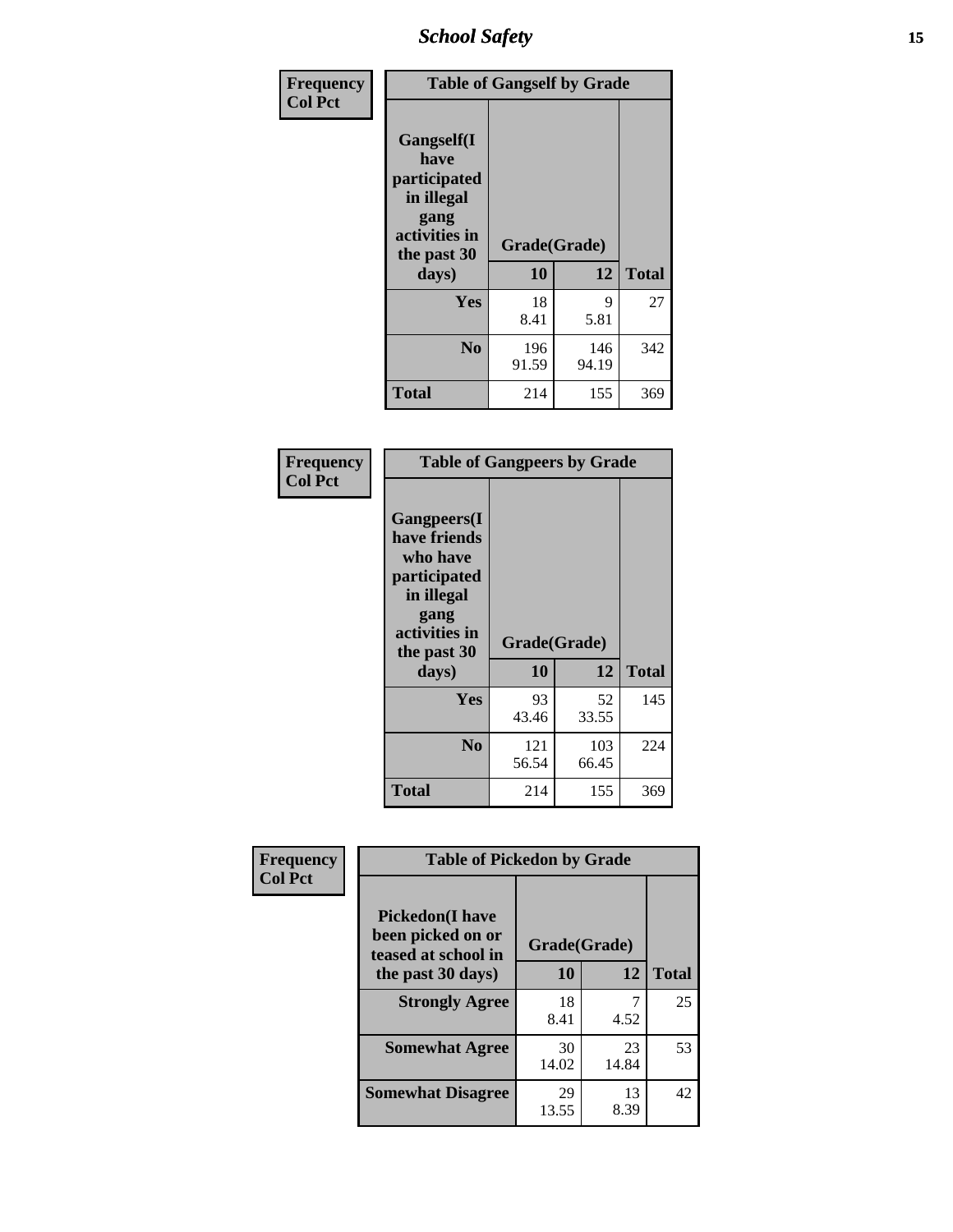# *School Safety* **16**

| <b>Frequency</b> | <b>Table of Pickedon by Grade</b>                                                        |                    |              |                 |
|------------------|------------------------------------------------------------------------------------------|--------------------|--------------|-----------------|
| <b>Col Pct</b>   | <b>Pickedon</b> (I have<br>been picked on or<br>teased at school in<br>the past 30 days) | Grade(Grade)<br>10 | 12           | <b>Total</b>    |
|                  | <b>Strongly Disagree</b>                                                                 | 137<br>64.02       | 112<br>72.26 | 249             |
|                  | Total                                                                                    | 214                | 155          | 36 <sup>S</sup> |

| Frequency      | <b>Table of Safeschool by Grade</b>                      |              |                    |     |  |  |
|----------------|----------------------------------------------------------|--------------|--------------------|-----|--|--|
| <b>Col Pct</b> | Safeschool(School<br>is a place at which I<br>feel safe) | 10           | Grade(Grade)<br>12 |     |  |  |
|                | <b>Strongly Agree</b>                                    | 20<br>9.35   | 31<br>20.00        | 51  |  |  |
|                | <b>Somewhat Agree</b>                                    | 109<br>50.93 | 75<br>48.39        | 184 |  |  |
|                | <b>Somewhat Disagree</b>                                 | 46<br>21.50  | 36<br>23.23        | 82  |  |  |
|                | <b>Strongly Disagree</b>                                 | 39<br>18.22  | 13<br>8.39         | 52  |  |  |
|                | Total                                                    | 214          | 155                | 369 |  |  |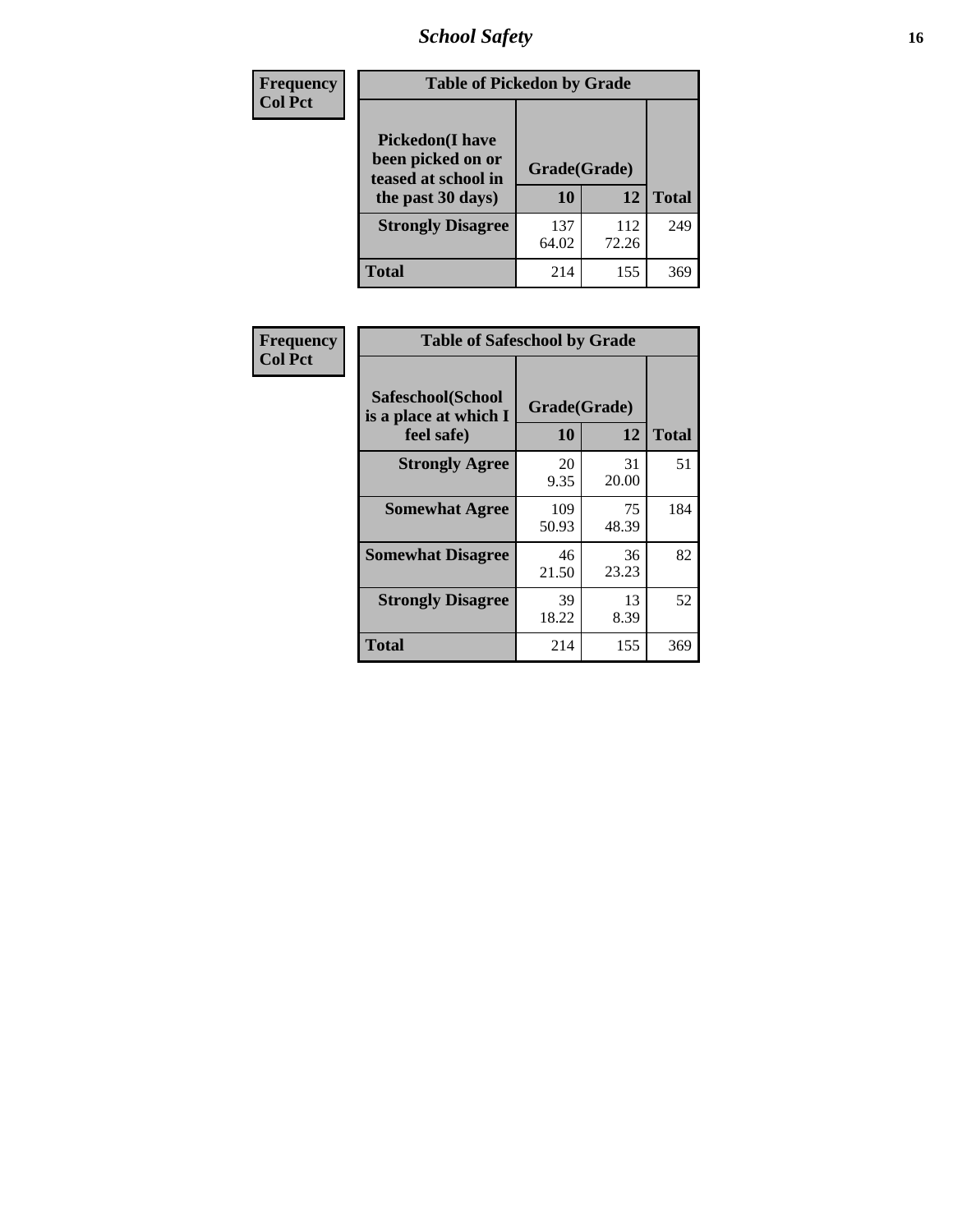*School Safety* **17**

| <b>Frequency</b> | <b>Table of Grade by Bullied</b>                                              |              |                     |                        |                   |                |           |              |  |  |  |
|------------------|-------------------------------------------------------------------------------|--------------|---------------------|------------------------|-------------------|----------------|-----------|--------------|--|--|--|
| <b>Row Pct</b>   | <b>Bullied</b> (I have been bullied by other<br>students in the past 30 days) |              |                     |                        |                   |                |           |              |  |  |  |
|                  |                                                                               | $\mathbf 0$  | 1 or                | 3 <sub>to</sub><br>5   | <b>6 to</b><br>-9 | 10<br>to<br>19 | All<br>30 |              |  |  |  |
|                  | Grade(Grade)   Days                                                           |              | days                | days                   | days              | days           | days      | <b>Total</b> |  |  |  |
|                  | 10                                                                            | 199<br>92.99 | 5<br>2.34           | 3<br>1.40              | 0.47              | 4<br>1.87      | 2<br>0.93 | 214          |  |  |  |
|                  | 12                                                                            | 141<br>90.97 | $\mathbf Q$<br>5.81 | $\overline{2}$<br>1.29 | 0<br>0.00         | 2<br>1.29      | 0.65      | 155          |  |  |  |
|                  | <b>Total</b>                                                                  | 340          | 14                  | 5                      |                   | 6              | 3         | 369          |  |  |  |

| Frequency      |                     | <b>Table of Grade by Bulliedothers</b> |                                                                |              |                   |                                           |                        |              |  |
|----------------|---------------------|----------------------------------------|----------------------------------------------------------------|--------------|-------------------|-------------------------------------------|------------------------|--------------|--|
| <b>Row Pct</b> |                     |                                        | <b>Bulliedothers</b> (I bullied others in the<br>past 30 days) |              |                   |                                           |                        |              |  |
|                | Grade(Grade)   Days | $\mathbf 0$                            | 1 or<br>days                                                   | 3 to<br>days | 6 to<br>9<br>days | <b>10</b><br>t <sub>0</sub><br>19<br>days | All<br>30<br>days      | <b>Total</b> |  |
|                | 10                  | 199<br>92.99                           | 7<br>3.27                                                      | 5<br>2.34    | 0.47              | 0<br>0.00                                 | $\overline{2}$<br>0.93 | 214          |  |
|                | 12                  | 147<br>94.84                           | 3<br>1.94                                                      | 0.65         | 3<br>1.94         | 0.65                                      | 0<br>0.00              | 155          |  |
|                | <b>Total</b>        | 346                                    | 10                                                             | 6            | 4                 |                                           | 2                      | 369          |  |

| Frequency      | <b>Table of Grade by Weaponschool</b> |                                                                                 |                   |                  |              |  |  |  |  |  |
|----------------|---------------------------------------|---------------------------------------------------------------------------------|-------------------|------------------|--------------|--|--|--|--|--|
| <b>Row Pct</b> |                                       | <b>Weaponschool</b> (I<br>brought a weapon<br>to school in the past<br>30 days) |                   |                  |              |  |  |  |  |  |
|                | Grade(Grade)                          | 0<br><b>Days</b>                                                                | 1 or<br>2<br>days | $3$ to 5<br>days | <b>Total</b> |  |  |  |  |  |
|                | 10                                    | 211<br>98.60                                                                    | 3<br>1.40         | 0<br>0.00        | 214          |  |  |  |  |  |
|                | 12                                    | 153<br>98.71                                                                    | 0.65              | 0.65             | 155          |  |  |  |  |  |
|                | <b>Total</b>                          | 364                                                                             | 4                 |                  | 369          |  |  |  |  |  |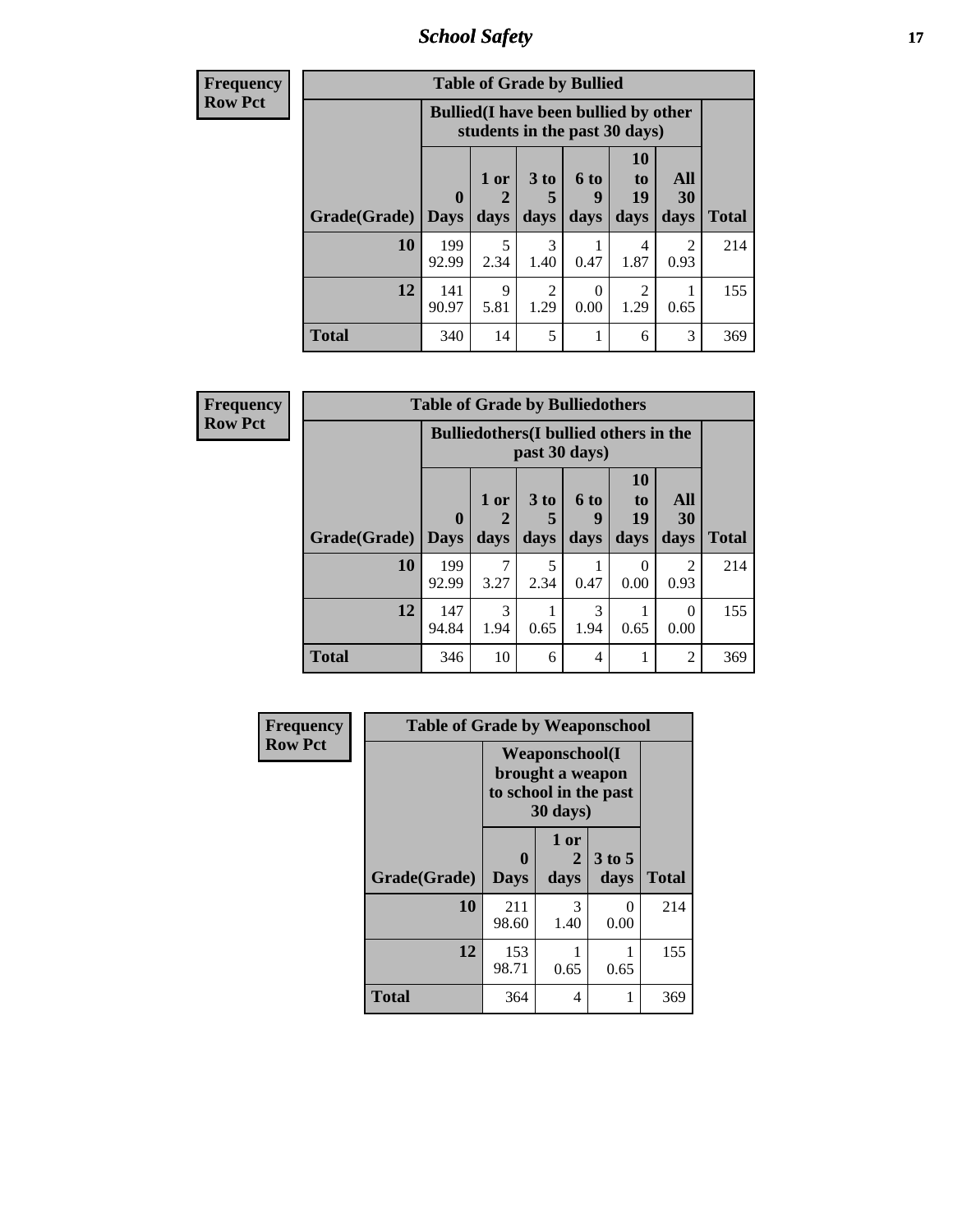*School Safety* **18**

| Frequency      | <b>Table of Grade by Absentunsafe</b> |                                                                      |                   |                                           |                        |                   |              |  |  |
|----------------|---------------------------------------|----------------------------------------------------------------------|-------------------|-------------------------------------------|------------------------|-------------------|--------------|--|--|
| <b>Row Pct</b> |                                       | <b>Absentunsafe(I have missed</b><br>school because I felt unsafe in |                   |                                           |                        |                   |              |  |  |
|                | Grade(Grade)                          | $\mathbf{0}$<br><b>Days</b>                                          | 1 or<br>2<br>days | <b>10</b><br>t <sub>o</sub><br>19<br>days | 20<br>to<br>29<br>days | All<br>30<br>days | <b>Total</b> |  |  |
|                | 10                                    | 208<br>97.20                                                         | 3<br>1.40         | 0.47                                      | 0.47                   | 0.47              | 214          |  |  |
|                | 12                                    | 154<br>99.35                                                         | 0.65              | 0<br>0.00                                 | 0.00                   | 0<br>0.00         | 155          |  |  |
|                | <b>Total</b>                          | 362                                                                  | 4                 |                                           | 1                      |                   | 369          |  |  |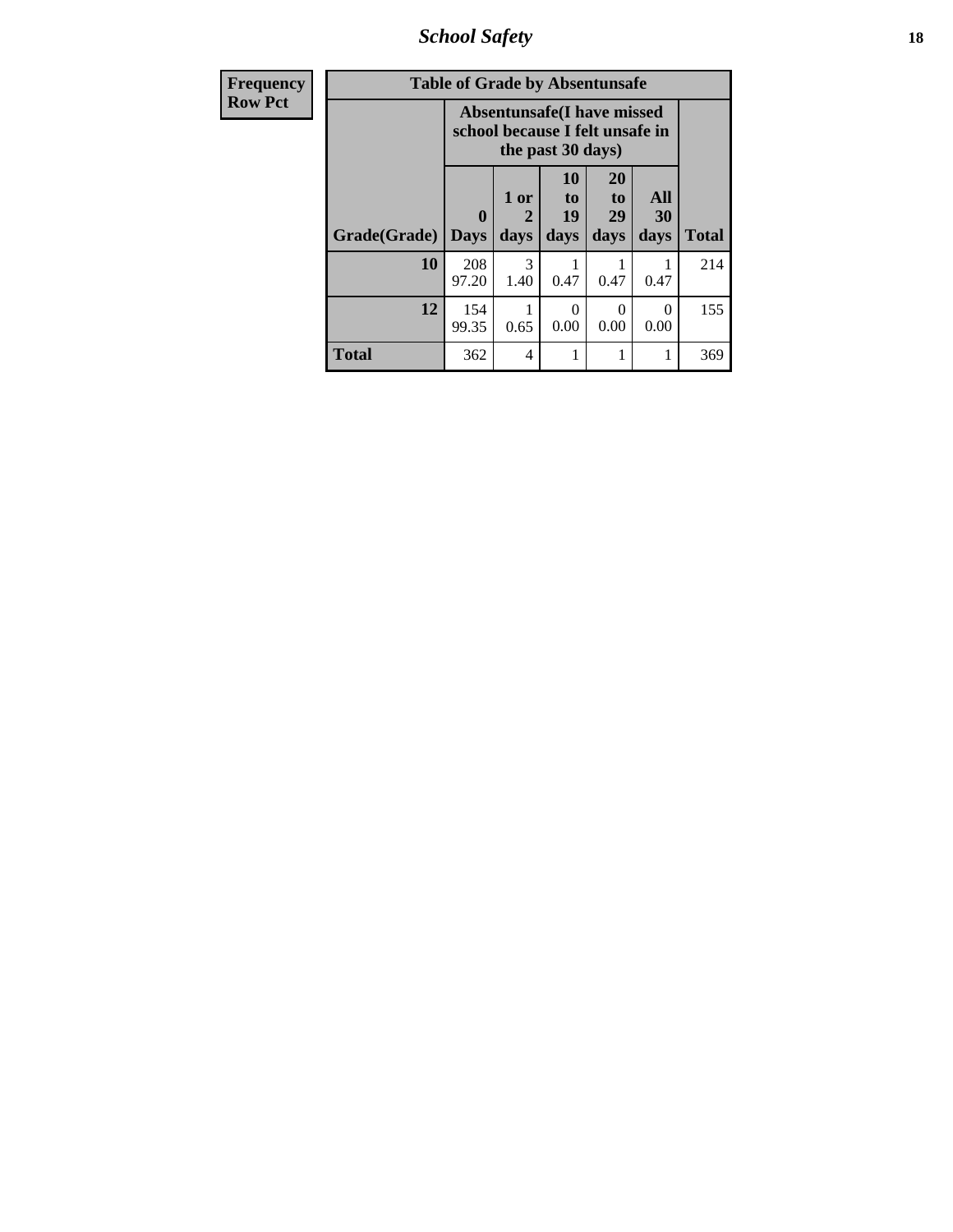# *Drug Use During Last 30 Days* **19**

#### **Frequency Row Pct**

| <b>Table of Grade by Alcohol</b> |                                 |                                     |                 |                |                 |                   |                     |              |  |  |
|----------------------------------|---------------------------------|-------------------------------------|-----------------|----------------|-----------------|-------------------|---------------------|--------------|--|--|
|                                  |                                 | Alcohol (Alcohol use, past 30 days) |                 |                |                 |                   |                     |              |  |  |
| Grade(Grade)                     | <b>Did</b><br>not<br><b>use</b> | $1 - 2$<br>days                     | $3 - 5$<br>days | $6-9$<br>days  | $10-19$<br>days | $20 - 29$<br>days | <b>Every</b><br>day | <b>Total</b> |  |  |
| 10                               | 197<br>92.06                    | 8<br>3.74                           | 4<br>1.87       | 0.47           | 2<br>0.93       | 0.47              | 0.47                | 214          |  |  |
| 12                               | 127<br>81.94                    | 14<br>9.03                          | 3<br>1.94       | 1<br>0.65      | 4<br>2.58       | 4<br>2.58         | 2<br>1.29           | 155          |  |  |
| <b>Total</b>                     | 324                             | 22                                  | 7               | $\overline{2}$ | 6               | 5                 | 3                   | 369          |  |  |

#### **Frequency Row Pct**

| <b>Table of Grade by Cigarettes</b> |                                 |                                                   |                 |                  |                        |                   |                     |              |  |  |
|-------------------------------------|---------------------------------|---------------------------------------------------|-----------------|------------------|------------------------|-------------------|---------------------|--------------|--|--|
|                                     |                                 | Cigarettes (Smoking tobacco use,<br>past 30 days) |                 |                  |                        |                   |                     |              |  |  |
| Grade(Grade)                        | <b>Did</b><br>not<br><b>use</b> | $1 - 2$<br>days                                   | $3 - 5$<br>days | $6-9$<br>days    | $10-19$<br>days        | $20 - 29$<br>days | <b>Every</b><br>day | <b>Total</b> |  |  |
| 10                                  | 206<br>96.26                    | $\overline{c}$<br>0.93                            | 2<br>0.93       | 0.47             | 0.47                   | 0.47              | 0.47                | 214          |  |  |
| 12                                  | 140<br>90.32                    | 5<br>3.23                                         | 6<br>3.87       | $\theta$<br>0.00 | $\overline{2}$<br>1.29 | 0.65              | 0.65                | 155          |  |  |
| <b>Total</b>                        | 346                             | 7                                                 | 8               | 1                | 3                      | $\overline{2}$    | 2                   | 369          |  |  |

| Frequency      |              | <b>Table of Grade by Smokeless</b>                         |                 |                        |              |  |  |  |  |  |  |
|----------------|--------------|------------------------------------------------------------|-----------------|------------------------|--------------|--|--|--|--|--|--|
| <b>Row Pct</b> |              | <b>Smokeless</b> (Chewing<br>tobacco use,<br>past 30 days) |                 |                        |              |  |  |  |  |  |  |
|                | Grade(Grade) | <b>Did</b><br>not<br><b>use</b>                            | $3 - 5$<br>days | $10-19$<br>days        | <b>Total</b> |  |  |  |  |  |  |
|                | 10           | 213<br>99.53                                               | 0.47            | $\Omega$<br>0.00       | 214          |  |  |  |  |  |  |
|                | 12           | 153<br>98.71                                               | 0<br>0.00       | $\overline{2}$<br>1.29 | 155          |  |  |  |  |  |  |
|                | <b>Total</b> | 366                                                        | 1               | $\overline{2}$         | 369          |  |  |  |  |  |  |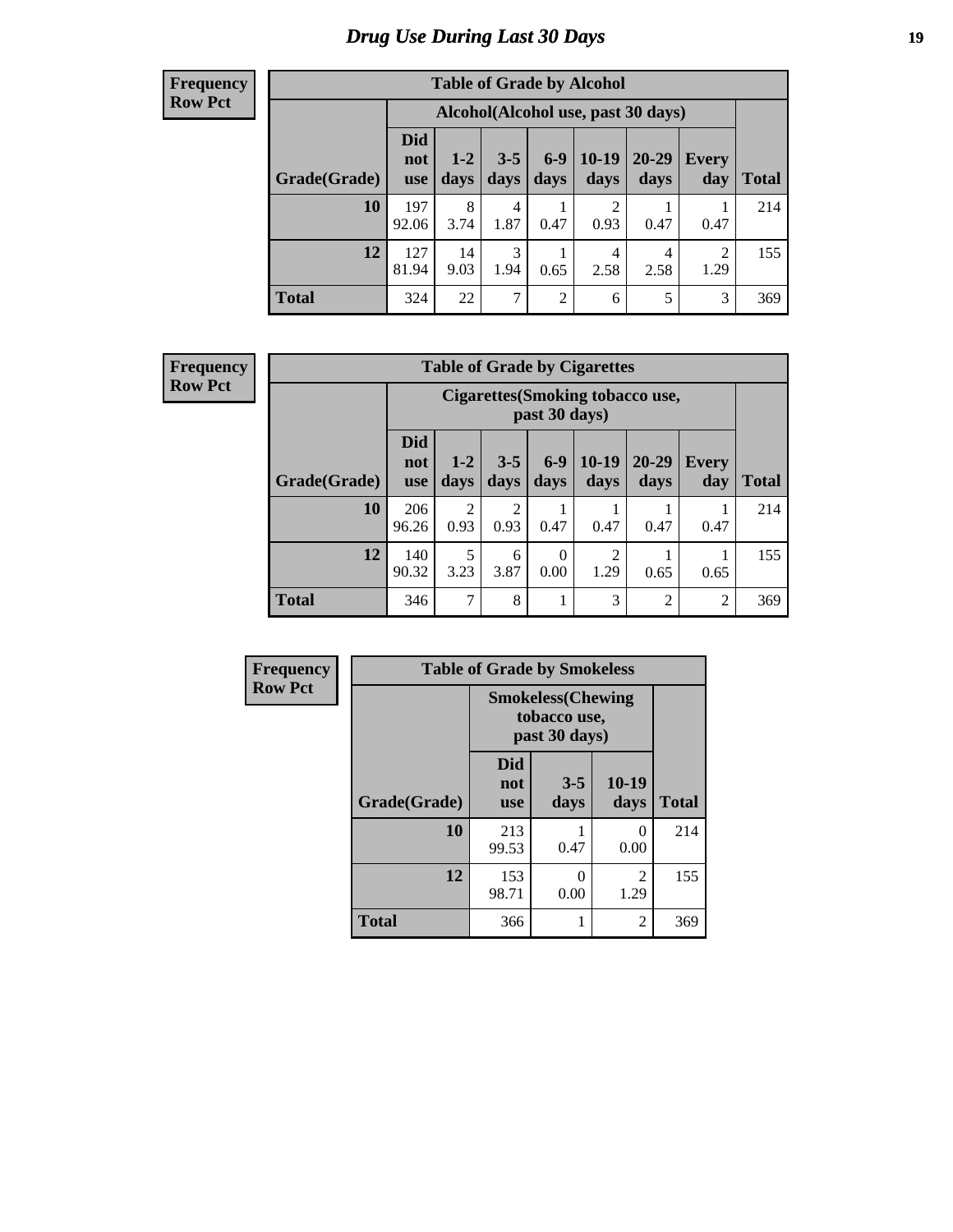#### **Frequency Row Pct**

| <b>Table of Grade by Marijuana</b> |                          |                                         |                        |                |                 |               |              |       |  |  |
|------------------------------------|--------------------------|-----------------------------------------|------------------------|----------------|-----------------|---------------|--------------|-------|--|--|
|                                    |                          | Marijuana (Marijuana use, past 30 days) |                        |                |                 |               |              |       |  |  |
| Grade(Grade)                       | Did<br>not<br><b>use</b> | $1 - 2$<br>days                         | $3 - 5$<br>days        | $6-9$<br>days  | $10-19$<br>days | 20-29<br>days | Every<br>day | Total |  |  |
| 10                                 | 198<br>92.52             | 4<br>1.87                               | $\overline{2}$<br>0.93 | 0.47           | 4<br>1.87       | 0.47          | 4<br>1.87    | 214   |  |  |
| 12                                 | 138<br>89.03             | 8<br>5.16                               | 3<br>1.94              | 0.65           | 4<br>2.58       | 0<br>0.00     | 0.65         | 155   |  |  |
| <b>Total</b>                       | 336                      | 12                                      | 5                      | $\overline{2}$ | 8               |               | 5            | 369   |  |  |

| <b>Frequency</b> | <b>Table of Grade by Cocaine</b> |                                               |                 |                 |              |
|------------------|----------------------------------|-----------------------------------------------|-----------------|-----------------|--------------|
| <b>Row Pct</b>   |                                  | <b>Cocaine</b> (Cocaine<br>use, past 30 days) |                 |                 |              |
|                  | Grade(Grade)                     | Did<br>not<br><b>use</b>                      | $3 - 5$<br>days | $10-19$<br>days | <b>Total</b> |
|                  | 10                               | 212<br>99.07                                  | 0.47            | 0.47            | 214          |
|                  | 12                               | 153<br>98.71                                  | 0<br>0.00       | 2<br>1.29       | 155          |
|                  | <b>Total</b>                     | 365                                           |                 | 3               | 369          |

| Frequency      | <b>Table of Grade by Inhalants</b> |                                 |                                                  |                 |                 |                        |              |  |
|----------------|------------------------------------|---------------------------------|--------------------------------------------------|-----------------|-----------------|------------------------|--------------|--|
| <b>Row Pct</b> |                                    |                                 | <b>Inhalants</b> (Inhalant use,<br>past 30 days) |                 |                 |                        |              |  |
|                | Grade(Grade)                       | <b>Did</b><br>not<br><b>use</b> | $1 - 2$<br>days                                  | $3 - 5$<br>days | $10-19$<br>days | 20-29<br>days          | <b>Total</b> |  |
|                | 10                                 | 211<br>98.60                    | 0.47                                             | 0.47            | 0.47            | 0<br>0.00              | 214          |  |
|                | 12                                 | 152<br>98.06                    | 0<br>0.00                                        | 0.65            | 0<br>0.00       | $\overline{2}$<br>1.29 | 155          |  |
|                | Total                              | 363                             |                                                  | $\overline{2}$  |                 | $\overline{2}$         | 369          |  |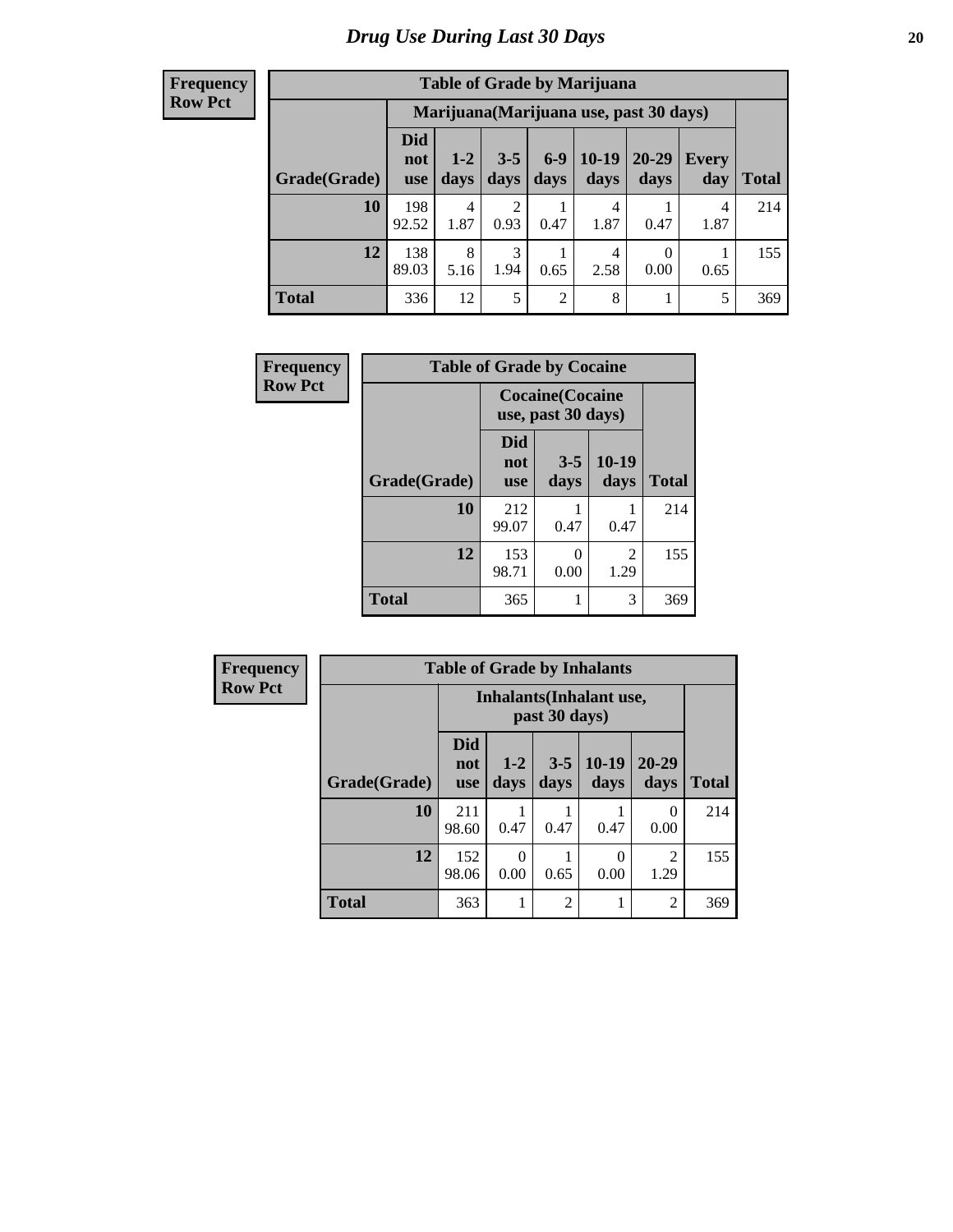# *Drug Use During Last 30 Days* **21**

| <b>Frequency</b> | <b>Table of Grade by Steroids</b> |                                                |                 |                           |              |  |  |  |
|------------------|-----------------------------------|------------------------------------------------|-----------------|---------------------------|--------------|--|--|--|
| <b>Row Pct</b>   |                                   | <b>Steroids</b> (Steroid<br>use, past 30 days) |                 |                           |              |  |  |  |
|                  | Grade(Grade)                      | Did<br>not<br><b>use</b>                       | $1 - 2$<br>days | $20 - 29$<br>days         | <b>Total</b> |  |  |  |
|                  | 10                                | 214<br>100.00                                  | O<br>0.00       | $\mathbf{\Omega}$<br>0.00 | 214          |  |  |  |
|                  | 12                                | 153<br>98.71                                   | 0.65            | 0.65                      | 155          |  |  |  |
|                  | <b>Total</b>                      | 367                                            | 1               |                           | 369          |  |  |  |

| Frequency      | <b>Table of Grade by Ecstasy</b> |                          |                                        |                 |                  |                        |              |  |
|----------------|----------------------------------|--------------------------|----------------------------------------|-----------------|------------------|------------------------|--------------|--|
| <b>Row Pct</b> |                                  |                          | Ecstasy (Ecstasy use,<br>past 30 days) |                 |                  |                        |              |  |
|                | Grade(Grade)                     | Did<br>not<br><b>use</b> | $1-2$<br>days                          | $3 - 5$<br>days | $10-19$<br>days  | $20 - 29$<br>days      | <b>Total</b> |  |
|                | 10                               | 212<br>99.07             | 0.47                                   | 0<br>0.00       | 0.47             | 0<br>0.00              | 214          |  |
|                | 12                               | 152<br>98.06             | $\Omega$<br>0.00                       | 0.65            | $\theta$<br>0.00 | $\mathfrak{D}$<br>1.29 | 155          |  |
|                | <b>Total</b>                     | 364                      |                                        | 1               | 1                | $\overline{2}$         | 369          |  |

| <b>Frequency</b> | <b>Table of Grade by Meth</b> |                       |                                                    |                   |              |  |
|------------------|-------------------------------|-----------------------|----------------------------------------------------|-------------------|--------------|--|
| <b>Row Pct</b>   |                               |                       | <b>Meth</b> (Methamphetamine<br>use, past 30 days) |                   |              |  |
|                  | Grade(Grade)                  | Did not<br><b>use</b> | 10-19<br>days                                      | $20 - 29$<br>days | <b>Total</b> |  |
|                  | 10                            | 214<br>100.00         | 0.00                                               | 0<br>0.00         | 214          |  |
|                  | 12                            | 153<br>98.71          | 0.65                                               | 0.65              | 155          |  |
|                  | <b>Total</b>                  | 367                   |                                                    |                   | 369          |  |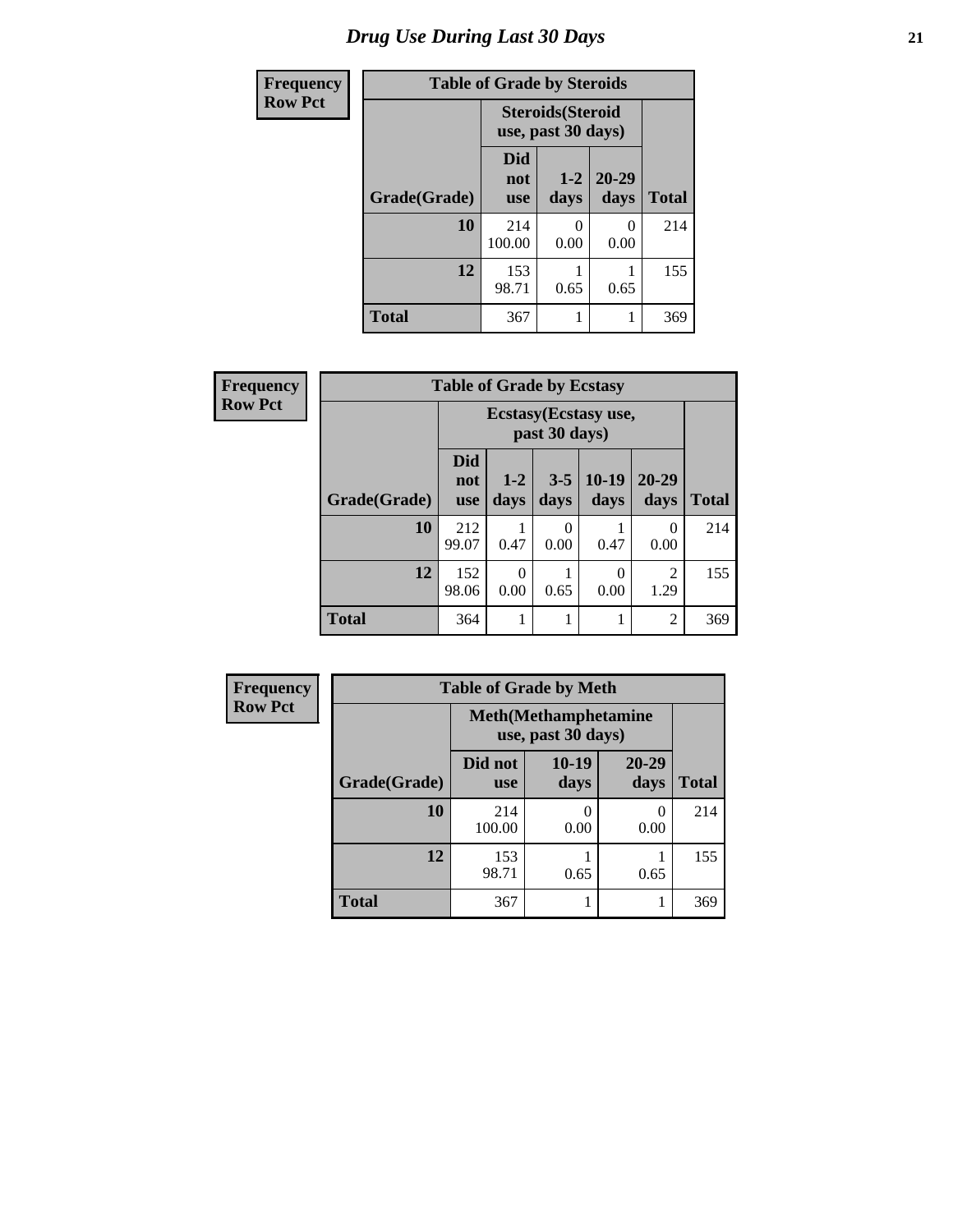# *Drug Use During Last 30 Days* **22**

| <b>Frequency</b> | <b>Table of Grade by Hallucinogens</b> |                |                                                   |               |                  |       |  |
|------------------|----------------------------------------|----------------|---------------------------------------------------|---------------|------------------|-------|--|
| <b>Row Pct</b>   |                                        |                | Hallucinogens (Hallucinogen use,<br>past 30 days) |               |                  |       |  |
|                  | Grade(Grade)                           | Did<br>not use | $1-2$<br>days                                     | $6-9$<br>days | 10-19<br>days    | Total |  |
|                  | 10                                     | 213<br>99.53   | 0.00                                              | 0.47          | $\theta$<br>0.00 | 214   |  |
|                  | 12                                     | 153<br>98.71   | 0.65                                              | 0<br>0.00     | 0.65             | 155   |  |
|                  | <b>Total</b>                           | 366            |                                                   |               |                  | 369   |  |

| <b>Frequency</b> | <b>Table of Grade by Prescription</b> |                                 |                                                                                |                        |               |                 |                |              |
|------------------|---------------------------------------|---------------------------------|--------------------------------------------------------------------------------|------------------------|---------------|-----------------|----------------|--------------|
| <b>Row Pct</b>   |                                       |                                 | <b>Prescription</b> (Prescription drugs not<br>prescribed to me, past 30 days) |                        |               |                 |                |              |
|                  | Grade(Grade)                          | <b>Did</b><br>not<br><b>use</b> | $1 - 2$<br>days                                                                | $3 - 5$<br>days        | $6-9$<br>days | $10-19$<br>days | Every<br>day   | <b>Total</b> |
|                  | 10                                    | 207<br>96.73                    | $\overline{2}$<br>0.93                                                         | $\overline{c}$<br>0.93 | 0.47          | 0.47            | 0.47           | 214          |
|                  | 12                                    | 146<br>94.19                    | 5<br>3.23                                                                      | 0.65                   | 0<br>0.00     | 2<br>1.29       | 0.65           | 155          |
|                  | <b>Total</b>                          | 353                             | 7                                                                              | 3                      |               | 3               | $\overline{2}$ | 369          |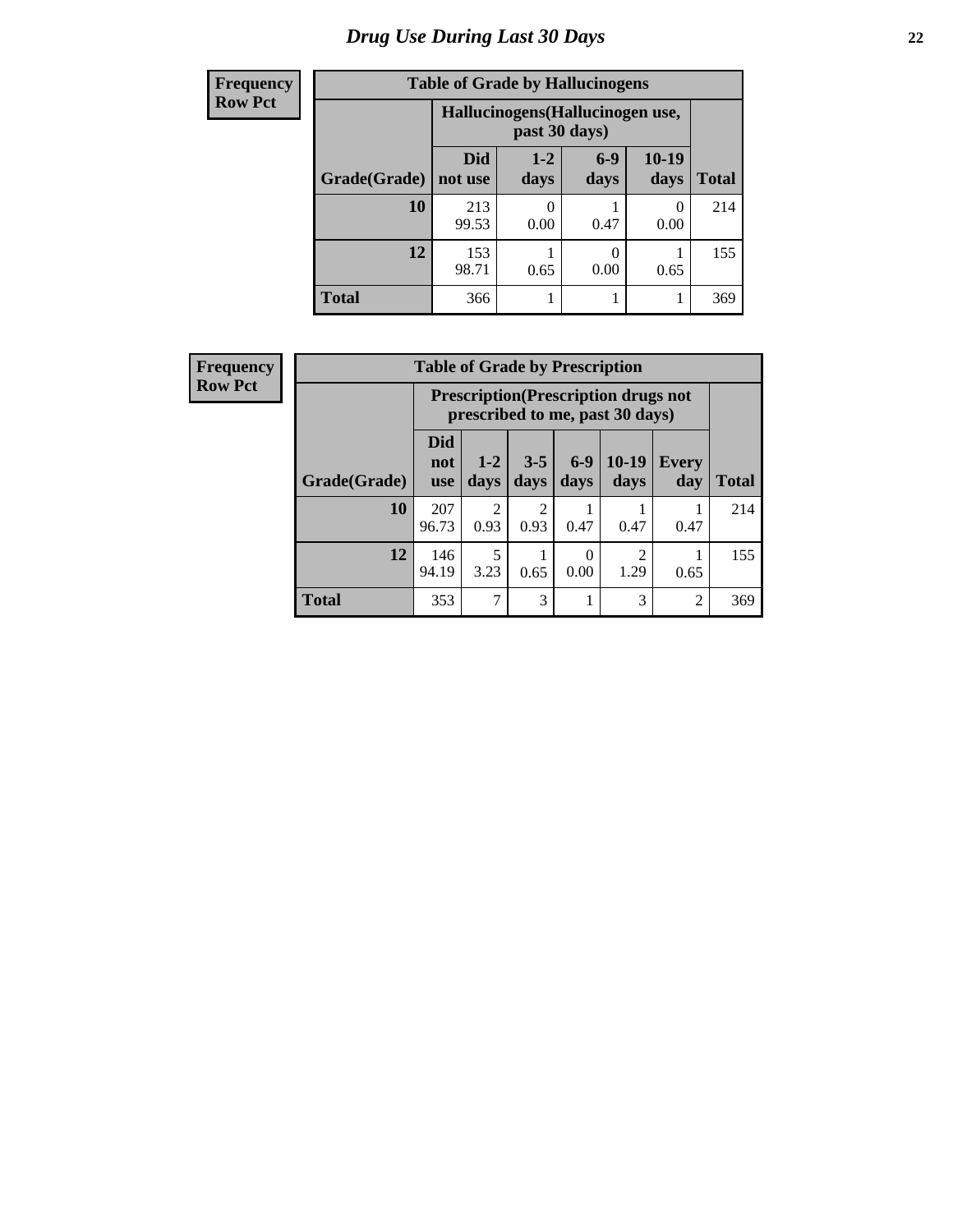| Frequency      | <b>Table of Alcoholease by Grade</b>              |                          |             |              |  |  |
|----------------|---------------------------------------------------|--------------------------|-------------|--------------|--|--|
| <b>Col Pct</b> | <b>Alcoholease</b> (It is<br>easy to get alcohol) | Grade(Grade)<br>10<br>12 |             | <b>Total</b> |  |  |
|                | <b>Strongly Agree</b>                             | 56<br>26.17              | 44<br>28.39 | 100          |  |  |
|                | <b>Somewhat Agree</b>                             | 66<br>30.84              | 55<br>35.48 | 121          |  |  |
|                | <b>Somewhat Disagree</b>                          | 29<br>13.55              | 20<br>12.90 | 49           |  |  |
|                | <b>Strongly Disagree</b>                          | 63<br>29.44              | 36<br>23.23 | 99           |  |  |
|                | <b>Total</b>                                      | 214                      | 155         | 369          |  |  |

| Frequency      | <b>Table of Cigarettesease by Grade</b>                         |                    |             |              |  |
|----------------|-----------------------------------------------------------------|--------------------|-------------|--------------|--|
| <b>Col Pct</b> | <b>Cigarettesease</b> (It is<br>easy to get smoking<br>tobacco) | Grade(Grade)<br>10 | 12          | <b>Total</b> |  |
|                | <b>Strongly Agree</b>                                           | 59<br>27.57        | 50<br>32.26 | 109          |  |
|                | <b>Somewhat Agree</b>                                           | 58<br>27.10        | 52<br>33.55 | 110          |  |
|                | <b>Somewhat Disagree</b>                                        | 28<br>13.08        | 20<br>12.90 | 48           |  |
|                | <b>Strongly Disagree</b>                                        | 69<br>32.24        | 33<br>21.29 | 102          |  |
|                | <b>Total</b>                                                    | 214                | 155         | 369          |  |

| Frequency      | <b>Table of Smokelessease by Grade</b>             |              |             |              |
|----------------|----------------------------------------------------|--------------|-------------|--------------|
| <b>Col Pct</b> | <b>Smokelessease</b> (It is<br>easy to get chewing | Grade(Grade) |             |              |
|                | tobacco)                                           | <b>10</b>    | 12          | <b>Total</b> |
|                | <b>Strongly Agree</b>                              | 28<br>13.08  | 27<br>17.42 | 55           |
|                | <b>Somewhat Agree</b>                              | 44<br>20.56  | 36<br>23.23 | 80           |
|                | <b>Somewhat Disagree</b>                           | 32<br>14.95  | 37<br>23.87 | 69           |
|                | <b>Strongly Disagree</b>                           | 110<br>51.40 | 55<br>35.48 | 165          |
|                | <b>Total</b>                                       | 214          | 155         | 369          |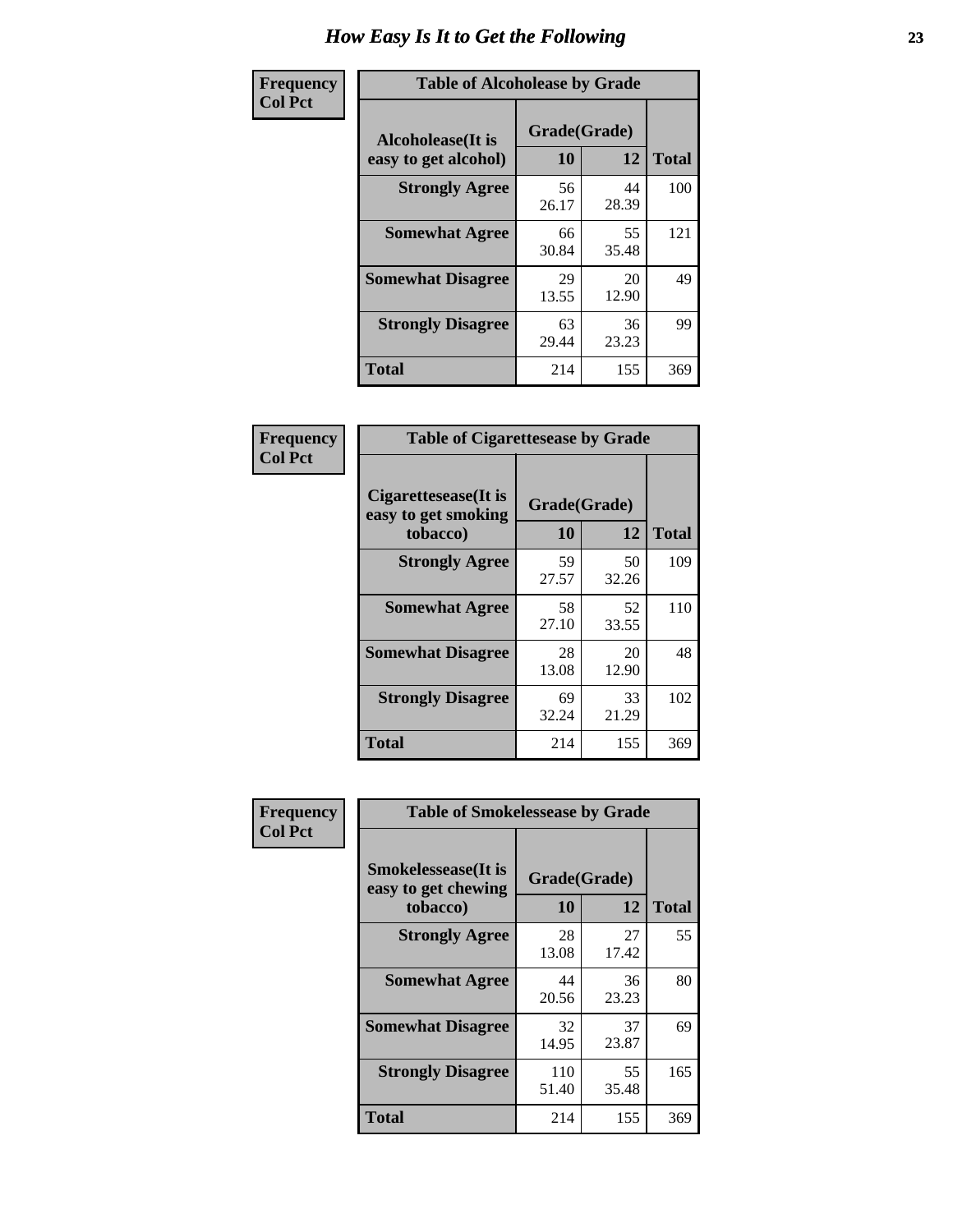| Frequency      | <b>Table of Marijuanaease by Grade</b>            |                           |             |              |  |  |
|----------------|---------------------------------------------------|---------------------------|-------------|--------------|--|--|
| <b>Col Pct</b> | Marijuanaease (It is<br>easy to get<br>marijuana) | Grade(Grade)<br><b>10</b> | 12          | <b>Total</b> |  |  |
|                | <b>Strongly Agree</b>                             | 89<br>41.59               | 84<br>54.19 | 173          |  |  |
|                | <b>Somewhat Agree</b>                             | 45<br>21.03               | 34<br>21.94 | 79           |  |  |
|                | <b>Somewhat Disagree</b>                          | 12<br>5.61                | 6<br>3.87   | 18           |  |  |
|                | <b>Strongly Disagree</b>                          | 68<br>31.78               | 31<br>20.00 | 99           |  |  |
|                | <b>Total</b>                                      | 214                       | 155         | 369          |  |  |

| <b>Table of Cocaineease by Grade</b> |              |             |              |  |  |  |  |
|--------------------------------------|--------------|-------------|--------------|--|--|--|--|
| Cocaineease(It is                    | Grade(Grade) |             |              |  |  |  |  |
| easy to get cocaine)                 | 10           | 12          | <b>Total</b> |  |  |  |  |
| <b>Strongly Agree</b>                | 28<br>13.08  | 35<br>22.58 | 63           |  |  |  |  |
| <b>Somewhat Agree</b>                | 46<br>21.50  | 32<br>20.65 | 78           |  |  |  |  |
| <b>Somewhat Disagree</b>             | 36<br>16.82  | 29<br>18.71 | 65           |  |  |  |  |
| <b>Strongly Disagree</b>             | 104<br>48.60 | 59<br>38.06 | 163          |  |  |  |  |
| <b>Total</b>                         | 214          | 155         | 369          |  |  |  |  |

| Frequency      | <b>Table of Inhalantsease by Grade</b>                     |             |             |              |  |  |  |
|----------------|------------------------------------------------------------|-------------|-------------|--------------|--|--|--|
| <b>Col Pct</b> | <b>Inhalantsease</b> (It is<br>Grade(Grade)<br>easy to get |             |             |              |  |  |  |
|                | inhalants)                                                 | 10          | 12          | <b>Total</b> |  |  |  |
|                | <b>Strongly Agree</b>                                      | 54<br>25.23 | 50<br>32.26 | 104          |  |  |  |
|                | <b>Somewhat Agree</b>                                      | 34<br>15.89 | 32<br>20.65 | 66           |  |  |  |
|                | <b>Somewhat Disagree</b>                                   | 32<br>14.95 | 19<br>12.26 | 51           |  |  |  |
|                | <b>Strongly Disagree</b>                                   | 94<br>43.93 | 54<br>34.84 | 148          |  |  |  |
|                | <b>Total</b>                                               | 214         | 155         | 369          |  |  |  |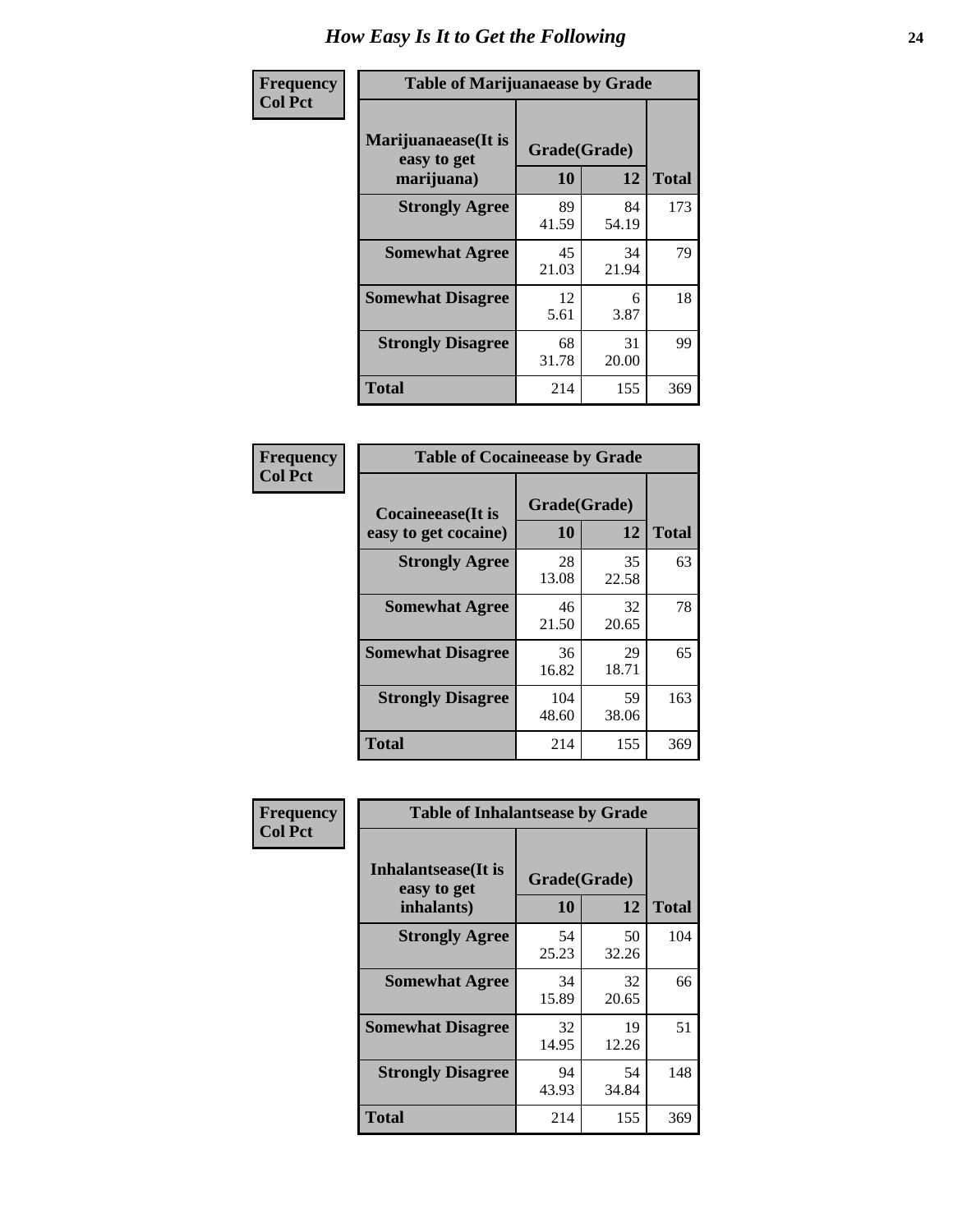| Frequency      | <b>Table of Steroidsease by Grade</b>               |                    |             |              |
|----------------|-----------------------------------------------------|--------------------|-------------|--------------|
| <b>Col Pct</b> | <b>Steroidsease</b> (It is<br>easy to get steroids) | Grade(Grade)<br>10 | 12          | <b>Total</b> |
|                | <b>Strongly Agree</b>                               | 27<br>12.62        | 22<br>14.19 | 49           |
|                | <b>Somewhat Agree</b>                               | 34<br>15.89        | 36<br>23.23 | 70           |
|                | <b>Somewhat Disagree</b>                            | 28<br>13.08        | 37<br>23.87 | 65           |
|                | <b>Strongly Disagree</b>                            | 125<br>58.41       | 60<br>38.71 | 185          |
|                | <b>Total</b>                                        | 214                | 155         | 369          |

| Frequency      | <b>Table of Ecstasyease by Grade</b>              |                    |             |              |  |  |  |  |  |
|----------------|---------------------------------------------------|--------------------|-------------|--------------|--|--|--|--|--|
| <b>Col Pct</b> | <b>Ecstasyease</b> (It is<br>easy to get ecstasy) | Grade(Grade)<br>10 | 12          | <b>Total</b> |  |  |  |  |  |
|                | <b>Strongly Agree</b>                             | 25<br>11.68        | 27<br>17.42 | 52           |  |  |  |  |  |
|                | <b>Somewhat Agree</b>                             | 31<br>14.49        | 27<br>17.42 | 58           |  |  |  |  |  |
|                | <b>Somewhat Disagree</b>                          | 29<br>13.55        | 34<br>21.94 | 63           |  |  |  |  |  |
|                | <b>Strongly Disagree</b>                          | 129<br>60.28       | 67<br>43.23 | 196          |  |  |  |  |  |
|                | <b>Total</b>                                      | 214                | 155         | 369          |  |  |  |  |  |

| Frequency      | <b>Table of Methease by Grade</b>                          |                    |             |              |
|----------------|------------------------------------------------------------|--------------------|-------------|--------------|
| <b>Col Pct</b> | <b>Methease</b> (It is easy<br>to get<br>methamphetamines) | Grade(Grade)<br>10 | 12          | <b>Total</b> |
|                | <b>Strongly Agree</b>                                      | 16<br>7.48         | 25<br>16.13 | 41           |
|                | <b>Somewhat Agree</b>                                      | 26<br>12.15        | 19<br>12.26 | 45           |
|                | <b>Somewhat Disagree</b>                                   | 28<br>13.08        | 37<br>23.87 | 65           |
|                | <b>Strongly Disagree</b>                                   | 144<br>67.29       | 74<br>47.74 | 218          |
|                | Total                                                      | 214                | 155         | 369          |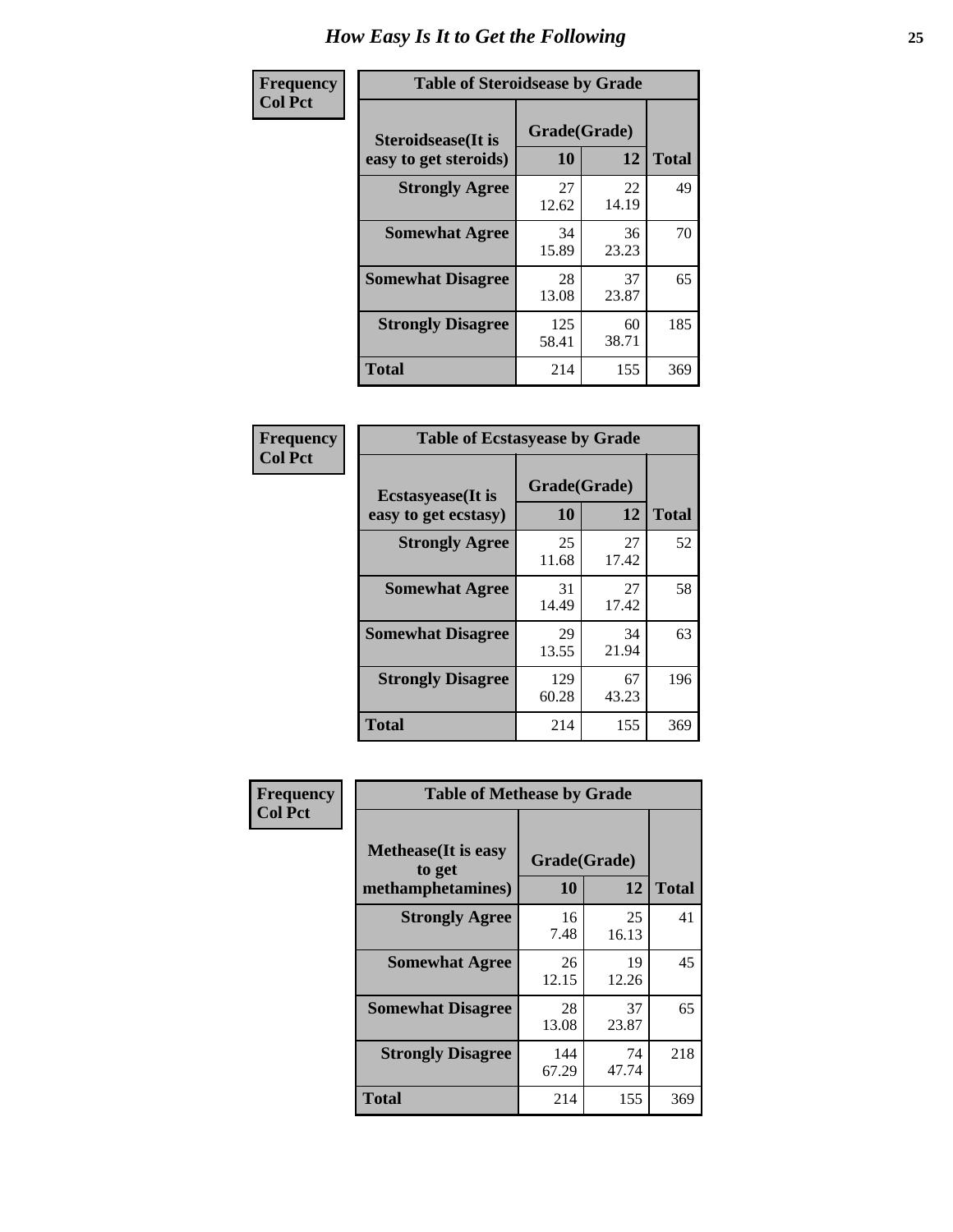| <b>Frequency</b> | <b>Table of Hallucinogensease by Grade</b>               |                    |             |              |  |  |  |
|------------------|----------------------------------------------------------|--------------------|-------------|--------------|--|--|--|
| <b>Col Pct</b>   | Hallucinogensease(It<br>is easy to get<br>hallucinogens) | Grade(Grade)<br>10 | 12          | <b>Total</b> |  |  |  |
|                  | <b>Strongly Agree</b>                                    | 19<br>8.88         | 15<br>9.68  | 34           |  |  |  |
|                  | <b>Somewhat Agree</b>                                    | 19<br>8.88         | 28<br>18.06 | 47           |  |  |  |
|                  | <b>Somewhat Disagree</b>                                 | 34<br>15.89        | 35<br>22.58 | 69           |  |  |  |
|                  | <b>Strongly Disagree</b>                                 | 142<br>66.36       | 77<br>49.68 | 219          |  |  |  |
|                  | <b>Total</b>                                             | 214                | 155         | 369          |  |  |  |

| Frequency<br>Col Pct |
|----------------------|
|                      |

| <b>Table of Prescriptionease by Grade</b>                                                |             |              |              |  |  |
|------------------------------------------------------------------------------------------|-------------|--------------|--------------|--|--|
| <b>Prescriptionease</b> (It<br>is easy to get<br>prescription drugs<br>not prescribed to |             | Grade(Grade) |              |  |  |
| me)                                                                                      | 10          | 12           | <b>Total</b> |  |  |
| <b>Strongly Agree</b>                                                                    | 53<br>24.77 | 52<br>33.55  | 105          |  |  |
| <b>Somewhat Agree</b>                                                                    | 47<br>21.96 | 30<br>19.35  | 77           |  |  |
| <b>Somewhat Disagree</b>                                                                 | 16<br>7.48  | 19<br>12.26  | 35           |  |  |
| <b>Strongly Disagree</b>                                                                 | 98<br>45.79 | 54<br>34.84  | 152          |  |  |
| <b>Total</b>                                                                             | 214         | 155          | 369          |  |  |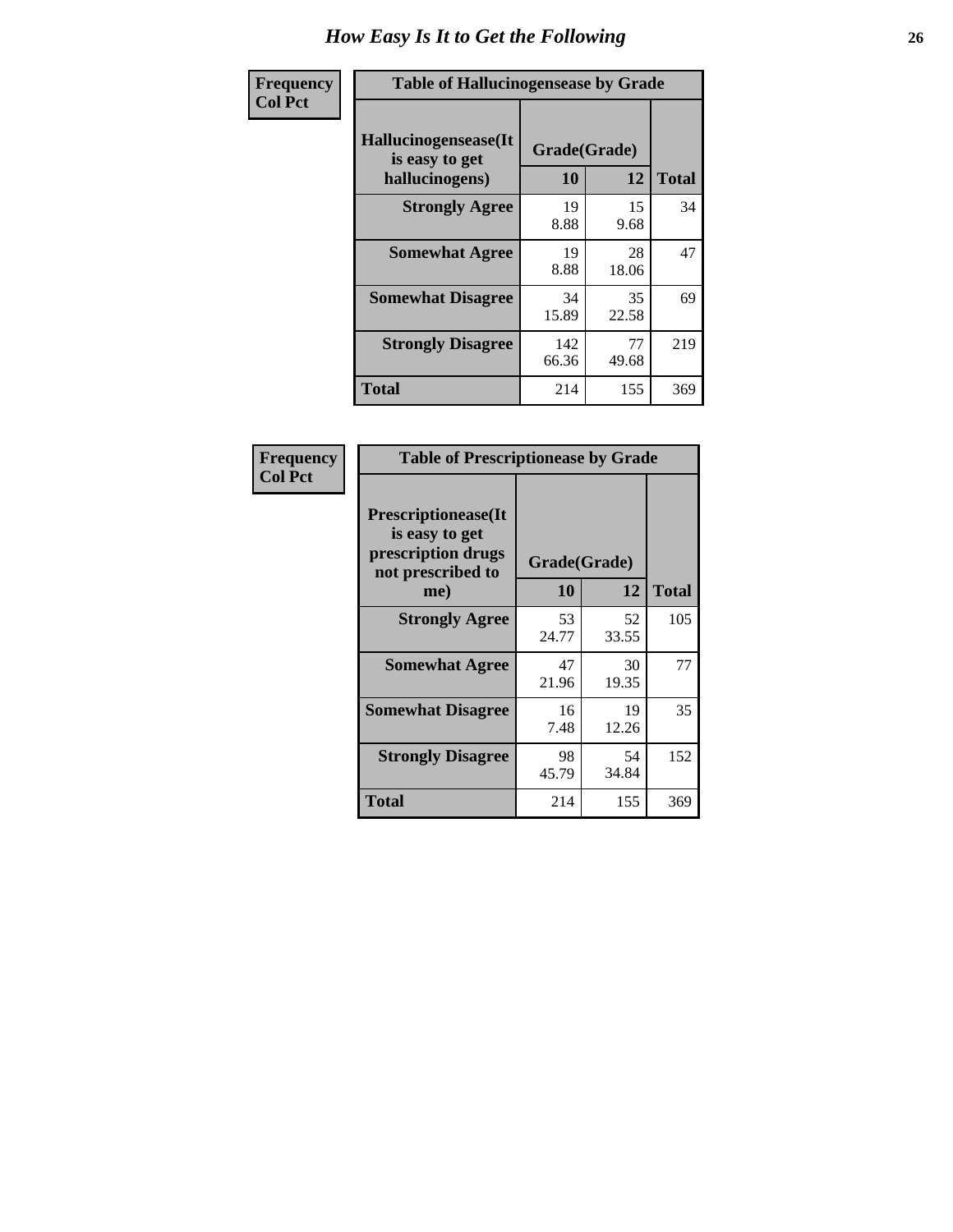#### *Age at Onset of Use* **27** *Results for "Age at Onset of Use" questions exclude students who said they did not use that substance*

| <b>Frequency</b> |              |                 |                                                  |           |                      |            |                           | <b>Table of Grade by Alcoholinit</b> |            |             |                        |                       |              |
|------------------|--------------|-----------------|--------------------------------------------------|-----------|----------------------|------------|---------------------------|--------------------------------------|------------|-------------|------------------------|-----------------------|--------------|
| <b>Row Pct</b>   |              |                 | Alcoholinit (I started using alcohol when I was) |           |                      |            |                           |                                      |            |             |                        |                       |              |
|                  | Grade(Grade) | 8 or<br>younger | 9                                                | <b>10</b> | 11                   | 12         | 13                        | 14                                   | 15         | 16          | 17                     | <b>18 or</b><br>older | <b>Total</b> |
|                  | 10           | 4<br>9.09       | 2.27                                             | 4.55      | 2<br>4.55            | ⇁<br>15.91 | 8<br>18.18                | 10<br>22.73                          | 6<br>13.64 | 4<br>9.09   | $\overline{0}$<br>0.00 | 0.00                  | 44           |
|                  | 12           | 5<br>11.11      | 2.22                                             | 2.22      | $\mathbf{0}$<br>0.00 | 2.22       | 4<br>8.89                 | 4<br>8.89                            | 7<br>15.56 | 11<br>24.44 | 10<br>22.22            | 2.22                  | 45           |
|                  | <b>Total</b> | 9               | $\overline{2}$                                   | 3         | 2                    | 8          | 12                        | 14                                   | 13         | 15          | 10                     |                       | 89           |
|                  |              |                 |                                                  |           |                      |            | Frequency Missing $= 280$ |                                      |            |             |                        |                       |              |

| <b>Frequency</b> |              |                         |                                                         |                         |                         | <b>Table of Grade by Cigarettesinit</b> |            |                         |                       |              |
|------------------|--------------|-------------------------|---------------------------------------------------------|-------------------------|-------------------------|-----------------------------------------|------------|-------------------------|-----------------------|--------------|
| <b>Row Pct</b>   |              |                         | Cigarettesinit(I started smoking tobacco when I<br>was) |                         |                         |                                         |            |                         |                       |              |
|                  | Grade(Grade) | 10                      | 12                                                      | 13                      | 14                      | <b>15</b>                               | 16         | 17                      | <b>18 or</b><br>older | <b>Total</b> |
|                  | 10           | $\overline{2}$<br>12.50 | $\Omega$<br>0.00                                        | 5<br>31.25              | $\mathfrak{D}$<br>12.50 | 6<br>37.50                              | 6.25       | 0<br>0.00               | $\Omega$<br>0.00      | 16           |
|                  | 12           | $\Omega$<br>0.00        | $\overline{2}$<br>10.00                                 | $\overline{2}$<br>10.00 | 5.00                    | $\mathcal{E}$<br>15.00                  | 5<br>25.00 | $\mathfrak{D}$<br>10.00 | 25.00                 | 20           |
|                  | <b>Total</b> | $\overline{2}$          | $\overline{2}$                                          | 7                       | 3                       | 9                                       | 6          | $\overline{2}$          | 5                     | 36           |
|                  |              |                         |                                                         |                         |                         | Frequency Missing $=$ 333               |            |                         |                       |              |

| Frequency      | <b>Table of Grade by Smokelessinit</b> |                                                              |           |               |
|----------------|----------------------------------------|--------------------------------------------------------------|-----------|---------------|
| <b>Row Pct</b> |                                        | Smokelessinit(I<br>started chewing<br>tobacco when I<br>was) |           |               |
|                | Grade(Grade)                           | 12                                                           | 14        | <b>Total</b>  |
|                | 10                                     | $\mathcal{D}_{\mathcal{L}}$<br>100.00                        | 0<br>0.00 | $\mathcal{L}$ |
|                | 12                                     | 0<br>0.00                                                    | 100.00    |               |
|                | <b>Total</b>                           | 2                                                            |           | 3             |
|                |                                        | Frequency Missing $= 366$                                    |           |               |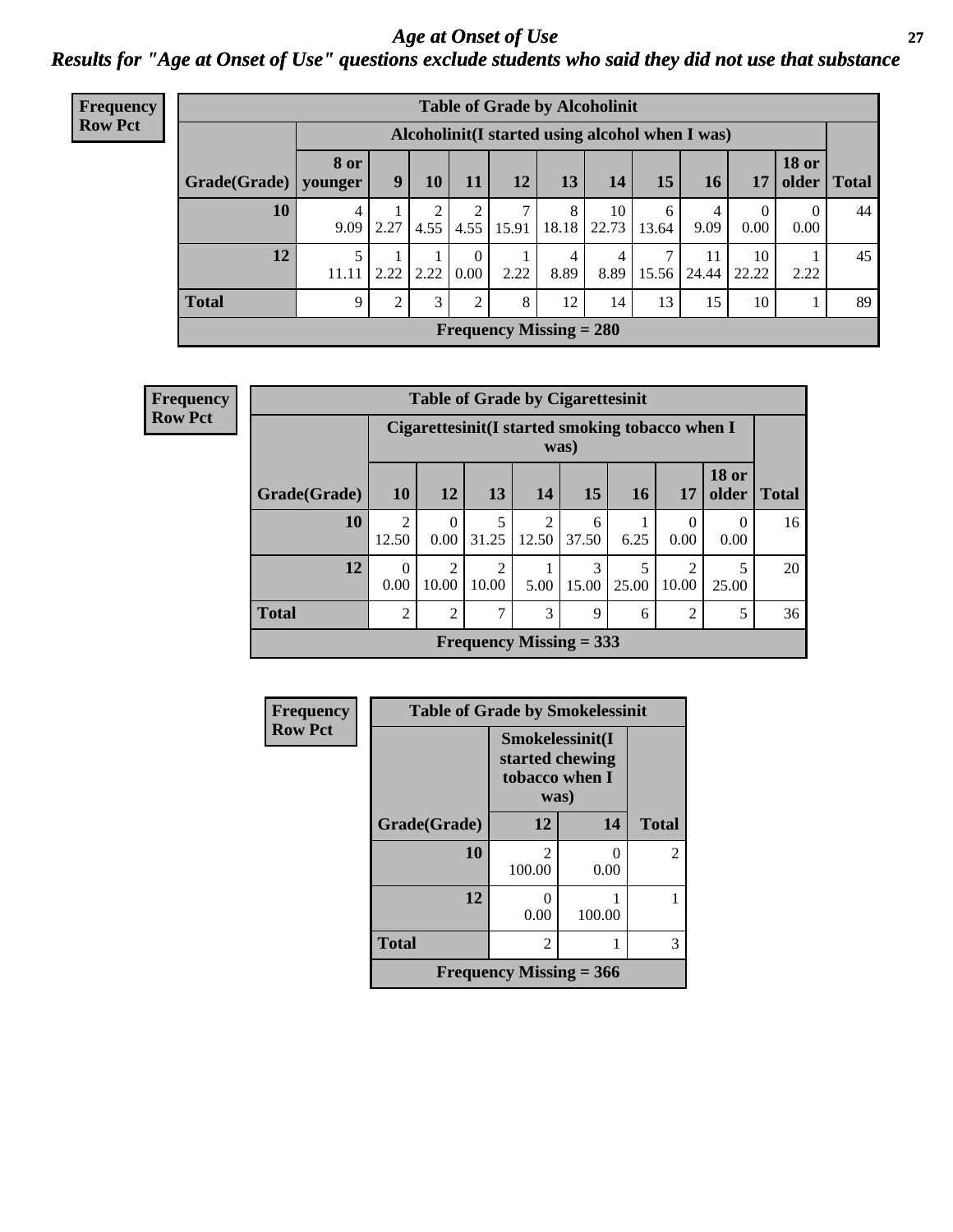#### *Age at Onset of Use* **28**

*Results for "Age at Onset of Use" questions exclude students who said they did not use that substance*

| Frequency                                                              |              | <b>Table of Grade by Marijuanainit</b> |                |               |                           |            |            |            |            |       |                  |               |
|------------------------------------------------------------------------|--------------|----------------------------------------|----------------|---------------|---------------------------|------------|------------|------------|------------|-------|------------------|---------------|
| <b>Row Pct</b><br>Marijuanainit (I started using marijuana when I was) |              |                                        |                |               |                           |            |            |            |            |       |                  |               |
|                                                                        | Grade(Grade) | <b>8 or</b><br>younger                 | 10             | <b>11</b>     | 12                        | 13         | 14         | 15         | <b>16</b>  | 17    | <b>18 or</b>     | older   Total |
|                                                                        | 10           | 6.25                                   | 3.13           | 3.13          | 8<br>25.00                | 6<br>18.75 | 6<br>18.75 | 4<br>12.50 | 4<br>12.50 | 0.00  | $\Omega$<br>0.00 | 32            |
|                                                                        | 12           | $\Omega$<br>0.00                       | 3.33           | 3.33          | 3.33                      | 3.33       | 16.67      | 7<br>23.33 | 6<br>20.00 | 23.33 | 3.33             | 30            |
|                                                                        | <b>Total</b> | $\mathfrak{D}$                         | $\overline{2}$ | $\mathcal{D}$ | 9                         | 7          | 11         | 11         | 10         |       |                  | 62            |
|                                                                        |              |                                        |                |               | Frequency Missing $= 307$ |            |            |            |            |       |                  |               |

| Frequency      | <b>Table of Grade by Cocaineinit</b> |                                         |               |              |
|----------------|--------------------------------------|-----------------------------------------|---------------|--------------|
| <b>Row Pct</b> |                                      | Cocaineinit(I<br>cocaine when I<br>was) | started using |              |
|                | Grade(Grade)                         | 9                                       | 14            | <b>Total</b> |
|                | 10                                   | 100.00                                  | 0<br>0.00     |              |
|                | 12                                   | 0<br>0.00                               | 100.00        |              |
|                | <b>Total</b>                         |                                         |               | 2            |
|                | Frequency Missing $= 367$            |                                         |               |              |

| Frequency      | <b>Table of Grade by Inhalantsinit</b> |                           |                                                              |       |                |
|----------------|----------------------------------------|---------------------------|--------------------------------------------------------------|-------|----------------|
| <b>Row Pct</b> |                                        |                           | Inhalantsinit(I<br>started using<br>inhalants when I<br>was) |       |                |
|                | Grade(Grade)                           | 10                        | 11                                                           | 15    | <b>Total</b>   |
|                | 10                                     | 100.00                    | 0<br>0.00                                                    | 0.00  |                |
|                | 12                                     | 0<br>0.00                 | 50.00                                                        | 50.00 | $\overline{2}$ |
|                | <b>Total</b>                           |                           | 1                                                            |       | 3              |
|                |                                        | Frequency Missing $=$ 366 |                                                              |       |                |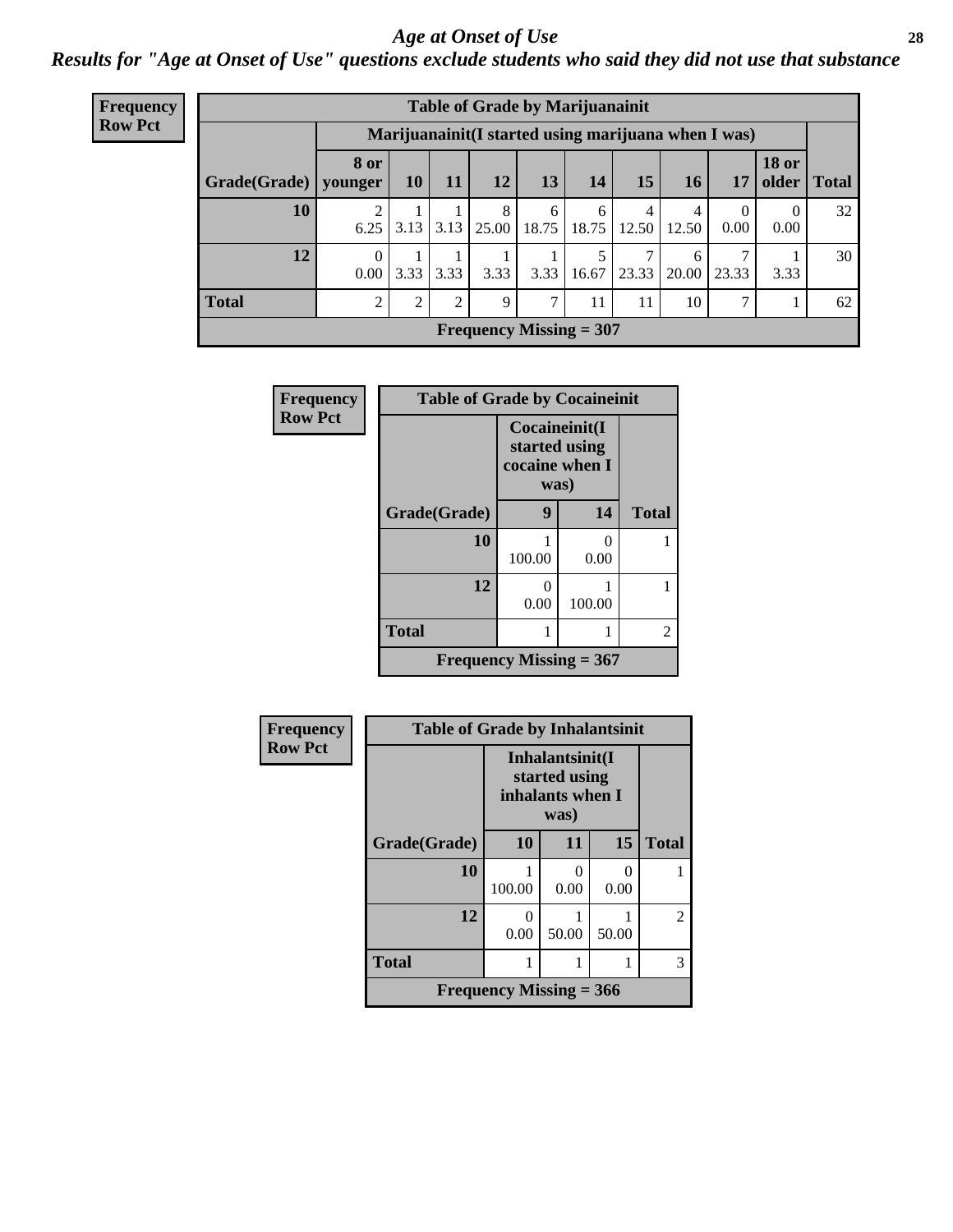#### *Age at Onset of Use* **29**

*Results for "Age at Onset of Use" questions exclude students who said they did not use that substance*

| <b>Frequency</b> |              | <b>Table of Grade by Steroidsinit</b> |                      |                |                       |              |
|------------------|--------------|---------------------------------------|----------------------|----------------|-----------------------|--------------|
| <b>Row Pct</b>   |              | <b>Steroidsinit (I started using</b>  | steroids when I was) |                |                       |              |
|                  | Grade(Grade) | 8 or<br>younger                       | 9                    | <b>16</b>      | <b>18 or</b><br>older | <b>Total</b> |
|                  | 10           | 100.00                                | 0<br>0.00            | $\cup$<br>0.00 | 0.00                  |              |
|                  | 12           | O<br>0.00                             | 33.33                | 33.33          | 33.33                 | 3            |
|                  | <b>Total</b> |                                       |                      |                |                       | 4            |
|                  |              | Frequency Missing $= 365$             |                      |                |                       |              |

| <b>Frequency</b> |              | <b>Table of Grade by Ecstasyinit</b> |                                                            |       |                        |           |                |
|------------------|--------------|--------------------------------------|------------------------------------------------------------|-------|------------------------|-----------|----------------|
| <b>Row Pct</b>   |              |                                      | <b>Ecstasyinit</b> (I started using ecstasy<br>when I was) |       |                        |           |                |
|                  | Grade(Grade) | 8 or<br>younger                      | 13                                                         | 15    | <b>16</b>              | 17        | <b>Total</b>   |
|                  | 10           | 33.33                                | 33.33                                                      | 33.33 | 0.00                   | 0<br>0.00 | $\mathcal{R}$  |
|                  | 12           | $\theta$<br>0.00                     | 0.00                                                       | 25.00 | $\mathcal{D}$<br>50.00 | 25.00     | $\overline{4}$ |
|                  | <b>Total</b> | $\overline{c}$<br>$\overline{2}$     |                                                            |       |                        |           |                |
|                  |              | Frequency Missing $= 362$            |                                                            |       |                        |           |                |

| <b>Frequency</b> | <b>Table of Grade by Methinit</b> |                                                                       |              |  |
|------------------|-----------------------------------|-----------------------------------------------------------------------|--------------|--|
| <b>Row Pct</b>   |                                   | <b>Methinit(I started</b><br>using<br>methamphetamines<br>when I was) |              |  |
|                  | Grade(Grade)                      | <b>16</b>                                                             | <b>Total</b> |  |
|                  | 10                                | 0                                                                     |              |  |
|                  | 12                                | 100.00                                                                |              |  |
|                  | <b>Total</b>                      |                                                                       |              |  |
|                  |                                   | Frequency Missing $=$ 368                                             |              |  |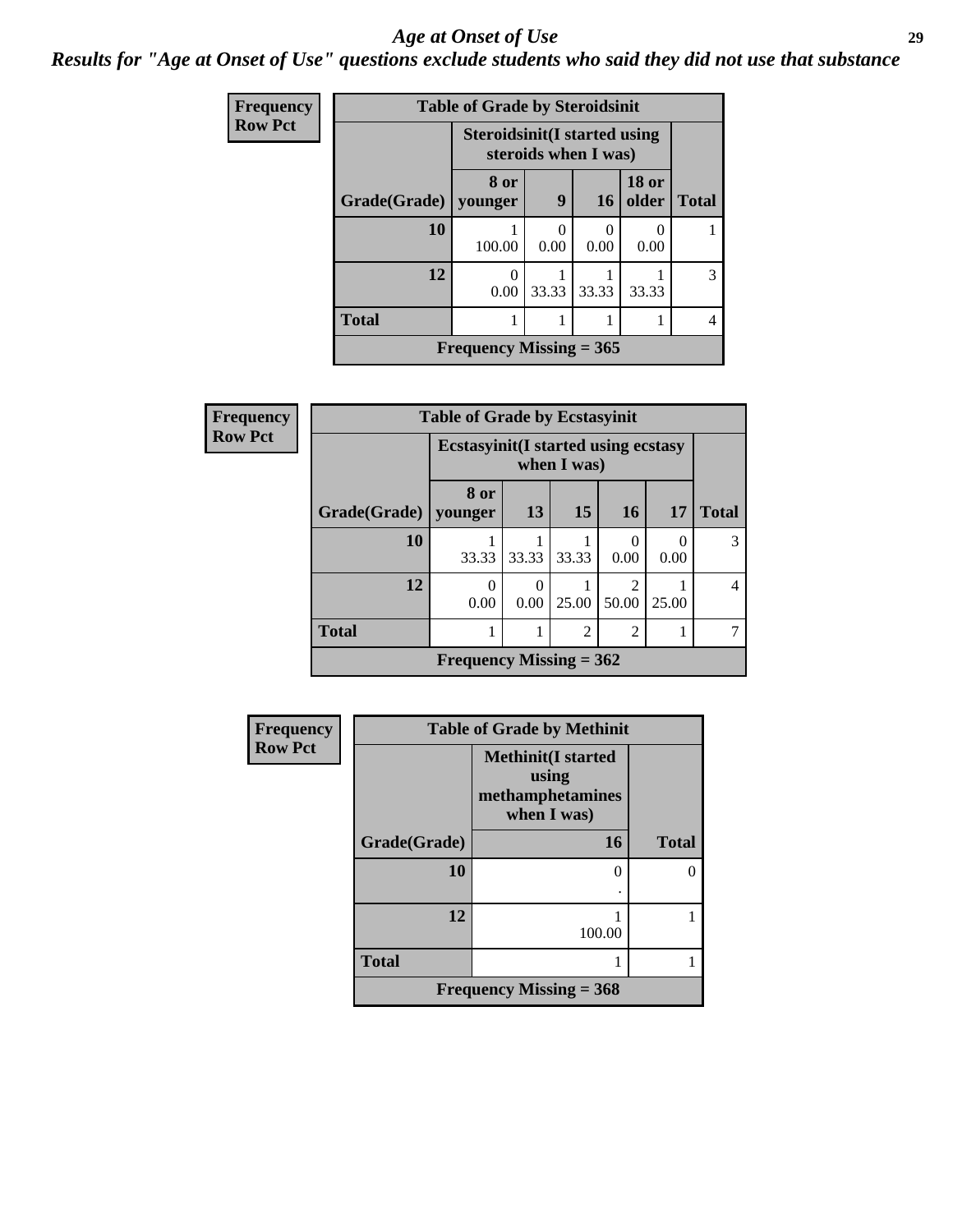#### Age at Onset of Use **30**

*Results for "Age at Onset of Use" questions exclude students who said they did not use that substance*

| Frequency      | <b>Table of Grade by Hallucinogensinit</b> |                           |                                                                      |                           |              |
|----------------|--------------------------------------------|---------------------------|----------------------------------------------------------------------|---------------------------|--------------|
| <b>Row Pct</b> |                                            |                           | Hallucinogensinit(I<br>started using<br>hallucinogens when I<br>was) |                           |              |
|                | Grade(Grade)                               | 13                        | 15                                                                   | 16                        | <b>Total</b> |
|                | 10                                         | 50.00                     | 50.00                                                                | $\mathbf{\Omega}$<br>0.00 | 2            |
|                | 12                                         | $\mathbf{\Omega}$<br>0.00 | $\mathbf{\Omega}$<br>0.00                                            | 100.00                    |              |
|                | <b>Total</b>                               |                           |                                                                      |                           | 3            |
|                |                                            | Frequency Missing $= 366$ |                                                                      |                           |              |

| <b>Frequency</b> |                        | <b>Table of Grade by Prescriptioninit</b> |                                                                                         |                  |                  |                           |                  |            |            |                  |                  |              |
|------------------|------------------------|-------------------------------------------|-----------------------------------------------------------------------------------------|------------------|------------------|---------------------------|------------------|------------|------------|------------------|------------------|--------------|
| <b>Row Pct</b>   |                        |                                           | Prescriptioninit(I started using prescription drugs not<br>prescribed to me when I was) |                  |                  |                           |                  |            |            |                  |                  |              |
|                  | Grade(Grade)   younger | <b>8 or</b>                               | 9                                                                                       | <b>10</b>        | 11               | 12                        | 13               | 14         | 15         | 16               | 17               | <b>Total</b> |
|                  | 10                     | 4<br>23.53                                |                                                                                         | 2<br>5.88 11.76  | 5.88             | 5.88                      | 5.88             | 4<br>23.53 | 3<br>17.65 | $\theta$<br>0.00 | $\theta$<br>0.00 | 17           |
|                  | 12                     | 25.00                                     | $\Omega$<br>0.00                                                                        | $\Omega$<br>0.00 | $\theta$<br>0.00 | 12.50                     | $\Omega$<br>0.00 | 12.50      | 12.50      | 25.00            | 12.50            | 8            |
|                  | <b>Total</b>           | 6                                         |                                                                                         | 2                |                  | $\mathfrak{D}$            |                  | 5          | 4          | 2                | 1                | 25           |
|                  |                        |                                           |                                                                                         |                  |                  | Frequency Missing $=$ 344 |                  |            |            |                  |                  |              |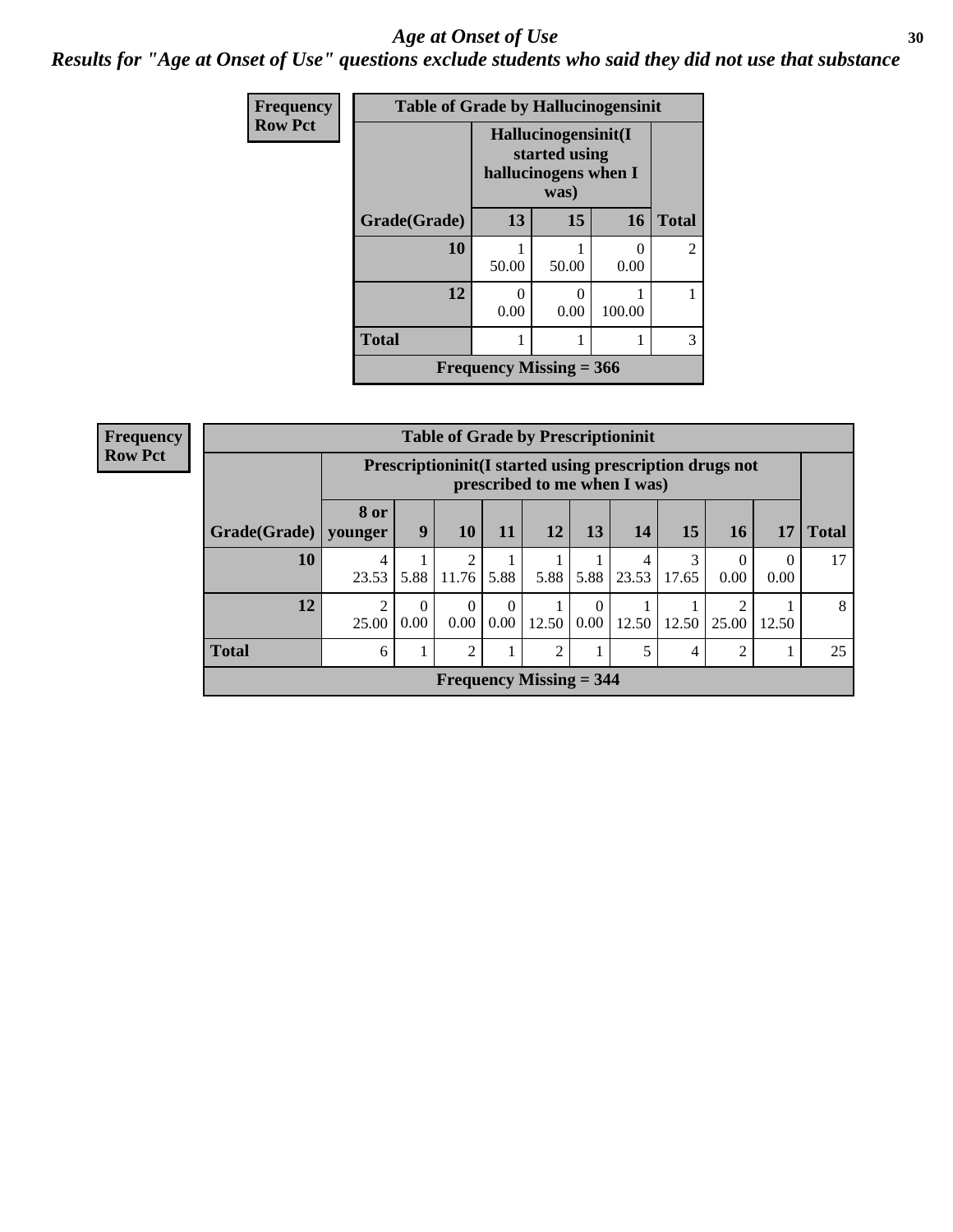| Frequency      | <b>Table of Alcoholharm by Grade</b>          |                    |             |              |
|----------------|-----------------------------------------------|--------------------|-------------|--------------|
| <b>Col Pct</b> | Alcoholharm(I<br>think alcohol is<br>harmful) | Grade(Grade)<br>10 | 12          | <b>Total</b> |
|                | <b>Strongly Agree</b>                         | 137<br>64.02       | 92<br>59.35 | 229          |
|                | <b>Somewhat Agree</b>                         | 44<br>20.56        | 42<br>27.10 | 86           |
|                | <b>Somewhat Disagree</b>                      | 18<br>8.41         | 16<br>10.32 | 34           |
|                | <b>Strongly Disagree</b>                      | 15<br>7.01         | 5<br>3.23   | 20           |
|                | <b>Total</b>                                  | 214                | 155         | 369          |

| <b>Table of Cigarettesharm by Grade</b>                  |                        |              |              |
|----------------------------------------------------------|------------------------|--------------|--------------|
| Cigarettesharm(I<br>think smoking<br>tobacco is harmful) | Grade(Grade)<br>10     | 12           | <b>Total</b> |
| <b>Strongly Agree</b>                                    | 187<br>87.38           | 133<br>85.81 | 320          |
| <b>Somewhat Agree</b>                                    | 12<br>5.61             | 14<br>9.03   | 26           |
| <b>Somewhat Disagree</b>                                 | $\mathfrak{D}$<br>0.93 | 3<br>1.94    | 5            |
| <b>Strongly Disagree</b>                                 | 13<br>6.07             | 5<br>3.23    | 18           |
| <b>Total</b>                                             | 214                    | 155          | 369          |

| Frequency      | <b>Table of Smokelessharm by Grade</b>                  |                           |                                     |              |
|----------------|---------------------------------------------------------|---------------------------|-------------------------------------|--------------|
| <b>Col Pct</b> | Smokelessharm(I<br>think chewing<br>tobacco is harmful) | Grade(Grade)<br><b>10</b> | 12                                  | <b>Total</b> |
|                | <b>Strongly Agree</b>                                   | 180<br>84.11              | 132<br>85.16                        | 312          |
|                | <b>Somewhat Agree</b>                                   | 13<br>6.07                | 12<br>7.74                          | 25           |
|                | <b>Somewhat Disagree</b>                                | 3.27                      | $\mathcal{D}_{\mathcal{L}}$<br>1.29 | 9            |
|                | <b>Strongly Disagree</b>                                | 14<br>6.54                | 9<br>5.81                           | 23           |
|                | <b>Total</b>                                            | 214                       | 155                                 | 369          |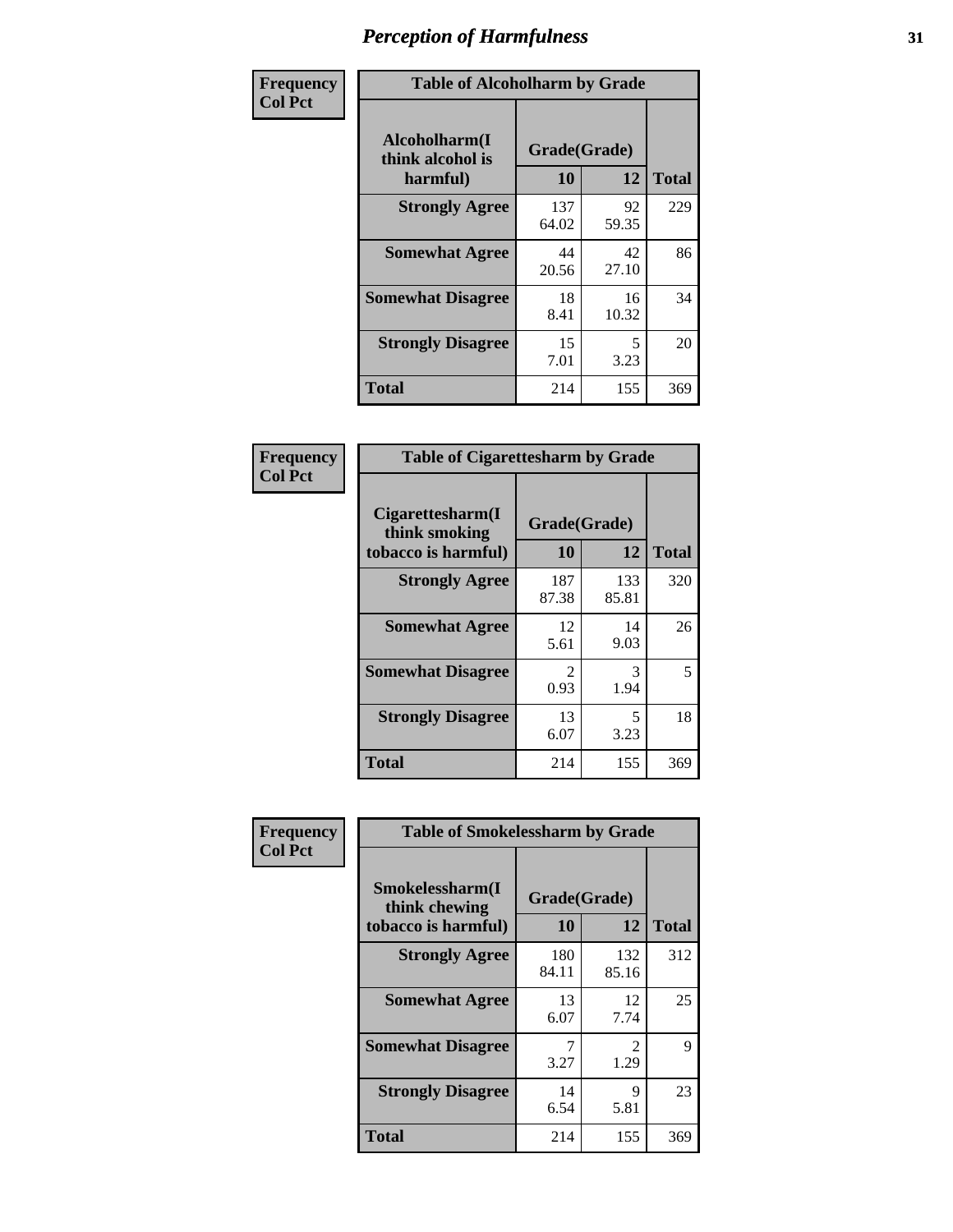| Frequency      |                                                   | <b>Table of Marijuanaharm by Grade</b> |              |              |  |
|----------------|---------------------------------------------------|----------------------------------------|--------------|--------------|--|
| <b>Col Pct</b> | Marijuanaharm(I<br>think marijuana is<br>harmful) | Grade(Grade)<br>10                     | 12           | <b>Total</b> |  |
|                | <b>Strongly Agree</b>                             | 156<br>72.90                           | 103<br>66.45 | 259          |  |
|                | <b>Somewhat Agree</b>                             | 21<br>9.81                             | 18<br>11.61  | 39           |  |
|                | <b>Somewhat Disagree</b>                          | 13<br>6.07                             | 18<br>11.61  | 31           |  |
|                | <b>Strongly Disagree</b>                          | 24<br>11.21                            | 16<br>10.32  | 40           |  |
|                | Total                                             | 214                                    | 155          | 369          |  |

|                                               | <b>Table of Cocaineharm by Grade</b> |              |              |  |  |  |  |
|-----------------------------------------------|--------------------------------------|--------------|--------------|--|--|--|--|
| Cocaineharm(I<br>think cocaine is<br>harmful) | Grade(Grade)<br>10                   | 12           | <b>Total</b> |  |  |  |  |
| <b>Strongly Agree</b>                         | 193<br>90.19                         | 143<br>92.26 | 336          |  |  |  |  |
| <b>Somewhat Agree</b>                         | 5<br>2.34                            | 3<br>1.94    | 8            |  |  |  |  |
| <b>Somewhat Disagree</b>                      | $\mathfrak{D}$<br>0.93               | 0.65         | 3            |  |  |  |  |
| <b>Strongly Disagree</b>                      | 14<br>6.54                           | 8<br>5.16    | 22           |  |  |  |  |
| Total                                         | 214                                  | 155          | 369          |  |  |  |  |

| Frequency      | <b>Table of Inhalantsharm by Grade</b>              |                    |              |              |
|----------------|-----------------------------------------------------|--------------------|--------------|--------------|
| <b>Col Pct</b> | Inhalantsharm(I)<br>think inhalants are<br>harmful) | Grade(Grade)<br>10 | 12           | <b>Total</b> |
|                | <b>Strongly Agree</b>                               | 189<br>88.32       | 142<br>91.61 | 331          |
|                | <b>Somewhat Agree</b>                               | 5<br>2.34          | 4<br>2.58    | 9            |
|                | <b>Somewhat Disagree</b>                            | 5<br>2.34          | 3<br>1.94    | 8            |
|                | <b>Strongly Disagree</b>                            | 15<br>7.01         | 6<br>3.87    | 21           |
|                | <b>Total</b>                                        | 214                | 155          | 369          |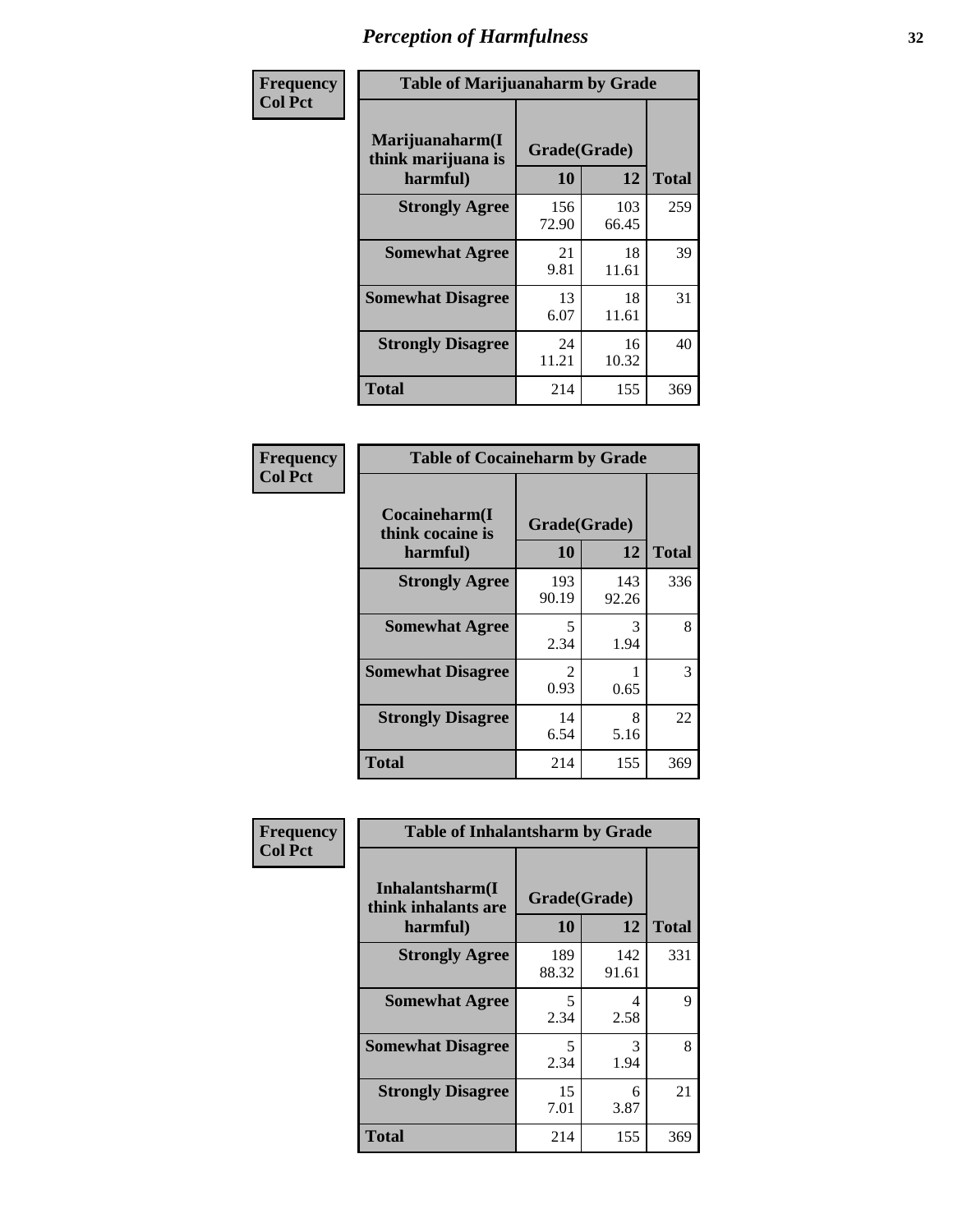| Frequency      | <b>Table of Steroidsharm by Grade</b>            |                    |              |              |
|----------------|--------------------------------------------------|--------------------|--------------|--------------|
| <b>Col Pct</b> | Steroidsharm(I<br>think steroids are<br>harmful) | Grade(Grade)<br>10 | 12           | <b>Total</b> |
|                | <b>Strongly Agree</b>                            | 176<br>82.24       | 136<br>87.74 | 312          |
|                | <b>Somewhat Agree</b>                            | 18<br>8.41         | 11<br>7.10   | 29           |
|                | <b>Somewhat Disagree</b>                         | 3.27               | 3<br>1.94    | 10           |
|                | <b>Strongly Disagree</b>                         | 13<br>6.07         | 5<br>3.23    | 18           |
|                | <b>Total</b>                                     | 214                | 155          | 369          |

| <b>Table of Ecstasyharm by Grade</b>          |                    |              |     |  |
|-----------------------------------------------|--------------------|--------------|-----|--|
| Ecstasyharm(I<br>think ecstasy is<br>harmful) | Grade(Grade)<br>10 | <b>Total</b> |     |  |
| <b>Strongly Agree</b>                         | 184<br>85.98       | 141<br>90.97 | 325 |  |
| <b>Somewhat Agree</b>                         | 13<br>6.07         | 6<br>3.87    | 19  |  |
| <b>Somewhat Disagree</b>                      | 2<br>0.93          | 3<br>1.94    | 5   |  |
| <b>Strongly Disagree</b>                      | 15<br>7.01         | 5<br>3.23    | 20  |  |
| Total                                         | 214                | 155          | 369 |  |

| Frequency      | <b>Table of Methharm by Grade</b>                            |                    |              |              |
|----------------|--------------------------------------------------------------|--------------------|--------------|--------------|
| <b>Col Pct</b> | <b>Methharm</b> (I think<br>methamphetamines<br>are harmful) | Grade(Grade)<br>10 | 12           | <b>Total</b> |
|                | <b>Strongly Agree</b>                                        | 195<br>91.12       | 145<br>93.55 | 340          |
|                | <b>Somewhat Agree</b>                                        | 3<br>1.40          | 3<br>1.94    | 6            |
|                | <b>Somewhat Disagree</b>                                     | 2<br>0.93          | 0.65         | 3            |
|                | <b>Strongly Disagree</b>                                     | 14<br>6.54         | 6<br>3.87    | 20           |
|                | <b>Total</b>                                                 | 214                | 155          | 369          |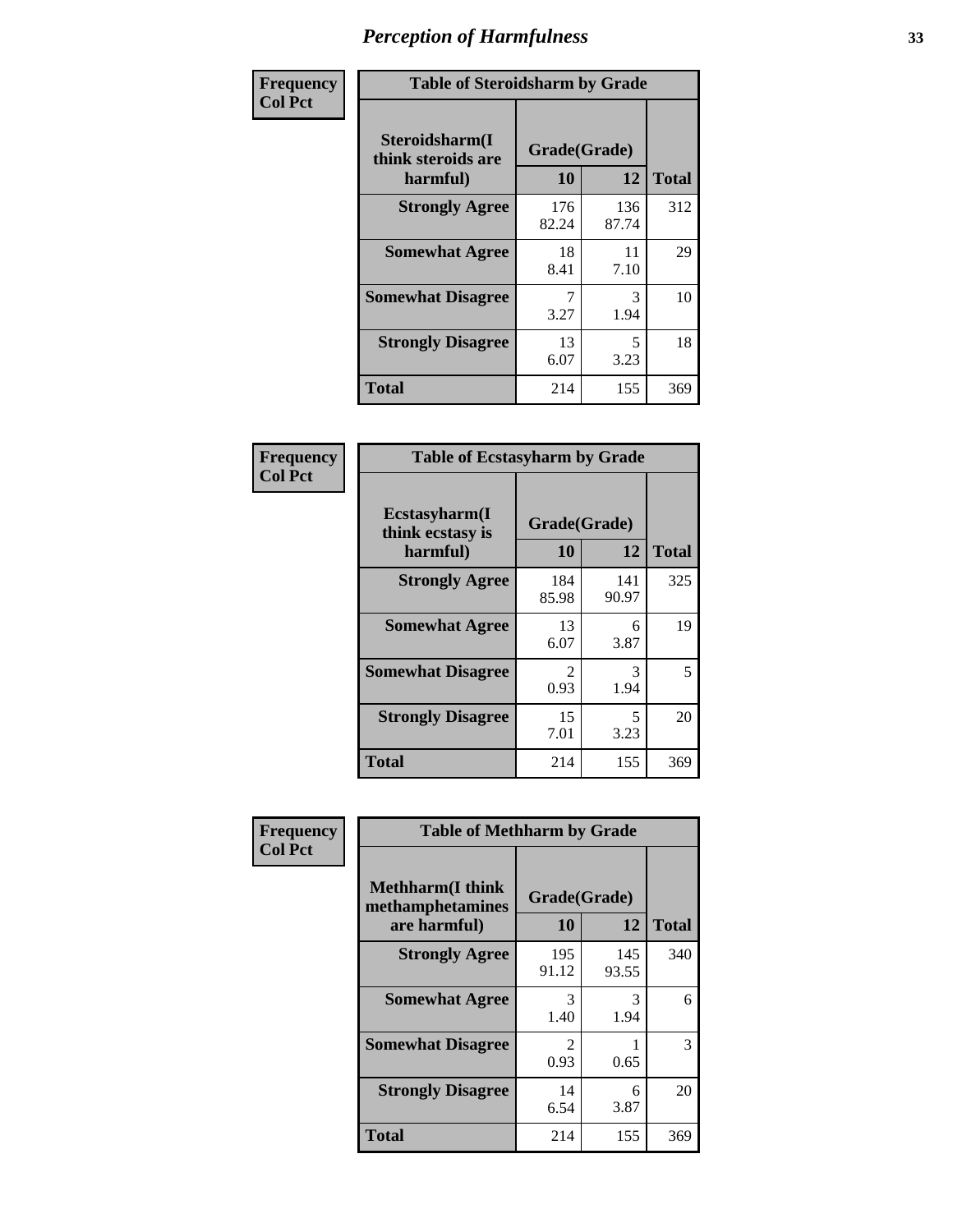| Frequency      | <b>Table of Hallucinogensharm by Grade</b>                 |                        |                                  |              |
|----------------|------------------------------------------------------------|------------------------|----------------------------------|--------------|
| <b>Col Pct</b> | Hallucinogensharm(I<br>think hallucinogens<br>are harmful) | Grade(Grade)<br>10     | 12                               | <b>Total</b> |
|                | <b>Strongly Agree</b>                                      | 191<br>89.25           | 144<br>92.90                     | 335          |
|                | <b>Somewhat Agree</b>                                      | 5<br>2.34              | 3<br>1.94                        | 8            |
|                | <b>Somewhat Disagree</b>                                   | $\mathfrak{D}$<br>0.93 | 3<br>1.94                        | 5            |
|                | <b>Strongly Disagree</b>                                   | 16<br>7.48             | $\overline{\phantom{0}}$<br>3.23 | 21           |
|                | <b>Total</b>                                               | 214                    | 155                              | 369          |

| <b>Table of Prescriptionharm by Grade</b>                                         |              |              |              |  |
|-----------------------------------------------------------------------------------|--------------|--------------|--------------|--|
| <b>Prescriptionharm</b> (I<br>think prescription<br>drugs not<br>prescribed to me | Grade(Grade) |              |              |  |
| are harmful)                                                                      | 10           | 12           | <b>Total</b> |  |
| <b>Strongly Agree</b>                                                             | 165<br>77.10 | 127<br>81.94 | 292          |  |
| <b>Somewhat Agree</b>                                                             | 20<br>9.35   | 15<br>9.68   | 35           |  |
| <b>Somewhat Disagree</b>                                                          | 10<br>4.67   | 4.52         | 17           |  |
| <b>Strongly Disagree</b>                                                          | 19<br>8.88   | 6<br>3.87    | 25           |  |
| <b>Total</b>                                                                      | 214          | 155          | 369          |  |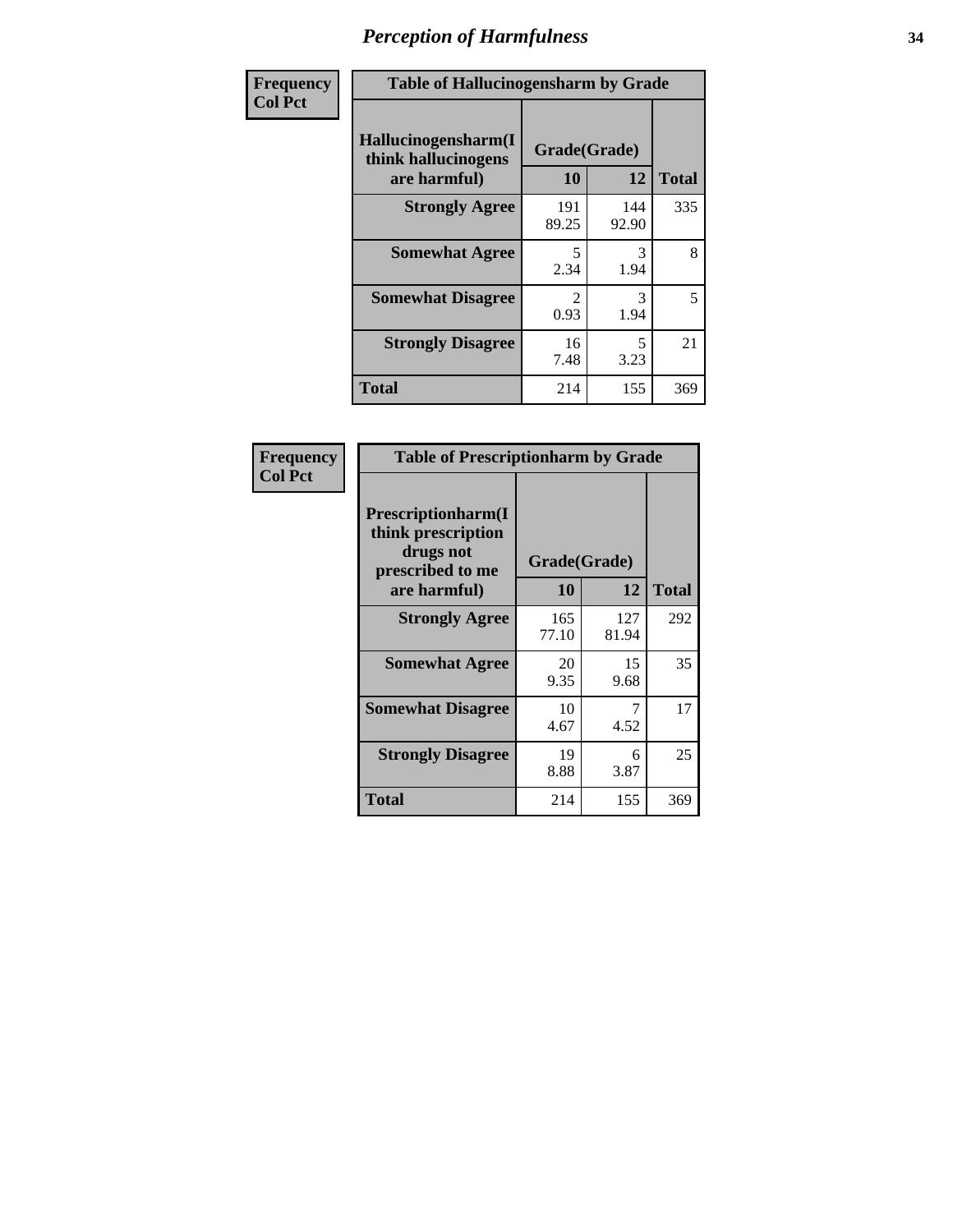# *Disapproval by Adults* **35**

| Frequency      | <b>Table of Alcoholadult by Grade</b>                                 |                    |             |              |
|----------------|-----------------------------------------------------------------------|--------------------|-------------|--------------|
| <b>Col Pct</b> | <b>Alcoholadult</b> (Adults<br>would disapprove if<br>I used alcohol) | Grade(Grade)<br>10 | 12          | <b>Total</b> |
|                | <b>Strongly Agree</b>                                                 | 157<br>73.36       | 95<br>61.29 | 252          |
|                | <b>Somewhat Agree</b>                                                 | 25<br>11.68        | 29<br>18.71 | 54           |
|                | <b>Somewhat Disagree</b>                                              | 18<br>8.41         | 22<br>14.19 | 40           |
|                | <b>Strongly Disagree</b>                                              | 14<br>6.54         | 9<br>5.81   | 23           |
|                | <b>Total</b>                                                          | 214                | 155         | 369          |

| <b>Table of Tobaccoadult by Grade</b>                                 |                    |              |              |  |
|-----------------------------------------------------------------------|--------------------|--------------|--------------|--|
| <b>Tobaccoadult</b> (Adults<br>would disapprove if<br>I used tobacco) | Grade(Grade)<br>10 | 12           | <b>Total</b> |  |
| <b>Strongly Agree</b>                                                 | 187<br>87.38       | 121<br>78.06 | 308          |  |
| <b>Somewhat Agree</b>                                                 | 5<br>2.34          | 14<br>9.03   | 19           |  |
| <b>Somewhat Disagree</b>                                              | 9<br>4.21          | 9<br>5.81    | 18           |  |
| <b>Strongly Disagree</b>                                              | 13<br>6.07         | 11<br>7.10   | 24           |  |
| <b>Total</b>                                                          | 214                | 155          | 369          |  |

| Frequency<br><b>Col Pct</b> | <b>Table of Marijuanaadult by Grade</b>                           |                    |              |              |
|-----------------------------|-------------------------------------------------------------------|--------------------|--------------|--------------|
|                             | Marijuanaadult(Adults<br>would disapprove if I<br>used marijuana) | Grade(Grade)<br>10 | 12           | <b>Total</b> |
|                             | <b>Strongly Agree</b>                                             | 179<br>83.64       | 121<br>78.06 | 300          |
|                             | <b>Somewhat Agree</b>                                             | 10<br>4.67         | 16<br>10.32  | 26           |
|                             | <b>Somewhat Disagree</b>                                          | 9<br>4.21          | 11<br>7.10   | 20           |
|                             | <b>Strongly Disagree</b>                                          | 16<br>7.48         | 7<br>4.52    | 23           |
|                             | <b>Total</b>                                                      | 214                | 155          | 369          |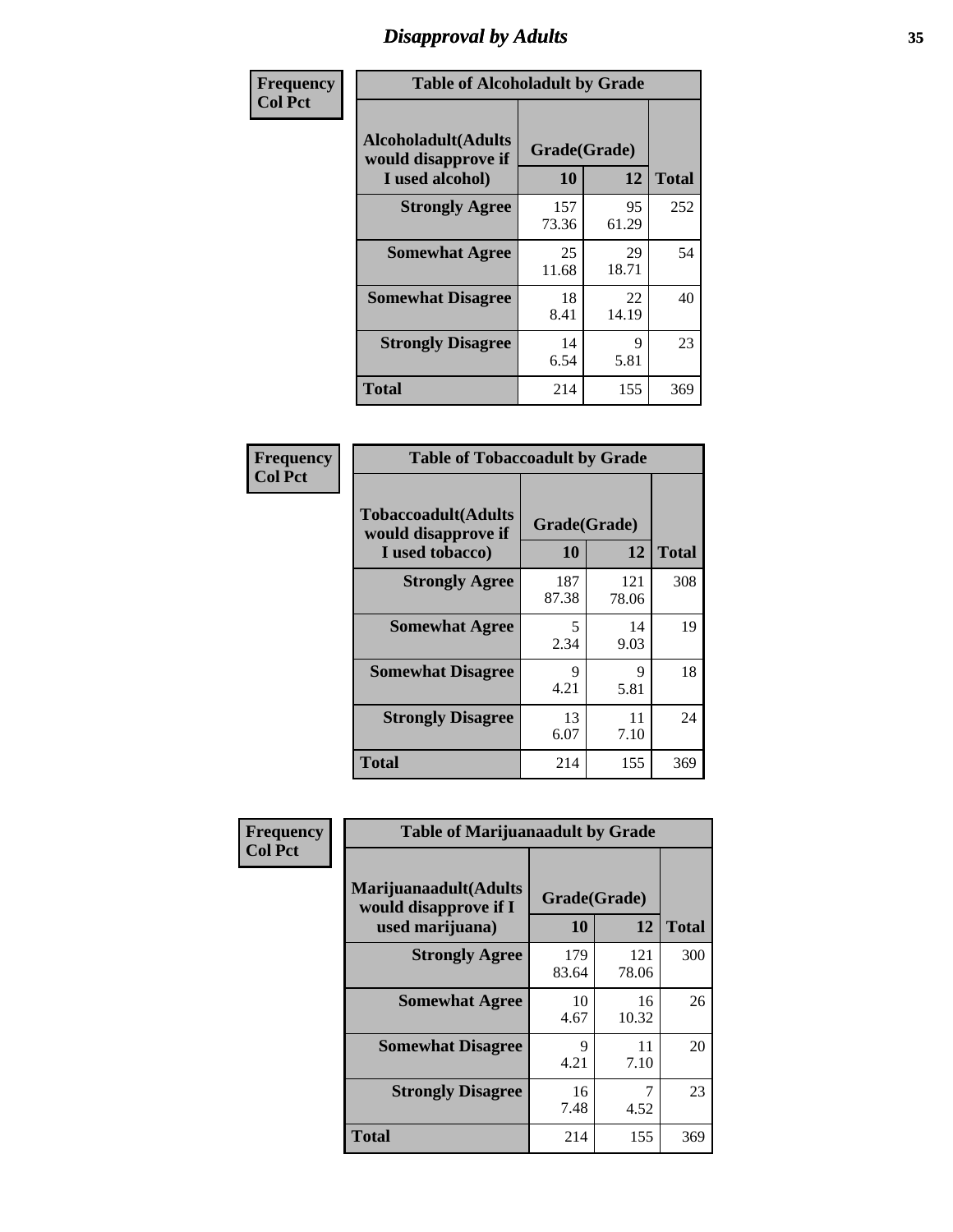# *Disapproval by Adults* **36**

| Frequency      | <b>Table of Otherdrugadult by Grade</b>                                     |                    |              |              |
|----------------|-----------------------------------------------------------------------------|--------------------|--------------|--------------|
| <b>Col Pct</b> | <b>Otherdrugadult</b> (Adults<br>would disapprove if I<br>used other drugs) | Grade(Grade)<br>10 | 12           | <b>Total</b> |
|                | <b>Strongly Agree</b>                                                       | 197<br>92.06       | 136<br>87.74 | 333          |
|                | <b>Somewhat Agree</b>                                                       | 4<br>1.87          | 8<br>5.16    | 12           |
|                | <b>Somewhat Disagree</b>                                                    | 3<br>1.40          | 4<br>2.58    | 7            |
|                | <b>Strongly Disagree</b>                                                    | 10<br>4.67         | 4.52         | 17           |
|                | <b>Total</b>                                                                | 214                | 155          | 369          |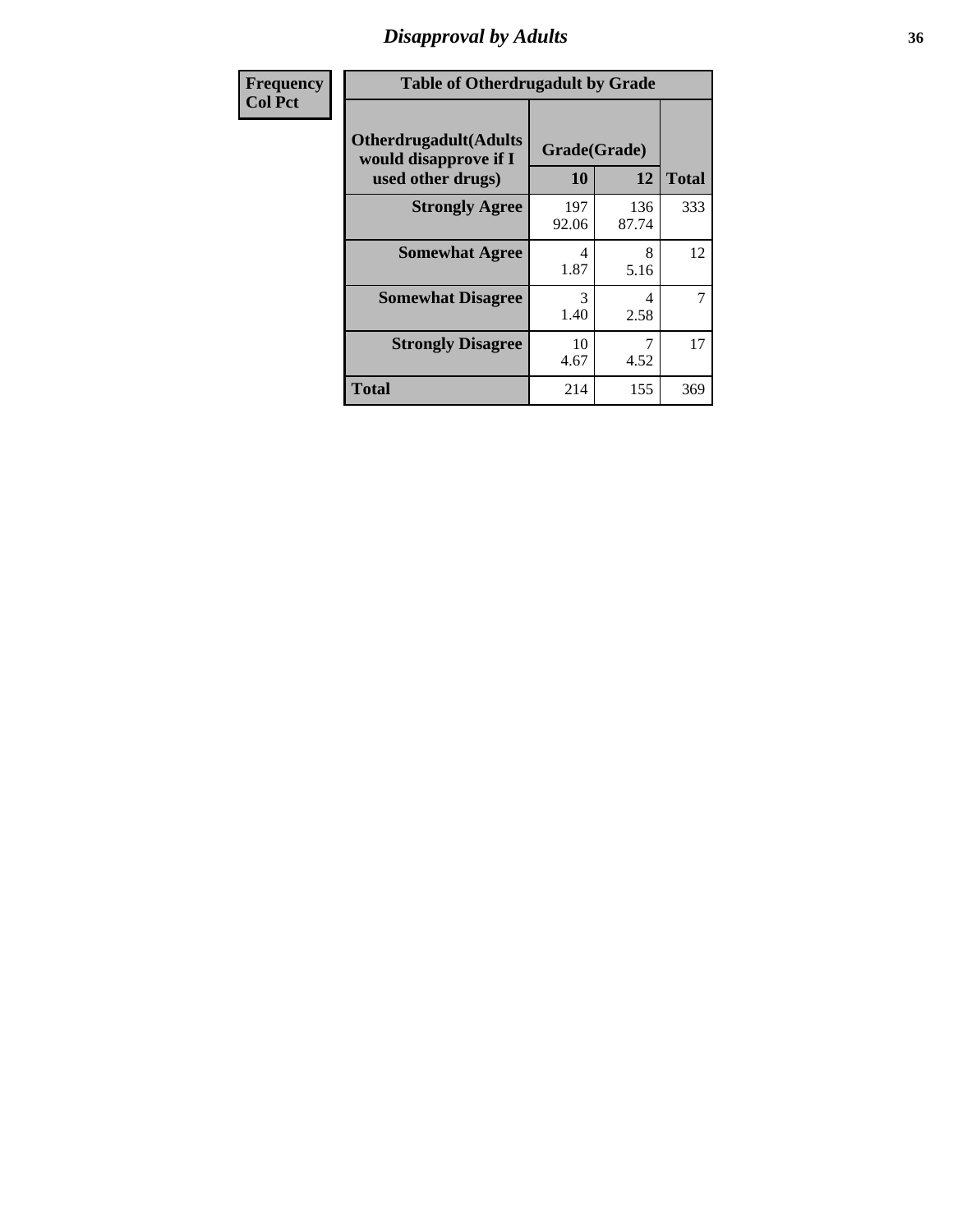# *Disapproval by Peers* **37**

| Frequency      | <b>Table of Alcoholpeer by Grade</b>                    |              |             |              |
|----------------|---------------------------------------------------------|--------------|-------------|--------------|
| <b>Col Pct</b> | Alcoholpeer(My<br>friends would<br>disapprove if I used | Grade(Grade) |             |              |
|                | alcohol)                                                | 10           | 12          | <b>Total</b> |
|                | <b>Strongly Agree</b>                                   | 84<br>39.25  | 44<br>28.39 | 128          |
|                | <b>Somewhat Agree</b>                                   | 51<br>23.83  | 30<br>19.35 | 81           |
|                | <b>Somewhat Disagree</b>                                | 45<br>21.03  | 44<br>28.39 | 89           |
|                | <b>Strongly Disagree</b>                                | 34<br>15.89  | 37<br>23.87 | 71           |
|                | Total                                                   | 214          | 155         | 369          |

| Frequency      | <b>Table of Tobaccopeer by Grade</b>                                |                           |             |              |
|----------------|---------------------------------------------------------------------|---------------------------|-------------|--------------|
| <b>Col Pct</b> | Tobaccopeer(My<br>friends would<br>disapprove if I used<br>tobacco) | Grade(Grade)<br><b>10</b> | 12          | <b>Total</b> |
|                | <b>Strongly Agree</b>                                               | 127<br>59.35              | 83<br>53.55 | 210          |
|                | <b>Somewhat Agree</b>                                               | 44<br>20.56               | 27<br>17.42 | 71           |
|                | <b>Somewhat Disagree</b>                                            | 24<br>11.21               | 27<br>17.42 | 51           |
|                | <b>Strongly Disagree</b>                                            | 19<br>8.88                | 18<br>11.61 | 37           |
|                | <b>Total</b>                                                        | 214                       | 155         | 369          |

| <b>icv</b> | <b>Table of Marijuanapeer by Grade</b>                                  |                    |             |              |  |
|------------|-------------------------------------------------------------------------|--------------------|-------------|--------------|--|
|            | Marijuanapeer(My<br>friends would<br>disapprove if I used<br>marijuana) | Grade(Grade)<br>10 | 12          | <b>Total</b> |  |
|            | <b>Strongly Agree</b>                                                   | 95<br>44.39        | 54<br>34.84 | 149          |  |
|            | <b>Somewhat Agree</b>                                                   | 41<br>19.16        | 27<br>17.42 | 68           |  |
|            | <b>Somewhat Disagree</b>                                                | 39<br>18.22        | 37<br>23.87 | 76           |  |

| Frequenc<br><b>Col Pct</b> |
|----------------------------|
|                            |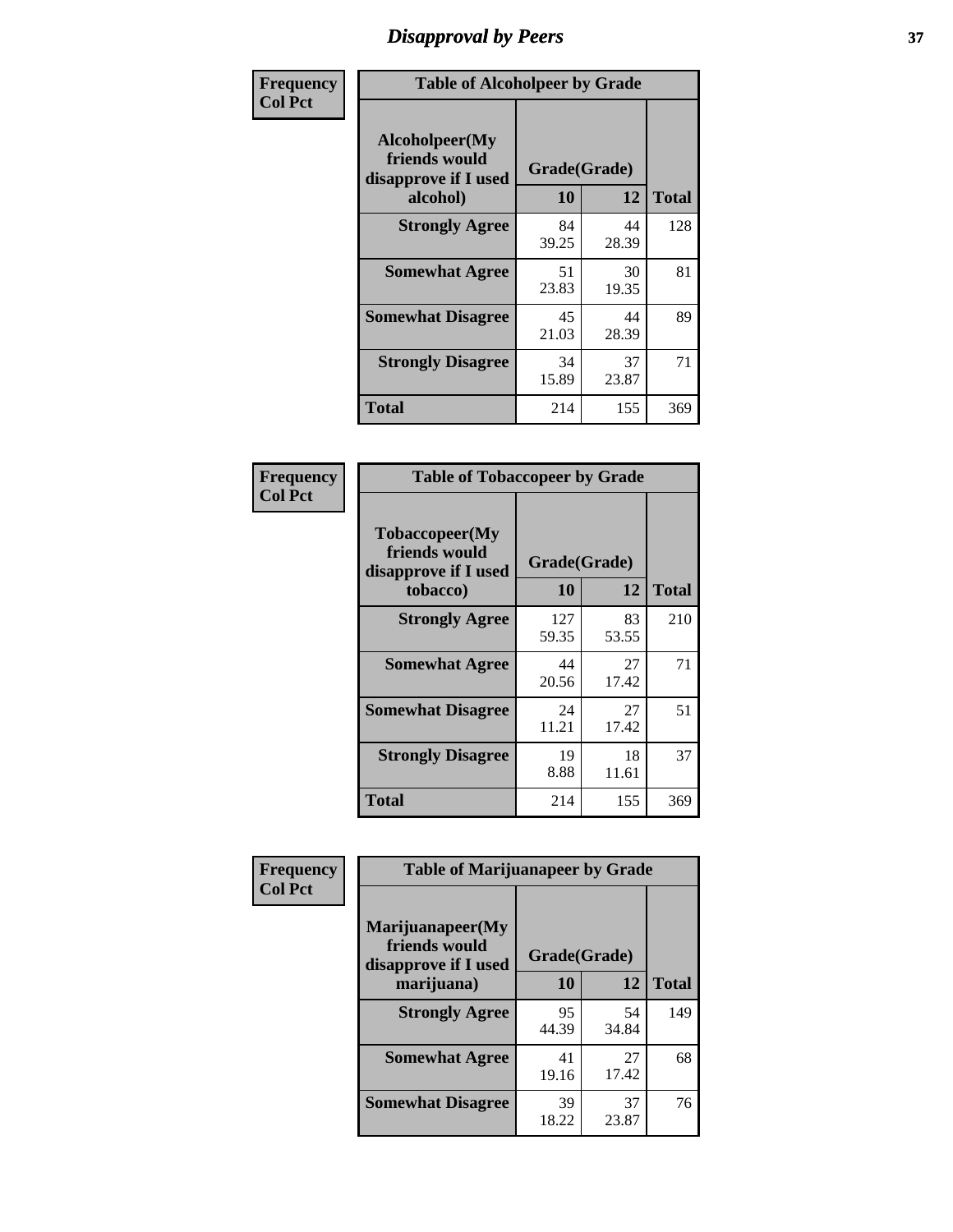# *Disapproval by Peers* **38**

| Frequency<br><b>Col Pct</b> | <b>Table of Marijuanapeer by Grade</b>                                  |                    |             |              |
|-----------------------------|-------------------------------------------------------------------------|--------------------|-------------|--------------|
|                             | Marijuanapeer(My<br>friends would<br>disapprove if I used<br>marijuana) | Grade(Grade)<br>10 | 12          | <b>Total</b> |
|                             | <b>Strongly Disagree</b>                                                | 39<br>18.22        | 37<br>23.87 | 76           |
|                             | Total                                                                   | 214                | 155         | 369          |

| Frequency      | <b>Table of Otherdrugpeer by Grade</b>                    |                    |              |              |
|----------------|-----------------------------------------------------------|--------------------|--------------|--------------|
| <b>Col Pct</b> | Otherdrugpeer(My<br>friends would<br>disapprove if I used | Grade(Grade)<br>10 | 12           |              |
|                | other drugs)                                              |                    |              | <b>Total</b> |
|                | <b>Strongly Agree</b>                                     | 136<br>63.55       | 106<br>68.39 | 242          |
|                | <b>Somewhat Agree</b>                                     | 31<br>14.49        | 19<br>12.26  | 50           |
|                | <b>Somewhat Disagree</b>                                  | 23<br>10.75        | 20<br>12.90  | 43           |
|                | <b>Strongly Disagree</b>                                  | 24<br>11.21        | 10<br>6.45   | 34           |
|                | <b>Total</b>                                              | 214                | 155          | 369          |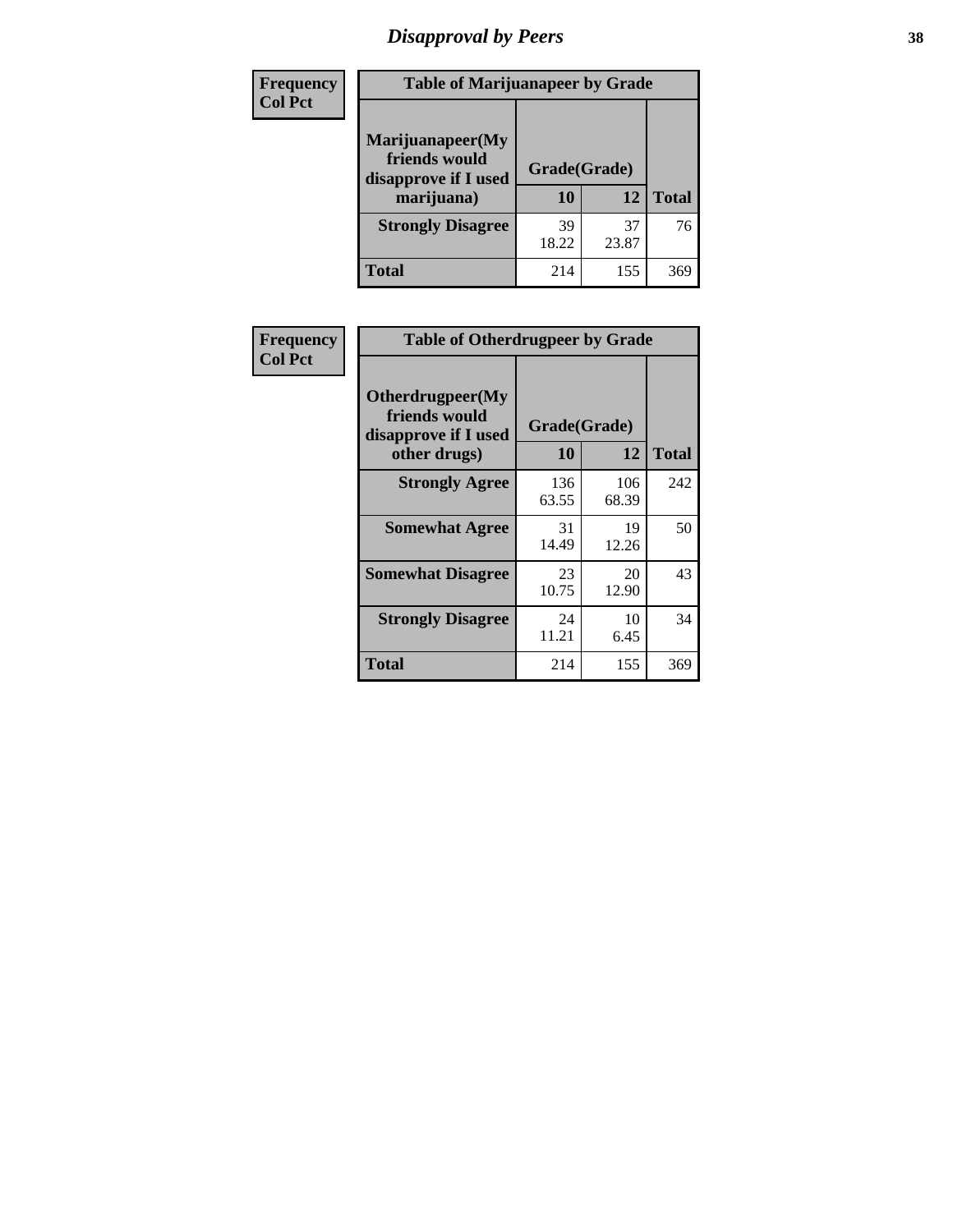| Frequency      | <b>Table of Alcohollocation1 by Grade</b> |              |             |              |
|----------------|-------------------------------------------|--------------|-------------|--------------|
| <b>Col Pct</b> | <b>Alcohollocation1(Places</b>            | Grade(Grade) |             |              |
|                | <b>Friends Use Alcohol)</b>               | 10           | 12          | <b>Total</b> |
|                |                                           | 104<br>48.60 | 82<br>52.90 | 186          |
|                | Do Not Use                                | 110<br>51.40 | 73<br>47.10 | 183          |
|                | <b>Total</b>                              | 214          | 155         | 369          |

| Frequency      | <b>Table of Alcohollocation2 by Grade</b>                     |                    |             |              |
|----------------|---------------------------------------------------------------|--------------------|-------------|--------------|
| <b>Col Pct</b> | <b>Alcohollocation2(Places</b><br><b>Friends Use Alcohol)</b> | Grade(Grade)<br>10 | <b>12</b>   | <b>Total</b> |
|                |                                                               | 131<br>61.21       | 92<br>59.35 | 223          |
|                | Home                                                          | 83<br>38.79        | 63<br>40.65 | 146          |
|                | <b>Total</b>                                                  | 214                | 155         | 369          |

| Frequency<br><b>Col Pct</b> | <b>Table of Alcohollocation 3 by Grade</b>                    |                    |             |              |
|-----------------------------|---------------------------------------------------------------|--------------------|-------------|--------------|
|                             | <b>Alcohollocation3(Places</b><br><b>Friends Use Alcohol)</b> | Grade(Grade)<br>10 | 12          | <b>Total</b> |
|                             |                                                               | 184                | 139         | 323          |
|                             |                                                               | 85.98              | 89.68       |              |
|                             | <b>School</b>                                                 | 30<br>14.02        | 16<br>10.32 | 46           |
|                             | <b>Total</b>                                                  | 214                | 155         | 369          |

| <b>Frequency</b> | <b>Table of Alcohollocation4 by Grade</b> |              |              |              |
|------------------|-------------------------------------------|--------------|--------------|--------------|
| <b>Col Pct</b>   | <b>Alcohollocation4(Places</b>            | Grade(Grade) |              |              |
|                  | <b>Friends Use Alcohol)</b>               | 10           | 12           | <b>Total</b> |
|                  |                                           | 188<br>87.85 | 140<br>90.32 | 328          |
|                  | Car                                       | 26<br>12.15  | 15<br>9.68   | 41           |
|                  | Total                                     | 214          | 155          | 369          |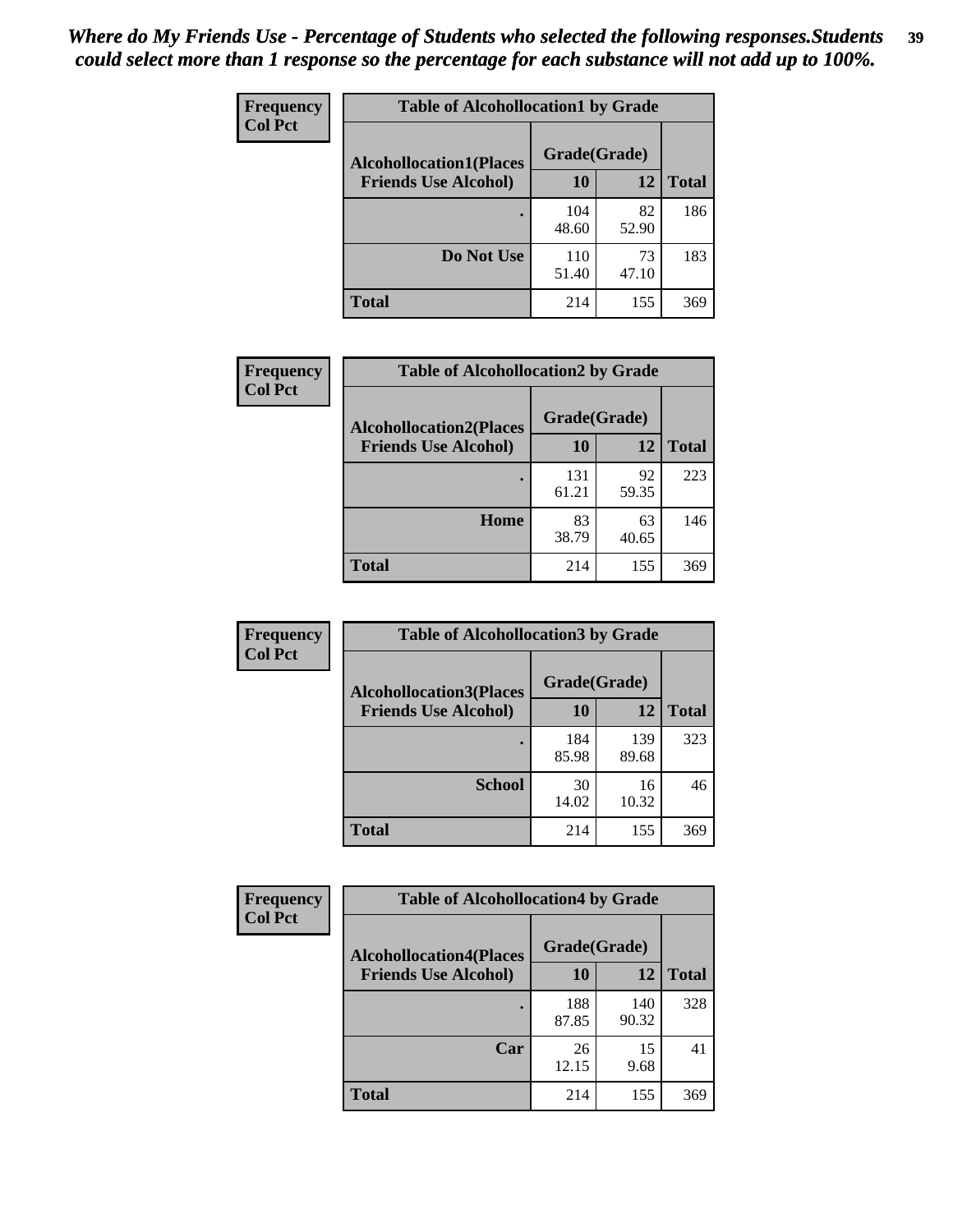| Frequency<br><b>Col Pct</b> | <b>Table of Alcohollocation5 by Grade</b>      |              |              |              |
|-----------------------------|------------------------------------------------|--------------|--------------|--------------|
|                             | Grade(Grade)<br><b>Alcohollocation5(Places</b> |              |              |              |
|                             | <b>Friends Use Alcohol)</b>                    | 10           | 12           | <b>Total</b> |
|                             |                                                | 137<br>64.02 | 101<br>65.16 | 238          |
|                             | <b>Friend's House</b>                          | 77<br>35.98  | 54<br>34.84  | 131          |
|                             | <b>Total</b>                                   | 214          | 155          | 369          |

| <b>Frequency</b> | <b>Table of Alcohollocation6 by Grade</b> |                    |              |              |
|------------------|-------------------------------------------|--------------------|--------------|--------------|
| <b>Col Pct</b>   | <b>Alcohollocation6(Places</b>            | Grade(Grade)<br>10 | 12           |              |
|                  | <b>Friends Use Alcohol)</b>               |                    |              | <b>Total</b> |
|                  |                                           | 172<br>80.37       | 131<br>84.52 | 303          |
|                  | <b>Other</b>                              | 42<br>19.63        | 24<br>15.48  | 66           |
|                  | <b>Total</b>                              | 214                | 155          | 369          |

| Frequency      | <b>Table of Tobaccolocation1 by Grade</b> |              |              |              |  |  |
|----------------|-------------------------------------------|--------------|--------------|--------------|--|--|
| <b>Col Pct</b> | <b>Tobaccolocation1(Places</b>            | Grade(Grade) |              |              |  |  |
|                | <b>Friends Use Tobacco)</b>               | 10           | <b>12</b>    | <b>Total</b> |  |  |
|                |                                           | 50<br>23.36  | 40<br>25.81  | 90           |  |  |
|                | Do Not Use                                | 164<br>76.64 | 115<br>74.19 | 279          |  |  |
|                | <b>Total</b>                              | 214          | 155          | 369          |  |  |

| <b>Frequency</b> | <b>Table of Tobaccolocation2 by Grade</b> |              |              |              |  |
|------------------|-------------------------------------------|--------------|--------------|--------------|--|
| <b>Col Pct</b>   | <b>Tobaccolocation2(Places</b>            | Grade(Grade) |              |              |  |
|                  | <b>Friends Use Tobacco)</b>               | 10           | 12           | <b>Total</b> |  |
|                  |                                           | 183<br>85.51 | 121<br>78.06 | 304          |  |
|                  | Home                                      | 31<br>14.49  | 34<br>21.94  | 65           |  |
|                  | <b>Total</b>                              | 214          | 155          | 369          |  |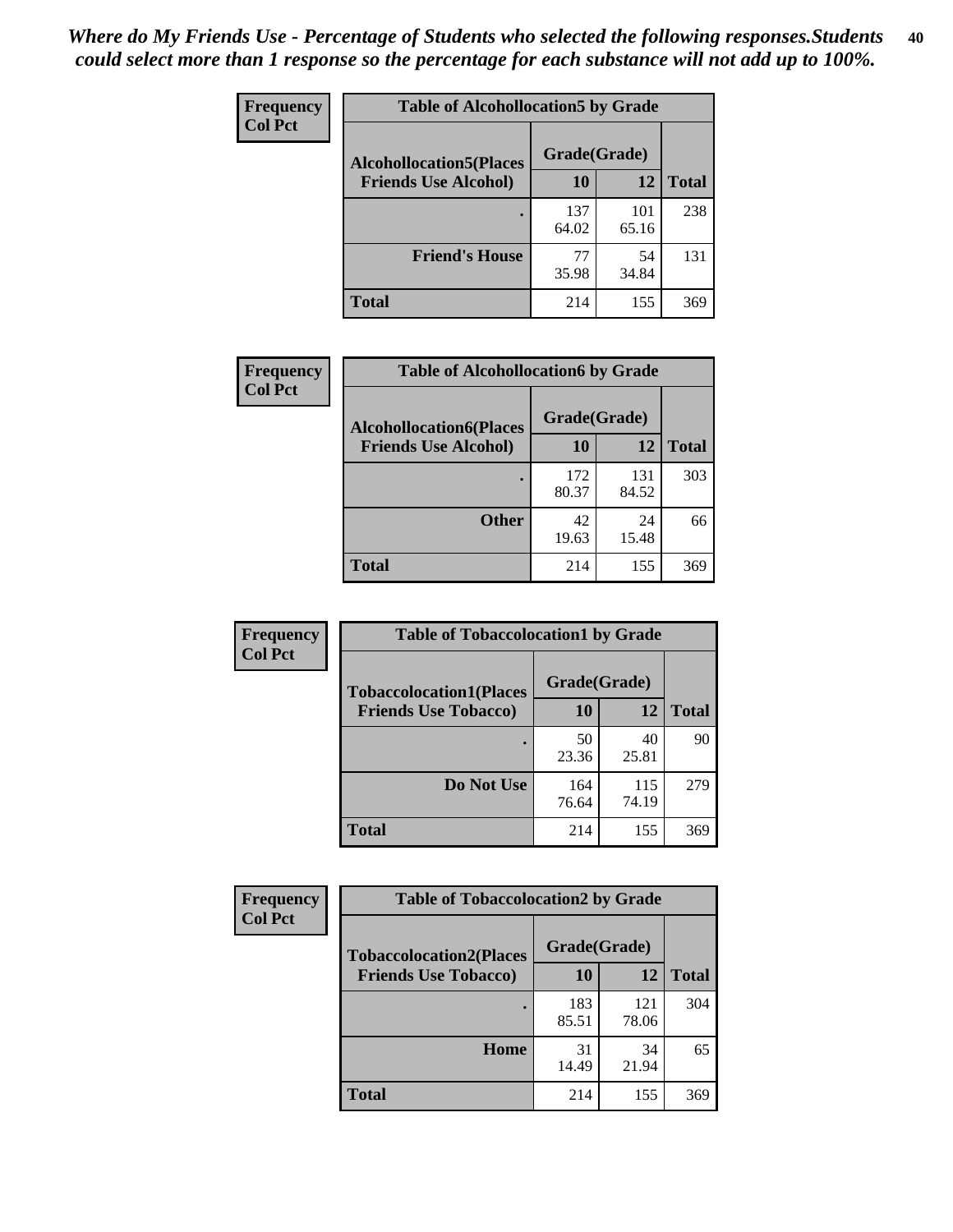| Frequency<br><b>Col Pct</b> | <b>Table of Tobaccolocation3 by Grade</b> |              |              |              |
|-----------------------------|-------------------------------------------|--------------|--------------|--------------|
|                             | <b>Tobaccolocation3(Places</b>            | Grade(Grade) |              |              |
|                             | <b>Friends Use Tobacco)</b>               | 10           | 12           | <b>Total</b> |
|                             |                                           | 190<br>88.79 | 141<br>90.97 | 331          |
|                             | <b>School</b>                             | 24<br>11.21  | 14<br>9.03   | 38           |
|                             | <b>Total</b>                              | 214          | 155          | 369          |

| Frequency      | <b>Table of Tobaccolocation4 by Grade</b> |              |              |              |
|----------------|-------------------------------------------|--------------|--------------|--------------|
| <b>Col Pct</b> | <b>Tobaccolocation4(Places</b>            | Grade(Grade) |              |              |
|                | <b>Friends Use Tobacco)</b>               | 10           | 12           | <b>Total</b> |
|                |                                           | 196<br>91.59 | 134<br>86.45 | 330          |
|                | Car                                       | 18<br>8.41   | 21<br>13.55  | 39           |
|                | <b>Total</b>                              | 214          | 155          | 369          |

| Frequency<br><b>Col Pct</b> | <b>Table of Tobaccolocation5 by Grade</b> |              |              |              |
|-----------------------------|-------------------------------------------|--------------|--------------|--------------|
|                             | <b>Tobaccolocation5(Places</b>            | Grade(Grade) |              |              |
|                             | <b>Friends Use Tobacco)</b>               | 10           | <b>12</b>    | <b>Total</b> |
|                             |                                           | 174<br>81.31 | 125<br>80.65 | 299          |
|                             | <b>Friend's House</b>                     | 40<br>18.69  | 30<br>19.35  | 70           |
|                             | <b>Total</b>                              | 214          | 155          | 369          |

| <b>Frequency</b> | <b>Table of Tobaccolocation6 by Grade</b> |              |              |              |  |
|------------------|-------------------------------------------|--------------|--------------|--------------|--|
| <b>Col Pct</b>   | <b>Tobaccolocation6(Places</b>            | Grade(Grade) |              |              |  |
|                  | <b>Friends Use Tobacco)</b>               | 10           | 12           | <b>Total</b> |  |
|                  |                                           | 196<br>91.59 | 137<br>88.39 | 333          |  |
|                  | <b>Other</b>                              | 18<br>8.41   | 18<br>11.61  | 36           |  |
|                  | <b>Total</b>                              | 214          | 155          | 369          |  |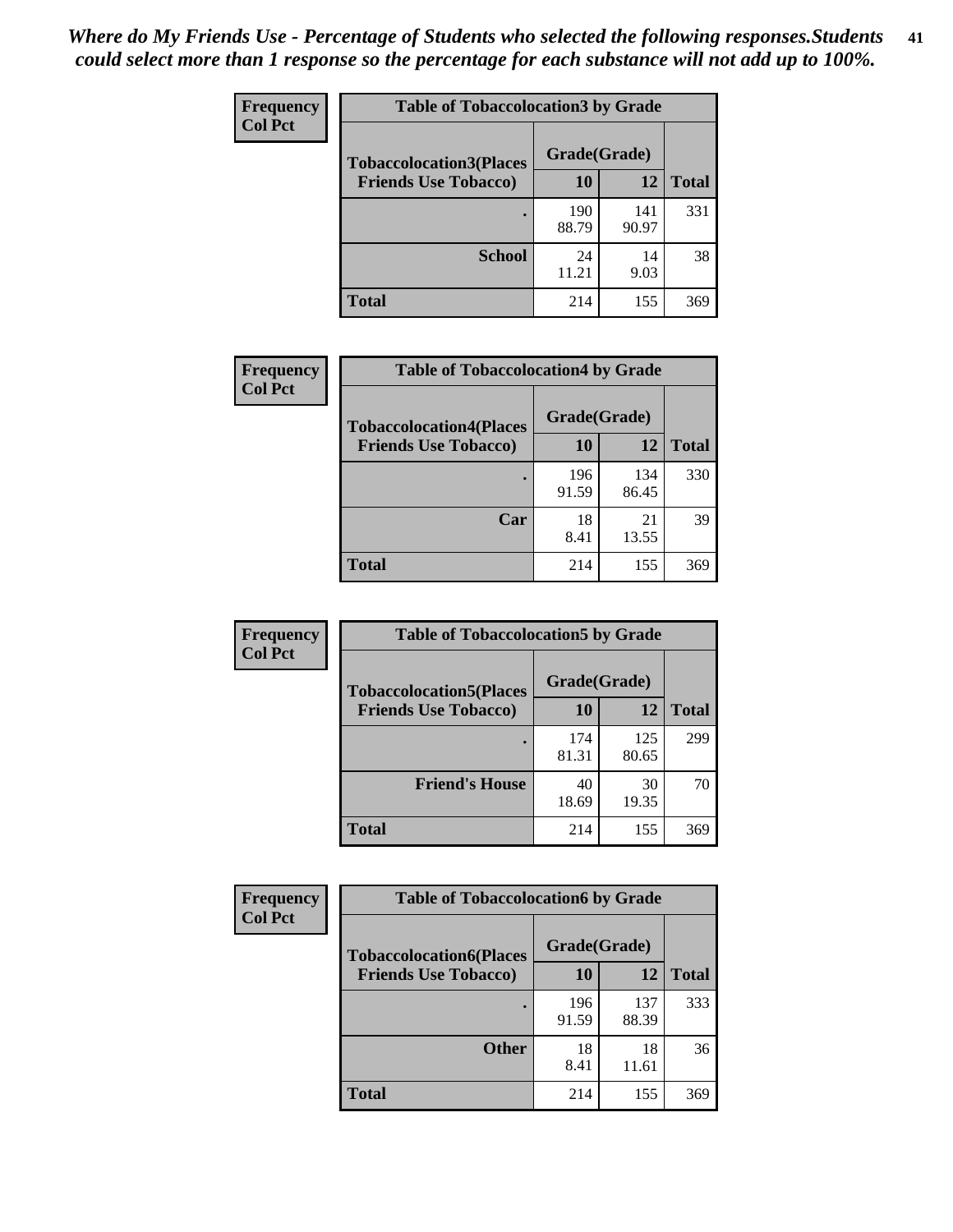| <b>Frequency</b> | <b>Table of Marijuanalocation1 by Grade</b> |              |             |              |
|------------------|---------------------------------------------|--------------|-------------|--------------|
| <b>Col Pct</b>   | <b>Marijuanalocation1(Places</b>            | Grade(Grade) |             |              |
|                  | <b>Friends Use Marijuana</b> )              | 10           | 12          | <b>Total</b> |
|                  |                                             | 109<br>50.93 | 82<br>52.90 | 191          |
|                  | Do Not Use                                  | 105<br>49.07 | 73<br>47.10 | 178          |
|                  | <b>Total</b>                                | 214          | 155         | 369          |

| <b>Frequency</b> | <b>Table of Marijuanalocation2 by Grade</b> |              |             |              |
|------------------|---------------------------------------------|--------------|-------------|--------------|
| <b>Col Pct</b>   | <b>Marijuanalocation2(Places</b>            | Grade(Grade) | 12          |              |
|                  | <b>Friends Use Marijuana</b> )              | 10           |             | <b>Total</b> |
|                  |                                             | 133<br>62.15 | 92<br>59.35 | 225          |
|                  | Home                                        | 81<br>37.85  | 63<br>40.65 | 144          |
|                  | <b>Total</b>                                | 214          | 155         | 369          |

| Frequency<br><b>Col Pct</b> | <b>Table of Marijuanalocation3 by Grade</b> |              |              |       |
|-----------------------------|---------------------------------------------|--------------|--------------|-------|
|                             | <b>Marijuanalocation3</b> (Places           | Grade(Grade) |              |       |
|                             | <b>Friends Use Marijuana</b> )              | 10           | 12           | Total |
|                             |                                             | 151<br>70.56 | 112<br>72.26 | 263   |
|                             | <b>School</b>                               | 63<br>29.44  | 43<br>27.74  | 106   |
|                             | <b>Total</b>                                | 214          | 155          | 369   |

| <b>Frequency</b> | <b>Table of Marijuanalocation4 by Grade</b> |              |              |              |  |
|------------------|---------------------------------------------|--------------|--------------|--------------|--|
| <b>Col Pct</b>   | <b>Marijuanalocation4(Places</b>            | Grade(Grade) |              |              |  |
|                  | <b>Friends Use Marijuana</b> )              | <b>10</b>    | 12           | <b>Total</b> |  |
|                  |                                             | 164<br>76.64 | 113<br>72.90 | 277          |  |
|                  | Car                                         | 50<br>23.36  | 42<br>27.10  | 92           |  |
|                  | <b>Total</b>                                | 214          | 155          | 369          |  |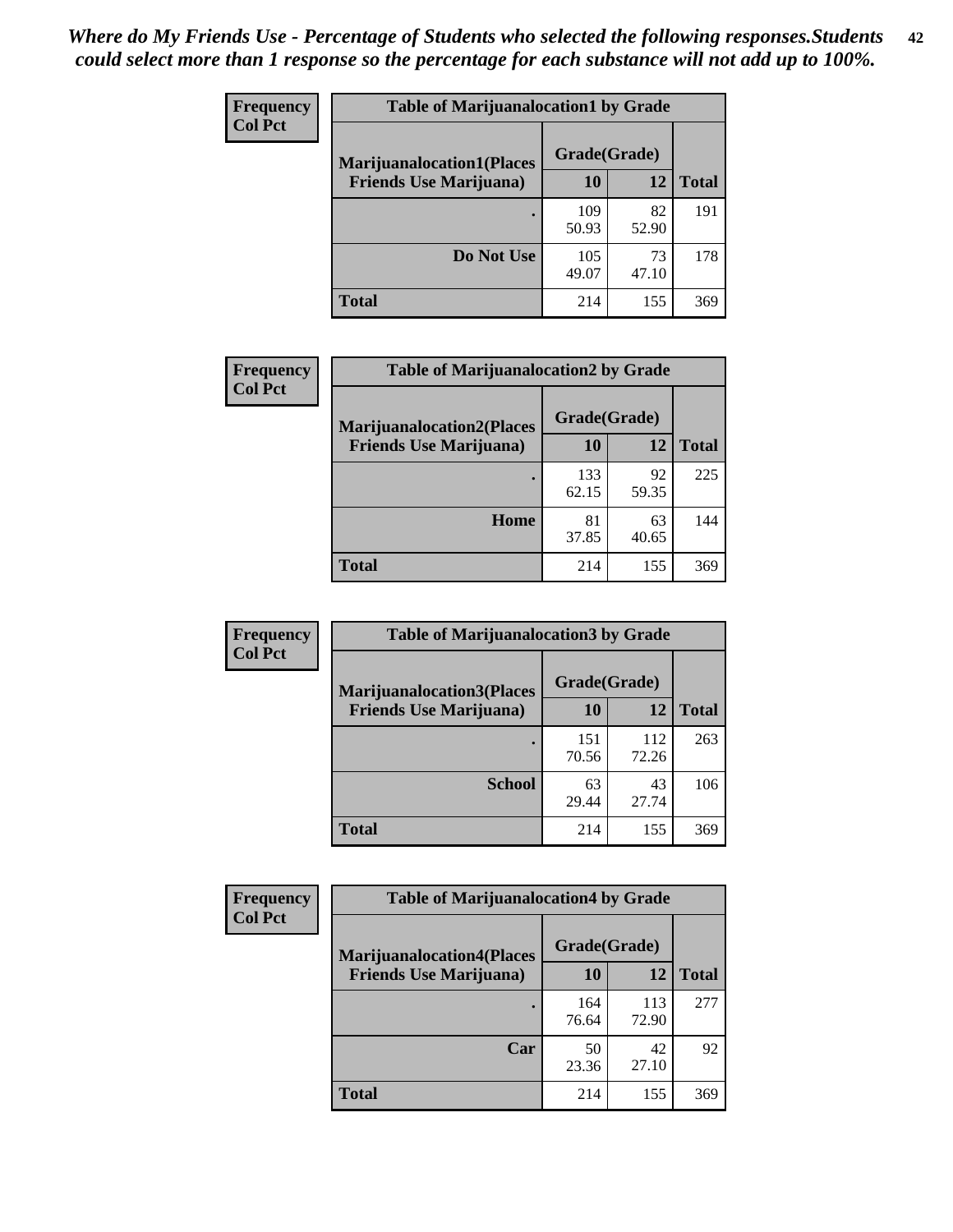| <b>Frequency</b> | <b>Table of Marijuanalocation5 by Grade</b> |              |             |              |
|------------------|---------------------------------------------|--------------|-------------|--------------|
| <b>Col Pct</b>   | <b>Marijuanalocation5</b> (Places           | Grade(Grade) |             |              |
|                  | <b>Friends Use Marijuana</b> )              | 10           | 12          | <b>Total</b> |
|                  |                                             | 132<br>61.68 | 96<br>61.94 | 228          |
|                  | <b>Friend's House</b>                       | 82<br>38.32  | 59<br>38.06 | 141          |
|                  | <b>Total</b>                                | 214          | 155         | 369          |

| <b>Frequency</b> | <b>Table of Marijuanalocation6 by Grade</b>                        |                    |              |              |
|------------------|--------------------------------------------------------------------|--------------------|--------------|--------------|
| <b>Col Pct</b>   | <b>Marijuanalocation6(Places</b><br><b>Friends Use Marijuana</b> ) | Grade(Grade)<br>10 | 12           | <b>Total</b> |
|                  |                                                                    | 162<br>75.70       | 119<br>76.77 | 281          |
|                  | <b>Other</b>                                                       | 52<br>24.30        | 36<br>23.23  | 88           |
|                  | <b>Total</b>                                                       | 214                | 155          | 369          |

| <b>Frequency</b> | <b>Table of Otherdruglocation1 by Grade</b>                          |              |              |              |
|------------------|----------------------------------------------------------------------|--------------|--------------|--------------|
| <b>Col Pct</b>   | <b>Otherdruglocation1(Places</b><br><b>Friends Use Other Illegal</b> | Grade(Grade) |              |              |
|                  | Drugs)                                                               | 10           | 12           | <b>Total</b> |
|                  |                                                                      | 41<br>19.16  | 38<br>24.52  | 79           |
|                  | Do Not Use                                                           | 173<br>80.84 | 117<br>75.48 | 290          |
|                  | <b>Total</b>                                                         | 214          | 155          | 369          |

| <b>Frequency</b> | <b>Table of Otherdruglocation2 by Grade</b>                          |              |              |              |
|------------------|----------------------------------------------------------------------|--------------|--------------|--------------|
| <b>Col Pct</b>   | <b>Otherdruglocation2(Places</b><br><b>Friends Use Other Illegal</b> | Grade(Grade) |              |              |
|                  | Drugs)                                                               | 10           | 12           | <b>Total</b> |
|                  |                                                                      | 186<br>86.92 | 124<br>80.00 | 310          |
|                  | Home                                                                 | 28<br>13.08  | 31<br>20.00  | 59           |
|                  | <b>Total</b>                                                         | 214          | 155          | 369          |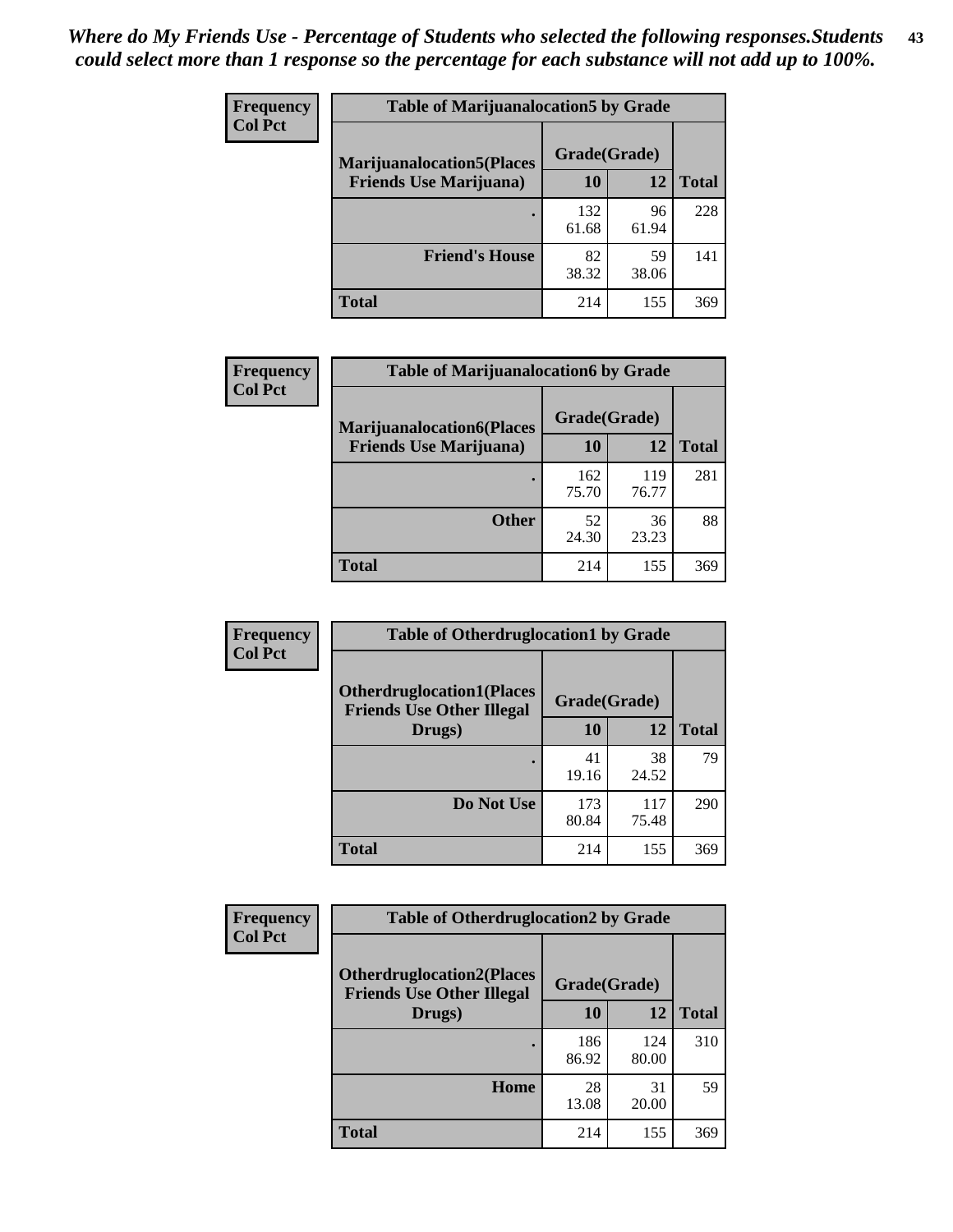| <b>Frequency</b> | <b>Table of Otherdruglocation3 by Grade</b>                          |              |              |              |
|------------------|----------------------------------------------------------------------|--------------|--------------|--------------|
| <b>Col Pct</b>   | <b>Otherdruglocation3(Places</b><br><b>Friends Use Other Illegal</b> | Grade(Grade) |              |              |
|                  | Drugs)                                                               | 10           | 12           | <b>Total</b> |
|                  |                                                                      | 195<br>91.12 | 135<br>87.10 | 330          |
|                  | <b>School</b>                                                        | 19<br>8.88   | 20<br>12.90  | 39           |
|                  | <b>Total</b>                                                         | 214          | 155          | 369          |

| <b>Frequency</b> | <b>Table of Otherdruglocation4 by Grade</b>                          |              |              |              |
|------------------|----------------------------------------------------------------------|--------------|--------------|--------------|
| <b>Col Pct</b>   | <b>Otherdruglocation4(Places</b><br><b>Friends Use Other Illegal</b> | Grade(Grade) |              |              |
|                  | Drugs)                                                               | 10           | 12           | <b>Total</b> |
|                  |                                                                      | 196<br>91.59 | 140<br>90.32 | 336          |
|                  | Car                                                                  | 18<br>8.41   | 15<br>9.68   | 33           |
|                  | <b>Total</b>                                                         | 214          | 155          | 369          |

| Frequency      | <b>Table of Otherdruglocation5 by Grade</b>                          |              |              |              |
|----------------|----------------------------------------------------------------------|--------------|--------------|--------------|
| <b>Col Pct</b> | <b>Otherdruglocation5(Places</b><br><b>Friends Use Other Illegal</b> | Grade(Grade) |              |              |
|                | Drugs)                                                               | 10           | 12           | <b>Total</b> |
|                |                                                                      | 181<br>84.58 | 131<br>84.52 | 312          |
|                | <b>Friend's House</b>                                                | 33<br>15.42  | 24<br>15.48  | 57           |
|                | Total                                                                | 214          | 155          | 369          |

| Frequency      | <b>Table of Otherdruglocation6 by Grade</b>                          |              |              |              |
|----------------|----------------------------------------------------------------------|--------------|--------------|--------------|
| <b>Col Pct</b> | <b>Otherdruglocation6(Places</b><br><b>Friends Use Other Illegal</b> | Grade(Grade) |              |              |
|                | Drugs)                                                               | 10           | 12           | <b>Total</b> |
|                |                                                                      | 189<br>88.32 | 139<br>89.68 | 328          |
|                | <b>Other</b>                                                         | 25<br>11.68  | 16<br>10.32  | 41           |
|                | <b>Total</b>                                                         | 214          | 155          | 369          |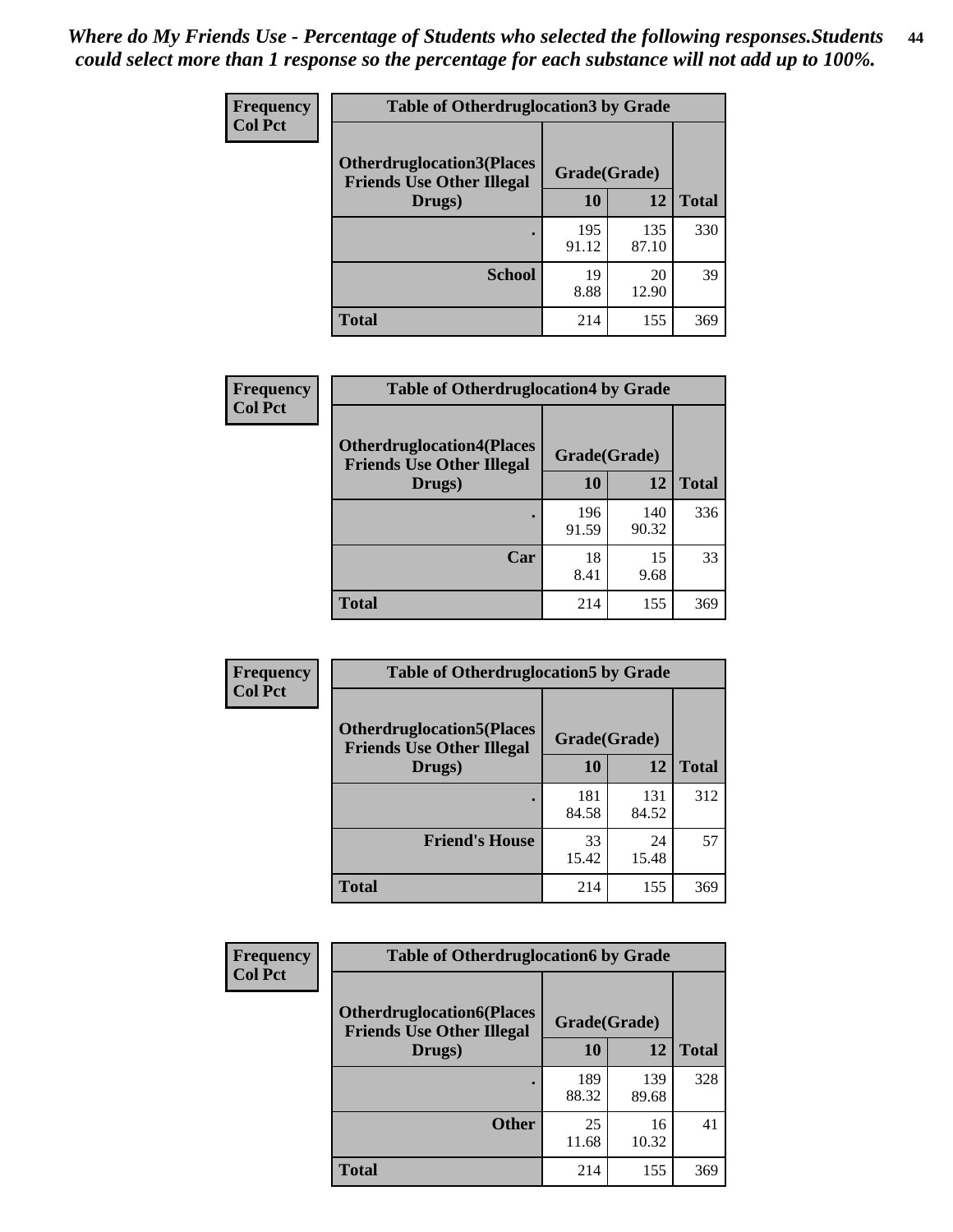| Frequency      | <b>Table of Alcoholtime1 by Grade</b>                           |              |             |              |
|----------------|-----------------------------------------------------------------|--------------|-------------|--------------|
| <b>Col Pct</b> | <b>Alcoholtime1(Times</b><br>Grade(Grade)<br><b>Friends Use</b> |              |             |              |
|                | Alcohol)                                                        | 10           | 12          | <b>Total</b> |
|                |                                                                 | 106<br>49.53 | 80<br>51.61 | 186          |
|                | Do Not Use                                                      | 108<br>50.47 | 75<br>48.39 | 183          |
|                | <b>Total</b>                                                    | 214          | 155         | 369          |

| Frequency      | <b>Table of Alcoholtime2 by Grade</b>           |              |              |              |
|----------------|-------------------------------------------------|--------------|--------------|--------------|
| <b>Col Pct</b> | <b>Alcoholtime2(Times</b><br><b>Friends Use</b> | Grade(Grade) |              |              |
|                | Alcohol)                                        | 10           | 12           | <b>Total</b> |
|                |                                                 | 198<br>92.52 | 143<br>92.26 | 341          |
|                | <b>On Way to School</b>                         | 16<br>7.48   | 12<br>7.74   | 28           |
|                | <b>Total</b>                                    | 214          | 155          | 369          |

| Frequency<br><b>Col Pct</b> | <b>Table of Alcoholtime3 by Grade</b>                           |              |              |              |
|-----------------------------|-----------------------------------------------------------------|--------------|--------------|--------------|
|                             | <b>Alcoholtime3(Times</b><br>Grade(Grade)<br><b>Friends Use</b> |              |              |              |
|                             | Alcohol)                                                        | 10           | 12           | <b>Total</b> |
|                             |                                                                 | 191<br>89.25 | 140<br>90.32 | 331          |
|                             | <b>During School</b>                                            | 23<br>10.75  | 15<br>9.68   | 38           |
|                             | <b>Total</b>                                                    | 214          | 155          | 369          |

| <b>Frequency</b> | <b>Table of Alcoholtime4 by Grade</b> |              |              |              |  |
|------------------|---------------------------------------|--------------|--------------|--------------|--|
| <b>Col Pct</b>   | <b>Alcoholtime4(Times</b>             | Grade(Grade) |              |              |  |
|                  | <b>Friends Use Alcohol)</b>           | 10           | 12           | <b>Total</b> |  |
|                  |                                       | 190<br>88.79 | 135<br>87.10 | 325          |  |
|                  | <b>On Way Home From School</b>        | 24<br>11.21  | 20<br>12.90  | 44           |  |
|                  | <b>Total</b>                          | 214          | 155          | 369          |  |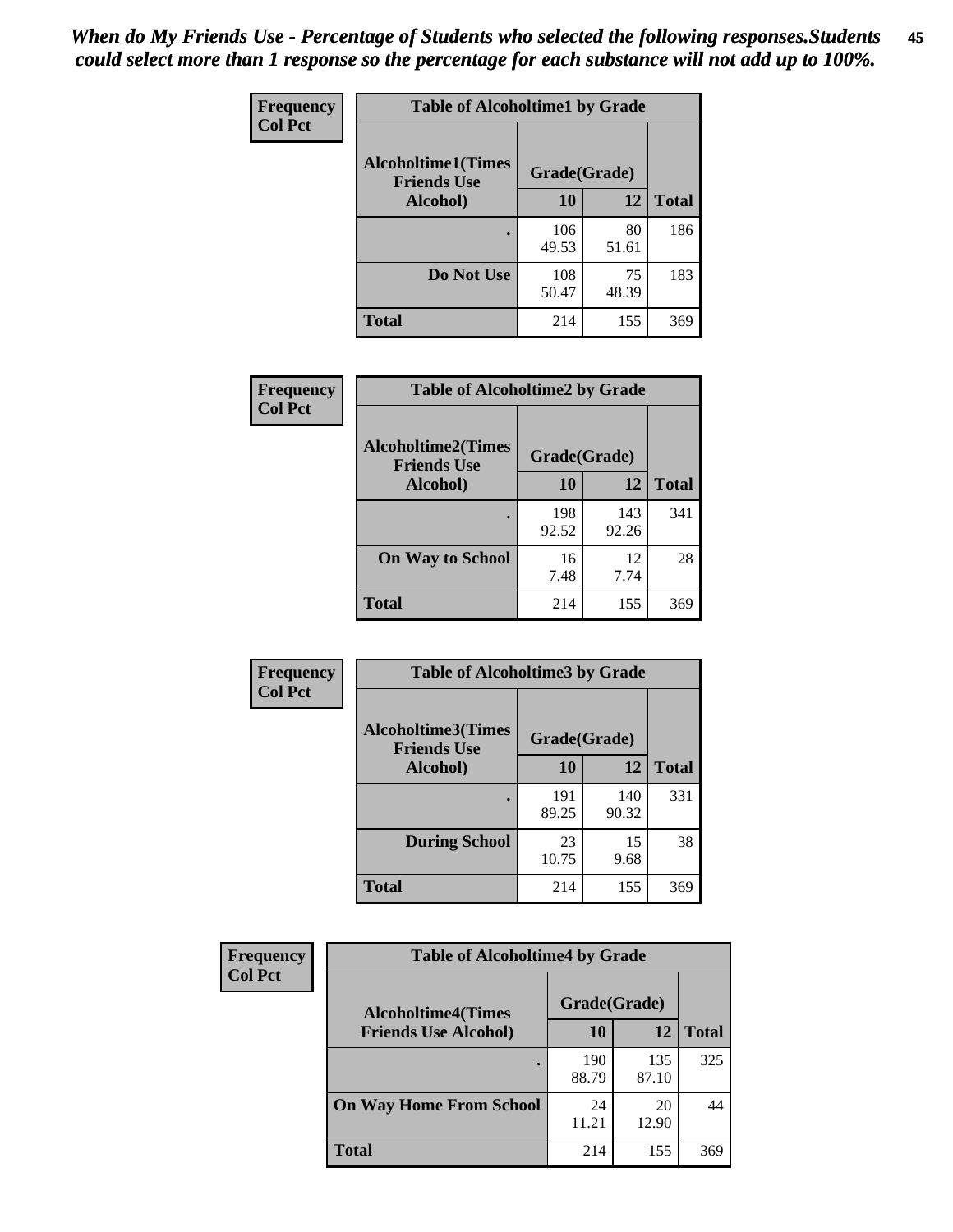*When do My Friends Use - Percentage of Students who selected the following responses.Students could select more than 1 response so the percentage for each substance will not add up to 100%.* **46**

| Frequency      | <b>Table of Alcoholtime5 by Grade</b>            |              |              |              |
|----------------|--------------------------------------------------|--------------|--------------|--------------|
| <b>Col Pct</b> | <b>Alcoholtime5</b> (Times<br><b>Friends Use</b> | Grade(Grade) |              |              |
|                | Alcohol)                                         | 10           | 12           | <b>Total</b> |
|                |                                                  | 166<br>77.57 | 122<br>78.71 | 288          |
|                | Weeknights                                       | 48<br>22.43  | 33<br>21.29  | 81           |
|                | <b>Total</b>                                     | 214          | 155          | 369          |

| Frequency      | <b>Table of Alcoholtime6 by Grade</b>           |              |             |              |
|----------------|-------------------------------------------------|--------------|-------------|--------------|
| <b>Col Pct</b> | <b>Alcoholtime6(Times</b><br><b>Friends Use</b> | Grade(Grade) |             |              |
|                | Alcohol)                                        | 10           | 12          | <b>Total</b> |
|                |                                                 | 108<br>50.47 | 77<br>49.68 | 185          |
|                | Weekends                                        | 106<br>49.53 | 78<br>50.32 | 184          |
|                | <b>Total</b>                                    | 214          | 155         | 369          |

| Frequency<br><b>Col Pct</b> | <b>Table of Tobaccotime1 by Grade</b>           |              |              |              |
|-----------------------------|-------------------------------------------------|--------------|--------------|--------------|
|                             | <b>Tobaccotime1(Times</b><br><b>Friends Use</b> | Grade(Grade) |              |              |
|                             | <b>Tobacco</b> )                                | 10           | 12           | <b>Total</b> |
|                             |                                                 | 46<br>21.50  | 45<br>29.03  | 91           |
|                             | Do Not Use                                      | 168<br>78.50 | 110<br>70.97 | 278          |
|                             | <b>Total</b>                                    | 214          | 155          | 369          |

| <b>Frequency</b> | <b>Table of Tobaccotime2 by Grade</b>           |              |              |              |
|------------------|-------------------------------------------------|--------------|--------------|--------------|
| <b>Col Pct</b>   | <b>Tobaccotime2(Times</b><br><b>Friends Use</b> | Grade(Grade) |              |              |
|                  | <b>Tobacco</b> )                                | 10           | 12           | <b>Total</b> |
|                  |                                                 | 187<br>87.38 | 137<br>88.39 | 324          |
|                  | <b>On Way to School</b>                         | 27<br>12.62  | 18<br>11.61  | 45           |
|                  | <b>Total</b>                                    | 214          | 155          | 369          |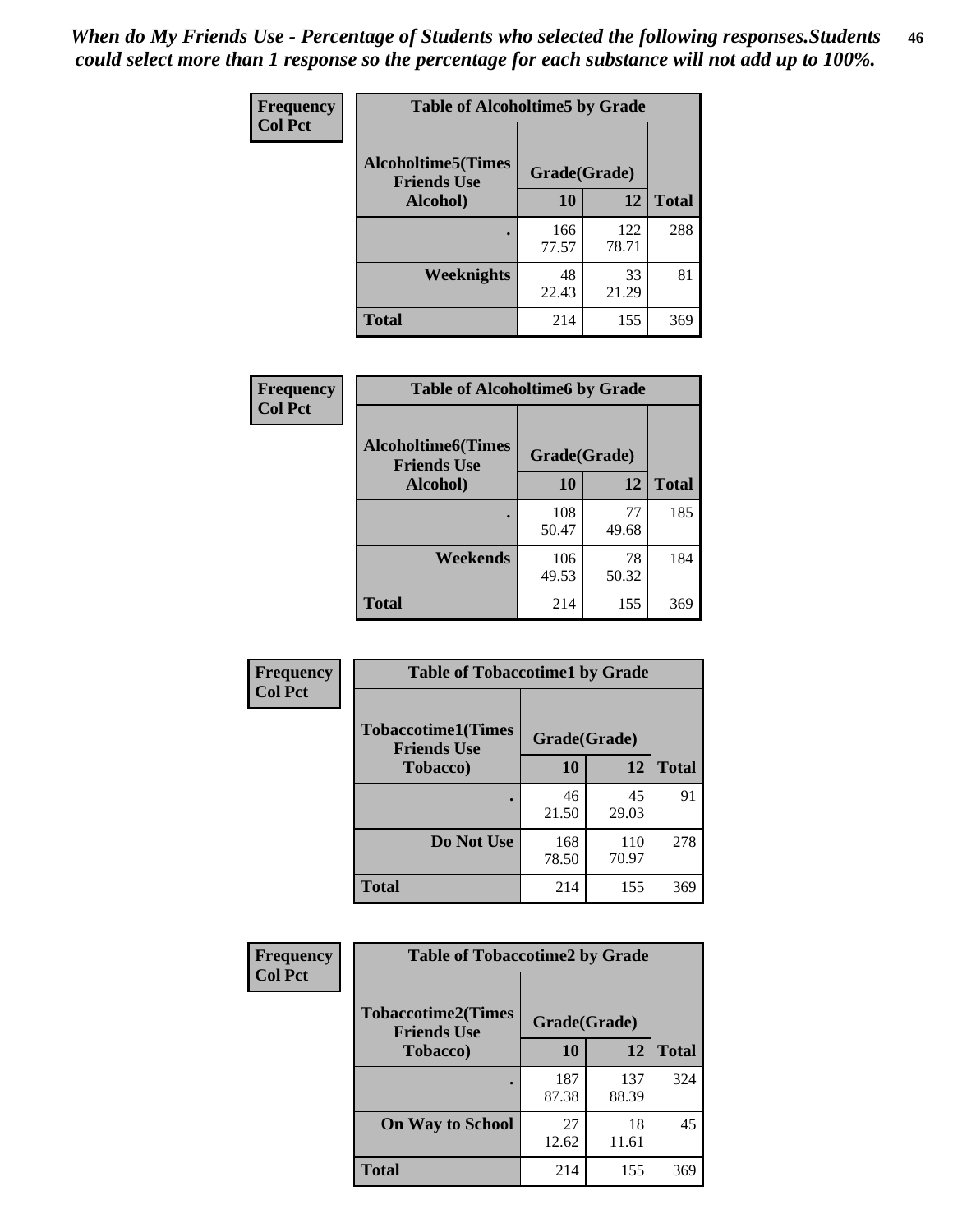*When do My Friends Use - Percentage of Students who selected the following responses.Students could select more than 1 response so the percentage for each substance will not add up to 100%.* **47**

| <b>Frequency</b> | <b>Table of Tobaccotime3 by Grade</b>           |              |              |              |  |
|------------------|-------------------------------------------------|--------------|--------------|--------------|--|
| <b>Col Pct</b>   | <b>Tobaccotime3(Times</b><br><b>Friends Use</b> |              | Grade(Grade) |              |  |
|                  | <b>Tobacco</b> )                                | 10           | 12           | <b>Total</b> |  |
|                  |                                                 | 199<br>92.99 | 140<br>90.32 | 339          |  |
|                  | <b>During School</b>                            | 15<br>7.01   | 15<br>9.68   | 30           |  |
|                  | <b>Total</b>                                    | 214          | 155          | 369          |  |

| <b>Frequency</b> | <b>Table of Tobaccotime4 by Grade</b>                    |              |              |              |
|------------------|----------------------------------------------------------|--------------|--------------|--------------|
| <b>Col Pct</b>   | <b>Tobaccotime4(Times</b><br><b>Friends Use Tobacco)</b> | Grade(Grade) |              |              |
|                  |                                                          | 10           | 12           | <b>Total</b> |
|                  |                                                          | 190<br>88.79 | 135<br>87.10 | 325          |
|                  | <b>On Way Home From School</b>                           | 24<br>11.21  | 20<br>12.90  | 44           |
|                  | <b>Total</b>                                             | 214          | 155          | 369          |

| <b>Frequency</b> | <b>Table of Tobaccotime5 by Grade</b>                           |              |              |              |
|------------------|-----------------------------------------------------------------|--------------|--------------|--------------|
| <b>Col Pct</b>   | <b>Tobaccotime5(Times</b><br>Grade(Grade)<br><b>Friends Use</b> |              |              |              |
|                  | <b>Tobacco</b> )                                                | 10           | 12           | <b>Total</b> |
|                  |                                                                 | 184<br>85.98 | 127<br>81.94 | 311          |
|                  | Weeknights                                                      | 30<br>14.02  | 28<br>18.06  | 58           |
|                  | <b>Total</b>                                                    | 214          | 155          | 369          |

| Frequency<br><b>Col Pct</b> | <b>Table of Tobaccotime6 by Grade</b>                           |              |              |              |
|-----------------------------|-----------------------------------------------------------------|--------------|--------------|--------------|
|                             | <b>Tobaccotime6(Times</b><br>Grade(Grade)<br><b>Friends Use</b> |              |              |              |
|                             | <b>Tobacco</b> )                                                | 10           | 12           | <b>Total</b> |
|                             | $\bullet$                                                       | 177<br>82.71 | 116<br>74.84 | 293          |
|                             | Weekends                                                        | 37<br>17.29  | 39<br>25.16  | 76           |
|                             | <b>Total</b>                                                    | 214          | 155          | 369          |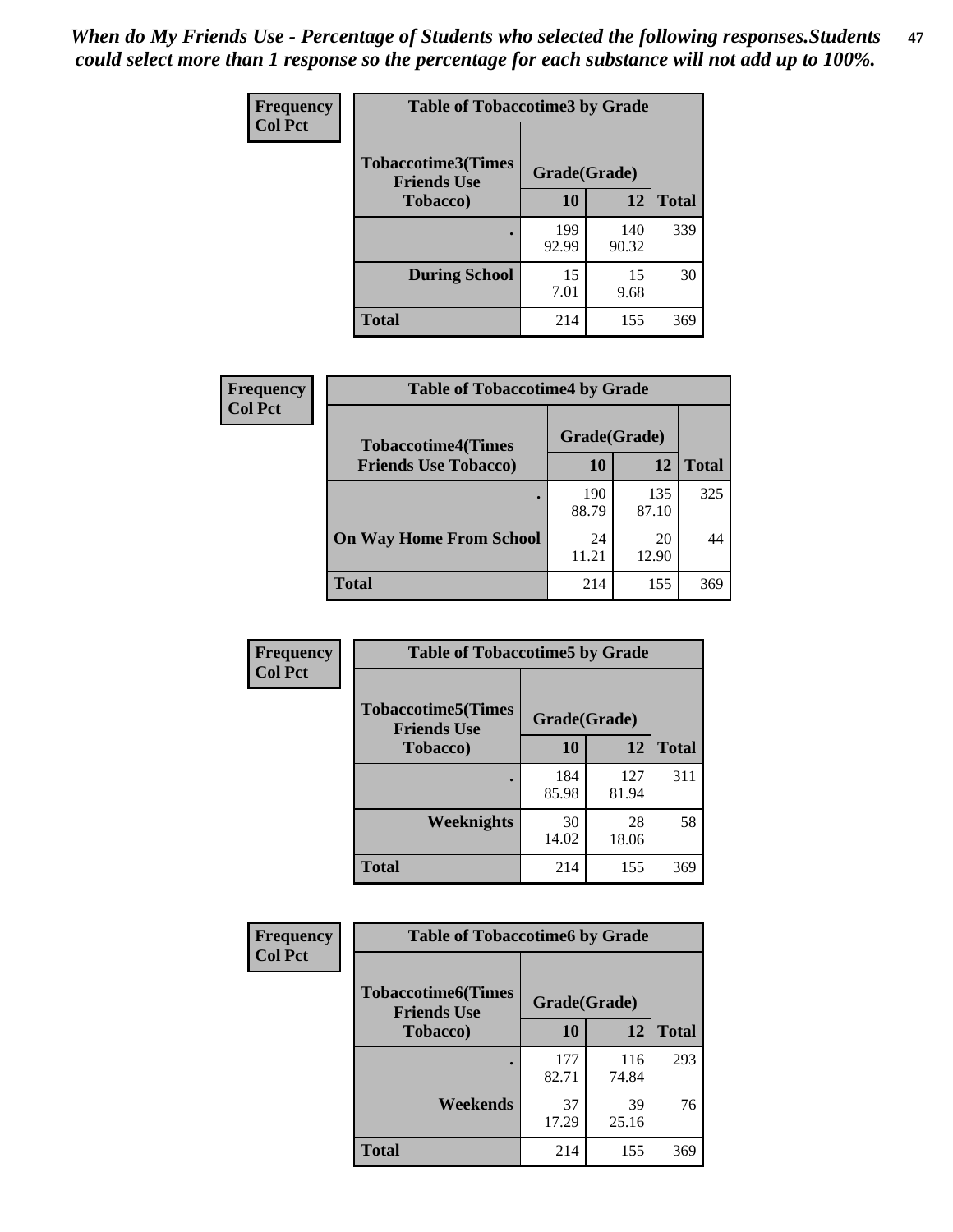| Frequency      | <b>Table of Marijuanatime1 by Grade</b>            |              |             |              |  |
|----------------|----------------------------------------------------|--------------|-------------|--------------|--|
| <b>Col Pct</b> | <b>Marijuanatime1</b> (Times<br><b>Friends Use</b> | Grade(Grade) |             |              |  |
|                | Marijuana)                                         | 10           | 12          | <b>Total</b> |  |
|                |                                                    | 107<br>50.00 | 84<br>54.19 | 191          |  |
|                | Do Not Use                                         | 107<br>50.00 | 71<br>45.81 | 178          |  |
|                | <b>Total</b>                                       | 214          | 155         | 369          |  |

| Frequency      | <b>Table of Marijuanatime2 by Grade</b>           |              |              |              |
|----------------|---------------------------------------------------|--------------|--------------|--------------|
| <b>Col Pct</b> | <b>Marijuanatime2(Times</b><br><b>Friends Use</b> | Grade(Grade) |              |              |
|                | Marijuana)                                        | 10           | 12           | <b>Total</b> |
|                |                                                   | 155<br>72.43 | 117<br>75.48 | 272          |
|                | <b>On Way to School</b>                           | 59<br>27.57  | 38<br>24.52  | 97           |
|                | <b>Total</b>                                      | 214          | 155          | 369          |

| Frequency      | <b>Table of Marijuanatime3 by Grade</b>    |              |              |              |  |
|----------------|--------------------------------------------|--------------|--------------|--------------|--|
| <b>Col Pct</b> | Marijuanatime3(Times<br><b>Friends Use</b> | Grade(Grade) |              |              |  |
|                | Marijuana)                                 | 10           | 12           | <b>Total</b> |  |
|                |                                            | 150<br>70.09 | 107<br>69.03 | 257          |  |
|                | <b>During School</b>                       | 64<br>29.91  | 48<br>30.97  | 112          |  |
|                | <b>Total</b>                               | 214          | 155          | 369          |  |

| <b>Frequency</b> | <b>Table of Marijuanatime4 by Grade</b> |              |              |              |  |
|------------------|-----------------------------------------|--------------|--------------|--------------|--|
| <b>Col Pct</b>   | <b>Marijuanatime4(Times</b>             | Grade(Grade) |              |              |  |
|                  | <b>Friends Use Marijuana</b> )          | 10           | 12           | <b>Total</b> |  |
|                  |                                         | 147<br>68.69 | 111<br>71.61 | 258          |  |
|                  | <b>On Way Home From School</b>          | 67<br>31.31  | 44<br>28.39  | 111          |  |
|                  | <b>Total</b>                            | 214          | 155          | 369          |  |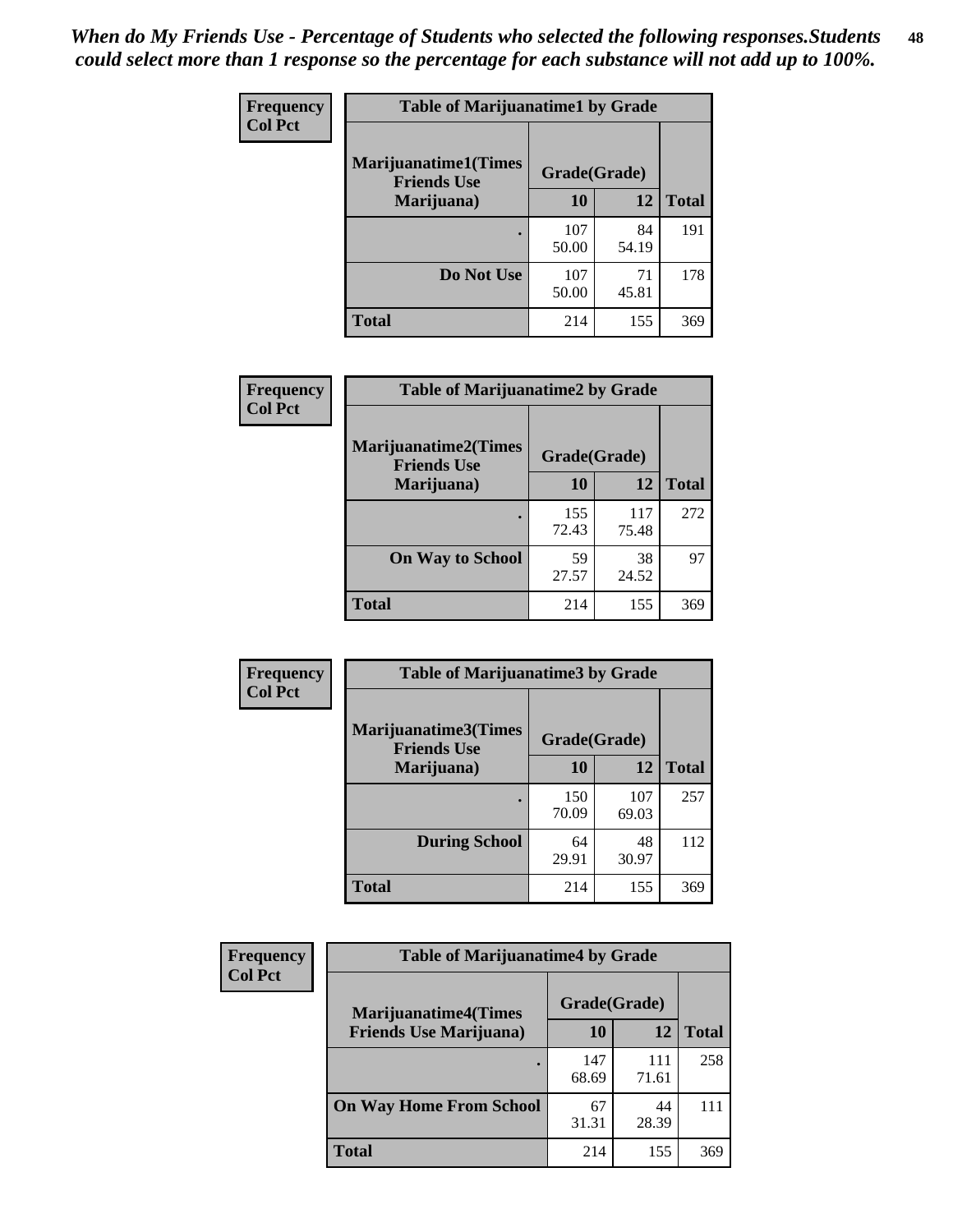| Frequency      | <b>Table of Marijuanatime5 by Grade</b>            |              |             |              |  |
|----------------|----------------------------------------------------|--------------|-------------|--------------|--|
| <b>Col Pct</b> | <b>Marijuanatime5</b> (Times<br><b>Friends Use</b> | Grade(Grade) |             |              |  |
|                | Marijuana)                                         | 10           | 12          | <b>Total</b> |  |
|                |                                                    | 142<br>66.36 | 92<br>59.35 | 234          |  |
|                | Weeknights                                         | 72<br>33.64  | 63<br>40.65 | 135          |  |
|                | <b>Total</b>                                       | 214          | 155         | 369          |  |

| <b>Frequency</b> | <b>Table of Marijuanatime6 by Grade</b>            |              |             |              |  |
|------------------|----------------------------------------------------|--------------|-------------|--------------|--|
| <b>Col Pct</b>   | <b>Marijuanatime6</b> (Times<br><b>Friends Use</b> | Grade(Grade) |             |              |  |
|                  | Marijuana)                                         | 10           | 12          | <b>Total</b> |  |
|                  |                                                    | 114<br>53.27 | 81<br>52.26 | 195          |  |
|                  | Weekends                                           | 100<br>46.73 | 74<br>47.74 | 174          |  |
|                  | <b>Total</b>                                       | 214          | 155         | 369          |  |

| Frequency      | <b>Table of Otherdrugtime1 by Grade</b>                 |              |              |              |  |
|----------------|---------------------------------------------------------|--------------|--------------|--------------|--|
| <b>Col Pct</b> | <b>Otherdrugtime1(Times</b><br><b>Friends Use Other</b> | Grade(Grade) |              |              |  |
|                | <b>Illegal Drugs</b> )                                  | 10           | 12           | <b>Total</b> |  |
|                |                                                         | 33<br>15.42  | 32<br>20.65  | 65           |  |
|                | Do Not Use                                              | 181<br>84.58 | 123<br>79.35 | 304          |  |
|                | Total                                                   | 214          | 155          | 369          |  |

| Frequency      | <b>Table of Otherdrugtime2 by Grade</b>                 |              |              |              |
|----------------|---------------------------------------------------------|--------------|--------------|--------------|
| <b>Col Pct</b> | <b>Otherdrugtime2(Times</b><br><b>Friends Use Other</b> | Grade(Grade) |              |              |
|                | <b>Illegal Drugs</b> )                                  | 10           | 12           | <b>Total</b> |
|                |                                                         | 203<br>94.86 | 142<br>91.61 | 345          |
|                | <b>On Way to School</b>                                 | 11<br>5.14   | 13<br>8.39   | 24           |
|                | Total                                                   | 214          | 155          | 369          |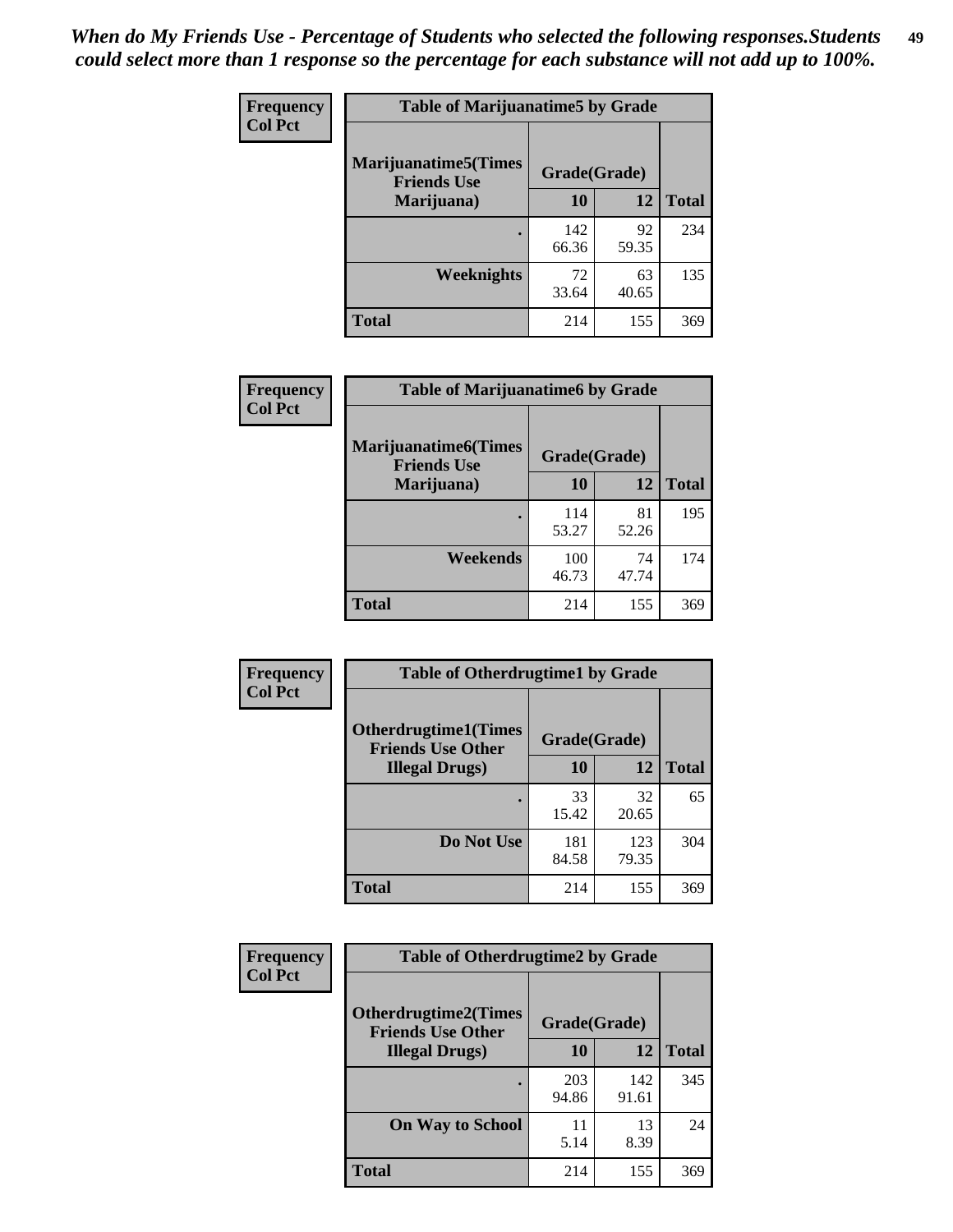| <b>Frequency</b> | <b>Table of Otherdrugtime3 by Grade</b>          |              |              |              |
|------------------|--------------------------------------------------|--------------|--------------|--------------|
| <b>Col Pct</b>   | Otherdrugtime3(Times<br><b>Friends Use Other</b> | Grade(Grade) |              |              |
|                  | <b>Illegal Drugs</b> )                           | 10           | 12           | <b>Total</b> |
|                  |                                                  | 201<br>93.93 | 141<br>90.97 | 342          |
|                  | <b>During School</b>                             | 13<br>6.07   | 14<br>9.03   | 27           |
|                  | Total                                            | 214          | 155          | 369          |

| Frequency      | <b>Table of Otherdrugtime4 by Grade</b>                         |              |              |              |  |
|----------------|-----------------------------------------------------------------|--------------|--------------|--------------|--|
| <b>Col Pct</b> | <b>Otherdrugtime4(Times</b><br><b>Friends Use Other Illegal</b> | Grade(Grade) |              |              |  |
|                | Drugs)                                                          | 10           | 12           | <b>Total</b> |  |
|                | $\bullet$                                                       | 197<br>92.06 | 140<br>90.32 | 337          |  |
|                | <b>On Way Home From School</b>                                  | 17<br>7.94   | 15<br>9.68   | 32           |  |
|                | <b>Total</b>                                                    | 214          | 155          | 369          |  |

| Frequency      | <b>Table of Otherdrugtime5 by Grade</b>                  |              |              |              |
|----------------|----------------------------------------------------------|--------------|--------------|--------------|
| <b>Col Pct</b> | <b>Otherdrugtime5</b> (Times<br><b>Friends Use Other</b> | Grade(Grade) |              |              |
|                | <b>Illegal Drugs</b> )                                   | 10           | 12           | <b>Total</b> |
|                |                                                          | 191<br>89.25 | 136<br>87.74 | 327          |
|                | Weeknights                                               | 23<br>10.75  | 19<br>12.26  | 42           |
|                | Total                                                    | 214          | 155          | 369          |

| Frequency<br><b>Col Pct</b> | <b>Table of Otherdrugtime6 by Grade</b>                 |              |              |              |
|-----------------------------|---------------------------------------------------------|--------------|--------------|--------------|
|                             | <b>Otherdrugtime6(Times</b><br><b>Friends Use Other</b> | Grade(Grade) |              |              |
|                             | <b>Illegal Drugs)</b>                                   | 10           | 12           | <b>Total</b> |
|                             |                                                         | 181<br>84.58 | 125<br>80.65 | 306          |
|                             | Weekends                                                | 33<br>15.42  | 30<br>19.35  | 63           |
|                             | <b>Total</b>                                            | 214          | 155          | 369          |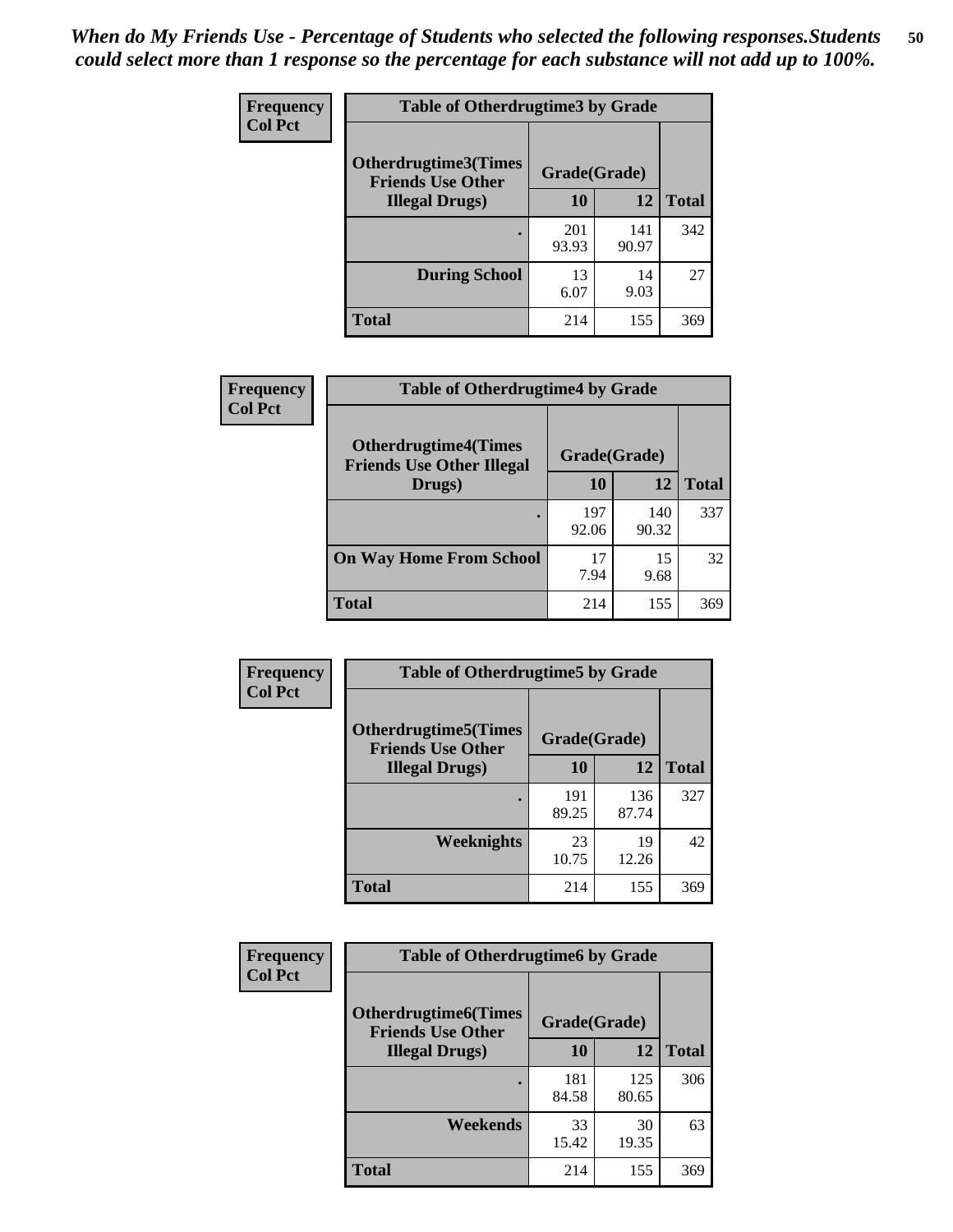| Frequency      | <b>Table of Educationalcohol by Grade</b>                                                                  |              |              |              |
|----------------|------------------------------------------------------------------------------------------------------------|--------------|--------------|--------------|
| <b>Col Pct</b> | Educationalcohol(I<br>have been taught<br>about alcohol,<br>tobacco,<br>and other drugs<br>within the last | Grade(Grade) |              |              |
|                | year at school)                                                                                            | 10           | 12           | <b>Total</b> |
|                | <b>Yes</b>                                                                                                 | 162<br>75.70 | 103<br>66.45 | 265          |
|                | N <sub>0</sub>                                                                                             | 52<br>24.30  | 52<br>33.55  | 104          |
|                | <b>Total</b>                                                                                               | 214          | 155          | 369          |

| Frequency      | <b>Table of Eversmoked by Grade</b> |              |              |              |  |
|----------------|-------------------------------------|--------------|--------------|--------------|--|
| <b>Col Pct</b> | Eversmoked(I<br>have smoked         | Grade(Grade) |              |              |  |
|                | a cigarette)                        | 10           | 12           | <b>Total</b> |  |
|                | <b>Yes</b>                          | 37<br>17.29  | 31<br>20.00  | 68           |  |
|                | N <sub>0</sub>                      | 177<br>82.71 | 124<br>80.00 | 301          |  |
|                | <b>Total</b>                        | 214          | 155          | 369          |  |

| Frequency      | <b>Table of Drovedrinking by Grade</b>                                                                              |                           |              |              |
|----------------|---------------------------------------------------------------------------------------------------------------------|---------------------------|--------------|--------------|
| <b>Col Pct</b> | Drovedrinking(In<br>the past 30 days I<br>have driven a car<br>or other vehicle<br>while I was<br>drinking alcohol) | Grade(Grade)<br>10        | 12           | <b>Total</b> |
|                | Yes                                                                                                                 | $\mathbf{\Omega}$<br>0.00 | 5<br>3.23    | 5            |
|                | N <sub>0</sub>                                                                                                      | 214<br>100.00             | 150<br>96.77 | 364          |
|                | <b>Total</b>                                                                                                        | 214                       | 155          | 369          |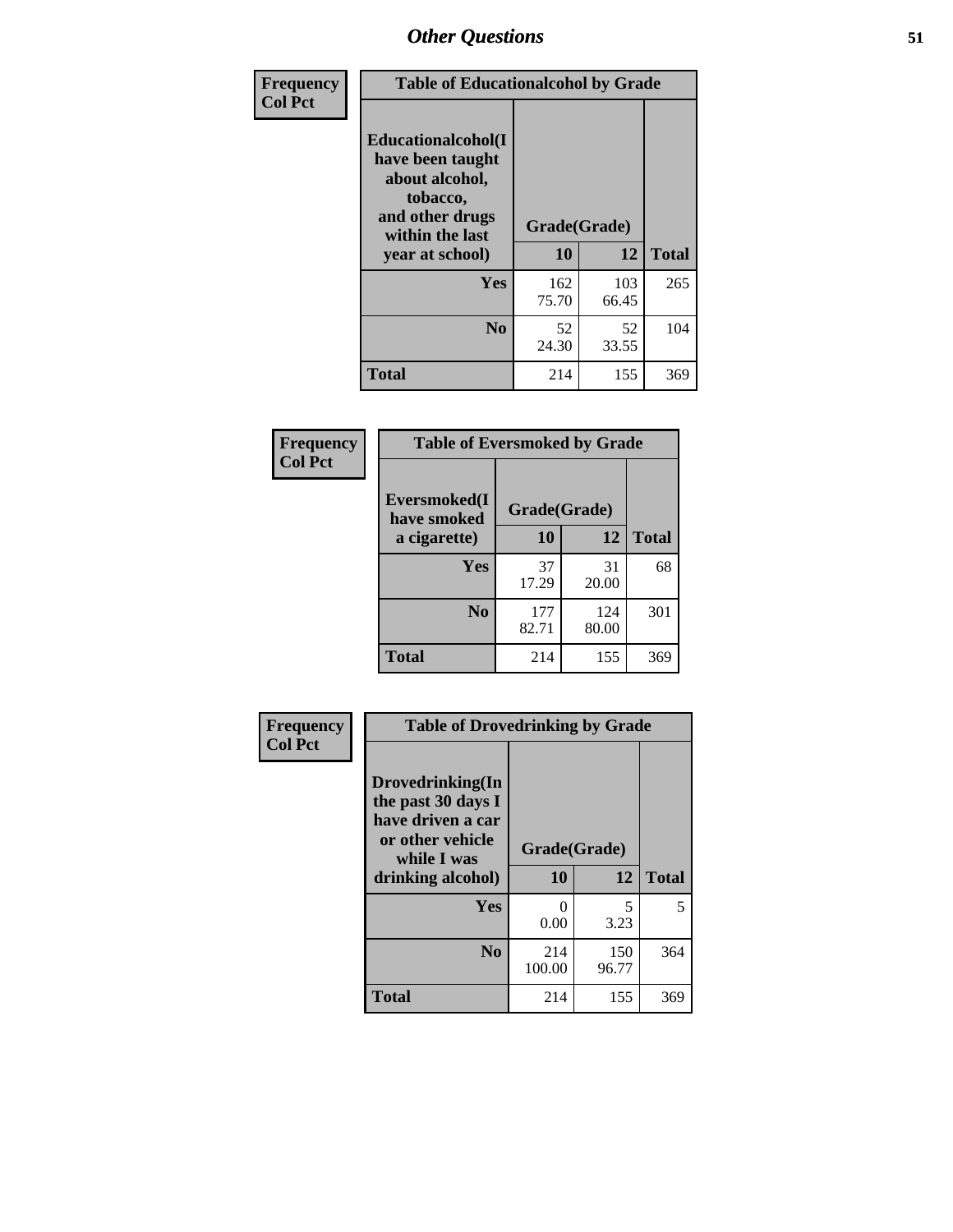| Frequency<br><b>Col Pct</b> | <b>Table of Rodedrinking by Grade</b>                                                                                  |                    |              |              |  |
|-----------------------------|------------------------------------------------------------------------------------------------------------------------|--------------------|--------------|--------------|--|
|                             | Rodedrinking(In<br>the past 30 days<br>I have ridden in<br>a car with a<br>driver who had<br>been drinking<br>alcohol) | Grade(Grade)<br>10 | 12           | <b>Total</b> |  |
|                             | <b>Yes</b>                                                                                                             | 31<br>14.49        | 19<br>12.26  | 50           |  |
|                             | N <sub>0</sub>                                                                                                         | 183<br>85.51       | 136<br>87.74 | 319          |  |
|                             | <b>Total</b>                                                                                                           | 214                | 155          | 369          |  |

#### **Frequency Col Pct**

| <b>Table of Drugsschool by Grade</b>                                                                                      |              |              |              |  |
|---------------------------------------------------------------------------------------------------------------------------|--------------|--------------|--------------|--|
| <b>Drugsschool</b> (During<br>the past 12 months,<br>I have been offered,<br>sold,<br>or given illegal<br>drugs on school | Grade(Grade) |              |              |  |
| property)                                                                                                                 | 10           | 12           | <b>Total</b> |  |
| Yes                                                                                                                       | 42<br>19.63  | 35<br>22.58  | 77           |  |
| N <sub>0</sub>                                                                                                            | 172<br>80.37 | 120<br>77.42 | 292          |  |
| Total                                                                                                                     | 214          | 155          | 369          |  |

| Frequency      | <b>Table of Helpbullied by Grade</b>           |              |             |              |  |  |
|----------------|------------------------------------------------|--------------|-------------|--------------|--|--|
| <b>Col Pct</b> | Helpbullied(I<br>would help<br>someone who was | Grade(Grade) |             |              |  |  |
|                | being bullied)                                 | 10           | 12          | <b>Total</b> |  |  |
|                | <b>Strongly Agree</b>                          | 67<br>31.31  | 70<br>45.16 | 137          |  |  |
|                | <b>Somewhat Agree</b>                          | 110<br>51.40 | 65<br>41.94 | 175          |  |  |
|                | <b>Somewhat Disagree</b>                       | 25<br>11.68  | 11<br>7.10  | 36           |  |  |
|                | <b>Strongly Disagree</b>                       | 12<br>5.61   | 9<br>5.81   | 21           |  |  |
|                | <b>Total</b>                                   | 214          | 155         | 369          |  |  |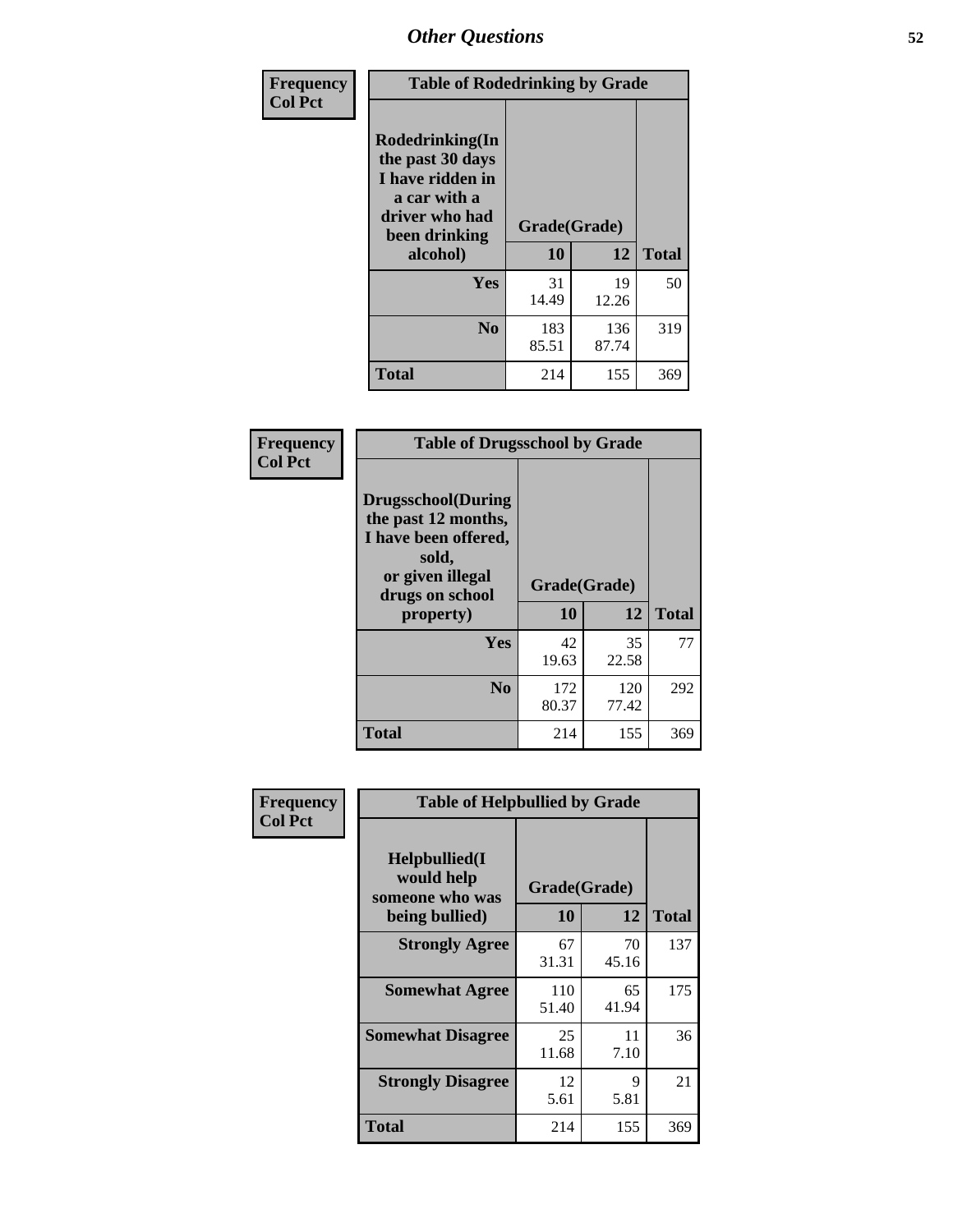*Other Questions* **53**

| <b>Frequency</b> | <b>Table of Grade by Bingedrinking</b> |                  |                        |                     |                                                                                                         |                               |                   |              |
|------------------|----------------------------------------|------------------|------------------------|---------------------|---------------------------------------------------------------------------------------------------------|-------------------------------|-------------------|--------------|
| <b>Row Pct</b>   |                                        |                  |                        |                     | Bingedrinking(I have drunk five or<br>more drinks of alcohol at one sitting<br>during the last 30 days) |                               |                   |              |
|                  | Grade(Grade)                           | 0<br><b>Days</b> | 1 or<br>2<br>days      | $3$ to<br>5<br>days | 10<br>$\mathbf{t}$<br>19<br>days                                                                        | <b>20</b><br>to<br>29<br>days | All<br>30<br>days | <b>Total</b> |
|                  | 10                                     | 208<br>97.20     | $\mathfrak{D}$<br>0.93 | 0.47                | $\mathfrak{D}$<br>0.93                                                                                  | $\Omega$<br>0.00              | 0.47              | 214          |
|                  | 12                                     | 146<br>94.19     | $\mathcal{R}$<br>1.94  | $\Omega$<br>0.00    | 4<br>2.58                                                                                               | 0.65                          | 0.65              | 155          |
|                  | Total                                  | 354              | 5                      |                     | 6                                                                                                       |                               | 2                 | 369          |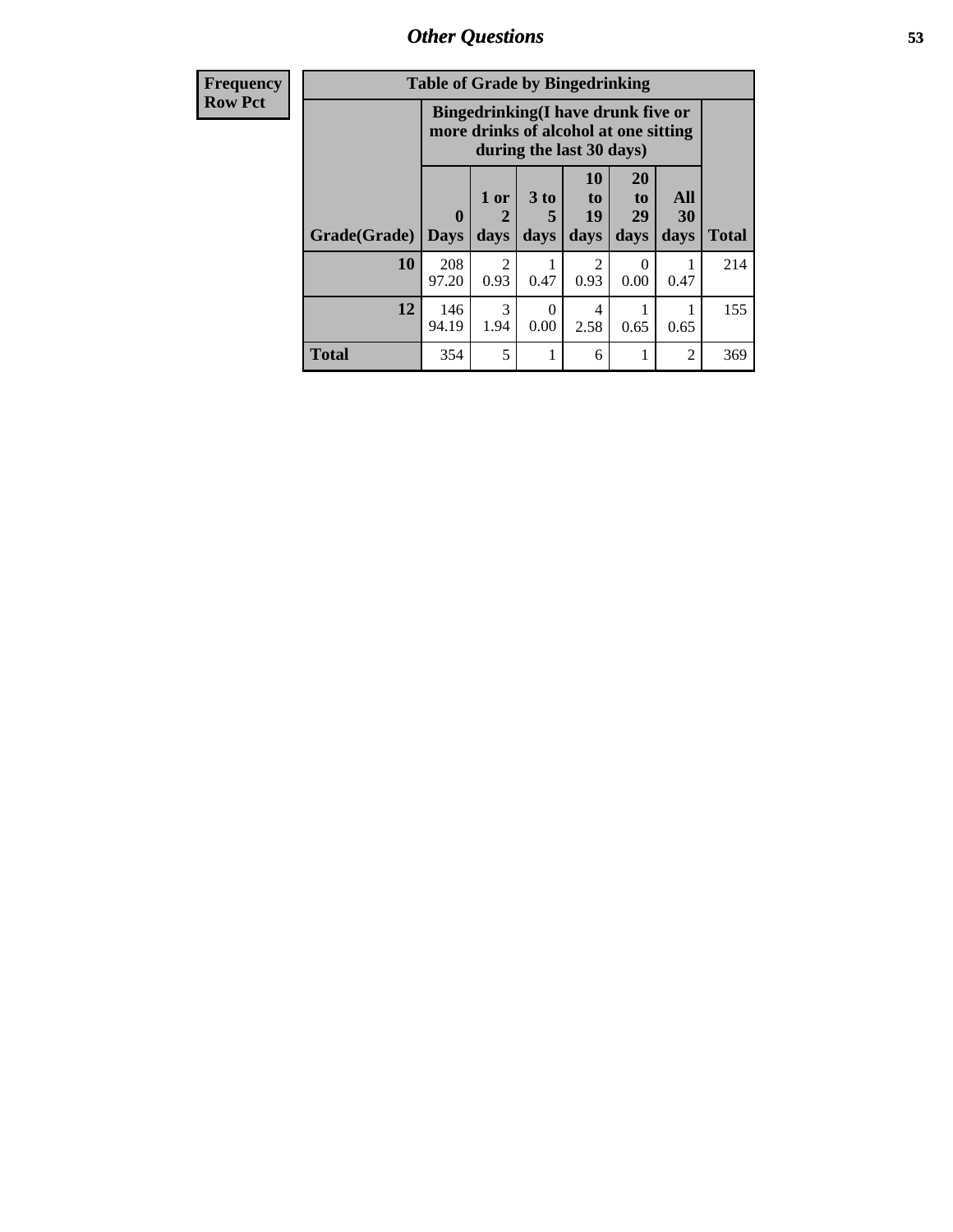### *Nutrition* **54**

| <b>Frequency</b><br>Row Pct |
|-----------------------------|
|                             |

| <b>Table of Grade by Dairy</b> |                                                                                                                                                                                                                |             |             |             |     |  |  |
|--------------------------------|----------------------------------------------------------------------------------------------------------------------------------------------------------------------------------------------------------------|-------------|-------------|-------------|-----|--|--|
|                                | Dairy (I eat at least 3 servings of dairy<br>products each day)<br>Somewhat  <br><b>Somewhat</b><br><b>Strongly</b><br><b>Strongly</b><br><b>Disagree</b><br><b>Disagree</b><br><b>Total</b><br>Agree<br>Agree |             |             |             |     |  |  |
| Grade(Grade)                   |                                                                                                                                                                                                                |             |             |             |     |  |  |
| 10                             | 53<br>24.77                                                                                                                                                                                                    | 90<br>42.06 | 45<br>21.03 | 26<br>12.15 | 214 |  |  |
| 12                             | 51<br>32.90                                                                                                                                                                                                    | 53<br>34.19 | 32<br>20.65 | 19<br>12.26 | 155 |  |  |
| <b>Total</b>                   | 104                                                                                                                                                                                                            | 143         | 77          | 45          | 369 |  |  |

| <b>Frequency</b> |  |
|------------------|--|
| <b>Row Pct</b>   |  |

| <b>Table of Grade by Fruitveg</b> |                          |                                                                                                       |             |             |     |  |  |  |
|-----------------------------------|--------------------------|-------------------------------------------------------------------------------------------------------|-------------|-------------|-----|--|--|--|
|                                   |                          | Fruitveg(I eat at least 5 servings of fruits<br>and vegetables each day)                              |             |             |     |  |  |  |
| Grade(Grade)                      | <b>Strongly</b><br>Agree | <b>Somewhat   Somewhat</b><br><b>Strongly</b><br><b>Disagree</b><br>Disagree<br><b>Total</b><br>Agree |             |             |     |  |  |  |
| 10                                | 28<br>13.08              | 70<br>32.71                                                                                           | 78<br>36.45 | 38<br>17.76 | 214 |  |  |  |
| 12                                | 27<br>17.42              | 65<br>41.94                                                                                           | 41<br>26.45 | 22<br>14.19 | 155 |  |  |  |
| <b>Total</b>                      | 55                       | 135                                                                                                   | 119         | 60          | 369 |  |  |  |

| <b>Frequency</b> | <b>Table of Grade by Cafeteriahealthy</b> |                                                                       |             |                                          |                                    |              |  |  |
|------------------|-------------------------------------------|-----------------------------------------------------------------------|-------------|------------------------------------------|------------------------------------|--------------|--|--|
| <b>Row Pct</b>   |                                           | Cafeteriahealthy (School meals in my<br>school cafeteria are healthy) |             |                                          |                                    |              |  |  |
|                  | Grade(Grade)                              | <b>Strongly</b><br>Agree                                              | Agree       | Somewhat   Somewhat  <br><b>Disagree</b> | <b>Strongly</b><br><b>Disagree</b> | <b>Total</b> |  |  |
|                  | 10                                        | 11<br>5.14                                                            | 53<br>24.77 | 41<br>19.16                              | 109<br>50.93                       | 214          |  |  |
|                  | 12                                        | 12<br>7.74                                                            | 36<br>23.23 | 33<br>21.29                              | 74<br>47.74                        | 155          |  |  |
|                  | Total                                     | 23                                                                    | 89          | 74                                       | 183                                | 369          |  |  |

| <b>Frequency</b> |
|------------------|
| <b>Row Pct</b>   |

| <b>Table of Grade by Cafeterianutrition</b> |                                                                                                                         |             |             |             |     |  |  |  |
|---------------------------------------------|-------------------------------------------------------------------------------------------------------------------------|-------------|-------------|-------------|-----|--|--|--|
|                                             | <b>Cafeterianutrition</b> (Facts about nutrition<br>are available in my school cafeteria)                               |             |             |             |     |  |  |  |
| Grade(Grade)                                | <b>Strongly</b><br>Somewhat   Somewhat<br><b>Strongly</b><br><b>Disagree</b> Disagree<br><b>Total</b><br>Agree<br>Agree |             |             |             |     |  |  |  |
| 10                                          | 21<br>9.81                                                                                                              | 65<br>30.37 | 56<br>26.17 | 72<br>33.64 | 214 |  |  |  |
| 12                                          | 29<br>18.71                                                                                                             | 38<br>24.52 | 37<br>23.87 | 51<br>32.90 | 155 |  |  |  |
| <b>Total</b>                                | 50                                                                                                                      | 103         | 93          | 123         | 369 |  |  |  |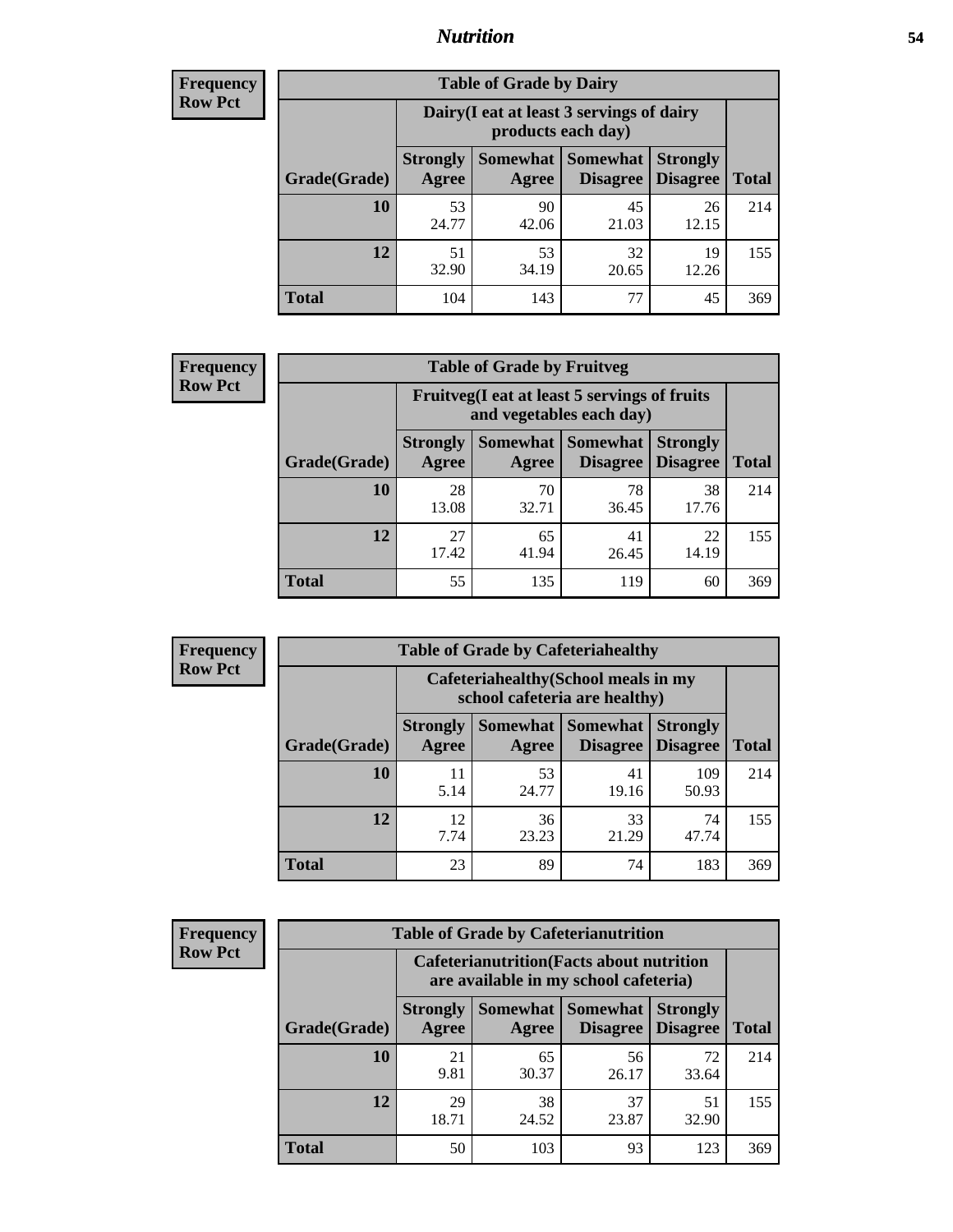### *Nutrition* **55**

| Frequency      |
|----------------|
| <b>Row Pct</b> |

| <b>Table of Grade by Schoollunch</b> |                                                                                                                                    |             |             |             |     |  |  |
|--------------------------------------|------------------------------------------------------------------------------------------------------------------------------------|-------------|-------------|-------------|-----|--|--|
|                                      | Schoollunch(I eat school lunch three or<br>more times per week)                                                                    |             |             |             |     |  |  |
| Grade(Grade)                         | Somewhat<br><b>Somewhat</b><br><b>Strongly</b><br><b>Strongly</b><br><b>Disagree</b><br>Agree<br>Disagree<br><b>Total</b><br>Agree |             |             |             |     |  |  |
| 10                                   | 58<br>27.10                                                                                                                        | 56<br>26.17 | 23<br>10.75 | 77<br>35.98 | 214 |  |  |
| 12                                   | 45<br>29.03                                                                                                                        | 34<br>21.94 | 14<br>9.03  | 62<br>40.00 | 155 |  |  |
| <b>Total</b>                         | 103                                                                                                                                | 90          | 37          | 139         | 369 |  |  |

| <b>Frequency</b> |
|------------------|
| <b>Row Pct</b>   |

| <b>Table of Grade by Foodchoices</b> |                                                                                                                              |             |             |             |     |  |  |
|--------------------------------------|------------------------------------------------------------------------------------------------------------------------------|-------------|-------------|-------------|-----|--|--|
|                                      | <b>Foodchoices</b> (I make healthy food choices in<br>my school cafeteria)                                                   |             |             |             |     |  |  |
| Grade(Grade)                         | Somewhat   Somewhat  <br><b>Strongly</b><br><b>Strongly</b><br><b>Disagree</b><br>Agree<br>Disagree<br><b>Total</b><br>Agree |             |             |             |     |  |  |
| <b>10</b>                            | 39<br>18.22                                                                                                                  | 80<br>37.38 | 38<br>17.76 | 57<br>26.64 | 214 |  |  |
| 12                                   | 39<br>25.16                                                                                                                  | 45<br>29.03 | 22<br>14.19 | 49<br>31.61 | 155 |  |  |
| <b>Total</b>                         | 78                                                                                                                           | 125         | 60          | 106         | 369 |  |  |

| Frequency<br>Row Pct |
|----------------------|
| Row Pct              |

г

| <b>Table of Grade by Wholewheat</b> |              |                          |                                                                                                             |                                               |                                    |              |  |
|-------------------------------------|--------------|--------------------------|-------------------------------------------------------------------------------------------------------------|-----------------------------------------------|------------------------------------|--------------|--|
|                                     |              |                          | Wholewheat (There are whole wheat and<br>multigrain breads and cereals available in<br>my school cafeteria) |                                               |                                    |              |  |
|                                     | Grade(Grade) | <b>Strongly</b><br>Agree | Agree                                                                                                       | <b>Somewhat   Somewhat</b><br><b>Disagree</b> | <b>Strongly</b><br><b>Disagree</b> | <b>Total</b> |  |
|                                     | 10           | 22<br>10.28              | 68<br>31.78                                                                                                 | 45<br>21.03                                   | 79<br>36.92                        | 214          |  |
|                                     | 12           | 20<br>12.90              | 43<br>27.74                                                                                                 | 36<br>23.23                                   | 56<br>36.13                        | 155          |  |
|                                     | <b>Total</b> | 42                       | 111                                                                                                         | 81                                            | 135                                | 369          |  |

٦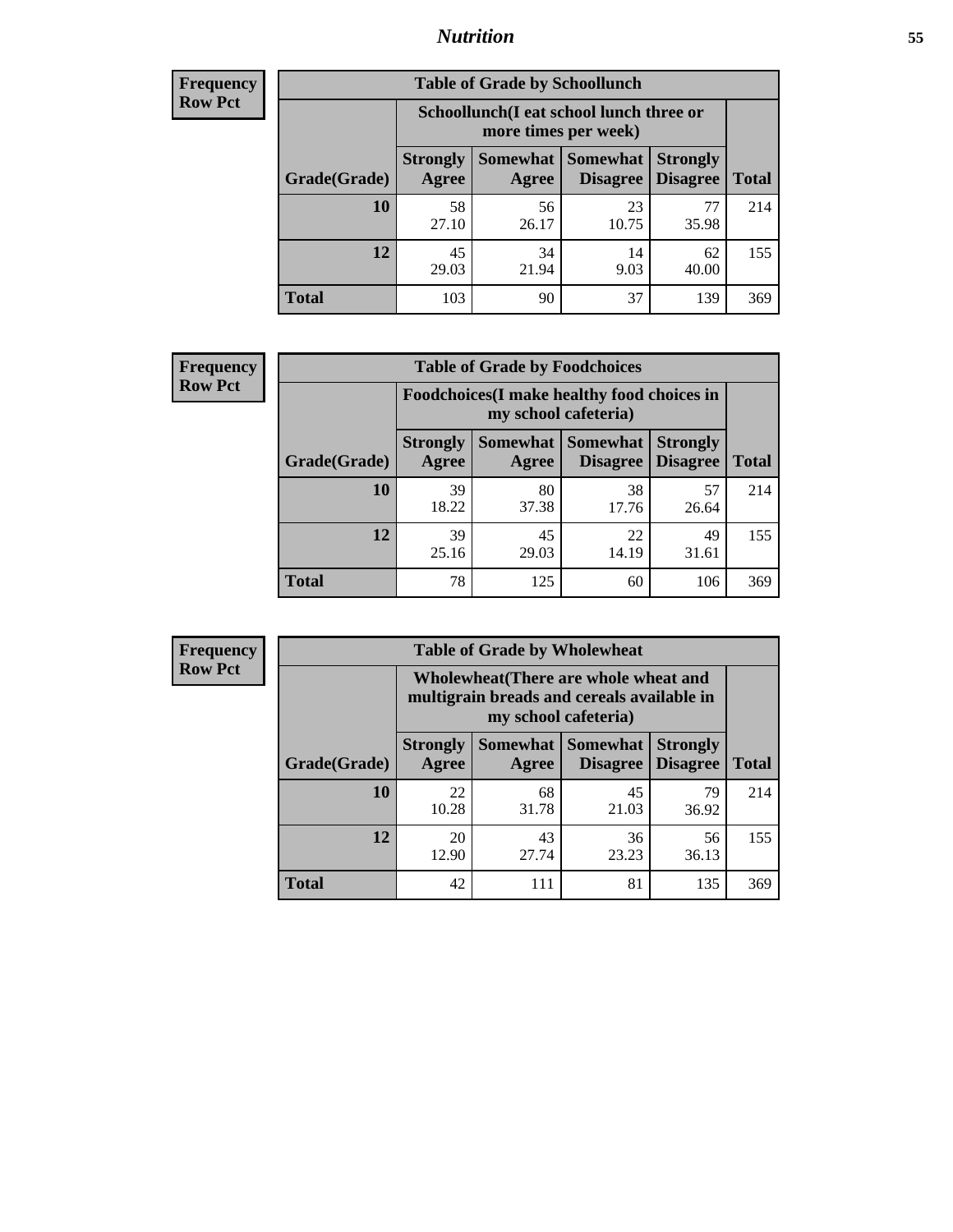### *Nutrition* **56**

**Frequency Row Pct**

| <b>Table of Grade by Healthyvending</b> |                                                                                                                                               |                          |                                    |                                    |              |  |  |
|-----------------------------------------|-----------------------------------------------------------------------------------------------------------------------------------------------|--------------------------|------------------------------------|------------------------------------|--------------|--|--|
|                                         | Healthyvending (If only healthy snacks and<br>beverages were available in the vending<br>machines during the school day,<br>I would buy them) |                          |                                    |                                    |              |  |  |
| Grade(Grade)                            | <b>Strongly</b><br>Agree                                                                                                                      | <b>Somewhat</b><br>Agree | <b>Somewhat</b><br><b>Disagree</b> | <b>Strongly</b><br><b>Disagree</b> | <b>Total</b> |  |  |
| 10                                      | 67<br>31.31                                                                                                                                   | 70<br>32.71              | 35<br>16.36                        | 42<br>19.63                        | 214          |  |  |
| 12                                      | 53<br>34.19                                                                                                                                   | 51<br>32.90              | 21<br>13.55                        | 30<br>19.35                        | 155          |  |  |
| <b>Total</b>                            | 120                                                                                                                                           | 121                      | 56                                 | 72                                 | 369          |  |  |

**Frequency Row Pct**

| <b>Table of Grade by Schoolbreakfast</b> |                                                                                                                                         |             |                                        |                                    |              |  |  |
|------------------------------------------|-----------------------------------------------------------------------------------------------------------------------------------------|-------------|----------------------------------------|------------------------------------|--------------|--|--|
|                                          | Schoolbreakfast (If breakfast were<br>available at school,<br>but outside the cafeteria,<br>I would eat breakfast at school more often) |             |                                        |                                    |              |  |  |
| Grade(Grade)                             | <b>Strongly</b><br>Agree                                                                                                                | Agree       | Somewhat   Somewhat<br><b>Disagree</b> | <b>Strongly</b><br><b>Disagree</b> | <b>Total</b> |  |  |
| 10                                       | 79<br>36.92                                                                                                                             | 80<br>37.38 | 17<br>7.94                             | 38<br>17.76                        | 214          |  |  |
| 12                                       | 75<br>48.39                                                                                                                             | 44<br>28.39 | 9<br>5.81                              | 27<br>17.42                        | 155          |  |  |
| <b>Total</b>                             | 154                                                                                                                                     | 124         | 26                                     | 65                                 | 369          |  |  |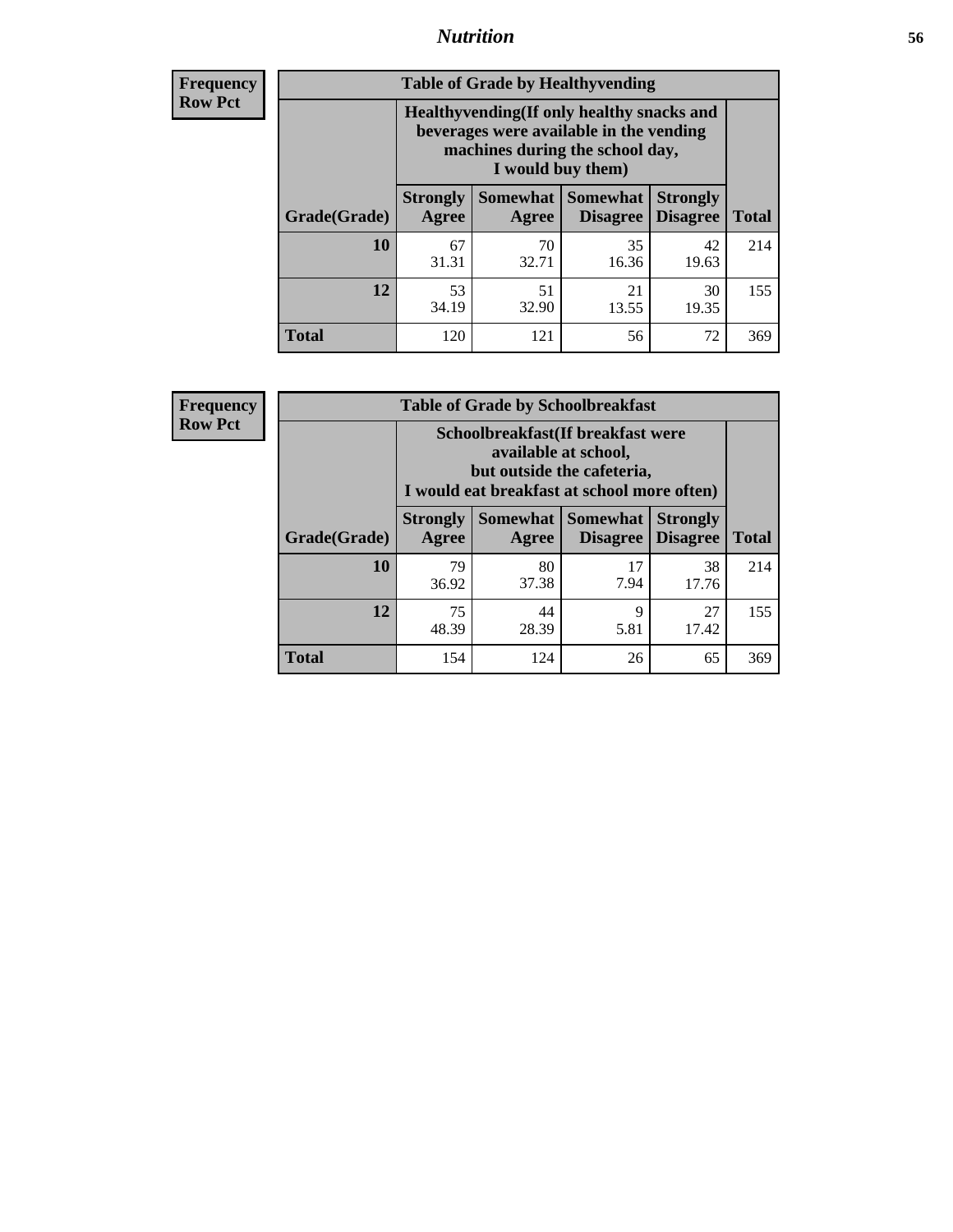| Frequency<br><b>Col Pct</b> | <b>Table of Educationaids by Grade</b>                                                                    |                    |              |              |  |
|-----------------------------|-----------------------------------------------------------------------------------------------------------|--------------------|--------------|--------------|--|
|                             | <b>Educationaids</b> (I<br>have been<br>taught about<br><b>HIV/AIDS</b> at<br>school in the<br>past year) | Grade(Grade)<br>10 | 12           | <b>Total</b> |  |
|                             | Yes                                                                                                       | 179<br>83.64       | 131<br>84.52 | 310          |  |
|                             | N <sub>0</sub>                                                                                            | 35<br>16.36        | 24<br>15.48  | 59           |  |
|                             | <b>Total</b>                                                                                              | 214                | 155          | 369          |  |

| <b>Frequency</b> | <b>Table of Educationcharacter by Grade</b>                                          |              |              |              |
|------------------|--------------------------------------------------------------------------------------|--------------|--------------|--------------|
| <b>Col Pct</b>   | Educationcharacter(I<br>have been taught<br>about character<br>education in the past | Grade(Grade) |              |              |
|                  | year at school)                                                                      | 10           | 12           | <b>Total</b> |
|                  | <b>Yes</b>                                                                           | 162<br>75.70 | 122<br>78.71 | 284          |
|                  | N <sub>0</sub>                                                                       | 52<br>24.30  | 33<br>21.29  | 85           |
|                  | <b>Total</b>                                                                         | 214          | 155          | 369          |

| Frequency      | <b>Table of Gradcoach1 by Grade</b> |              |              |              |  |
|----------------|-------------------------------------|--------------|--------------|--------------|--|
| <b>Col Pct</b> | Gradcoach1(I<br>know who my         | Grade(Grade) |              |              |  |
|                | <b>Graduation</b><br>Coach is)      | 10           | 12           | <b>Total</b> |  |
|                | Yes                                 | 77<br>35.98  | 138<br>89.03 | 215          |  |
|                | N <sub>0</sub>                      | 137<br>64.02 | 17<br>10.97  | 154          |  |
|                | <b>Total</b>                        | 214          | 155          | 369          |  |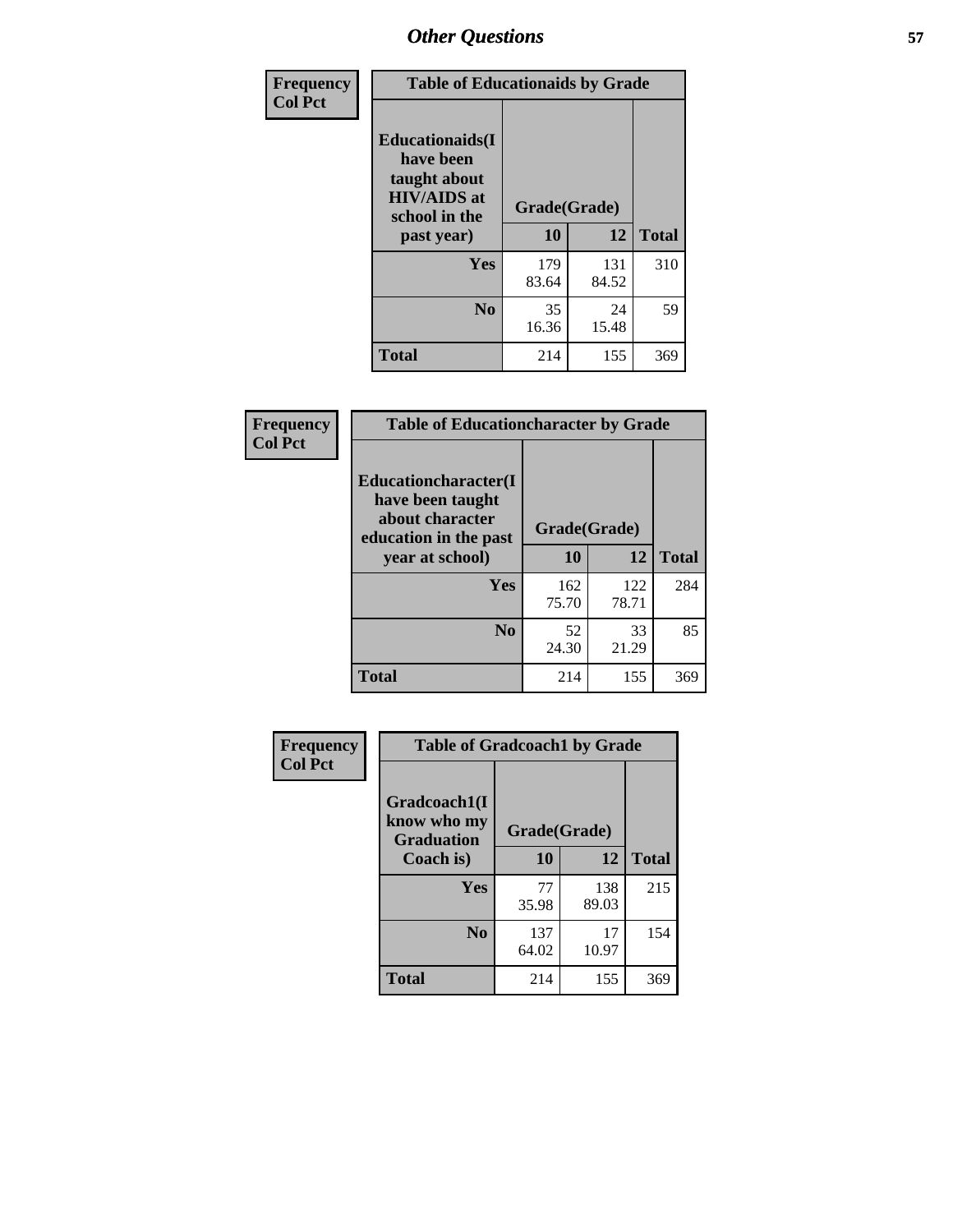| Frequency      | <b>Table of Gradcoach2 by Grade</b> |              |             |              |
|----------------|-------------------------------------|--------------|-------------|--------------|
| <b>Col Pct</b> |                                     |              |             |              |
|                | Gradcoach2(I<br>have                |              |             |              |
|                | contacted my<br><b>Graduation</b>   | Grade(Grade) |             |              |
|                | Coach)                              | 10           | 12          | <b>Total</b> |
|                | Yes                                 | 32<br>14.95  | 80<br>51.61 | 112          |
|                | N <sub>0</sub>                      | 182<br>85.05 | 75<br>48.39 | 257          |
|                | <b>Total</b>                        | 214          | 155         | 369          |

| Frequency<br><b>Col Pct</b> | <b>Table of Gradcoach3 by Grade</b>                                         |              |             |              |
|-----------------------------|-----------------------------------------------------------------------------|--------------|-------------|--------------|
|                             | Gradcoach3(I<br>have received<br>assistance<br>from my<br><b>Graduation</b> | Grade(Grade) |             |              |
|                             | Coach)                                                                      | 10           | 12          | <b>Total</b> |
|                             | Yes                                                                         | 24<br>11.21  | 65<br>41.94 | 89           |
|                             | N <sub>0</sub>                                                              | 63<br>29.44  | 31<br>20.00 | 94           |
|                             | Don't know                                                                  | 127<br>59.35 | 59<br>38.06 | 186          |
|                             | <b>Total</b>                                                                | 214          | 155         | 369          |

| ency | <b>Table of Selfharm by Grade</b>                                                                                                                            |              |              |              |
|------|--------------------------------------------------------------------------------------------------------------------------------------------------------------|--------------|--------------|--------------|
| t    | <b>Selfharm</b> (During<br>the past 12<br>months,<br>I harmed myself<br>on purpose<br><b>Suicideconsider</b><br>During the past<br>12 months,<br>I seriously | Grade(Grade) |              |              |
|      | considered                                                                                                                                                   | 10           | 12           | <b>Total</b> |
|      | suicide)                                                                                                                                                     |              |              |              |
|      | Yes                                                                                                                                                          | 24<br>11.21  | 14<br>9.03   | 38           |
|      | N <sub>0</sub>                                                                                                                                               | 190<br>88.79 | 141<br>90.97 | 331          |
|      | Total                                                                                                                                                        | 214          | 155          | 369          |

**Frequency Col Pct**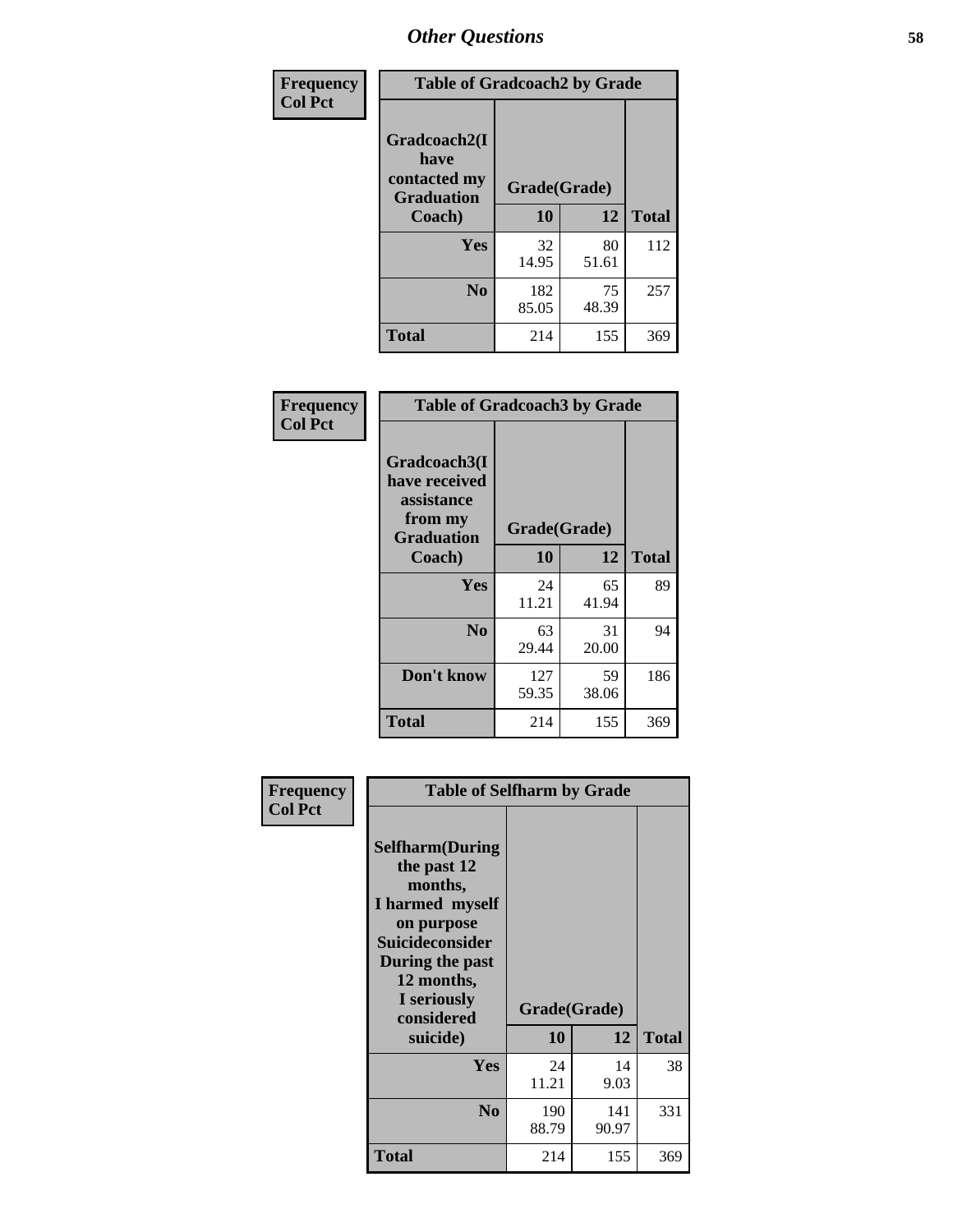| <b>Frequency</b> | <b>Table of Suicideconsider by Grade</b> |              |              |              |  |
|------------------|------------------------------------------|--------------|--------------|--------------|--|
| <b>Col Pct</b>   |                                          | Grade(Grade) |              |              |  |
|                  | Suicideconsider                          | <b>10</b>    | 12           | <b>Total</b> |  |
|                  | Yes                                      | 25<br>11.68  | 16<br>10.32  | 41           |  |
|                  | N <sub>0</sub>                           | 189<br>88.32 | 139<br>89.68 | 328          |  |
|                  | Total                                    | 214          | 155          | 369          |  |

| Frequency      | <b>Table of Suicideattempt by Grade</b>              |              |              |              |
|----------------|------------------------------------------------------|--------------|--------------|--------------|
| <b>Col Pct</b> | Suicideattempt(I<br>have attempted<br>suicide in the | Grade(Grade) |              |              |
|                | last year)                                           | 10           | 12           | <b>Total</b> |
|                | Yes                                                  | 20<br>9.35   | 13<br>8.39   | 33           |
|                | N <sub>0</sub>                                       | 194<br>90.65 | 142<br>91.61 | 336          |
|                | <b>Total</b>                                         | 214          | 155          | 369          |

| Frequency      | <b>Table of Instantmessaged by Grade</b>               |              |              |              |
|----------------|--------------------------------------------------------|--------------|--------------|--------------|
| <b>Col Pct</b> | Instantmessaged(I<br>have instant<br>messaged people I | Grade(Grade) |              |              |
|                | do not even know)                                      | 10           | 12           | <b>Total</b> |
|                | Yes                                                    | 59<br>27.57  | 34<br>21.94  | 93           |
|                | N <sub>0</sub>                                         | 155<br>72.43 | 121<br>78.06 | 276          |
|                | <b>Total</b>                                           | 214          | 155          | 369          |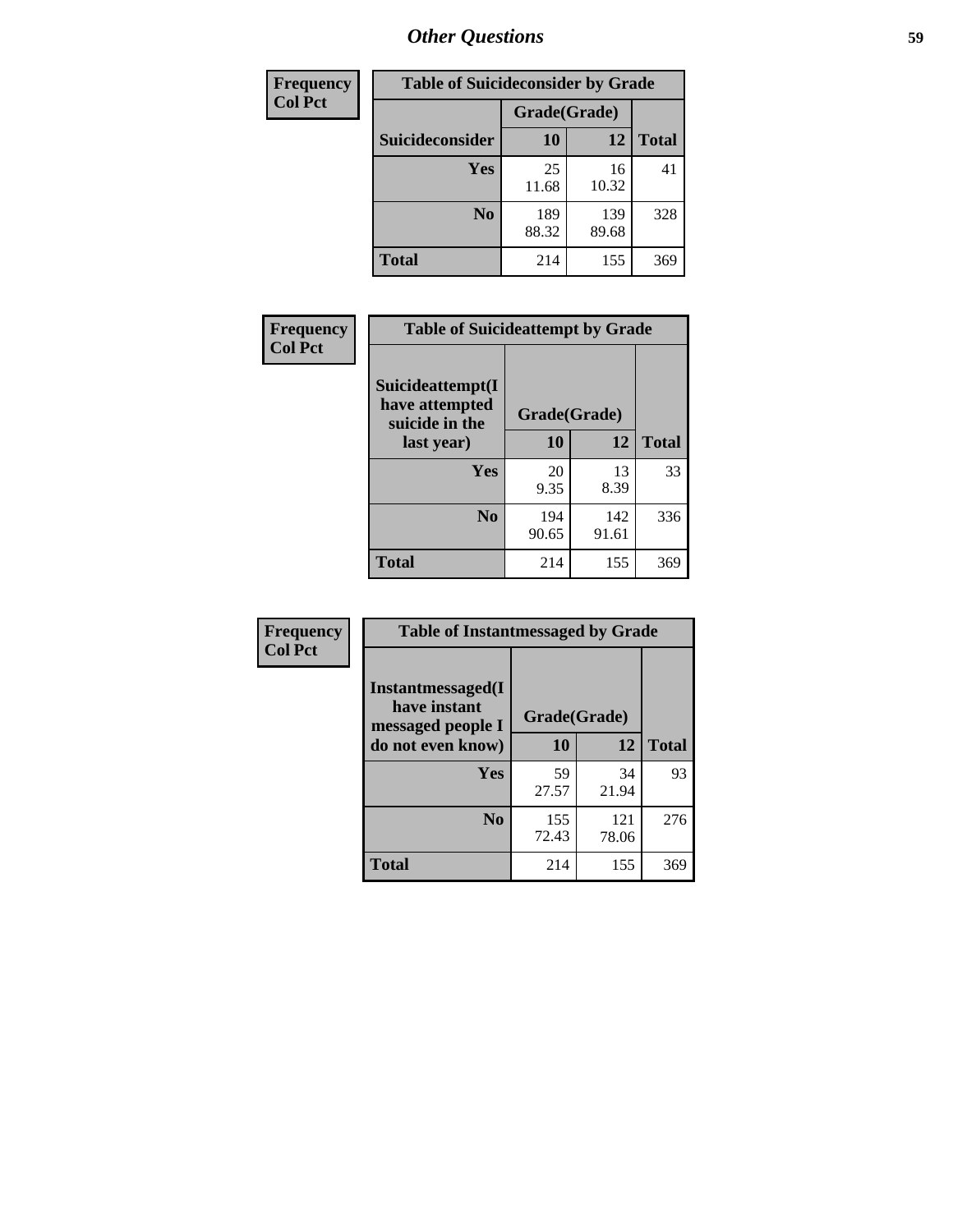| Frequency      | <b>Table of Getsalong by Grade</b>                          |              |                                     |              |  |  |  |  |  |
|----------------|-------------------------------------------------------------|--------------|-------------------------------------|--------------|--|--|--|--|--|
| <b>Col Pct</b> | <b>Getsalong</b> (I get<br>along with other<br>students and | Grade(Grade) |                                     |              |  |  |  |  |  |
|                | adults)                                                     | 10           | 12                                  | <b>Total</b> |  |  |  |  |  |
|                | <b>Strongly Agree</b>                                       | 114<br>53.27 | 95<br>61.29                         | 209          |  |  |  |  |  |
|                | <b>Somewhat Agree</b>                                       | 82<br>38.32  | 51<br>32.90                         | 133          |  |  |  |  |  |
|                | <b>Somewhat Disagree</b>                                    | 3.27         | 7<br>4.52                           | 14           |  |  |  |  |  |
|                | <b>Strongly Disagree</b>                                    | 11<br>5.14   | $\mathcal{D}_{\mathcal{L}}$<br>1.29 | 13           |  |  |  |  |  |
|                | <b>Total</b>                                                | 214          | 155                                 | 369          |  |  |  |  |  |

| Frequency      | <b>Table of Safehome by Grade</b> |                    |              |              |  |  |  |
|----------------|-----------------------------------|--------------------|--------------|--------------|--|--|--|
| <b>Col Pct</b> | Safehome(I feel<br>safe at home)  | Grade(Grade)<br>10 | 12           | <b>Total</b> |  |  |  |
|                | <b>Strongly Agree</b>             | 156<br>72.90       | 114<br>73.55 | 270          |  |  |  |
|                | <b>Somewhat Agree</b>             | 43<br>20.09        | 35<br>22.58  | 78           |  |  |  |
|                | <b>Somewhat Disagree</b>          | 8<br>3.74          | 5<br>3.23    | 13           |  |  |  |
|                | <b>Strongly Disagree</b>          | 3.27               | 0.65         | 8            |  |  |  |
|                | <b>Total</b>                      | 214                | 155          | 369          |  |  |  |

| Frequency<br><b>Col Pct</b> |                                                                                      | <b>Table of Adulttalk by Grade</b> |              |              |
|-----------------------------|--------------------------------------------------------------------------------------|------------------------------------|--------------|--------------|
|                             | <b>Adulttalk</b> (I<br>know an<br>adult at<br>school that<br>I can talk<br>with if I | Grade(Grade)<br>10                 | 12           | <b>Total</b> |
|                             | need help)                                                                           |                                    |              |              |
|                             | Yes                                                                                  | 134<br>62.62                       | 133<br>85.81 | 267          |
|                             | N <sub>0</sub>                                                                       | 80<br>37.38                        | 22<br>14.19  | 102          |
|                             | <b>Total</b>                                                                         | 214                                | 155          | 369          |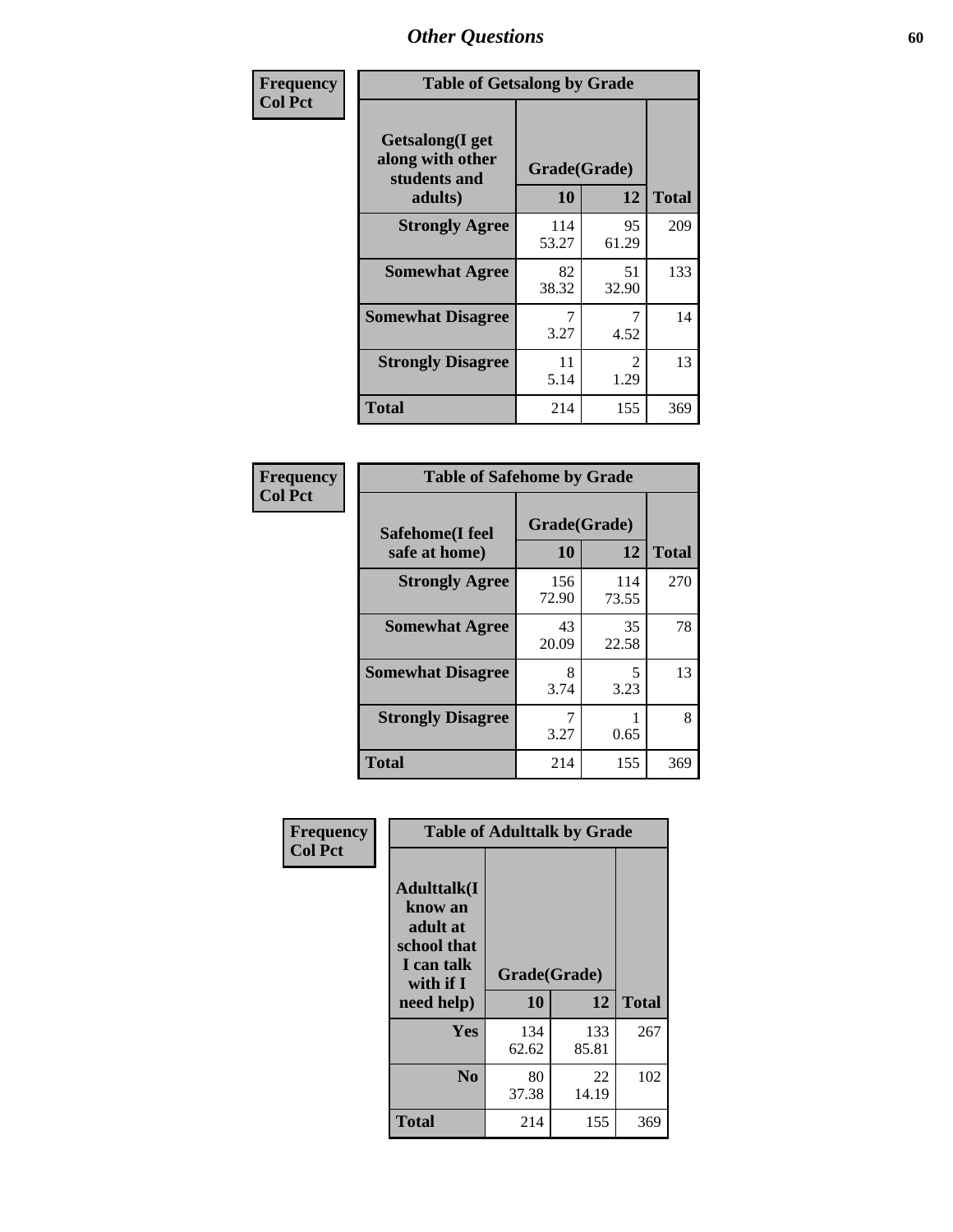**Frequency Row Pct**

| <b>Table of Grade by Tytime</b> |             |                                                                                         |             |             |             |             |              |  |  |  |  |
|---------------------------------|-------------|-----------------------------------------------------------------------------------------|-------------|-------------|-------------|-------------|--------------|--|--|--|--|
|                                 |             | Tytime (On an average school day,<br>how much unsupervised time do I spend watching TV) |             |             |             |             |              |  |  |  |  |
|                                 |             | <b>Less that</b><br>$2 - 3$<br>$4 - 5$<br>$6+$                                          |             |             |             |             |              |  |  |  |  |
| Grade(Grade)                    | None        | hour/day                                                                                | hour/day    | hours/day   | hours/day   | hours/day   | <b>Total</b> |  |  |  |  |
| 10                              | 26<br>12.15 | 15<br>7.01                                                                              | 14<br>6.54  | 71<br>33.18 | 43<br>20.09 | 45<br>21.03 | 214          |  |  |  |  |
| 12                              | 14<br>9.03  | 16<br>10.32                                                                             | 21<br>13.55 | 40<br>25.81 | 30<br>19.35 | 34<br>21.94 | 155          |  |  |  |  |
| <b>Total</b>                    | 40          | 31                                                                                      | 35          | 111         | 73          | 79          | 369          |  |  |  |  |

**Frequency Row Pct**

| <b>Table of Grade by Computertime</b> |             |                                                                                                                              |             |             |             |             |     |  |  |  |  |
|---------------------------------------|-------------|------------------------------------------------------------------------------------------------------------------------------|-------------|-------------|-------------|-------------|-----|--|--|--|--|
|                                       |             | Computertime (On an average school day,<br>how much unsupervised time do I spend on the computer)                            |             |             |             |             |     |  |  |  |  |
| Grade(Grade)                          | None        | <b>Less that</b><br>$4 - 5$<br>$2 - 3$<br>$6+$<br>hour/day   hour/day<br>hours/day<br>hours/day<br>hours/day<br><b>Total</b> |             |             |             |             |     |  |  |  |  |
| 10                                    | 24<br>11.21 | 25<br>11.68                                                                                                                  | 37<br>17.29 | 63<br>29.44 | 34<br>15.89 | 31<br>14.49 | 214 |  |  |  |  |
| 12                                    | 17<br>10.97 | 33<br>21.29                                                                                                                  | 34<br>21.94 | 37<br>23.87 | 14<br>9.03  | 20<br>12.90 | 155 |  |  |  |  |
| <b>Total</b>                          | 41          | 58                                                                                                                           | 71          | 100         | 48          | 51          | 369 |  |  |  |  |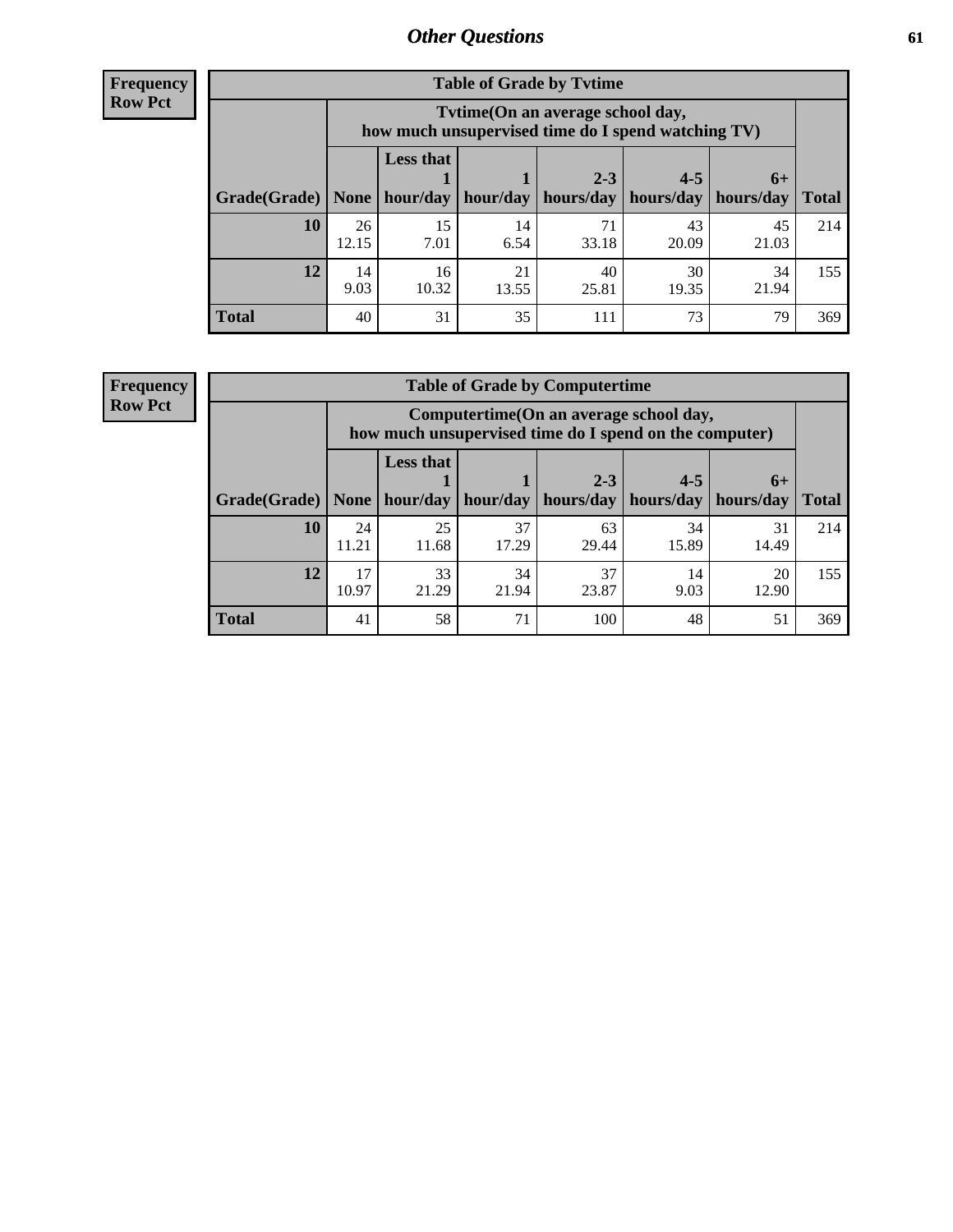#### *Questions about Driving Laws* **62** *Driving Questions were asked only of high school students.*

| <b>Frequency</b> |
|------------------|
| <b>Row Pct</b>   |

| <b>Table of Grade by License1</b> |                                                                       |                                                                                                                                           |           |             |             |     |  |  |  |  |
|-----------------------------------|-----------------------------------------------------------------------|-------------------------------------------------------------------------------------------------------------------------------------------|-----------|-------------|-------------|-----|--|--|--|--|
|                                   |                                                                       | License1(During the first 6 months of driving<br>with a provisional license,<br>the only passengers who can ride with the<br>driver are:) |           |             |             |     |  |  |  |  |
| Grade(Grade)                      | <b>Parent or</b><br><b>Guardian</b>                                   | Don't<br>Family<br><b>Members</b><br>Friends<br>Know<br><b>Total</b><br>Anyone                                                            |           |             |             |     |  |  |  |  |
| 10                                | 98<br>45.79                                                           | 40<br>18.69                                                                                                                               | 6<br>2.80 | 30<br>14.02 | 40<br>18.69 | 214 |  |  |  |  |
| 12                                | 75<br>37<br>17<br>17<br>9<br>23.87<br>10.97<br>48.39<br>10.97<br>5.81 |                                                                                                                                           |           |             |             |     |  |  |  |  |
| <b>Total</b>                      | 173                                                                   | 77                                                                                                                                        | 15        | 47          | 57          | 369 |  |  |  |  |

| Frequency      |              | <b>Table of Grade by License2</b>                                                                        |                              |                         |                                                      |                      |              |  |  |  |  |
|----------------|--------------|----------------------------------------------------------------------------------------------------------|------------------------------|-------------------------|------------------------------------------------------|----------------------|--------------|--|--|--|--|
| <b>Row Pct</b> |              | License2(17 yr old drivers with a<br>provisional driver's license cannot<br>drive between the hours of:) |                              |                         |                                                      |                      |              |  |  |  |  |
|                | Grade(Grade) | <b>Midnight</b><br>to 6am                                                                                | 1am<br>t <sub>0</sub><br>5am | 1am<br>to<br><b>6am</b> | N <sub>0</sub><br>curfew<br>for $17$<br>year<br>olds | Don't<br><b>Know</b> | <b>Total</b> |  |  |  |  |
|                | 10           | 88<br>41.12                                                                                              | 15<br>7.01                   | 23<br>10.75             | 8<br>3.74                                            | 80<br>37.38          | 214          |  |  |  |  |
|                | 12           | 88<br>56.77                                                                                              | 14<br>9.03                   | 10<br>6.45              | 10<br>6.45                                           | 33<br>21.29          | 155          |  |  |  |  |
|                | <b>Total</b> | 176                                                                                                      | 29                           | 33                      | 18                                                   | 113                  | 369          |  |  |  |  |

| Frequency      |              | <b>Table of Grade by License3</b>                                                      |             |             |            |             |               |              |  |  |
|----------------|--------------|----------------------------------------------------------------------------------------|-------------|-------------|------------|-------------|---------------|--------------|--|--|
| <b>Row Pct</b> |              | License3(For drivers under the age of 21,<br>what level of alcohol is considered DUI?) |             |             |            |             |               |              |  |  |
|                | Grade(Grade) | Any<br><b>Amount</b>                                                                   | 0.02        | 0.04        | 0.06       | 0.08        | Don't<br>know | <b>Total</b> |  |  |
|                | 10           | 33<br>15.42                                                                            | 26<br>12.15 | 25<br>11.68 | 14<br>6.54 | 24<br>11.21 | 92<br>42.99   | 214          |  |  |
|                | 12           | 20<br>12.90                                                                            | 18<br>11.61 | 22<br>14.19 | 10<br>6.45 | 25<br>16.13 | 60<br>38.71   | 155          |  |  |
|                | <b>Total</b> | 53                                                                                     | 44          | 47          | 24         | 49          | 152           | 369          |  |  |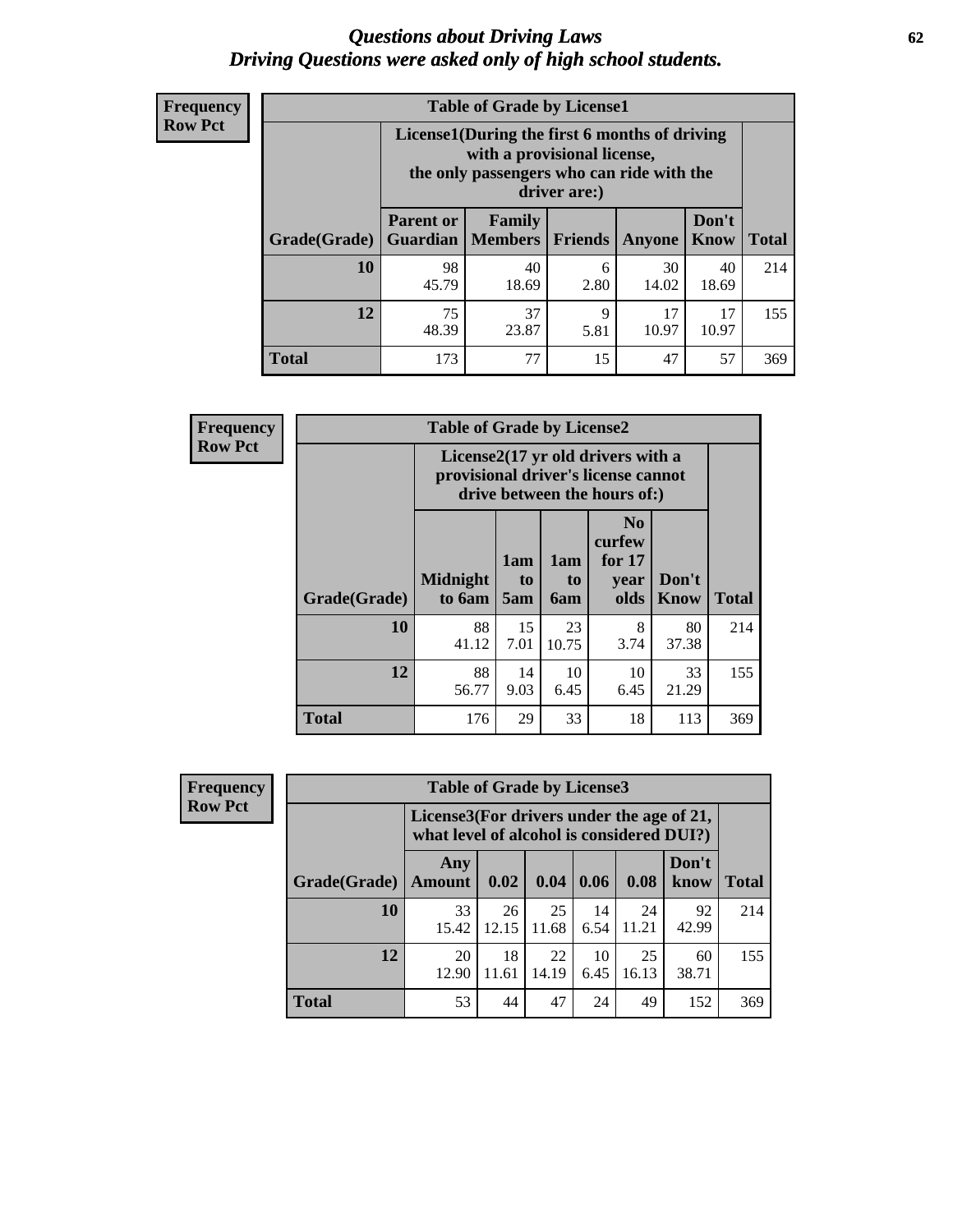#### *Questions about Driving Laws* **63** *Driving Questions were asked only of high school students.*

**Frequency Row Pct**

| <b>Table of Grade by License4</b> |             |                                                                                                                                                                                                                                                                                           |             |             |            |              |     |  |  |  |
|-----------------------------------|-------------|-------------------------------------------------------------------------------------------------------------------------------------------------------------------------------------------------------------------------------------------------------------------------------------------|-------------|-------------|------------|--------------|-----|--|--|--|
|                                   |             | License4(A driver under 21 automatically<br>loses his/her license if caught exceeding the<br>posted speet limit by:)<br>Can't<br>lose<br>license<br><b>Depends</b><br>$15+$<br>$25+$<br>$35+$<br>Don't<br>for<br><sub>on</sub><br><b>Total</b><br>speeding<br>mph<br>judge<br>know<br>mph |             |             |            |              |     |  |  |  |
| Grade(Grade)                      | mph         |                                                                                                                                                                                                                                                                                           |             |             |            |              |     |  |  |  |
| 10                                | 32<br>14.95 | 18<br>8.41                                                                                                                                                                                                                                                                                | 33<br>15.42 | 13<br>6.07  | 17<br>7.94 | 101<br>47.20 | 214 |  |  |  |
| 12                                | 32<br>20.65 | 13<br>8.39                                                                                                                                                                                                                                                                                | 35<br>22.58 | 16<br>10.32 | 7<br>4.52  | 52<br>33.55  | 155 |  |  |  |
| <b>Total</b>                      | 64          | 31                                                                                                                                                                                                                                                                                        | 68          | 29          | 24         | 153          | 369 |  |  |  |

| Frequency      | <b>Table of Grade by License5</b> |                                                                                                                                                             |                |               |       |
|----------------|-----------------------------------|-------------------------------------------------------------------------------------------------------------------------------------------------------------|----------------|---------------|-------|
| <b>Row Pct</b> |                                   | License5(A)<br>Georgia teenager<br>with family<br>connections or a<br>good lawyer can<br>break a teen<br>driving law and<br>keep their driver's<br>license) |                |               |       |
|                | Grade(Grade)                      | Yes                                                                                                                                                         | N <sub>0</sub> | Don't<br>know | Total |
|                | 10                                | 30<br>14.02                                                                                                                                                 | 112<br>52.34   | 72<br>33.64   | 214   |
|                | 12                                | 18<br>11.61                                                                                                                                                 | 90<br>58.06    | 47<br>30.32   | 155   |
|                | <b>Total</b>                      | 48                                                                                                                                                          | 202            | 119           | 369   |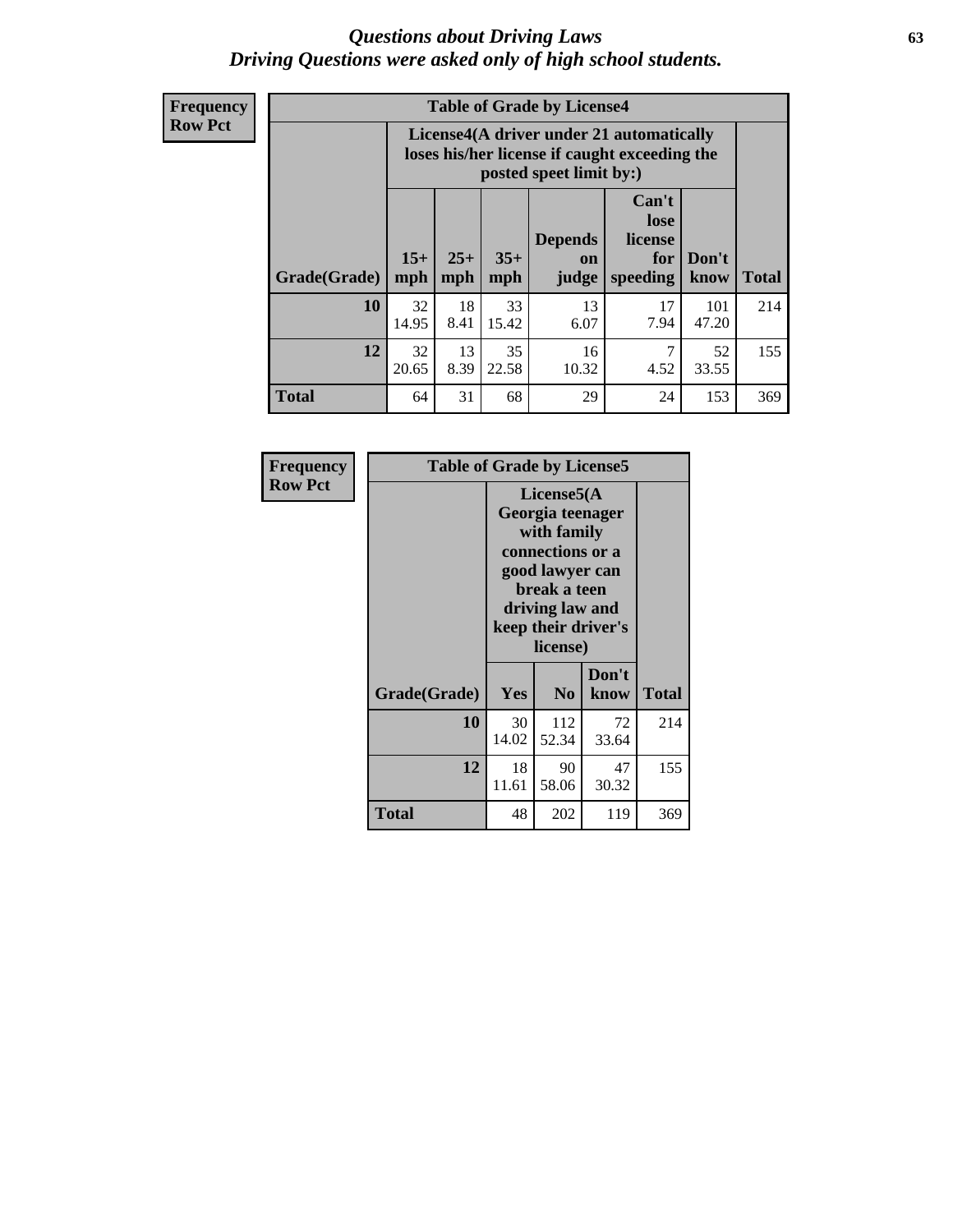#### *Questions about Driving Laws* **64** *Driving Questions were asked only of high school students.*

| <b>Frequency</b> | <b>Table of Grade by License6</b> |                                                                                                                                                 |                |               |              |
|------------------|-----------------------------------|-------------------------------------------------------------------------------------------------------------------------------------------------|----------------|---------------|--------------|
| <b>Row Pct</b>   |                                   | License <sub>6</sub> (I know a<br>friend or<br>classmate that<br>broke a teen<br>driving law,<br>but was allowed to<br>keep his/her<br>license) |                |               |              |
|                  | Grade(Grade)                      | Yes                                                                                                                                             | N <sub>0</sub> | Don't<br>know | <b>Total</b> |
|                  | 10                                | 40<br>18.69                                                                                                                                     | 114<br>53.27   | 60<br>28.04   | 214          |
|                  | 12                                | 33<br>21.29                                                                                                                                     | 86<br>55.48    | 36<br>23.23   | 155          |
|                  | Total                             | 73                                                                                                                                              | 200            | 96            | 369          |

| <b>Frequency</b> | <b>Table of Grade by License7</b> |                                                                             |                                                                                               |                                                   |                        |              |  |
|------------------|-----------------------------------|-----------------------------------------------------------------------------|-----------------------------------------------------------------------------------------------|---------------------------------------------------|------------------------|--------------|--|
| <b>Row Pct</b>   |                                   |                                                                             | License7(A student under the age of 18 cam loser<br>his/her driving privileges if he or she:) |                                                   |                        |              |  |
|                  | Grade(Grade)                      | <b>Have</b><br>more than<br>10<br>unexcused<br>absences<br>per school<br>yr | Drop out<br>without  <br>graduating                                                           | <b>Bring</b><br>alcohol/drugs/weapon<br>to school | All of<br>the<br>above | <b>Total</b> |  |
|                  | 10                                | 58<br>27.10                                                                 | 14<br>6.54                                                                                    | 3.27                                              | 135<br>63.08           | 214          |  |
|                  | 12                                | 60<br>38.71                                                                 | 8<br>5.16                                                                                     | 3<br>1.94                                         | 84<br>54.19            | 155          |  |
|                  | <b>Total</b>                      | 118                                                                         | 22                                                                                            | 10                                                | 219                    | 369          |  |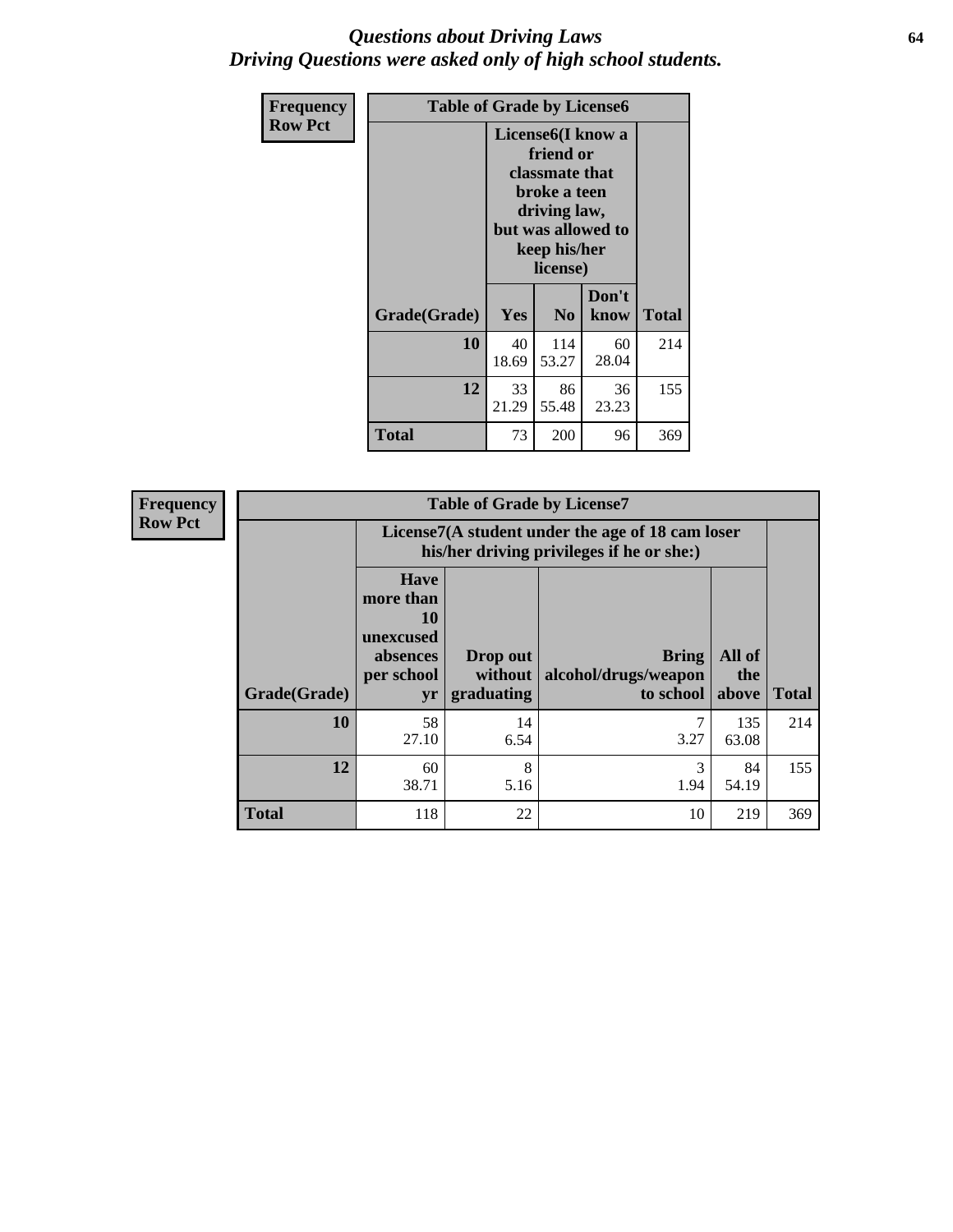# *Select Results by Gender* **65**

| Frequency      | <b>Table of SchoolClimate2 by Gender</b>          |                                 |                       |              |
|----------------|---------------------------------------------------|---------------------------------|-----------------------|--------------|
| <b>Col Pct</b> | SchoolClimate2(I<br>feel successful at<br>school) | Gender(Gender)<br><b>Female</b> | <b>Male</b>           | <b>Total</b> |
|                | <b>Strongly Agree</b>                             | 98<br>42.42                     | 52<br>37.68           | 150          |
|                | <b>Somewhat Agree</b>                             | 114<br>49.35                    | 77<br>55.80           | 191          |
|                | <b>Somewhat Disagree</b>                          | 18<br>7.79                      | 5.07                  | 25           |
|                | <b>Strongly Disagree</b>                          | 0.43                            | $\mathcal{L}$<br>1.45 | 3            |
|                | <b>Total</b>                                      | 231                             | 138                   | 369          |

| Frequency      | <b>Table of SchoolClimate6 by Gender</b>                 |                                 |             |              |  |
|----------------|----------------------------------------------------------|---------------------------------|-------------|--------------|--|
| <b>Col Pct</b> | <b>SchoolClimate6(Teachers</b><br>treat me with respect) | Gender(Gender)<br><b>Female</b> | <b>Male</b> | <b>Total</b> |  |
|                | <b>Strongly Agree</b>                                    | 48<br>20.78                     | 38<br>27.54 | 86           |  |
|                | <b>Somewhat Agree</b>                                    | 119<br>51.52                    | 72<br>52.17 | 191          |  |
|                | <b>Somewhat Disagree</b>                                 | 49<br>21.21                     | 21<br>15.22 | 70           |  |
|                | <b>Strongly Disagree</b>                                 | 15<br>6.49                      | 7<br>5.07   | 22           |  |
|                | <b>Total</b>                                             | 231                             | 138         | 369          |  |

| Frequency      | <b>Table of SchoolClimate8 by Gender</b>                                             |                                 |             |              |
|----------------|--------------------------------------------------------------------------------------|---------------------------------|-------------|--------------|
| <b>Col Pct</b> | <b>SchoolClimate8(Students</b><br>are frequently<br>recognized for good<br>behavior) | Gender(Gender)<br><b>Female</b> | <b>Male</b> | <b>Total</b> |
|                | <b>Strongly Agree</b>                                                                | 23                              | 21          | 44           |
|                |                                                                                      | 9.96                            | 15.22       |              |
|                | <b>Somewhat Agree</b>                                                                | 112<br>48.48                    | 53<br>38.41 | 165          |
|                | <b>Somewhat Disagree</b>                                                             | 61<br>26.41                     | 34<br>24.64 | 95           |
|                | <b>Strongly Disagree</b>                                                             | 35<br>15.15                     | 30<br>21.74 | 65           |
|                | <b>Total</b>                                                                         | 231                             | 138         | 369          |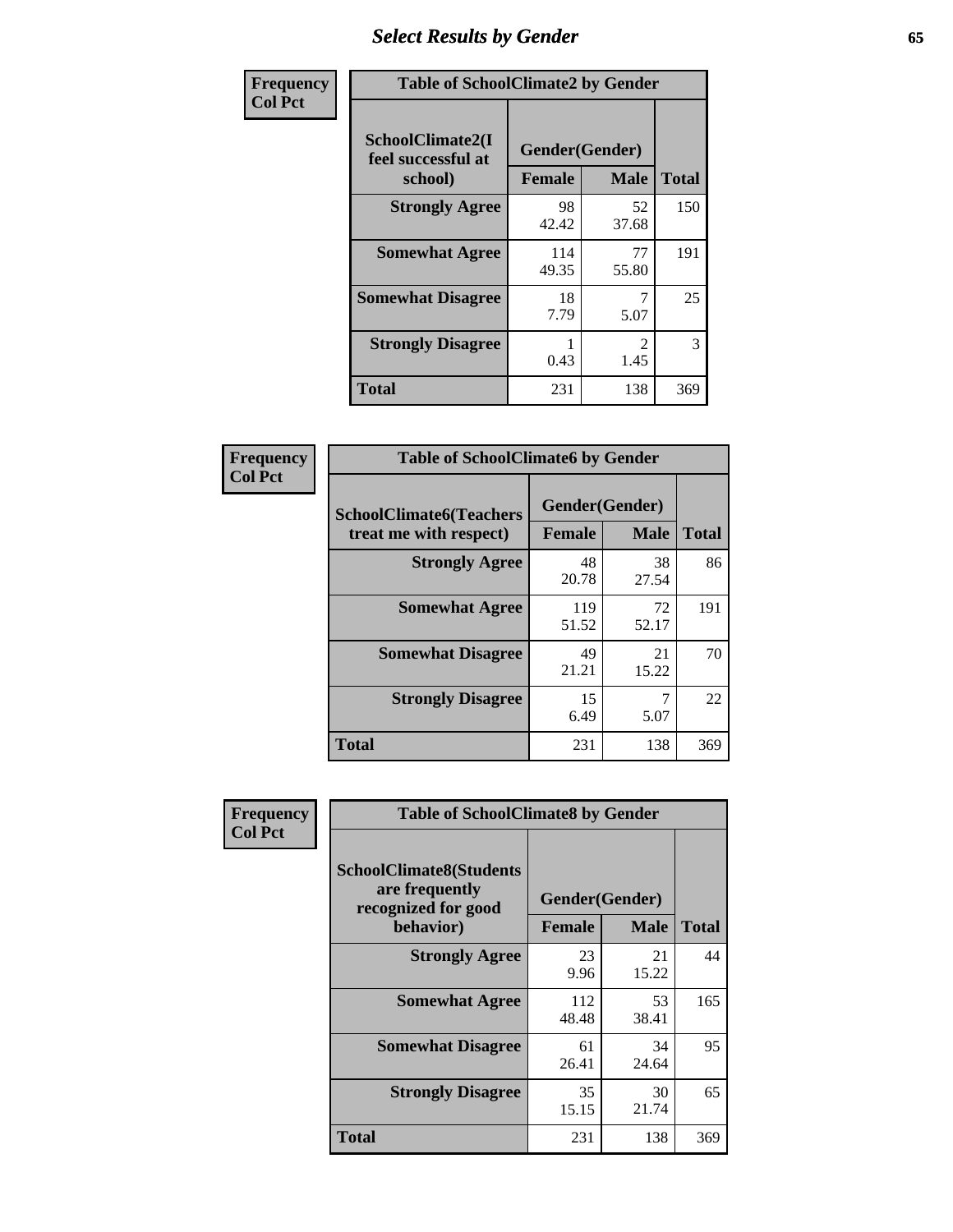# *Select Results by Gender* **66**

| Frequency      | <b>Table of Gender by Dropout</b> |                                                                        |                |              |
|----------------|-----------------------------------|------------------------------------------------------------------------|----------------|--------------|
| <b>Row Pct</b> |                                   | Dropout(I<br>have<br>thought<br>about<br>dropping<br>out of<br>school) |                |              |
|                | Gender(Gender)                    | Yes                                                                    | N <sub>0</sub> | <b>Total</b> |
|                | <b>Female</b>                     | 70<br>30.30                                                            | 161<br>69.70   | 231          |
|                | <b>Male</b>                       | 46<br>33.33                                                            | 92<br>66.67    | 138          |
|                | <b>Total</b>                      | 116                                                                    | 253            | 369          |

| <b>Frequency</b> | <b>Table of Gender by Dropoutreason</b> |                                                                     |              |                          |                                |              |              |
|------------------|-----------------------------------------|---------------------------------------------------------------------|--------------|--------------------------|--------------------------------|--------------|--------------|
| <b>Row Pct</b>   |                                         | Dropoutreason (If I dropped out the<br>reason would most likely be) |              |                          |                                |              |              |
|                  | Gender(Gender)                          | Won't<br><b>Drop</b><br>out                                         | <b>Bored</b> | Family<br><b>Reasons</b> | <b>Being</b><br><b>Bullied</b> | <b>Other</b> | <b>Total</b> |
|                  | <b>Female</b>                           | 139<br>60.17                                                        | 28<br>12.12  | 23<br>9.96               | ി<br>0.87                      | 39<br>16.88  | 231          |
|                  | <b>Male</b>                             | 94<br>68.12                                                         | 22<br>15.94  | 3.62                     | 0.72                           | 16<br>11.59  | 138          |
|                  | <b>Total</b>                            | 233                                                                 | 50           | 28                       | 3                              | 55           | 369          |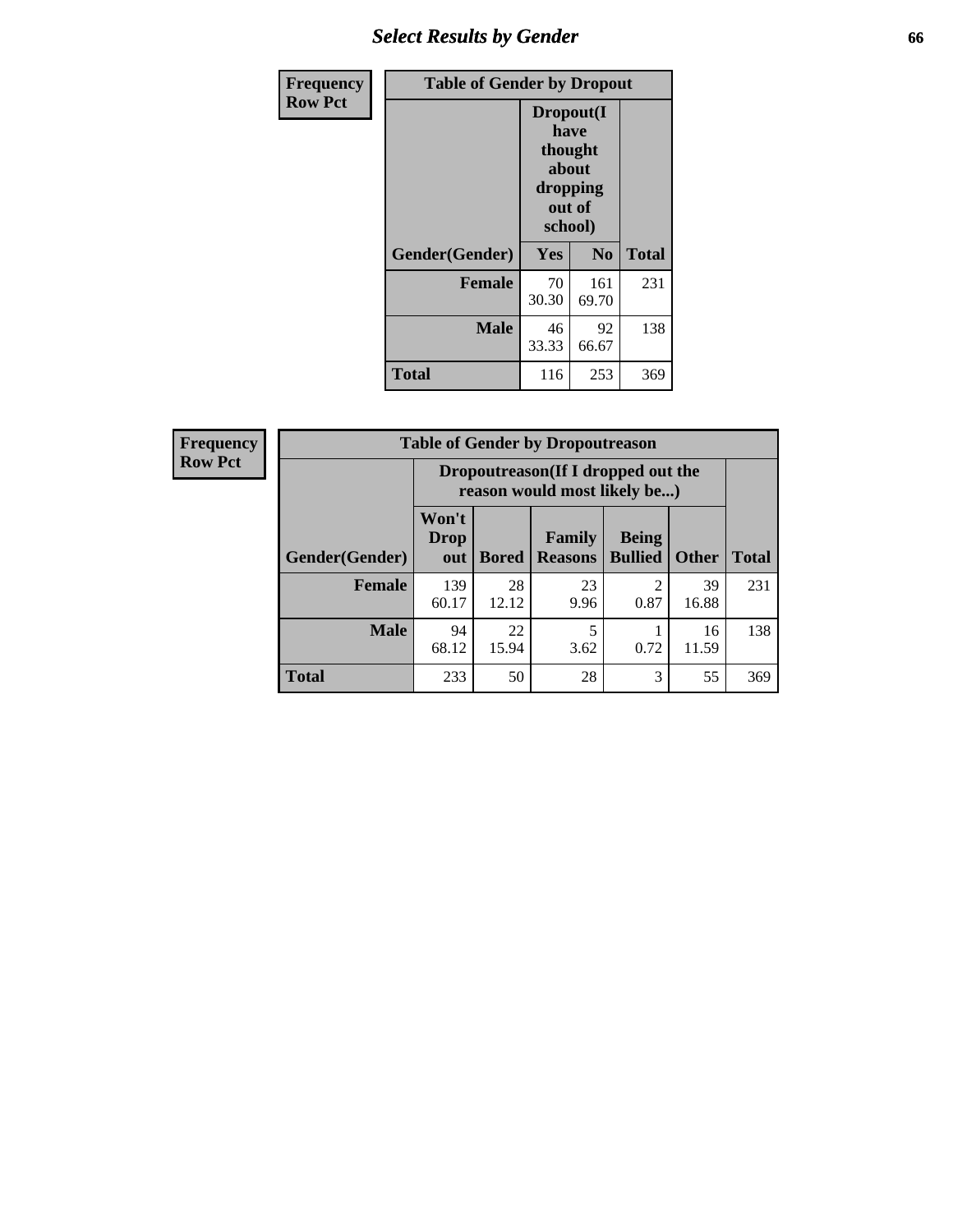*School Safety* **67**

| Frequency      | <b>Table of Gender by Bullied2</b> |                 |                |              |  |
|----------------|------------------------------------|-----------------|----------------|--------------|--|
| <b>Row Pct</b> |                                    | <b>Bullied2</b> |                |              |  |
|                | Gender(Gender)                     | Yes             | N <sub>0</sub> | <b>Total</b> |  |
|                | <b>Female</b>                      | 18<br>7.79      | 213<br>92.21   | 231          |  |
|                | <b>Male</b>                        | 11<br>7.97      | 127<br>92.03   | 138          |  |
|                | <b>Total</b>                       | 29              | 340            | 369          |  |

| <b>Frequency</b> | <b>Table of Gender by Bulliedothers2</b> |                       |                |       |
|------------------|------------------------------------------|-----------------------|----------------|-------|
| <b>Row Pct</b>   |                                          | <b>Bulliedothers2</b> |                |       |
|                  | Gender(Gender)                           | <b>Yes</b>            | N <sub>0</sub> | Total |
|                  | <b>Female</b>                            | 15<br>6.49            | 216<br>93.51   | 231   |
|                  | Male                                     | 8<br>5.80             | 130<br>94.20   | 138   |
|                  | <b>Total</b>                             | 23                    | 346            | 369   |

| Frequency      | <b>Table of Gender by Weaponschool2</b> |               |                |              |  |
|----------------|-----------------------------------------|---------------|----------------|--------------|--|
| <b>Row Pct</b> |                                         | Weaponschool2 |                |              |  |
|                | Gender(Gender)                          | Yes           | N <sub>0</sub> | <b>Total</b> |  |
|                | <b>Female</b>                           | 2.16          | 226<br>97.84   | 231          |  |
|                | <b>Male</b>                             | 0.00          | 138<br>100.00  | 138          |  |
|                | <b>Total</b>                            |               | 364            | 369          |  |

| Frequency      | <b>Table of Gender by Absentunsafe2</b> |               |                |              |  |
|----------------|-----------------------------------------|---------------|----------------|--------------|--|
| <b>Row Pct</b> |                                         | Absentunsafe2 |                |              |  |
|                | Gender(Gender)                          | Yes           | N <sub>0</sub> | <b>Total</b> |  |
|                | <b>Female</b>                           | 6<br>2.60     | 225<br>97.40   | 231          |  |
|                | <b>Male</b>                             | 0.72          | 137<br>99.28   | 138          |  |
|                | <b>Total</b>                            |               | 362            | 369          |  |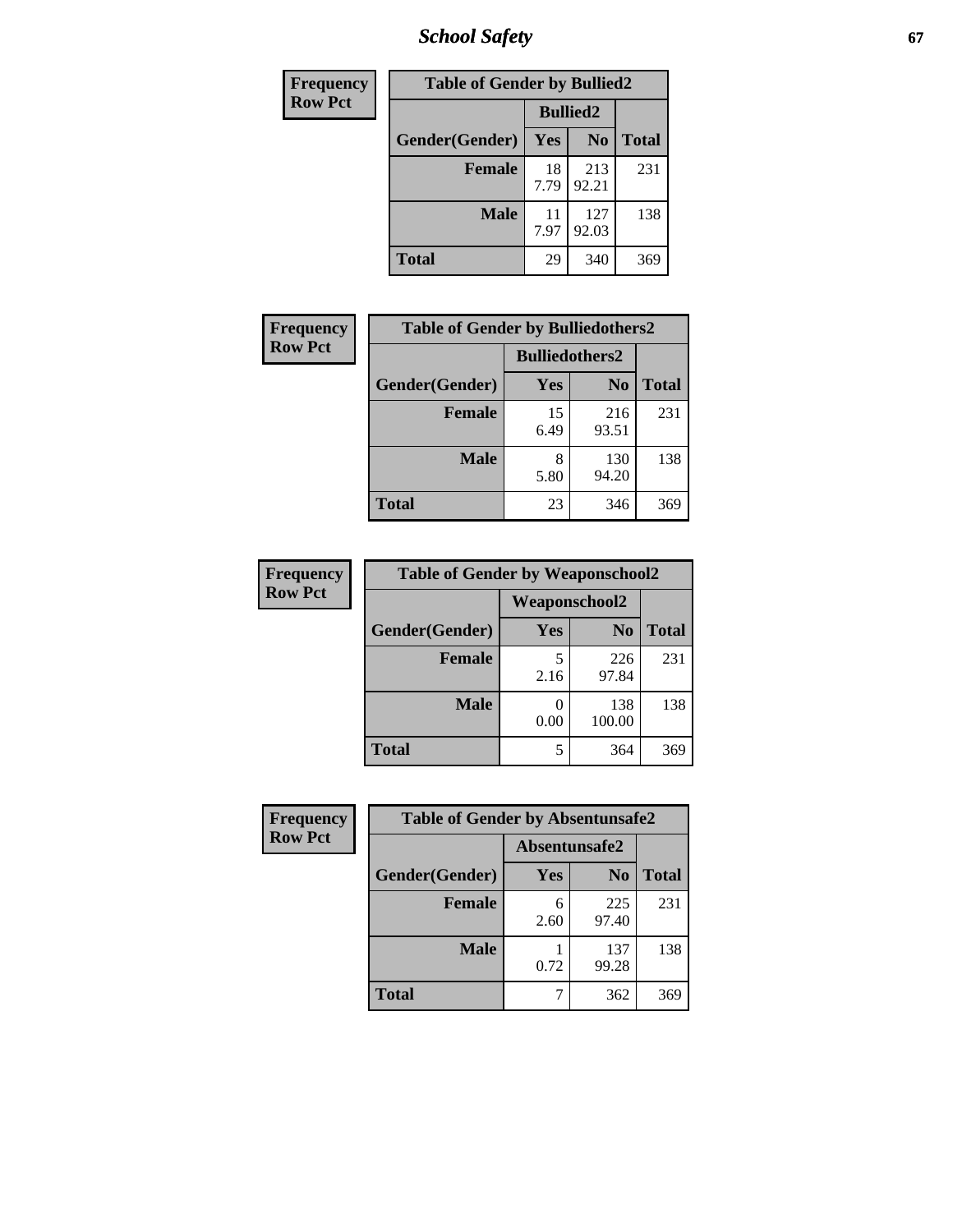*School Safety* **68**

| Frequency      | <b>Table of Gender by Gangself</b> |                                                                                                |              |              |  |
|----------------|------------------------------------|------------------------------------------------------------------------------------------------|--------------|--------------|--|
| <b>Row Pct</b> |                                    | Gangself(I<br>have<br>participated<br>in illegal gang<br>activities in<br>the past 30<br>days) |              |              |  |
|                | Gender(Gender)                     | Yes                                                                                            | No           | <b>Total</b> |  |
|                | <b>Female</b>                      | 12<br>5.19                                                                                     | 219<br>94.81 | 231          |  |
|                | <b>Male</b>                        | 15<br>10.87                                                                                    | 123<br>89.13 | 138          |  |
|                | <b>Total</b>                       | 27                                                                                             | 342          | 369          |  |

| Frequency      | <b>Table of Gender by Gangpeers</b> |                                                                                                                             |                |              |  |
|----------------|-------------------------------------|-----------------------------------------------------------------------------------------------------------------------------|----------------|--------------|--|
| <b>Row Pct</b> |                                     | <b>Gangpeers</b> (I<br>have friends<br>who have<br>participated<br>in illegal gang<br>activities in<br>the past 30<br>days) |                |              |  |
|                | Gender(Gender)                      | Yes                                                                                                                         | N <sub>0</sub> | <b>Total</b> |  |
|                | <b>Female</b>                       | 83<br>35.93                                                                                                                 | 148<br>64.07   | 231          |  |
|                | <b>Male</b>                         | 62<br>44.93                                                                                                                 | 76<br>55.07    | 138          |  |
|                | <b>Total</b>                        | 145                                                                                                                         | 224            | 369          |  |

| Frequency      | <b>Table of Gender by Pickedon2</b> |             |                |              |  |
|----------------|-------------------------------------|-------------|----------------|--------------|--|
| <b>Row Pct</b> |                                     | Pickedon2   |                |              |  |
|                | Gender(Gender)                      | Yes         | N <sub>0</sub> | <b>Total</b> |  |
|                | <b>Female</b>                       | 51<br>22.08 | 180<br>77.92   | 231          |  |
|                | <b>Male</b>                         | 27<br>19.57 | 111<br>80.43   | 138          |  |
|                | <b>Total</b>                        | 78          | 291            | 369          |  |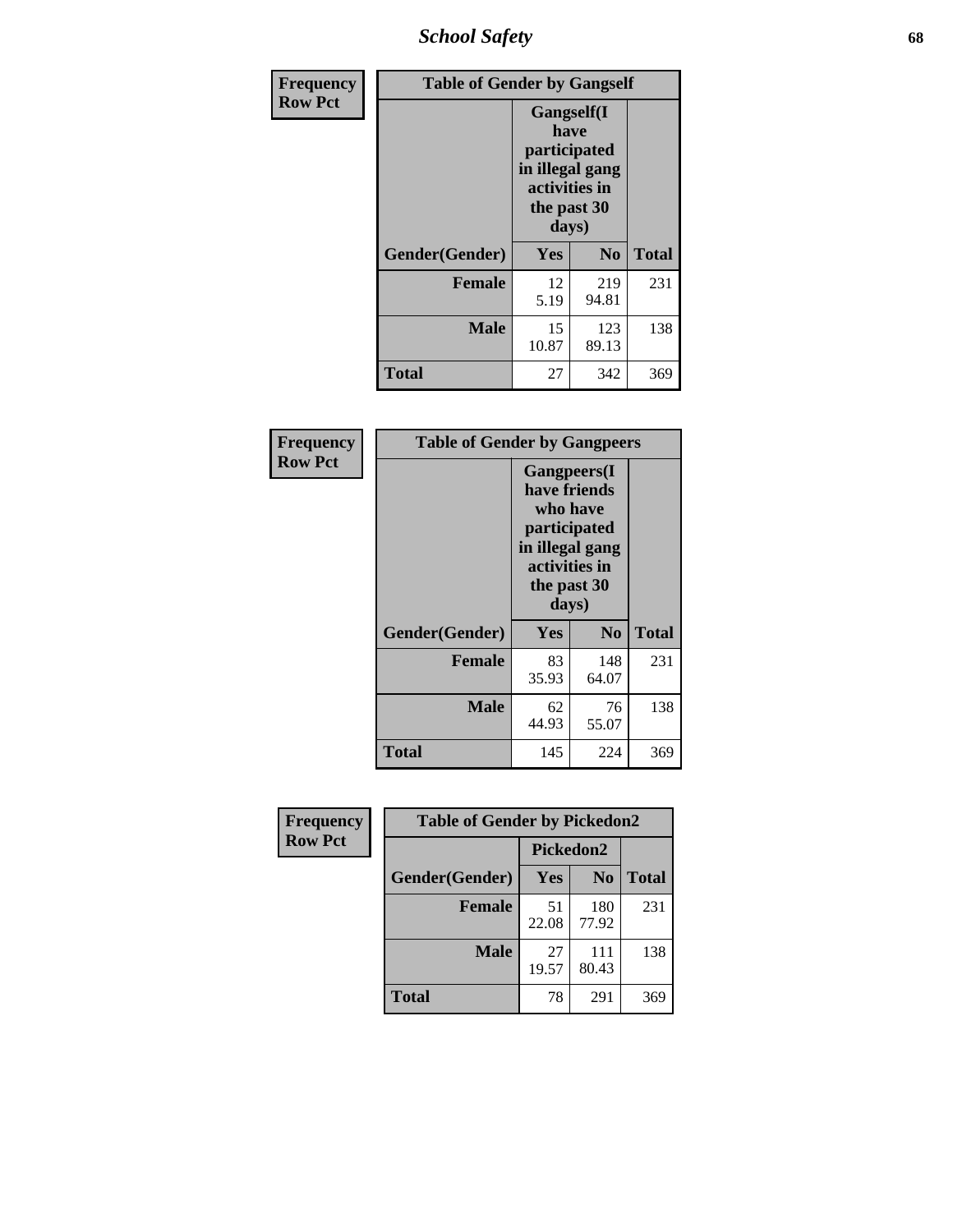*School Safety* **69**

| Frequency      | <b>Table of Gender by Safeschool2</b> |              |                |              |  |
|----------------|---------------------------------------|--------------|----------------|--------------|--|
| <b>Row Pct</b> |                                       |              | Safeschool2    |              |  |
|                | Gender(Gender)                        | <b>Yes</b>   | N <sub>0</sub> | <b>Total</b> |  |
|                | <b>Female</b>                         | 135<br>58.44 | 96<br>41.56    | 231          |  |
|                | <b>Male</b>                           | 100<br>72.46 | 38<br>27.54    | 138          |  |
|                | <b>Total</b>                          | 235          | 134            | 369          |  |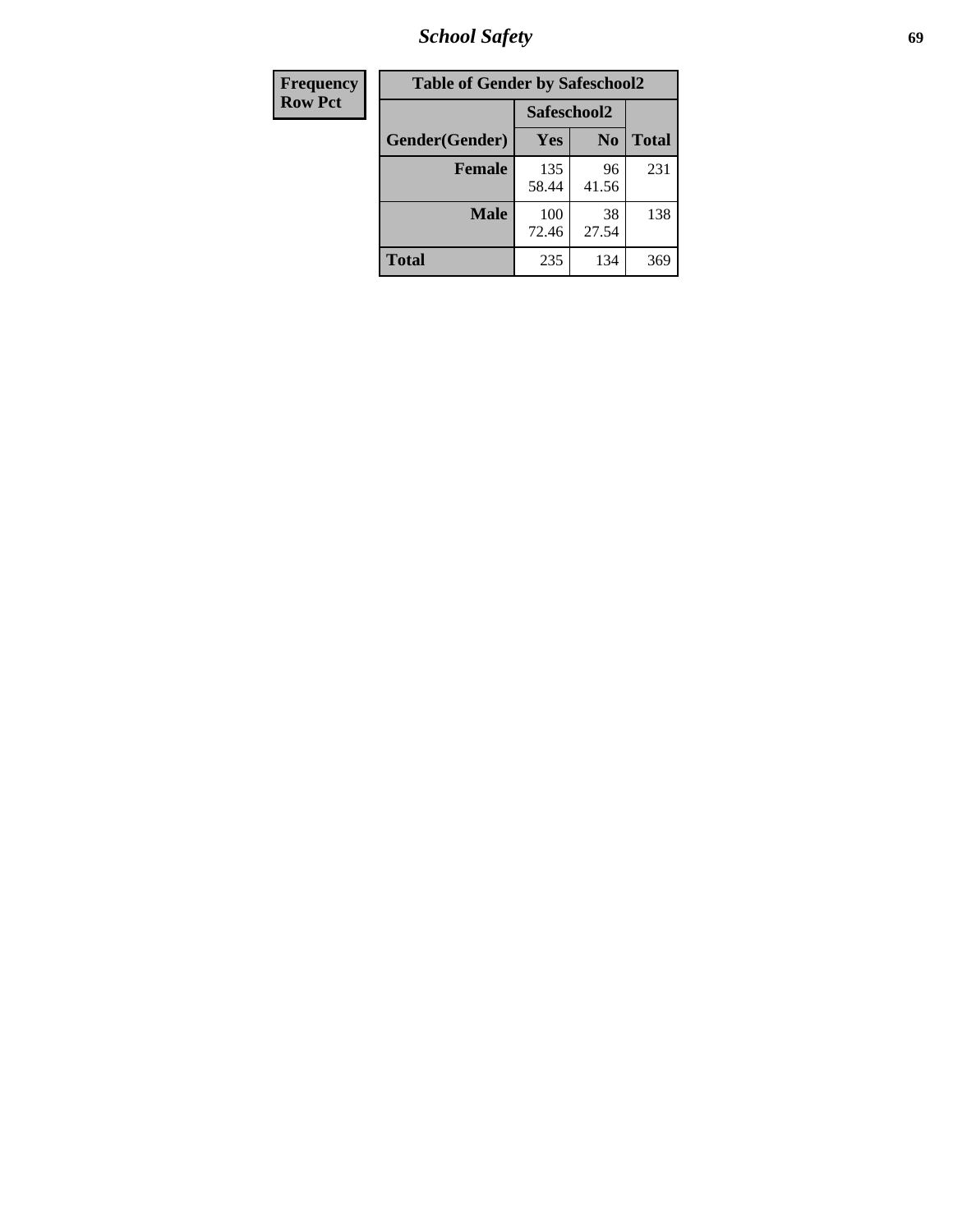# *Incidence of Drug Use* **70**

| <b>Frequency</b> | <b>Table of Gender by AlcoholAlt</b> |                                          |                |              |  |
|------------------|--------------------------------------|------------------------------------------|----------------|--------------|--|
| <b>Row Pct</b>   |                                      | AlcoholAlt(Alcohol<br>use, past 30 days) |                |              |  |
|                  | Gender(Gender)                       | <b>Yes</b>                               | N <sub>0</sub> | <b>Total</b> |  |
|                  | <b>Female</b>                        | 24<br>10.39                              | 207<br>89.61   | 231          |  |
|                  | <b>Male</b>                          | 21<br>15.22                              | 117<br>84.78   | 138          |  |
|                  | <b>Total</b>                         | 45                                       | 324            | 369          |  |

| Frequency      | <b>Table of Gender by TobaccoAny</b> |                    |                    |              |  |
|----------------|--------------------------------------|--------------------|--------------------|--------------|--|
| <b>Row Pct</b> |                                      | use, past 30 days) | TobaccoAny(Tobacco |              |  |
|                | Gender(Gender)                       | Yes                | N <sub>0</sub>     | <b>Total</b> |  |
|                | <b>Female</b>                        | 8<br>3.46          | 223<br>96.54       | 231          |  |
|                | <b>Male</b>                          | 15<br>10.87        | 123<br>89.13       | 138          |  |
|                | Total                                | 23                 | 346                | 369          |  |

| <b>Frequency</b> |                | <b>Table of Gender by MarijuanaAlt</b> |                                              |              |
|------------------|----------------|----------------------------------------|----------------------------------------------|--------------|
| <b>Row Pct</b>   |                |                                        | MarijuanaAlt(Marijuana<br>use, past 30 days) |              |
|                  | Gender(Gender) | <b>Yes</b>                             | N <sub>0</sub>                               | <b>Total</b> |
|                  | Female         | 16<br>6.93                             | 215<br>93.07                                 | 231          |
|                  | <b>Male</b>    | 17<br>12.32                            | 121<br>87.68                                 | 138          |
|                  | <b>Total</b>   | 33                                     | 336                                          | 369          |

| <b>Frequency</b> | <b>Table of Gender by OtherDrugAny</b> |                                                      |                |              |  |
|------------------|----------------------------------------|------------------------------------------------------|----------------|--------------|--|
| <b>Row Pct</b>   |                                        | <b>OtherDrugAny(Other</b><br>drug use, past 30 days) |                |              |  |
|                  | Gender(Gender)                         | <b>Yes</b>                                           | N <sub>0</sub> | <b>Total</b> |  |
|                  | <b>Female</b>                          | 12<br>5.19                                           | 219<br>94.81   | 231          |  |
|                  | <b>Male</b>                            | 11<br>7.97                                           | 127<br>92.03   | 138          |  |
|                  | <b>Total</b>                           | 23                                                   | 346            | 369          |  |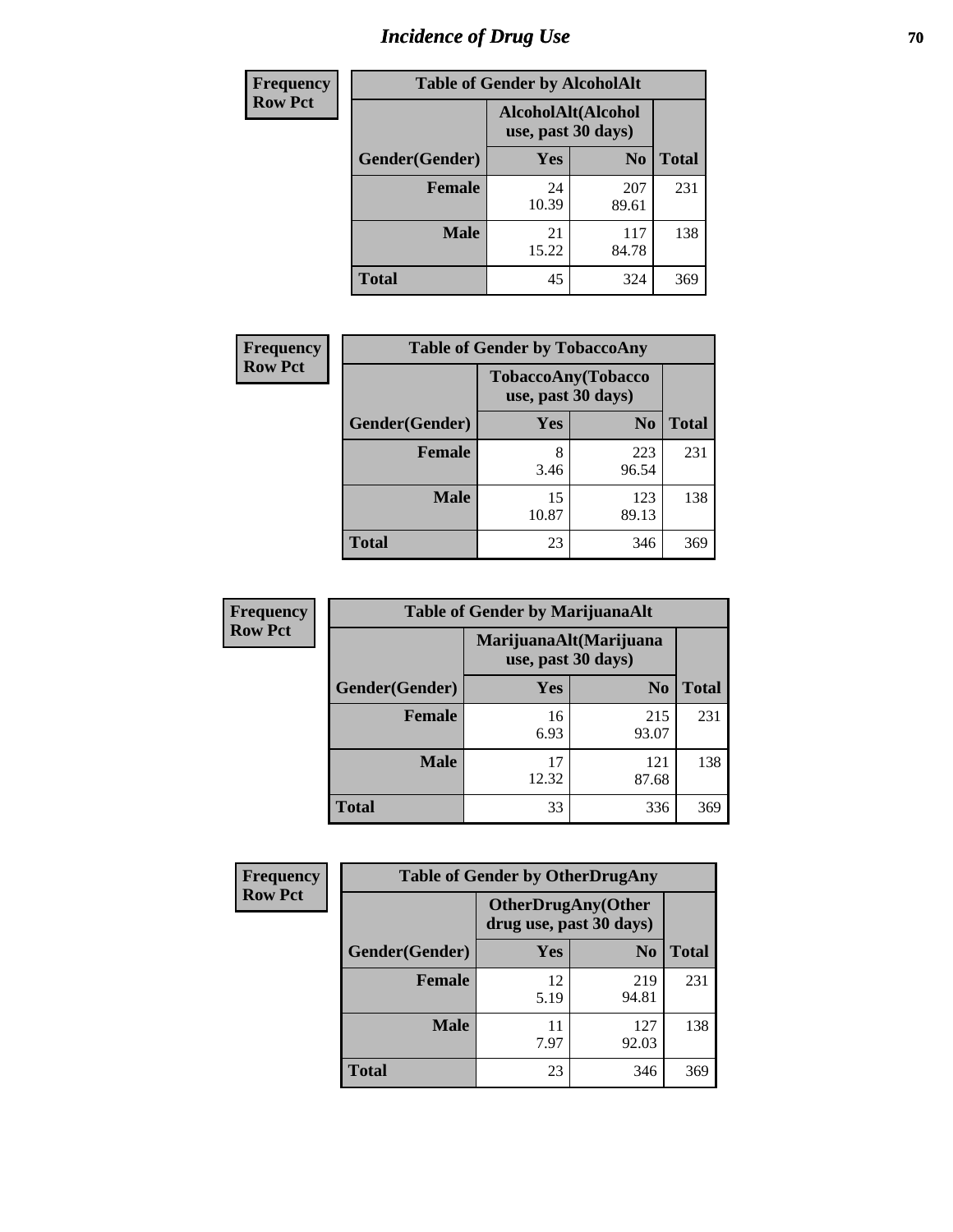#### *Average Age at Onset of Use* **71** *Results for "Average Age at Onset of Use" questions exclude students who said they did not use that substance*

#### **Gender=Female**

| <b>Variable</b>    | Label                                                              | <b>Mean</b> |
|--------------------|--------------------------------------------------------------------|-------------|
| Alcoholinit2       | I started using alcohol when I was                                 | 13.36       |
| Cigarettesinit2    | I started smoking tobacco when I was                               | 14.25       |
| Smokelessinit2     | I started chewing tobacco when I was                               | 12.00       |
| Marijuanainit2     | I started using marijuana when I was                               | 14.39       |
| Cocaineinit2       | I started using cocaine when I was                                 |             |
| Inhalantsinit2     | I started using inhalants when I was                               | 10.50       |
| Steroidsinit2      | I started using steroids when I was                                | 8.00        |
| Ecstasyinit2       | I started using ecstasy when I was                                 | 15.40       |
| Methinit2          | I started using methamphetamines when I was                        |             |
| Hallucinogensinit2 | I started using hallucinogens when I was                           | 13.00       |
| Prescription in t2 | I started using prescription drugs not prescribed to me when I was | 11.60       |

#### **Gender=Male**

| Label                                                                                                                                                                                                                                                                                                                 | <b>Mean</b>                                                                   |
|-----------------------------------------------------------------------------------------------------------------------------------------------------------------------------------------------------------------------------------------------------------------------------------------------------------------------|-------------------------------------------------------------------------------|
| I started using alcohol when I was<br>I started smoking tobacco when I was<br>I started chewing tobacco when I was<br>I started using marijuana when I was<br>I started using cocaine when I was<br>I started using inhalants when I was<br>I started using steroids when I was<br>I started using ecstasy when I was | 14.06<br>15.20<br>13.00<br>13.77<br>11.50<br>15.00<br>14.33<br>11.50<br>16.00 |
| I started using hallucinogens when I was<br>Hallucinogensinit2<br>I started using prescription drugs not prescribed to me when I was                                                                                                                                                                                  | 15.50<br>13.00                                                                |
|                                                                                                                                                                                                                                                                                                                       | I started using methamphetamines when I was                                   |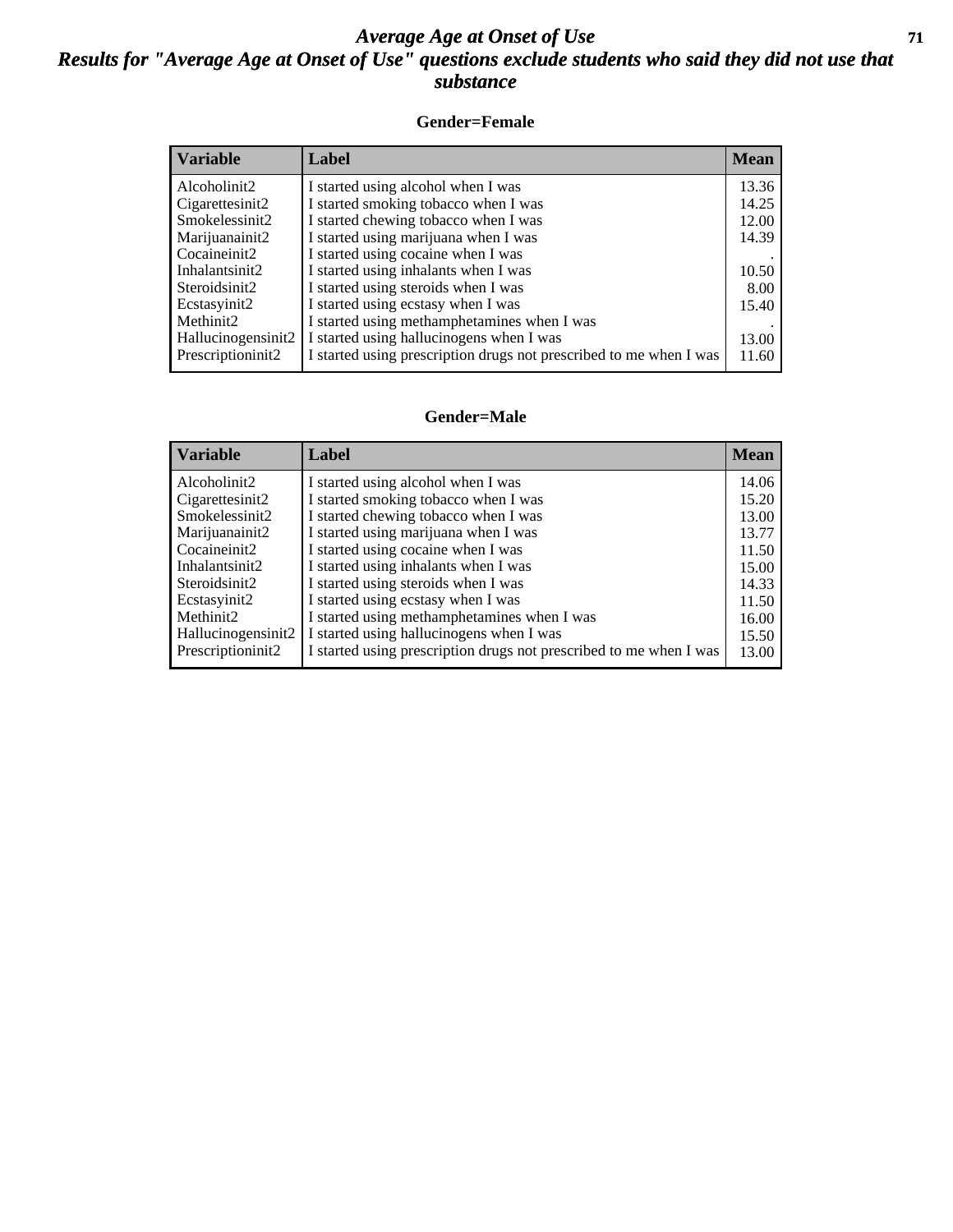# *I Think These Drugs are Harmful* **72**

| <b>Frequency</b> | <b>Table of Gender by Alcoholharmdich</b> |                                                   |                |              |
|------------------|-------------------------------------------|---------------------------------------------------|----------------|--------------|
| <b>Row Pct</b>   |                                           | Alcoholharmdich(I<br>think alcohol is<br>harmful) |                |              |
|                  | Gender(Gender)                            | <b>Yes</b>                                        | N <sub>0</sub> | <b>Total</b> |
|                  | <b>Female</b>                             | 204<br>88.31                                      | 27<br>11.69    | 231          |
|                  | <b>Male</b>                               | 111<br>80.43                                      | 27<br>19.57    | 138          |
|                  | <b>Total</b>                              | 315                                               | 54             | 369          |

| Frequency      | <b>Table of Gender by Tobaccoharmdich</b> |                              |                   |              |  |
|----------------|-------------------------------------------|------------------------------|-------------------|--------------|--|
| <b>Row Pct</b> |                                           | think tobacco is<br>harmful) | Tobaccoharmdich(I |              |  |
|                | Gender(Gender)                            | Yes                          | N <sub>0</sub>    | <b>Total</b> |  |
|                | <b>Female</b>                             | 224<br>96.97                 | 7<br>3.03         | 231          |  |
|                | <b>Male</b>                               | 124<br>89.86                 | 14<br>10.14       | 138          |  |
|                | <b>Total</b>                              | 348                          | 21                | 369          |  |

| Frequency      | <b>Table of Gender by Marijuanaharmdich</b> |                                                       |                |              |  |
|----------------|---------------------------------------------|-------------------------------------------------------|----------------|--------------|--|
| <b>Row Pct</b> |                                             | Marijuanaharmdich(I<br>think marijuana is<br>harmful) |                |              |  |
|                | Gender(Gender)                              | <b>Yes</b>                                            | N <sub>0</sub> | <b>Total</b> |  |
|                | <b>Female</b>                               | 194<br>83.98                                          | 37<br>16.02    | 231          |  |
|                | <b>Male</b>                                 | 104<br>75.36                                          | 34<br>24.64    | 138          |  |
|                | <b>Total</b>                                | 298                                                   | 71             | 369          |  |

| Frequency      | <b>Table of Gender by Otherdrugharmdich</b> |                                                          |                |              |
|----------------|---------------------------------------------|----------------------------------------------------------|----------------|--------------|
| <b>Row Pct</b> |                                             | Otherdrugharmdich(I<br>think other drugs are<br>harmful) |                |              |
|                | Gender(Gender)                              | <b>Yes</b>                                               | N <sub>0</sub> | <b>Total</b> |
|                | <b>Female</b>                               | 225<br>97.40                                             | 6<br>2.60      | 231          |
|                | <b>Male</b>                                 | 124<br>89.86                                             | 14<br>10.14    | 138          |
|                | <b>Total</b>                                | 349                                                      | 20             | 369          |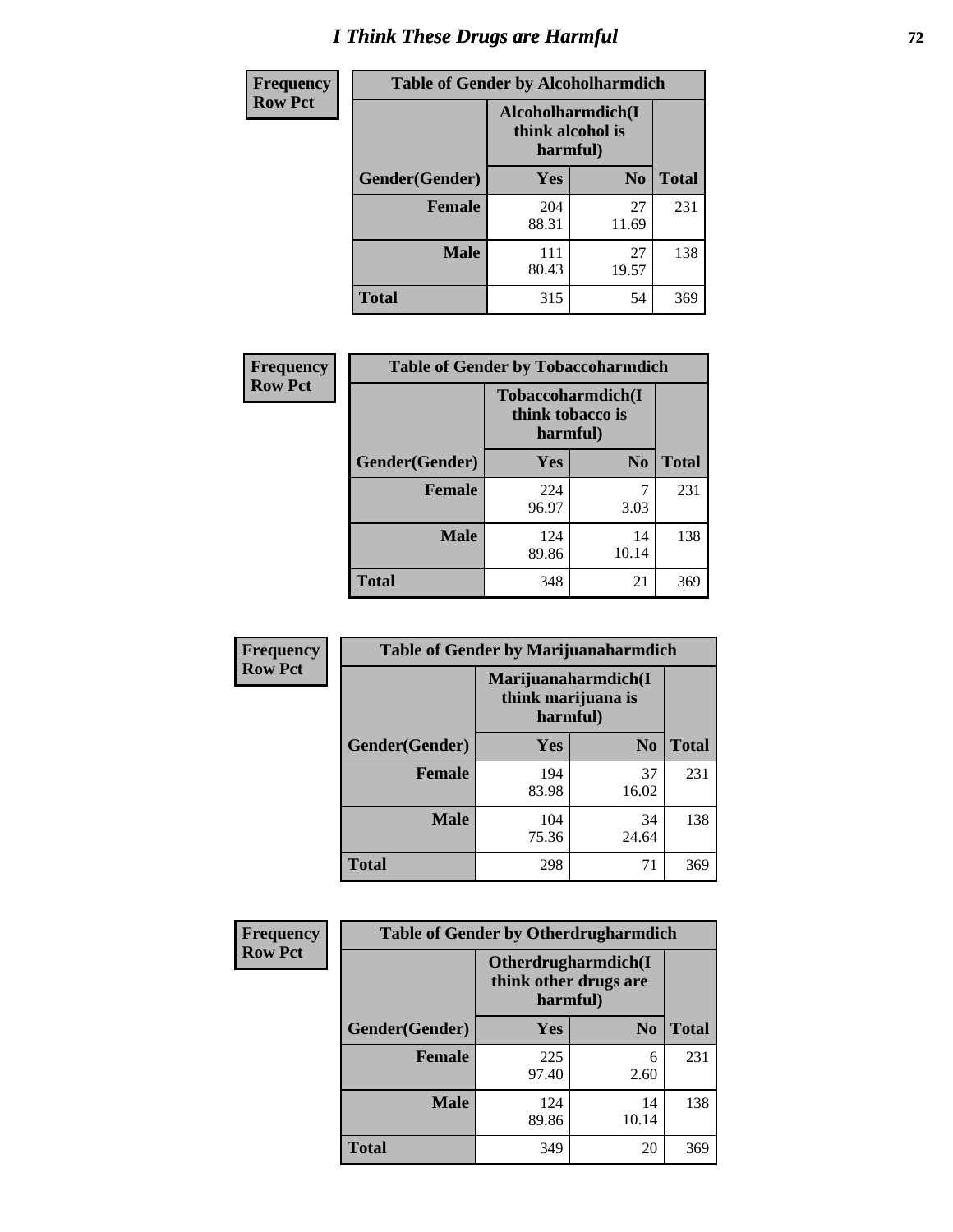| <b>Frequency</b> | <b>Table of Gender by Alcohollocation1</b> |                                                               |              |              |
|------------------|--------------------------------------------|---------------------------------------------------------------|--------------|--------------|
| <b>Row Pct</b>   |                                            | <b>Alcohollocation1(Places</b><br><b>Friends Use Alcohol)</b> |              |              |
|                  | Gender(Gender)                             |                                                               | Do Not Use   | <b>Total</b> |
|                  | <b>Female</b>                              | 115<br>49.78                                                  | 116<br>50.22 | 231          |
|                  | <b>Male</b>                                | 71<br>51.45                                                   | 67<br>48.55  | 138          |
|                  | <b>Total</b>                               | 186                                                           | 183          | 369          |

| <b>Frequency</b> | <b>Table of Gender by Alcohollocation2</b> |              |                                                               |              |
|------------------|--------------------------------------------|--------------|---------------------------------------------------------------|--------------|
| <b>Row Pct</b>   |                                            |              | <b>Alcohollocation2(Places</b><br><b>Friends Use Alcohol)</b> |              |
|                  | Gender(Gender)                             |              | Home                                                          | <b>Total</b> |
|                  | <b>Female</b>                              | 135<br>58.44 | 96<br>41.56                                                   | 231          |
|                  | <b>Male</b>                                | 88<br>63.77  | 50<br>36.23                                                   | 138          |
|                  | <b>Total</b>                               | 223          | 146                                                           | 369          |

| Frequency      | <b>Table of Gender by Alcohollocation3</b> |                                                               |               |              |
|----------------|--------------------------------------------|---------------------------------------------------------------|---------------|--------------|
| <b>Row Pct</b> |                                            | <b>Alcohollocation3(Places</b><br><b>Friends Use Alcohol)</b> |               |              |
|                | Gender(Gender)                             |                                                               | <b>School</b> | <b>Total</b> |
|                | <b>Female</b>                              | 209<br>90.48                                                  | 22<br>9.52    | 231          |
|                | <b>Male</b>                                | 114<br>82.61                                                  | 24<br>17.39   | 138          |
|                | <b>Total</b>                               | 323                                                           | 46            | 369          |

| Frequency      | <b>Table of Gender by Alcohollocation4</b> |                                                               |             |              |
|----------------|--------------------------------------------|---------------------------------------------------------------|-------------|--------------|
| <b>Row Pct</b> |                                            | <b>Alcohollocation4(Places</b><br><b>Friends Use Alcohol)</b> |             |              |
|                | Gender(Gender)                             |                                                               | Car         | <b>Total</b> |
|                | <b>Female</b>                              | 204<br>88.31                                                  | 27<br>11.69 | 231          |
|                | <b>Male</b>                                | 124<br>89.86                                                  | 14<br>10.14 | 138          |
|                | <b>Total</b>                               | 328                                                           | 41          | 369          |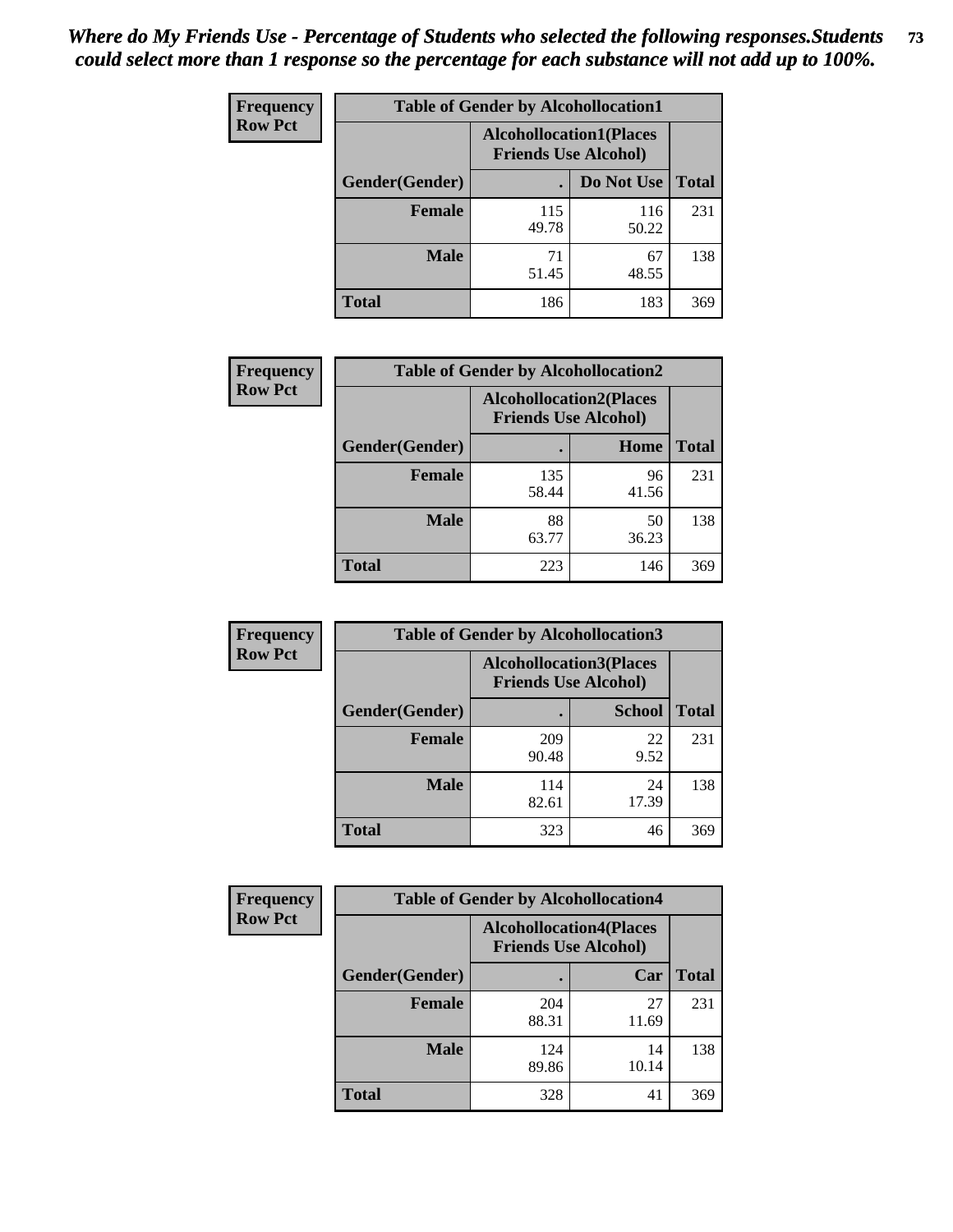| <b>Frequency</b> |                | <b>Table of Gender by Alcohollocation5</b> |                                                                |              |
|------------------|----------------|--------------------------------------------|----------------------------------------------------------------|--------------|
| <b>Row Pct</b>   |                |                                            | <b>Alcohollocation5</b> (Places<br><b>Friends Use Alcohol)</b> |              |
|                  | Gender(Gender) |                                            | <b>Friend's</b><br><b>House</b>                                | <b>Total</b> |
|                  | <b>Female</b>  | 141<br>61.04                               | 90<br>38.96                                                    | 231          |
|                  | <b>Male</b>    | 97<br>70.29                                | 41<br>29.71                                                    | 138          |
|                  | <b>Total</b>   | 238                                        | 131                                                            | 369          |

| <b>Frequency</b> | <b>Table of Gender by Alcohollocation6</b> |                                                               |              |              |
|------------------|--------------------------------------------|---------------------------------------------------------------|--------------|--------------|
| <b>Row Pct</b>   |                                            | <b>Alcohollocation6(Places</b><br><b>Friends Use Alcohol)</b> |              |              |
|                  | <b>Gender</b> (Gender)                     | ٠                                                             | <b>Other</b> | <b>Total</b> |
|                  | <b>Female</b>                              | 187<br>80.95                                                  | 44<br>19.05  | 231          |
|                  | <b>Male</b>                                | 116<br>84.06                                                  | 22<br>15.94  | 138          |
|                  | <b>Total</b>                               | 303                                                           | 66           | 369          |

| Frequency      | <b>Table of Gender by Tobaccolocation1</b> |                                                               |              |              |  |
|----------------|--------------------------------------------|---------------------------------------------------------------|--------------|--------------|--|
| <b>Row Pct</b> |                                            | <b>Tobaccolocation1(Places</b><br><b>Friends Use Tobacco)</b> |              |              |  |
|                | Gender(Gender)                             |                                                               | Do Not Use   | <b>Total</b> |  |
|                | Female                                     | 50<br>21.65                                                   | 181<br>78.35 | 231          |  |
|                | <b>Male</b>                                | 40<br>28.99                                                   | 98<br>71.01  | 138          |  |
|                | <b>Total</b>                               | 90                                                            | 279          | 369          |  |

| <b>Frequency</b> | <b>Table of Gender by Tobaccolocation2</b> |                                                               |             |              |
|------------------|--------------------------------------------|---------------------------------------------------------------|-------------|--------------|
| <b>Row Pct</b>   |                                            | <b>Tobaccolocation2(Places</b><br><b>Friends Use Tobacco)</b> |             |              |
|                  | Gender(Gender)                             |                                                               | Home        | <b>Total</b> |
|                  | <b>Female</b>                              | 195<br>84.42                                                  | 36<br>15.58 | 231          |
|                  | <b>Male</b>                                | 109<br>78.99                                                  | 29<br>21.01 | 138          |
|                  | <b>Total</b>                               | 304                                                           | 65          | 369          |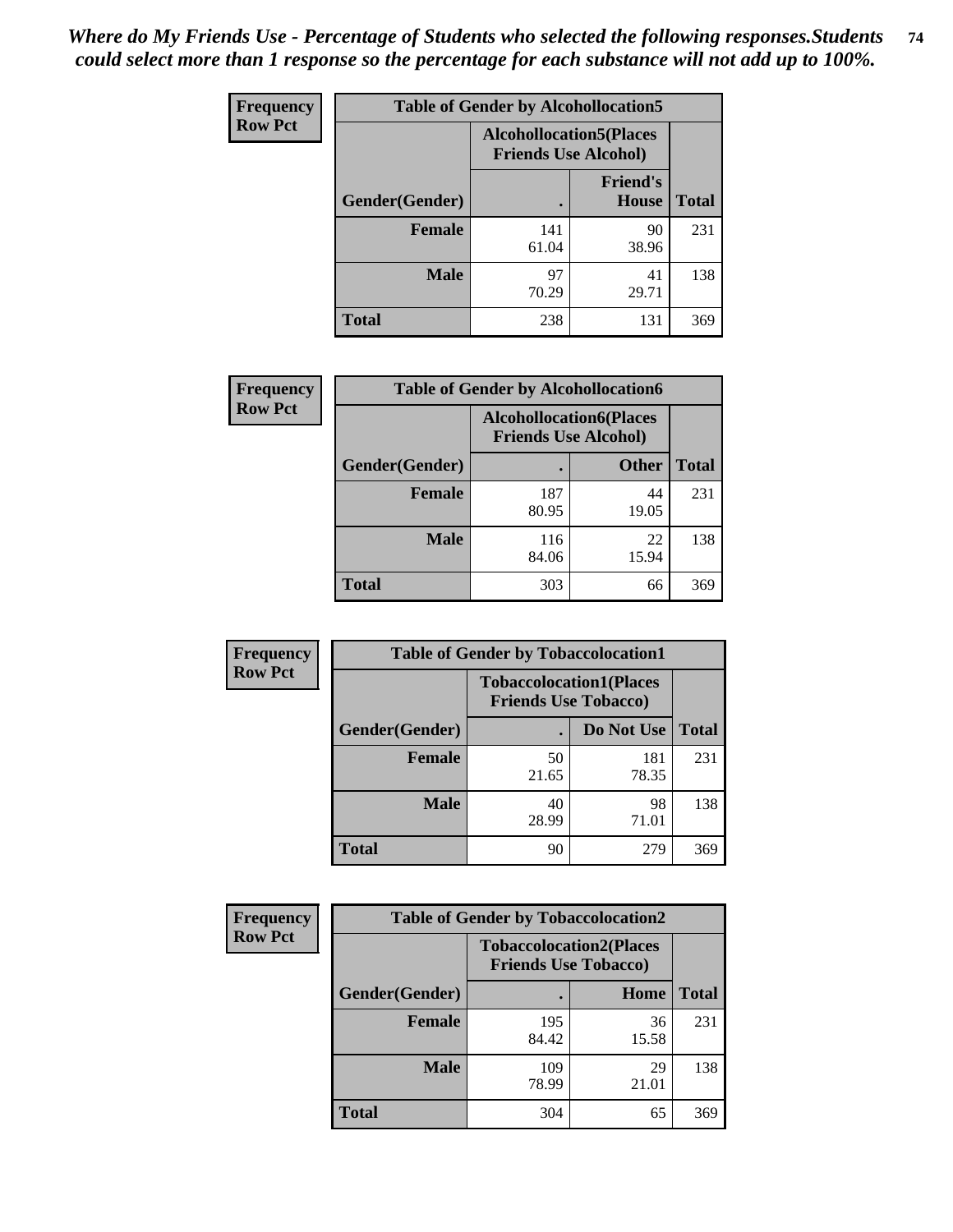| <b>Frequency</b> |                | <b>Table of Gender by Tobaccolocation3</b> |                                                               |              |
|------------------|----------------|--------------------------------------------|---------------------------------------------------------------|--------------|
| <b>Row Pct</b>   |                |                                            | <b>Tobaccolocation3(Places</b><br><b>Friends Use Tobacco)</b> |              |
|                  | Gender(Gender) |                                            | <b>School</b>                                                 | <b>Total</b> |
|                  | <b>Female</b>  | 211<br>91.34                               | 20<br>8.66                                                    | 231          |
|                  | <b>Male</b>    | 120<br>86.96                               | 18<br>13.04                                                   | 138          |
|                  | <b>Total</b>   | 331                                        | 38                                                            | 369          |

| <b>Frequency</b> | <b>Table of Gender by Tobaccolocation4</b> |                                                               |             |              |
|------------------|--------------------------------------------|---------------------------------------------------------------|-------------|--------------|
| <b>Row Pct</b>   |                                            | <b>Tobaccolocation4(Places</b><br><b>Friends Use Tobacco)</b> |             |              |
|                  | Gender(Gender)                             |                                                               | Car         | <b>Total</b> |
|                  | <b>Female</b>                              | 213<br>92.21                                                  | 18<br>7.79  | 231          |
|                  | <b>Male</b>                                | 117<br>84.78                                                  | 21<br>15.22 | 138          |
|                  | <b>Total</b>                               | 330                                                           | 39          | 369          |

| <b>Frequency</b> | <b>Table of Gender by Tobaccolocation5</b> |                                                               |                                 |              |
|------------------|--------------------------------------------|---------------------------------------------------------------|---------------------------------|--------------|
| <b>Row Pct</b>   |                                            | <b>Tobaccolocation5(Places</b><br><b>Friends Use Tobacco)</b> |                                 |              |
|                  | Gender(Gender)                             |                                                               | <b>Friend's</b><br><b>House</b> | <b>Total</b> |
|                  | <b>Female</b>                              | 187<br>80.95                                                  | 44<br>19.05                     | 231          |
|                  | <b>Male</b>                                | 112<br>81.16                                                  | 26<br>18.84                     | 138          |
|                  | <b>Total</b>                               | 299                                                           | 70                              | 369          |

| <b>Frequency</b> | <b>Table of Gender by Tobaccolocation6</b> |                                                               |              |              |
|------------------|--------------------------------------------|---------------------------------------------------------------|--------------|--------------|
| <b>Row Pct</b>   |                                            | <b>Tobaccolocation6(Places</b><br><b>Friends Use Tobacco)</b> |              |              |
|                  | Gender(Gender)                             |                                                               | <b>Other</b> | <b>Total</b> |
|                  | Female                                     | 210<br>90.91                                                  | 21<br>9.09   | 231          |
|                  | <b>Male</b>                                | 123<br>89.13                                                  | 15<br>10.87  | 138          |
|                  | <b>Total</b>                               | 333                                                           | 36           | 369          |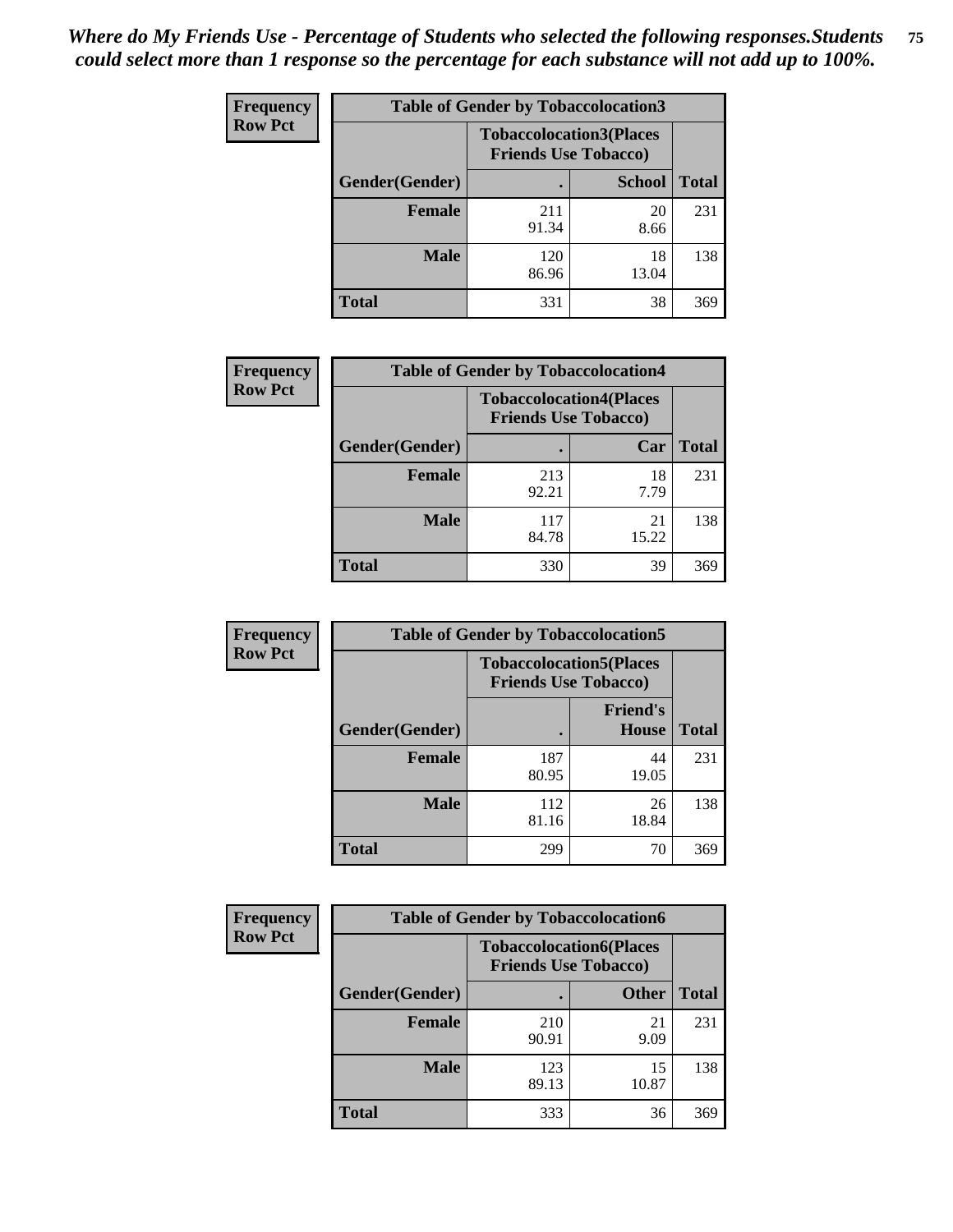| <b>Frequency</b> | <b>Table of Gender by Marijuanalocation1</b> |                                                                    |              |              |
|------------------|----------------------------------------------|--------------------------------------------------------------------|--------------|--------------|
| <b>Row Pct</b>   |                                              | <b>Marijuanalocation1(Places</b><br><b>Friends Use Marijuana</b> ) |              |              |
|                  | Gender(Gender)                               |                                                                    | Do Not Use   | <b>Total</b> |
|                  | <b>Female</b>                                | 113<br>48.92                                                       | 118<br>51.08 | 231          |
|                  | <b>Male</b>                                  | 78<br>56.52                                                        | 60<br>43.48  | 138          |
|                  | <b>Total</b>                                 | 191                                                                | 178          | 369          |

| <b>Frequency</b> | <b>Table of Gender by Marijuanalocation2</b> |                                                                    |             |              |
|------------------|----------------------------------------------|--------------------------------------------------------------------|-------------|--------------|
| <b>Row Pct</b>   |                                              | <b>Marijuanalocation2(Places</b><br><b>Friends Use Marijuana</b> ) |             |              |
|                  | Gender(Gender)                               |                                                                    | Home        | <b>Total</b> |
|                  | Female                                       | 142<br>61.47                                                       | 89<br>38.53 | 231          |
|                  | <b>Male</b>                                  | 83<br>60.14                                                        | 55<br>39.86 | 138          |
|                  | <b>Total</b>                                 | 225                                                                | 144         | 369          |

| Frequency      | <b>Table of Gender by Marijuanalocation3</b> |              |                                                                    |              |
|----------------|----------------------------------------------|--------------|--------------------------------------------------------------------|--------------|
| <b>Row Pct</b> |                                              |              | <b>Marijuanalocation3(Places</b><br><b>Friends Use Marijuana</b> ) |              |
|                | Gender(Gender)                               |              | <b>School</b>                                                      | <b>Total</b> |
|                | Female                                       | 167<br>72.29 | 64<br>27.71                                                        | 231          |
|                | <b>Male</b>                                  | 96<br>69.57  | 42<br>30.43                                                        | 138          |
|                | <b>Total</b>                                 | 263          | 106                                                                | 369          |

| Frequency      | <b>Table of Gender by Marijuanalocation4</b> |                                |                                  |              |
|----------------|----------------------------------------------|--------------------------------|----------------------------------|--------------|
| <b>Row Pct</b> |                                              | <b>Friends Use Marijuana</b> ) | <b>Marijuanalocation4(Places</b> |              |
|                | <b>Gender</b> (Gender)                       |                                | Car                              | <b>Total</b> |
|                | <b>Female</b>                                | 179<br>77.49                   | 52<br>22.51                      | 231          |
|                | <b>Male</b>                                  | 98<br>71.01                    | 40<br>28.99                      | 138          |
|                | <b>Total</b>                                 | 277                            | 92                               | 369          |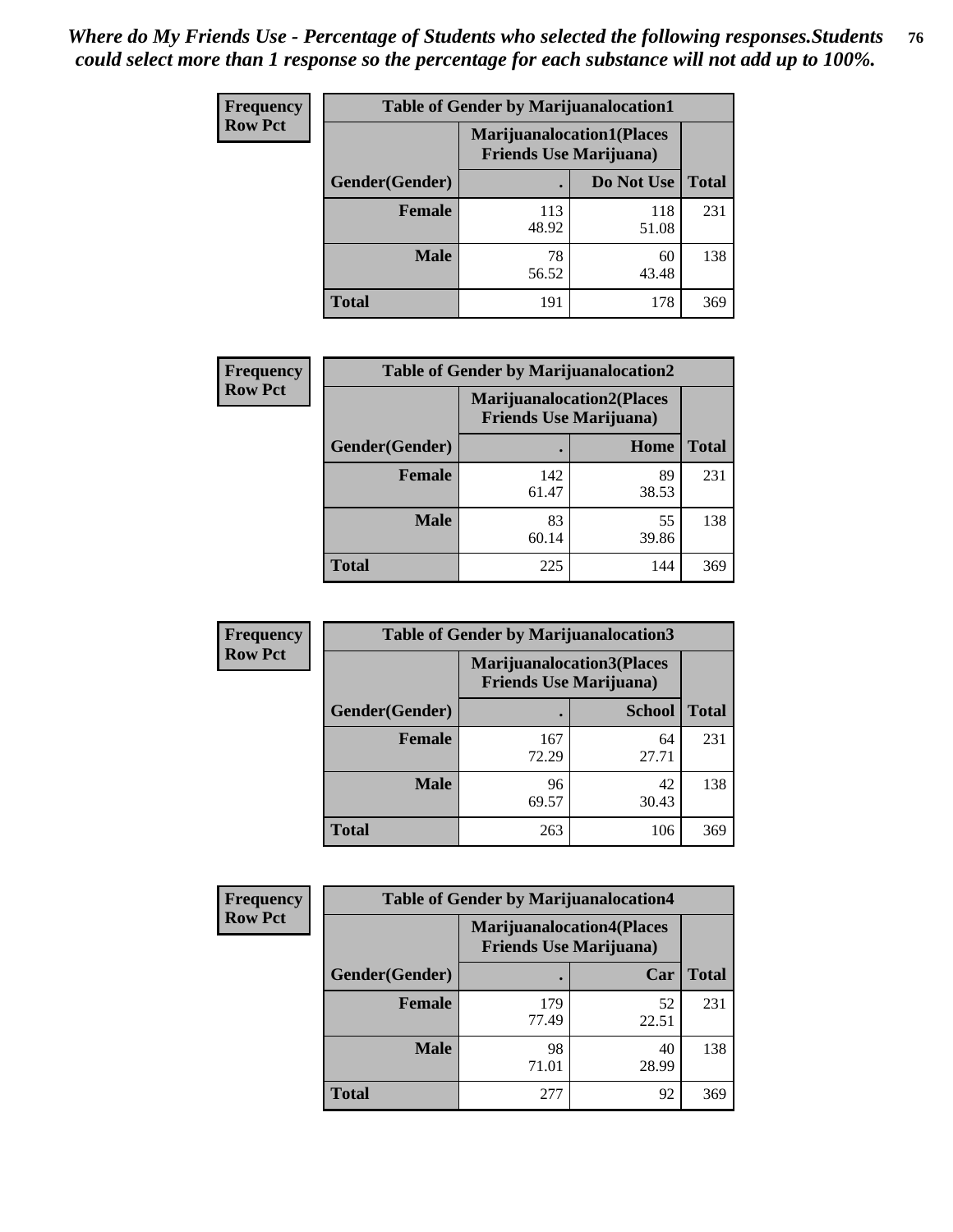| <b>Frequency</b> | <b>Table of Gender by Marijuanalocation5</b> |                                                                     |                          |              |
|------------------|----------------------------------------------|---------------------------------------------------------------------|--------------------------|--------------|
| <b>Row Pct</b>   |                                              | <b>Marijuanalocation5</b> (Places<br><b>Friends Use Marijuana</b> ) |                          |              |
|                  | Gender(Gender)                               |                                                                     | <b>Friend's</b><br>House | <b>Total</b> |
|                  | <b>Female</b>                                | 139<br>60.17                                                        | 92<br>39.83              | 231          |
|                  | <b>Male</b>                                  | 89<br>64.49                                                         | 49<br>35.51              | 138          |
|                  | <b>Total</b>                                 | 228                                                                 | 141                      | 369          |

| <b>Frequency</b> | <b>Table of Gender by Marijuanalocation6</b> |                                |                                  |              |
|------------------|----------------------------------------------|--------------------------------|----------------------------------|--------------|
| <b>Row Pct</b>   |                                              | <b>Friends Use Marijuana</b> ) | <b>Marijuanalocation6(Places</b> |              |
|                  | Gender(Gender)                               |                                | <b>Other</b>                     | <b>Total</b> |
|                  | <b>Female</b>                                | 176<br>76.19                   | 55<br>23.81                      | 231          |
|                  | <b>Male</b>                                  | 105<br>76.09                   | 33<br>23.91                      | 138          |
|                  | <b>Total</b>                                 | 281                            | 88                               | 369          |

| Frequency      | <b>Table of Gender by Otherdruglocation1</b> |                                                                                |              |              |
|----------------|----------------------------------------------|--------------------------------------------------------------------------------|--------------|--------------|
| <b>Row Pct</b> |                                              | <b>Otherdruglocation1(Places</b><br><b>Friends Use Other Illegal</b><br>Drugs) |              |              |
|                | Gender(Gender)                               |                                                                                | Do Not Use   | <b>Total</b> |
|                | <b>Female</b>                                | 45<br>19.48                                                                    | 186<br>80.52 | 231          |
|                | <b>Male</b>                                  | 34<br>24.64                                                                    | 104<br>75.36 | 138          |
|                | <b>Total</b>                                 | 79                                                                             | 290          | 369          |

| <b>Frequency</b> | <b>Table of Gender by Otherdruglocation2</b>                                   |                     |             |              |
|------------------|--------------------------------------------------------------------------------|---------------------|-------------|--------------|
| <b>Row Pct</b>   | <b>Otherdruglocation2(Places</b><br><b>Friends Use Other Illegal</b><br>Drugs) |                     |             |              |
|                  | Gender(Gender)                                                                 |                     | Home        | <b>Total</b> |
|                  | <b>Female</b>                                                                  | <b>200</b><br>86.58 | 31<br>13.42 | 231          |
|                  | <b>Male</b>                                                                    | 110<br>79.71        | 28<br>20.29 | 138          |
|                  | <b>Total</b>                                                                   | 310                 | 59          | 369          |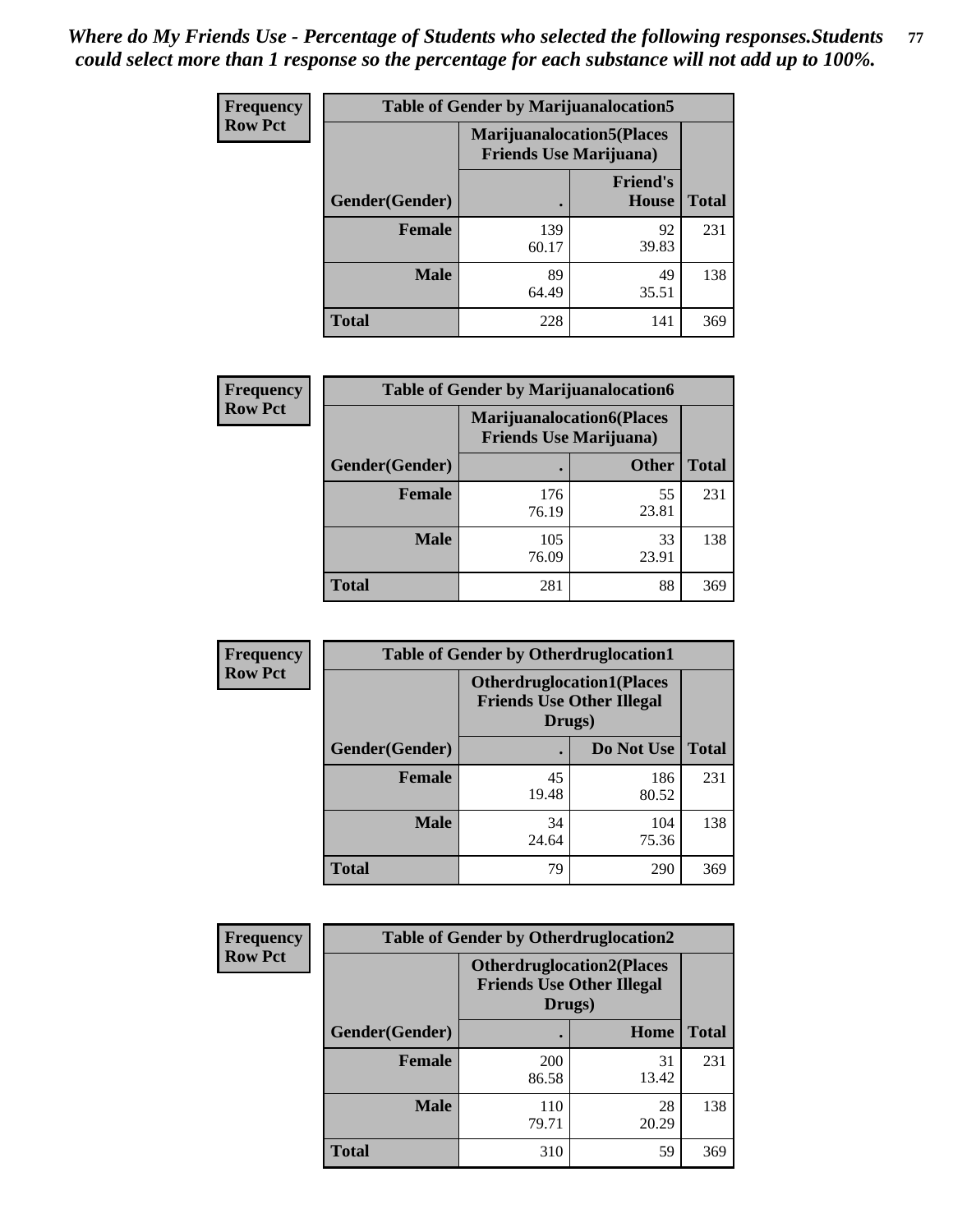| <b>Frequency</b> | <b>Table of Gender by Otherdruglocation3</b> |                                                                                |               |              |
|------------------|----------------------------------------------|--------------------------------------------------------------------------------|---------------|--------------|
| <b>Row Pct</b>   |                                              | <b>Otherdruglocation3(Places</b><br><b>Friends Use Other Illegal</b><br>Drugs) |               |              |
|                  | Gender(Gender)                               |                                                                                | <b>School</b> | <b>Total</b> |
|                  | <b>Female</b>                                | 210<br>90.91                                                                   | 21<br>9.09    | 231          |
|                  | <b>Male</b>                                  | 120<br>86.96                                                                   | 18<br>13.04   | 138          |
|                  | <b>Total</b>                                 | 330                                                                            | 39            | 369          |

| <b>Frequency</b> | <b>Table of Gender by Otherdruglocation4</b> |                                                                                |             |              |
|------------------|----------------------------------------------|--------------------------------------------------------------------------------|-------------|--------------|
| <b>Row Pct</b>   |                                              | <b>Otherdruglocation4(Places</b><br><b>Friends Use Other Illegal</b><br>Drugs) |             |              |
|                  | Gender(Gender)                               |                                                                                | Car         | <b>Total</b> |
|                  | <b>Female</b>                                | 213<br>92.21                                                                   | 18<br>7.79  | 231          |
|                  | <b>Male</b>                                  | 123<br>89.13                                                                   | 15<br>10.87 | 138          |
|                  | <b>Total</b>                                 | 336                                                                            | 33          | 369          |

| Frequency      | <b>Table of Gender by Otherdruglocation5</b> |                                            |                                  |              |
|----------------|----------------------------------------------|--------------------------------------------|----------------------------------|--------------|
| <b>Row Pct</b> |                                              | <b>Friends Use Other Illegal</b><br>Drugs) | <b>Otherdruglocation5(Places</b> |              |
|                | Gender(Gender)                               |                                            | <b>Friend's</b><br><b>House</b>  | <b>Total</b> |
|                | <b>Female</b>                                | 196<br>84.85                               | 35<br>15.15                      | 231          |
|                | <b>Male</b>                                  | 116<br>84.06                               | 22<br>15.94                      | 138          |
|                | <b>Total</b>                                 | 312                                        | 57                               | 369          |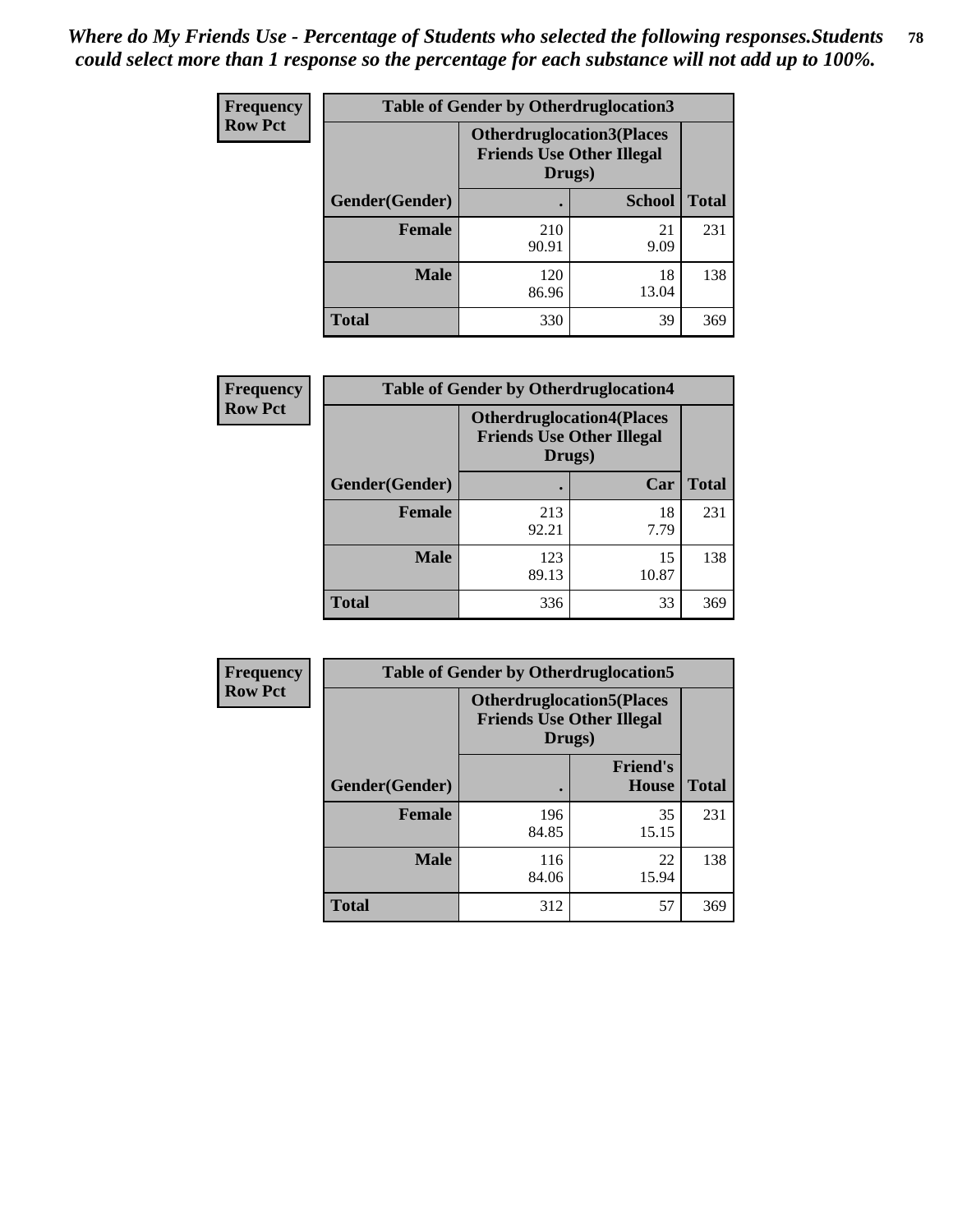| Frequency      | <b>Table of Gender by Otherdruglocation6</b> |                                            |                                  |              |
|----------------|----------------------------------------------|--------------------------------------------|----------------------------------|--------------|
| <b>Row Pct</b> |                                              | <b>Friends Use Other Illegal</b><br>Drugs) | <b>Otherdruglocation6(Places</b> |              |
|                | Gender(Gender)                               |                                            | <b>Other</b>                     | <b>Total</b> |
|                | <b>Female</b>                                | 202<br>87.45                               | 29<br>12.55                      | 231          |
|                | <b>Male</b>                                  | 126<br>91.30                               | 12<br>8.70                       | 138          |
|                | <b>Total</b>                                 | 328                                        | 41                               | 369          |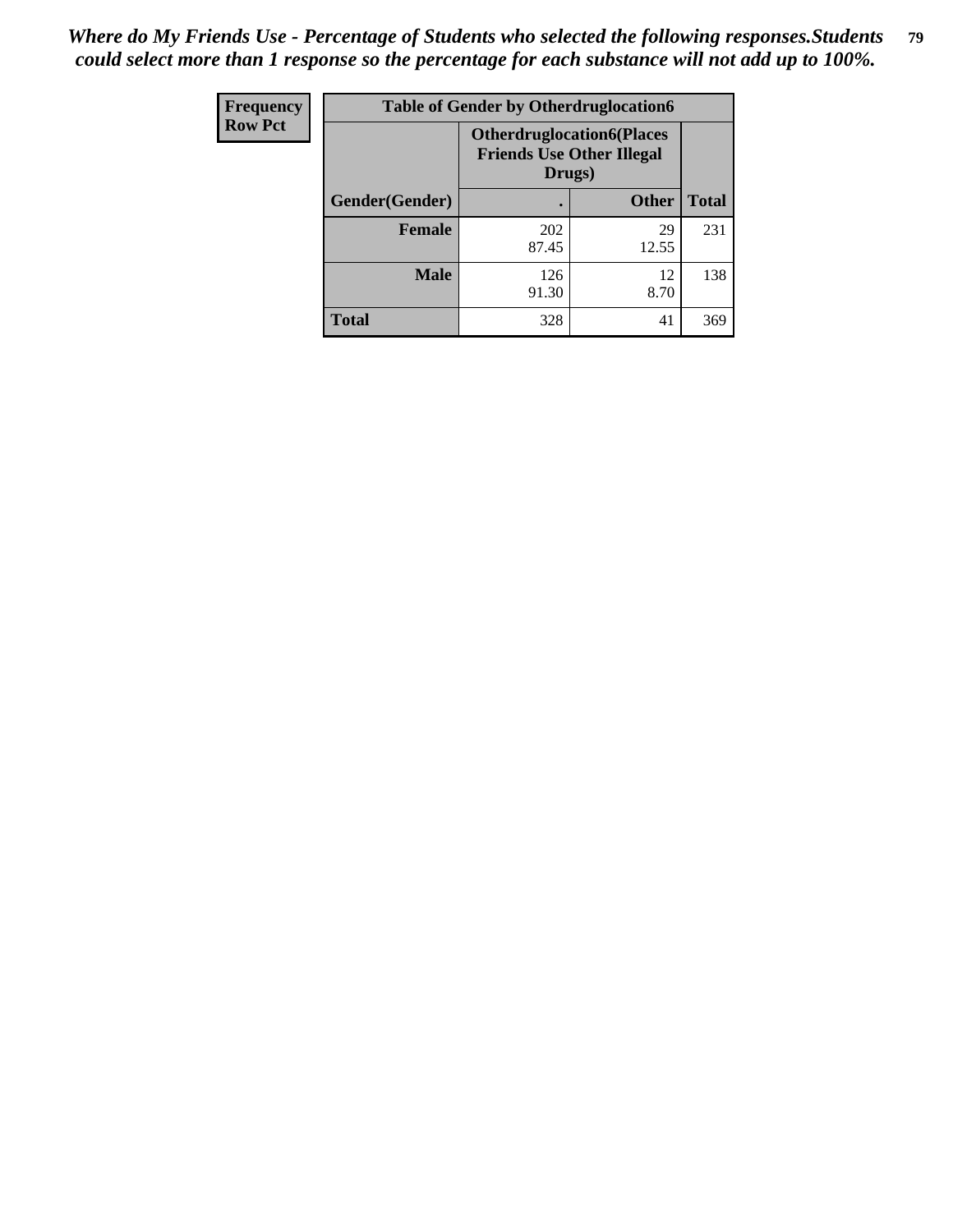| <b>Frequency</b> | <b>Table of Gender by Alcoholtime1</b> |                                                   |                      |              |
|------------------|----------------------------------------|---------------------------------------------------|----------------------|--------------|
| <b>Row Pct</b>   |                                        | Alcoholtime1(Times<br><b>Friends Use Alcohol)</b> |                      |              |
|                  | Gender(Gender)                         | $\bullet$                                         | Do Not<br><b>Use</b> | <b>Total</b> |
|                  | <b>Female</b>                          | 112<br>48.48                                      | 119<br>51.52         | 231          |
|                  | <b>Male</b>                            | 74<br>53.62                                       | 64<br>46.38          | 138          |
|                  | <b>Total</b>                           | 186                                               | 183                  | 369          |

| <b>Frequency</b> | <b>Table of Gender by Alcoholtime2</b> |                                                          |                            |              |
|------------------|----------------------------------------|----------------------------------------------------------|----------------------------|--------------|
| <b>Row Pct</b>   |                                        | <b>Alcoholtime2(Times</b><br><b>Friends Use Alcohol)</b> |                            |              |
|                  | Gender(Gender)                         |                                                          | <b>On Way</b><br>to School | <b>Total</b> |
|                  | <b>Female</b>                          | 217<br>93.94                                             | 14<br>6.06                 | 231          |
|                  | <b>Male</b>                            | 124<br>89.86                                             | 14<br>10.14                | 138          |
|                  | <b>Total</b>                           | 341                                                      | 28                         | 369          |

| <b>Frequency</b> | <b>Table of Gender by Alcoholtime3</b> |                                                   |                                |              |
|------------------|----------------------------------------|---------------------------------------------------|--------------------------------|--------------|
| <b>Row Pct</b>   |                                        | Alcoholtime3(Times<br><b>Friends Use Alcohol)</b> |                                |              |
|                  | Gender(Gender)                         |                                                   | <b>During</b><br><b>School</b> | <b>Total</b> |
|                  | Female                                 | 210<br>90.91                                      | 21<br>9.09                     | 231          |
|                  | <b>Male</b>                            | 121<br>87.68                                      | 17<br>12.32                    | 138          |
|                  | <b>Total</b>                           | 331                                               | 38                             | 369          |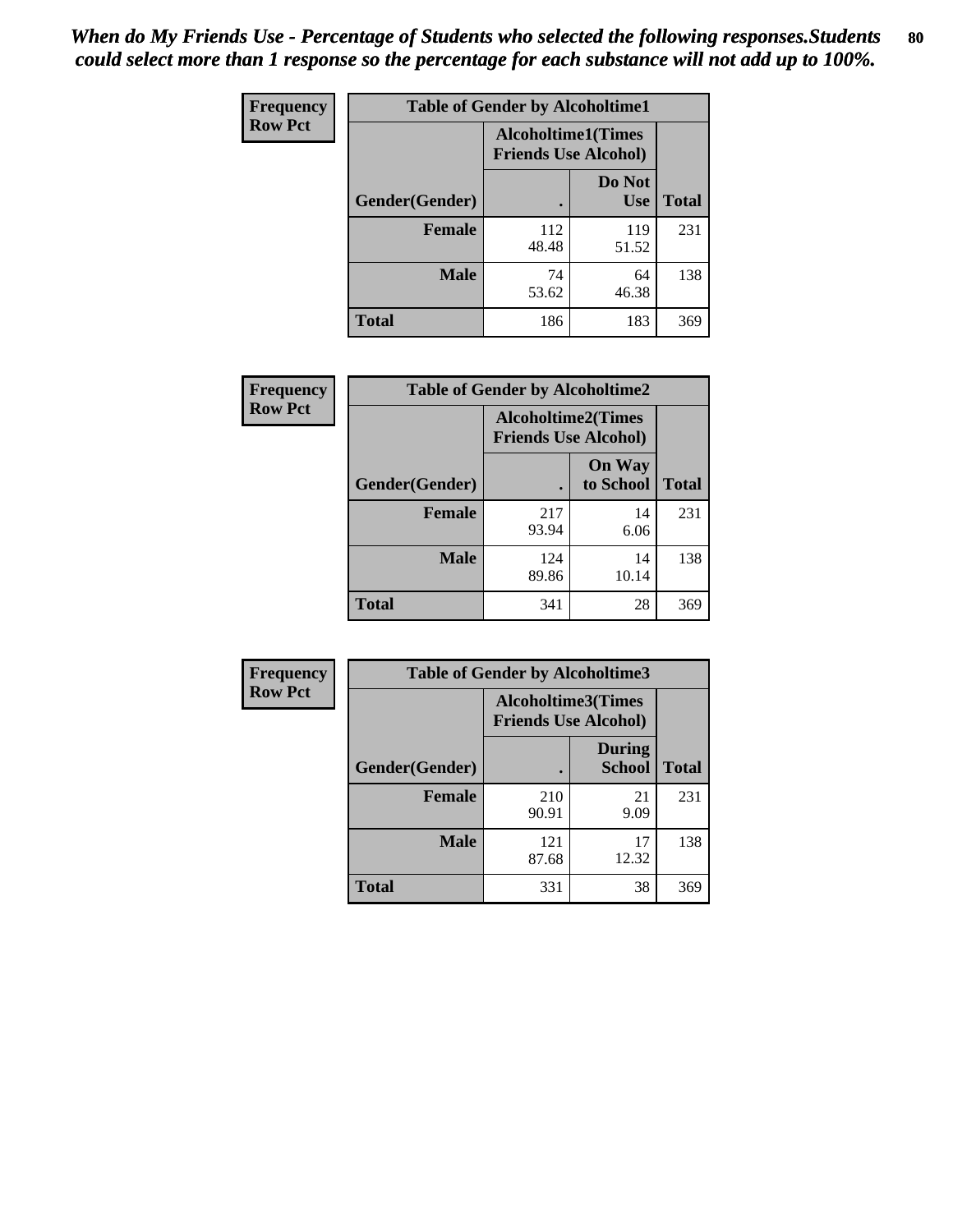*When do My Friends Use - Percentage of Students who selected the following responses.Students could select more than 1 response so the percentage for each substance will not add up to 100%.* **81**

| <b>Frequency</b> | <b>Table of Gender by Alcoholtime4</b> |                                                          |                                                       |              |
|------------------|----------------------------------------|----------------------------------------------------------|-------------------------------------------------------|--------------|
| <b>Row Pct</b>   |                                        | <b>Alcoholtime4(Times</b><br><b>Friends Use Alcohol)</b> |                                                       |              |
|                  | <b>Gender</b> (Gender)                 |                                                          | <b>On Way</b><br>Home<br><b>From</b><br><b>School</b> | <b>Total</b> |
|                  | <b>Female</b>                          | 207<br>89.61                                             | 24<br>10.39                                           | 231          |
|                  | <b>Male</b>                            | 118<br>85.51                                             | 20<br>14.49                                           | 138          |
|                  | <b>Total</b>                           | 325                                                      | 44                                                    | 369          |

| <b>Frequency</b> | <b>Table of Gender by Alcoholtime5</b> |                                                           |                   |              |  |
|------------------|----------------------------------------|-----------------------------------------------------------|-------------------|--------------|--|
| <b>Row Pct</b>   |                                        | <b>Alcoholtime5</b> (Times<br><b>Friends Use Alcohol)</b> |                   |              |  |
|                  | Gender(Gender)                         |                                                           | <b>Weeknights</b> | <b>Total</b> |  |
|                  | <b>Female</b>                          | 180<br>77.92                                              | 51<br>22.08       | 231          |  |
|                  | <b>Male</b>                            | 108<br>78.26                                              | 30<br>21.74       | 138          |  |
|                  | <b>Total</b>                           | 288                                                       | 81                | 369          |  |

| <b>Frequency</b> | <b>Table of Gender by Alcoholtime6</b> |              |                                                           |              |  |
|------------------|----------------------------------------|--------------|-----------------------------------------------------------|--------------|--|
| <b>Row Pct</b>   |                                        |              | <b>Alcoholtime6</b> (Times<br><b>Friends Use Alcohol)</b> |              |  |
|                  | Gender(Gender)                         |              | Weekends                                                  | <b>Total</b> |  |
|                  | <b>Female</b>                          | 115<br>49.78 | 116<br>50.22                                              | 231          |  |
|                  | <b>Male</b>                            | 70<br>50.72  | 68<br>49.28                                               | 138          |  |
|                  | <b>Total</b>                           | 185          | 184                                                       | 369          |  |

| Frequency      | <b>Table of Gender by Tobaccotime1</b>                   |             |                      |              |
|----------------|----------------------------------------------------------|-------------|----------------------|--------------|
| <b>Row Pct</b> | <b>Tobaccotime1(Times</b><br><b>Friends Use Tobacco)</b> |             |                      |              |
|                | Gender(Gender)                                           |             | Do Not<br><b>Use</b> | <b>Total</b> |
|                | <b>Female</b>                                            | 48<br>20.78 | 183<br>79.22         | 231          |
|                | <b>Male</b>                                              | 43<br>31.16 | 95<br>68.84          | 138          |
|                | <b>Total</b>                                             | 91          | 278                  | 369          |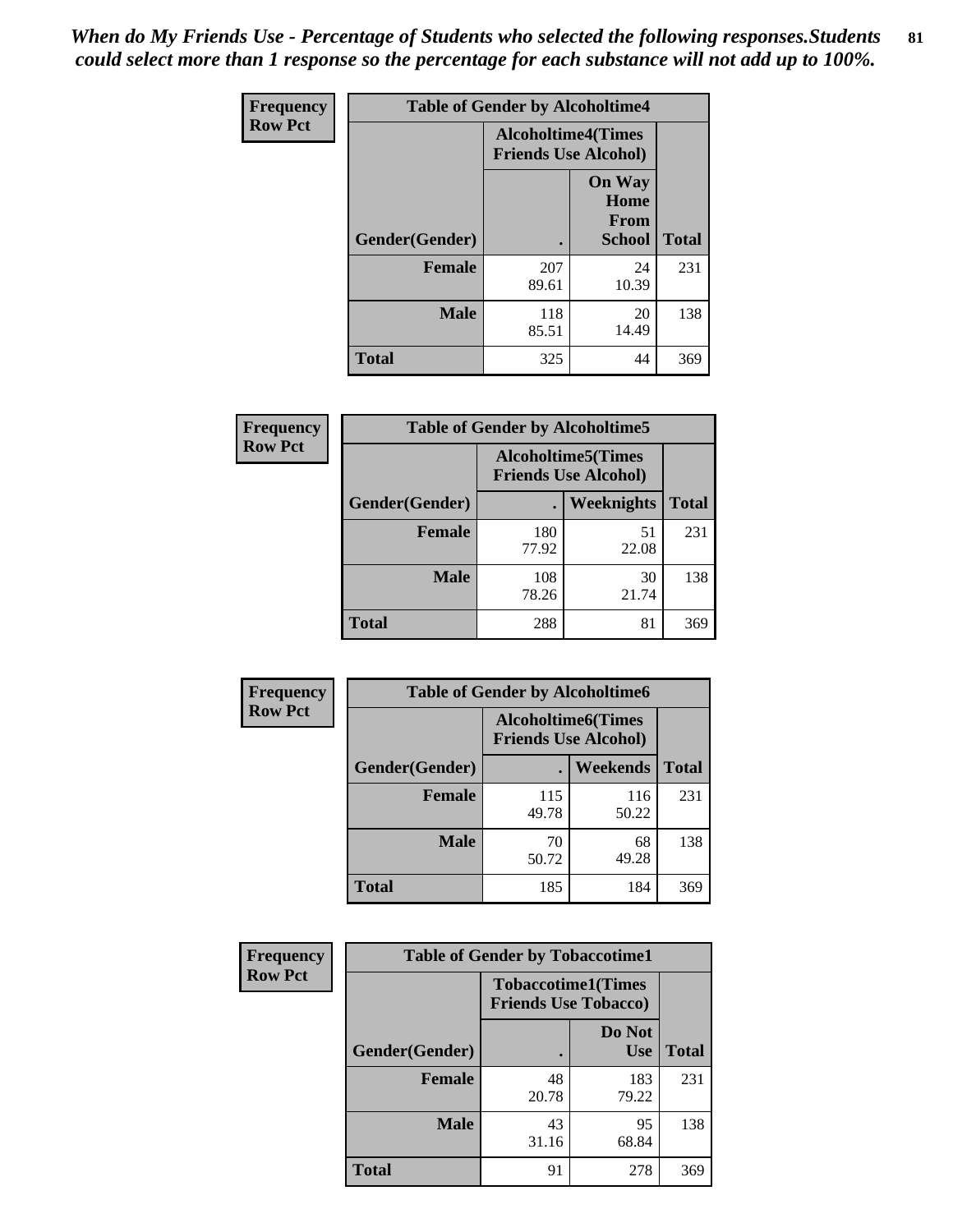*When do My Friends Use - Percentage of Students who selected the following responses.Students could select more than 1 response so the percentage for each substance will not add up to 100%.* **82**

| <b>Frequency</b> | <b>Table of Gender by Tobaccotime2</b> |                                                          |                            |              |
|------------------|----------------------------------------|----------------------------------------------------------|----------------------------|--------------|
| <b>Row Pct</b>   |                                        | <b>Tobaccotime2(Times</b><br><b>Friends Use Tobacco)</b> |                            |              |
|                  | Gender(Gender)                         | $\bullet$                                                | <b>On Way</b><br>to School | <b>Total</b> |
|                  | Female                                 | 205<br>88.74                                             | 26<br>11.26                | 231          |
|                  | <b>Male</b>                            | 119<br>86.23                                             | 19<br>13.77                | 138          |
|                  | Total                                  | 324                                                      | 45                         | 369          |

| Frequency      | <b>Table of Gender by Tobaccotime3</b> |                                                          |                                |              |
|----------------|----------------------------------------|----------------------------------------------------------|--------------------------------|--------------|
| <b>Row Pct</b> |                                        | <b>Tobaccotime3(Times</b><br><b>Friends Use Tobacco)</b> |                                |              |
|                | Gender(Gender)                         |                                                          | <b>During</b><br><b>School</b> | <b>Total</b> |
|                | <b>Female</b>                          | 215<br>93.07                                             | 16<br>6.93                     | 231          |
|                | <b>Male</b>                            | 124<br>89.86                                             | 14<br>10.14                    | 138          |
|                | <b>Total</b>                           | 339                                                      | 30                             | 369          |

| <b>Frequency</b> | <b>Table of Gender by Tobaccotime4</b> |                                                          |                                         |              |
|------------------|----------------------------------------|----------------------------------------------------------|-----------------------------------------|--------------|
| <b>Row Pct</b>   |                                        | <b>Tobaccotime4(Times</b><br><b>Friends Use Tobacco)</b> |                                         |              |
|                  | Gender(Gender)                         |                                                          | <b>On Way</b><br>Home<br>From<br>School | <b>Total</b> |
|                  | <b>Female</b>                          | 207<br>89.61                                             | 24<br>10.39                             | 231          |
|                  | <b>Male</b>                            | 118<br>85.51                                             | 20<br>14.49                             | 138          |
|                  | <b>Total</b>                           | 325                                                      | 44                                      | 369          |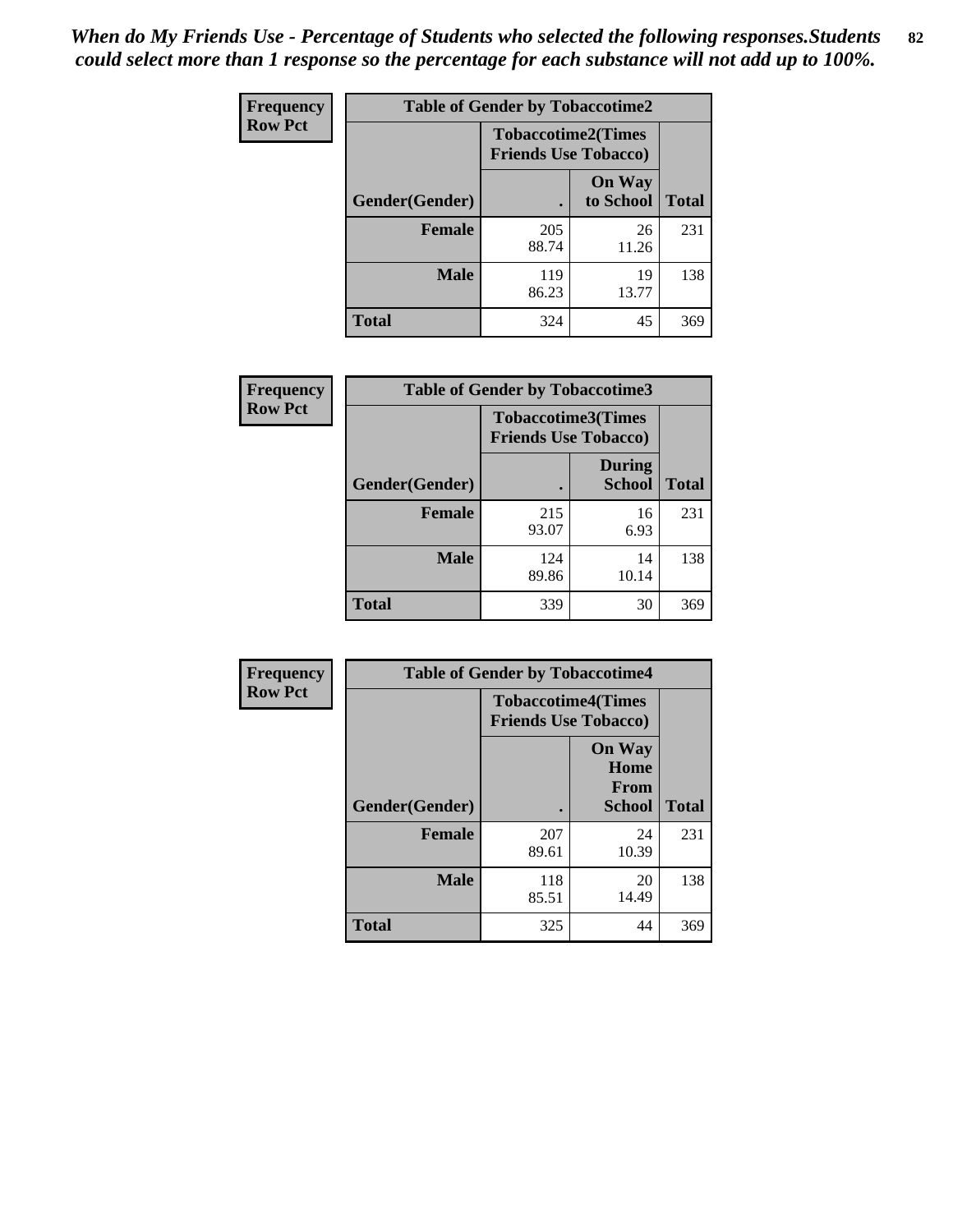| Frequency      | <b>Table of Gender by Tobaccotime5</b> |              |                                                          |              |  |
|----------------|----------------------------------------|--------------|----------------------------------------------------------|--------------|--|
| <b>Row Pct</b> |                                        |              | <b>Tobaccotime5(Times</b><br><b>Friends Use Tobacco)</b> |              |  |
|                | <b>Gender</b> (Gender)                 |              | Weeknights                                               | <b>Total</b> |  |
|                | <b>Female</b>                          | 204<br>88.31 | 27<br>11.69                                              | 231          |  |
|                | <b>Male</b>                            | 107<br>77.54 | 31<br>22.46                                              | 138          |  |
|                | <b>Total</b>                           | 311          | 58                                                       | 369          |  |

| Frequency      | <b>Table of Gender by Tobaccotime6</b> |                                                          |             |              |  |
|----------------|----------------------------------------|----------------------------------------------------------|-------------|--------------|--|
| <b>Row Pct</b> |                                        | <b>Tobaccotime6(Times</b><br><b>Friends Use Tobacco)</b> |             |              |  |
|                | Gender(Gender)                         |                                                          | Weekends    | <b>Total</b> |  |
|                | Female                                 | 192<br>83.12                                             | 39<br>16.88 | 231          |  |
|                | <b>Male</b>                            | 101<br>73.19                                             | 37<br>26.81 | 138          |  |
|                | <b>Total</b>                           | 293                                                      | 76          | 369          |  |

| <b>Frequency</b> | <b>Table of Gender by Marijuanatime1</b> |                                                               |              |              |
|------------------|------------------------------------------|---------------------------------------------------------------|--------------|--------------|
| <b>Row Pct</b>   |                                          | <b>Marijuanatime1(Times</b><br><b>Friends Use Marijuana</b> ) |              |              |
|                  | Gender(Gender)                           |                                                               | Do Not Use   | <b>Total</b> |
|                  | <b>Female</b>                            | 113<br>48.92                                                  | 118<br>51.08 | 231          |
|                  | <b>Male</b>                              | 78<br>56.52                                                   | 60<br>43.48  | 138          |
|                  | <b>Total</b>                             | 191                                                           | 178          | 369          |

| <b>Frequency</b> | <b>Table of Gender by Marijuanatime2</b> |                                                               |                            |              |
|------------------|------------------------------------------|---------------------------------------------------------------|----------------------------|--------------|
| <b>Row Pct</b>   |                                          | <b>Marijuanatime2(Times</b><br><b>Friends Use Marijuana</b> ) |                            |              |
|                  | Gender(Gender)                           |                                                               | On Way to<br><b>School</b> | <b>Total</b> |
|                  | <b>Female</b>                            | 168<br>72.73                                                  | 63<br>27.27                | 231          |
|                  | <b>Male</b>                              | 104<br>75.36                                                  | 34<br>24.64                | 138          |
|                  | <b>Total</b>                             | 272                                                           | 97                         | 369          |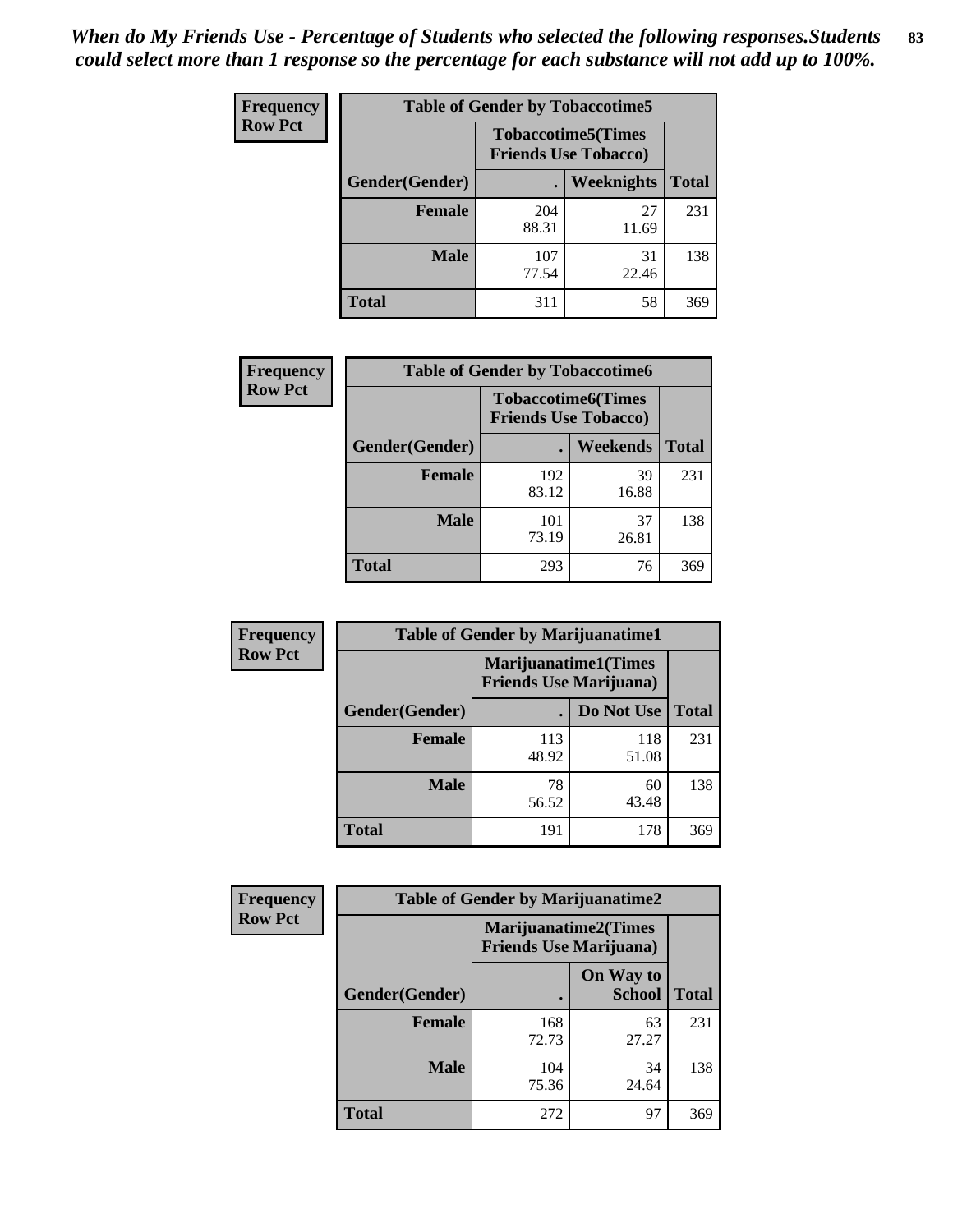| Frequency      | <b>Table of Gender by Marijuanatime3</b> |                                                        |                                |              |
|----------------|------------------------------------------|--------------------------------------------------------|--------------------------------|--------------|
| <b>Row Pct</b> |                                          | Marijuanatime3(Times<br><b>Friends Use Marijuana</b> ) |                                |              |
|                | Gender(Gender)                           |                                                        | <b>During</b><br><b>School</b> | <b>Total</b> |
|                | <b>Female</b>                            | 161<br>69.70                                           | 70<br>30.30                    | 231          |
|                | <b>Male</b>                              | 96<br>69.57                                            | 42<br>30.43                    | 138          |
|                | <b>Total</b>                             | 257                                                    | 112                            | 369          |

| Frequency      | <b>Table of Gender by Marijuanatime4</b> |                                |                                                       |              |
|----------------|------------------------------------------|--------------------------------|-------------------------------------------------------|--------------|
| <b>Row Pct</b> |                                          | <b>Friends Use Marijuana</b> ) | <b>Marijuanatime4</b> (Times                          |              |
|                | Gender(Gender)                           |                                | <b>On Way</b><br>Home<br><b>From</b><br><b>School</b> | <b>Total</b> |
|                | <b>Female</b>                            | 163<br>70.56                   | 68<br>29.44                                           | 231          |
|                | <b>Male</b>                              | 95<br>68.84                    | 43<br>31.16                                           | 138          |
|                | <b>Total</b>                             | 258                            | 111                                                   | 369          |

| Frequency      | <b>Table of Gender by Marijuanatime5</b> |                                                                |             |              |  |
|----------------|------------------------------------------|----------------------------------------------------------------|-------------|--------------|--|
| <b>Row Pct</b> |                                          | <b>Marijuanatime5</b> (Times<br><b>Friends Use Marijuana</b> ) |             |              |  |
|                | Gender(Gender)                           |                                                                | Weeknights  | <b>Total</b> |  |
|                | <b>Female</b>                            | 152<br>65.80                                                   | 79<br>34.20 | 231          |  |
|                | <b>Male</b>                              | 82<br>59.42                                                    | 56<br>40.58 | 138          |  |
|                | <b>Total</b>                             | 234                                                            | 135         | 369          |  |

| Frequency      | <b>Table of Gender by Marijuanatime6</b> |                                                               |                 |              |  |
|----------------|------------------------------------------|---------------------------------------------------------------|-----------------|--------------|--|
| <b>Row Pct</b> |                                          | <b>Marijuanatime6(Times</b><br><b>Friends Use Marijuana</b> ) |                 |              |  |
|                | Gender(Gender)                           |                                                               | <b>Weekends</b> | <b>Total</b> |  |
|                | <b>Female</b>                            | 122<br>52.81                                                  | 109<br>47.19    | 231          |  |
|                | <b>Male</b>                              | 73<br>52.90                                                   | 65<br>47.10     | 138          |  |
|                | <b>Total</b>                             | 195                                                           | 174             | 369          |  |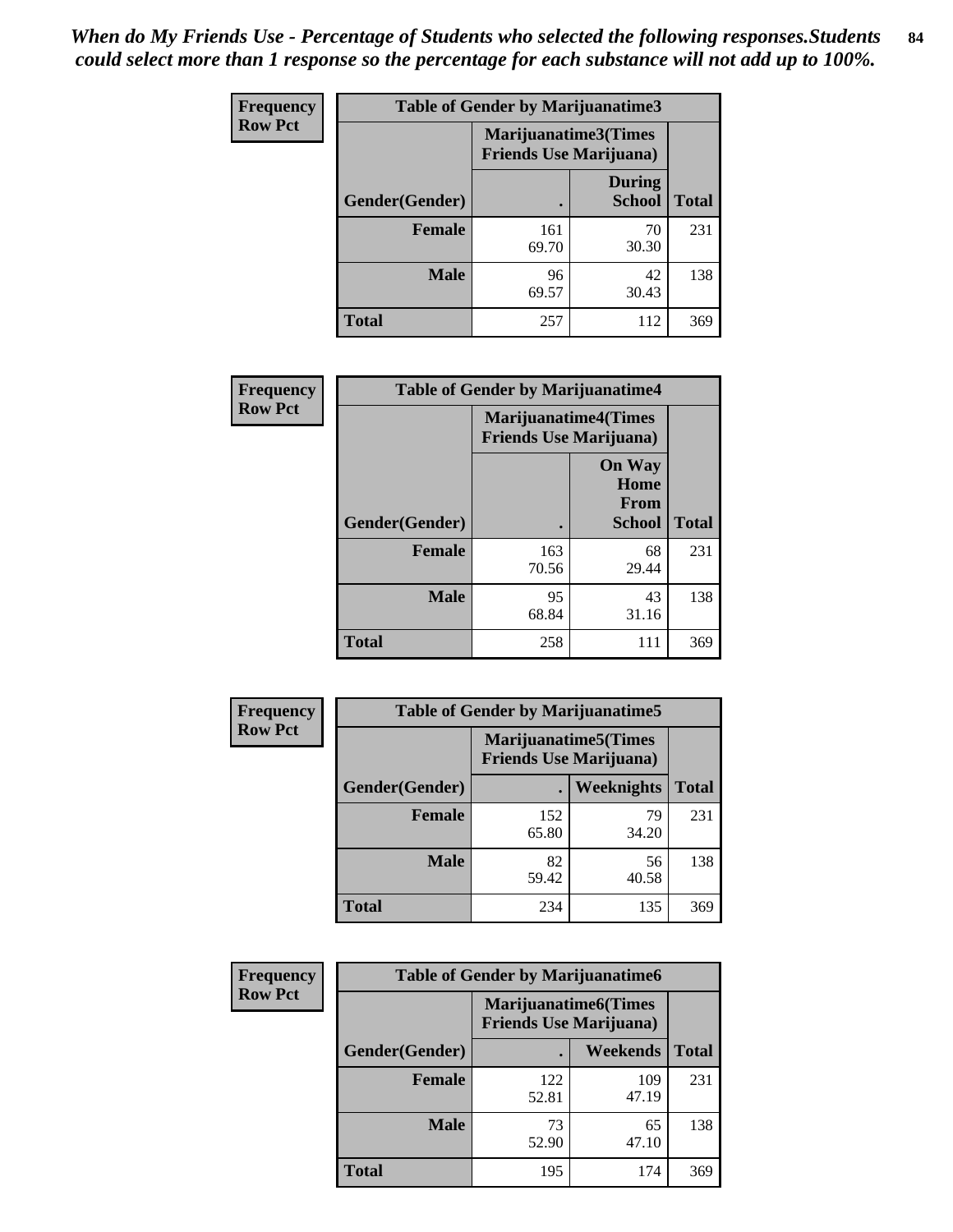*When do My Friends Use - Percentage of Students who selected the following responses.Students could select more than 1 response so the percentage for each substance will not add up to 100%.* **85**

| <b>Frequency</b> | <b>Table of Gender by Otherdrugtime1</b> |                                                    |                              |              |
|------------------|------------------------------------------|----------------------------------------------------|------------------------------|--------------|
| <b>Row Pct</b>   |                                          | <b>Friends Use Other</b><br><b>Illegal Drugs</b> ) | <b>Otherdrugtime1</b> (Times |              |
|                  | Gender(Gender)                           |                                                    | Do Not Use                   | <b>Total</b> |
|                  | <b>Female</b>                            | 35<br>15.15                                        | 196<br>84.85                 | 231          |
|                  | <b>Male</b>                              | 30<br>21.74                                        | 108<br>78.26                 | 138          |
|                  | <b>Total</b>                             | 65                                                 | 304                          | 369          |

| Frequency      | <b>Table of Gender by Otherdrugtime2</b> |                                                                                   |                            |              |
|----------------|------------------------------------------|-----------------------------------------------------------------------------------|----------------------------|--------------|
| <b>Row Pct</b> |                                          | <b>Otherdrugtime2(Times</b><br><b>Friends Use Other</b><br><b>Illegal Drugs</b> ) |                            |              |
|                | Gender(Gender)                           |                                                                                   | On Way to<br><b>School</b> | <b>Total</b> |
|                | <b>Female</b>                            | 217<br>93.94                                                                      | 14<br>6.06                 | 231          |
|                | <b>Male</b>                              | 128<br>92.75                                                                      | 10<br>7.25                 | 138          |
|                | <b>Total</b>                             | 345                                                                               | 24                         | 369          |

| Frequency      |                | <b>Table of Gender by Otherdrugtime3</b> |                                                         |              |
|----------------|----------------|------------------------------------------|---------------------------------------------------------|--------------|
| <b>Row Pct</b> |                | <b>Illegal Drugs</b> )                   | <b>Otherdrugtime3(Times</b><br><b>Friends Use Other</b> |              |
|                | Gender(Gender) |                                          | <b>During</b><br><b>School</b>                          | <b>Total</b> |
|                | <b>Female</b>  | 218<br>94.37                             | 13<br>5.63                                              | 231          |
|                | <b>Male</b>    | 124<br>89.86                             | 14<br>10.14                                             | 138          |
|                | <b>Total</b>   | 342                                      | 27                                                      | 369          |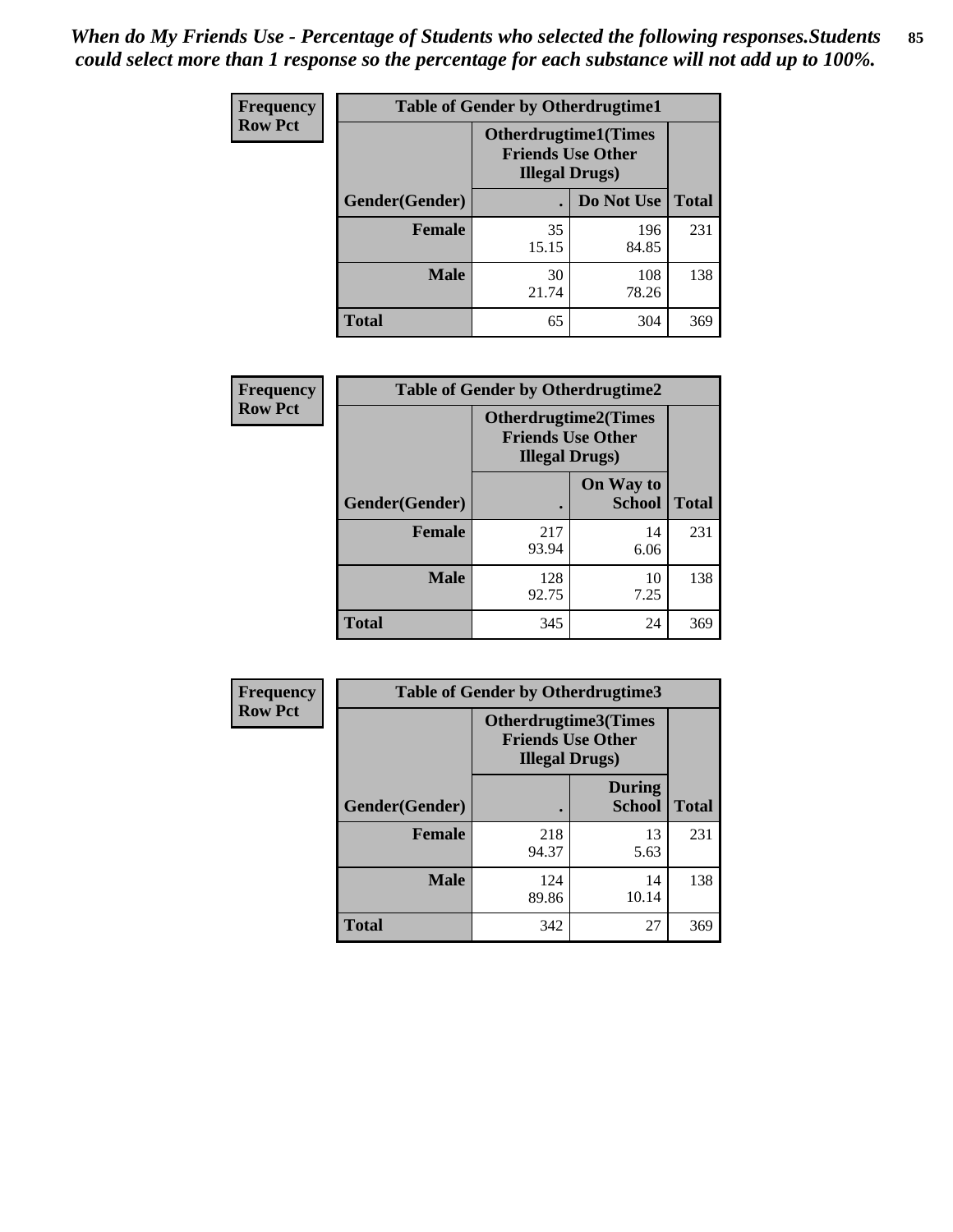*When do My Friends Use - Percentage of Students who selected the following responses.Students could select more than 1 response so the percentage for each substance will not add up to 100%.* **86**

| <b>Frequency</b> | <b>Table of Gender by Otherdrugtime4</b> |                                                    |                                                       |              |
|------------------|------------------------------------------|----------------------------------------------------|-------------------------------------------------------|--------------|
| <b>Row Pct</b>   |                                          | <b>Friends Use Other</b><br><b>Illegal Drugs</b> ) | <b>Otherdrugtime4(Times</b>                           |              |
|                  | Gender(Gender)                           |                                                    | <b>On Way</b><br>Home<br><b>From</b><br><b>School</b> | <b>Total</b> |
|                  | <b>Female</b>                            | 213<br>92.21                                       | 18<br>7.79                                            | 231          |
|                  | <b>Male</b>                              | 124<br>89.86                                       | 14<br>10.14                                           | 138          |
|                  | Total                                    | 337                                                | 32                                                    | 369          |

| Frequency      | <b>Table of Gender by Otherdrugtime5</b> |                                                                                    |             |              |
|----------------|------------------------------------------|------------------------------------------------------------------------------------|-------------|--------------|
| <b>Row Pct</b> |                                          | <b>Otherdrugtime5</b> (Times<br><b>Friends Use Other</b><br><b>Illegal Drugs</b> ) |             |              |
|                | Gender(Gender)                           |                                                                                    | Weeknights  | <b>Total</b> |
|                | <b>Female</b>                            | 209<br>90.48                                                                       | 22<br>9.52  | 231          |
|                | <b>Male</b>                              | 118<br>85.51                                                                       | 20<br>14.49 | 138          |
|                | <b>Total</b>                             | 327                                                                                | 42          | 369          |

| <b>Frequency</b> | <b>Table of Gender by Otherdrugtime6</b> |                                                                                   |             |              |
|------------------|------------------------------------------|-----------------------------------------------------------------------------------|-------------|--------------|
| <b>Row Pct</b>   |                                          | <b>Otherdrugtime6(Times</b><br><b>Friends Use Other</b><br><b>Illegal Drugs</b> ) |             |              |
|                  | Gender(Gender)                           |                                                                                   | Weekends    | <b>Total</b> |
|                  | <b>Female</b>                            | 196<br>84.85                                                                      | 35<br>15.15 | 231          |
|                  | <b>Male</b>                              | 110<br>79.71                                                                      | 28<br>20.29 | 138          |
|                  | <b>Total</b>                             | 306                                                                               | 63          | 369          |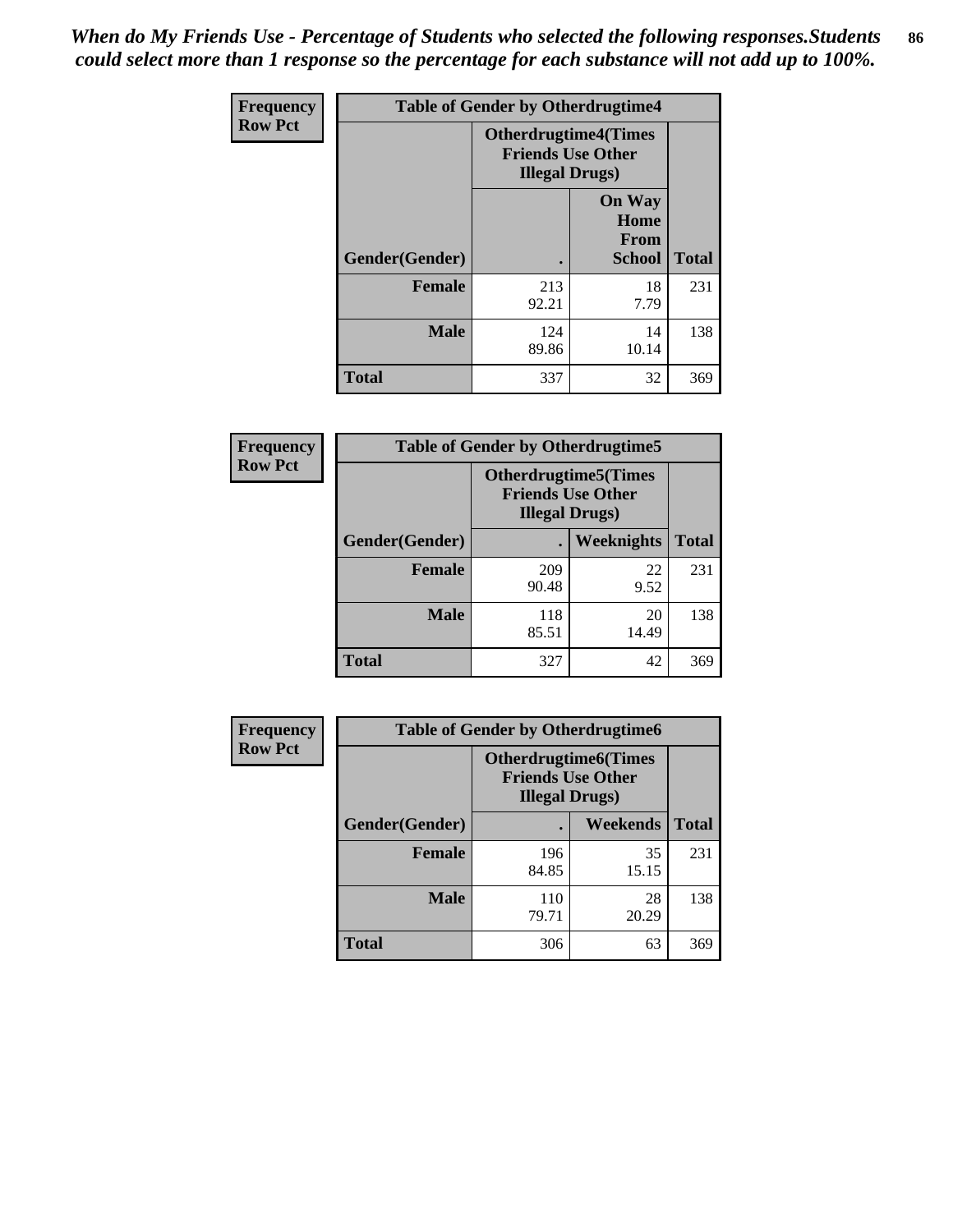# *Other Questions* **87**

| <b>Frequency</b> | <b>Table of Gender by Educationalcohol</b> |                                                                                                                                       |                |              |
|------------------|--------------------------------------------|---------------------------------------------------------------------------------------------------------------------------------------|----------------|--------------|
| <b>Row Pct</b>   |                                            | <b>Educationalcohol</b> (I<br>have been taught<br>about alcohol,<br>tobacco,<br>and other drugs<br>within the last year<br>at school) |                |              |
|                  | Gender(Gender)                             | <b>Yes</b>                                                                                                                            | N <sub>0</sub> | <b>Total</b> |
|                  | <b>Female</b>                              | 167<br>72.29                                                                                                                          | 64<br>27.71    | 231          |
|                  | <b>Male</b>                                | 98<br>71.01                                                                                                                           | 40<br>28.99    | 138          |
|                  | <b>Total</b>                               | 265                                                                                                                                   | 104            | 369          |

| Frequency      | <b>Table of Gender by Rodedrinking</b> |                                                                                                                     |                |              |  |
|----------------|----------------------------------------|---------------------------------------------------------------------------------------------------------------------|----------------|--------------|--|
| <b>Row Pct</b> |                                        | Rodedrinking(In<br>the past 30 days I<br>have ridden in a<br>car with a driver<br>who had been<br>drinking alcohol) |                |              |  |
|                | Gender(Gender)                         | Yes                                                                                                                 | N <sub>0</sub> | <b>Total</b> |  |
|                | <b>Female</b>                          | 27<br>11.69                                                                                                         | 204<br>88.31   | 231          |  |
|                | <b>Male</b>                            | 23<br>16.67                                                                                                         | 115<br>83.33   | 138          |  |
|                | <b>Total</b>                           | 50                                                                                                                  | 319            | 369          |  |

| Frequency      | <b>Table of Gender by Drugsschool</b> |                                                                                                                                     |                |              |  |
|----------------|---------------------------------------|-------------------------------------------------------------------------------------------------------------------------------------|----------------|--------------|--|
| <b>Row Pct</b> |                                       | <b>Drugsschool</b> (During<br>the past 12 months,<br>I have been offered,<br>sold,<br>or given illegal drugs<br>on school property) |                |              |  |
|                | Gender(Gender)                        | Yes                                                                                                                                 | N <sub>0</sub> | <b>Total</b> |  |
|                | <b>Female</b>                         | 41<br>17.75                                                                                                                         | 190<br>82.25   | 231          |  |
|                | <b>Male</b>                           | 36<br>26.09                                                                                                                         | 102<br>73.91   | 138          |  |
|                | <b>Total</b>                          | 77                                                                                                                                  | 292            | 369          |  |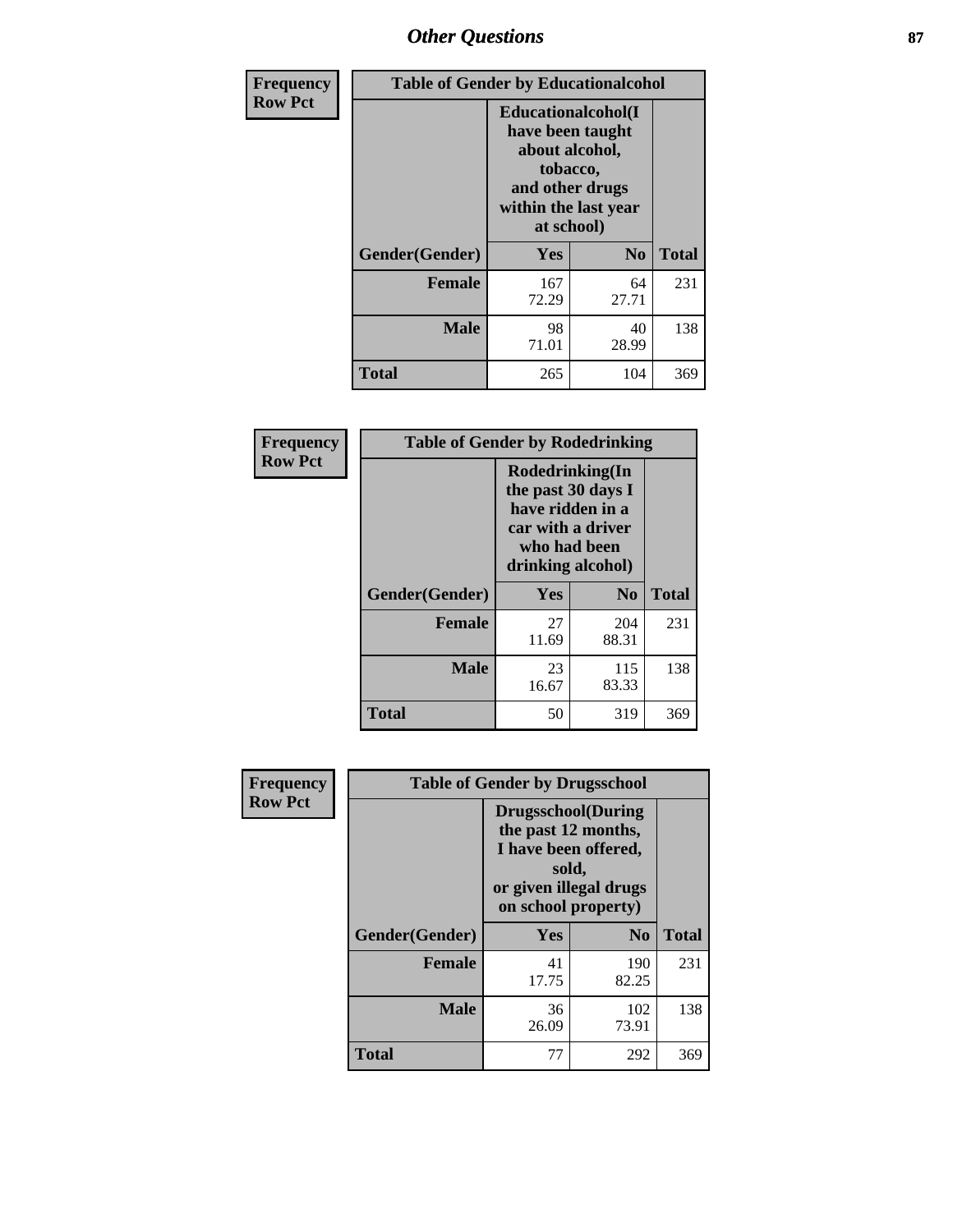*Other Questions* **88**

**Frequency Row Pct**

| <b>Table of Gender by Bingedrinking</b> |              |                                                                                                         |           |                |                           |           |              |
|-----------------------------------------|--------------|---------------------------------------------------------------------------------------------------------|-----------|----------------|---------------------------|-----------|--------------|
|                                         |              | Bingedrinking(I have drunk five or<br>more drinks of alcohol at one sitting<br>during the last 30 days) |           |                |                           |           |              |
|                                         | $\bf{0}$     | 1 or<br>2                                                                                               | 3 to<br>5 | 10<br>to<br>19 | 20<br>to<br>29            | All<br>30 |              |
| <b>Gender</b> (Gender)                  | <b>Days</b>  | days                                                                                                    | days      | days           | days                      | days      | <b>Total</b> |
| <b>Female</b>                           | 226<br>97.84 | $\mathfrak{D}$<br>0.87                                                                                  | 0<br>0.00 | 3<br>1.30      | $\mathbf{\Omega}$<br>0.00 | 0<br>0.00 | 231          |
| <b>Male</b>                             | 128<br>92.75 | 3<br>2.17                                                                                               | 0.72      | 3<br>2.17      | 0.72                      | 2<br>1.45 | 138          |

| Frequency      | <b>Table of Gender by Educationaids</b> |                                                                                                 |             |              |
|----------------|-----------------------------------------|-------------------------------------------------------------------------------------------------|-------------|--------------|
| <b>Row Pct</b> |                                         | <b>Educationaids</b> (I<br>have been taught<br>about HIV/AIDS<br>at school in the<br>past year) |             |              |
|                | Gender(Gender)                          | Yes                                                                                             | $\bf N_0$   | <b>Total</b> |
|                | <b>Female</b>                           | 201<br>87.01                                                                                    | 30<br>12.99 | 231          |
|                | <b>Male</b>                             | 109<br>78.99                                                                                    | 29<br>21.01 | 138          |
|                | <b>Total</b>                            | 310                                                                                             | 59          | 369          |

| <b>Frequency</b> | <b>Table of Gender by Suicideconsider</b> |                 |                |              |  |
|------------------|-------------------------------------------|-----------------|----------------|--------------|--|
| <b>Row Pct</b>   |                                           | Suicideconsider |                |              |  |
|                  | Gender(Gender)                            | <b>Yes</b>      | N <sub>0</sub> | <b>Total</b> |  |
|                  | <b>Female</b>                             | 27<br>11.69     | 204<br>88.31   | 231          |  |
|                  | <b>Male</b>                               | 14<br>10.14     | 124<br>89.86   | 138          |  |
|                  | <b>Total</b>                              | 41              | 328            | 369          |  |